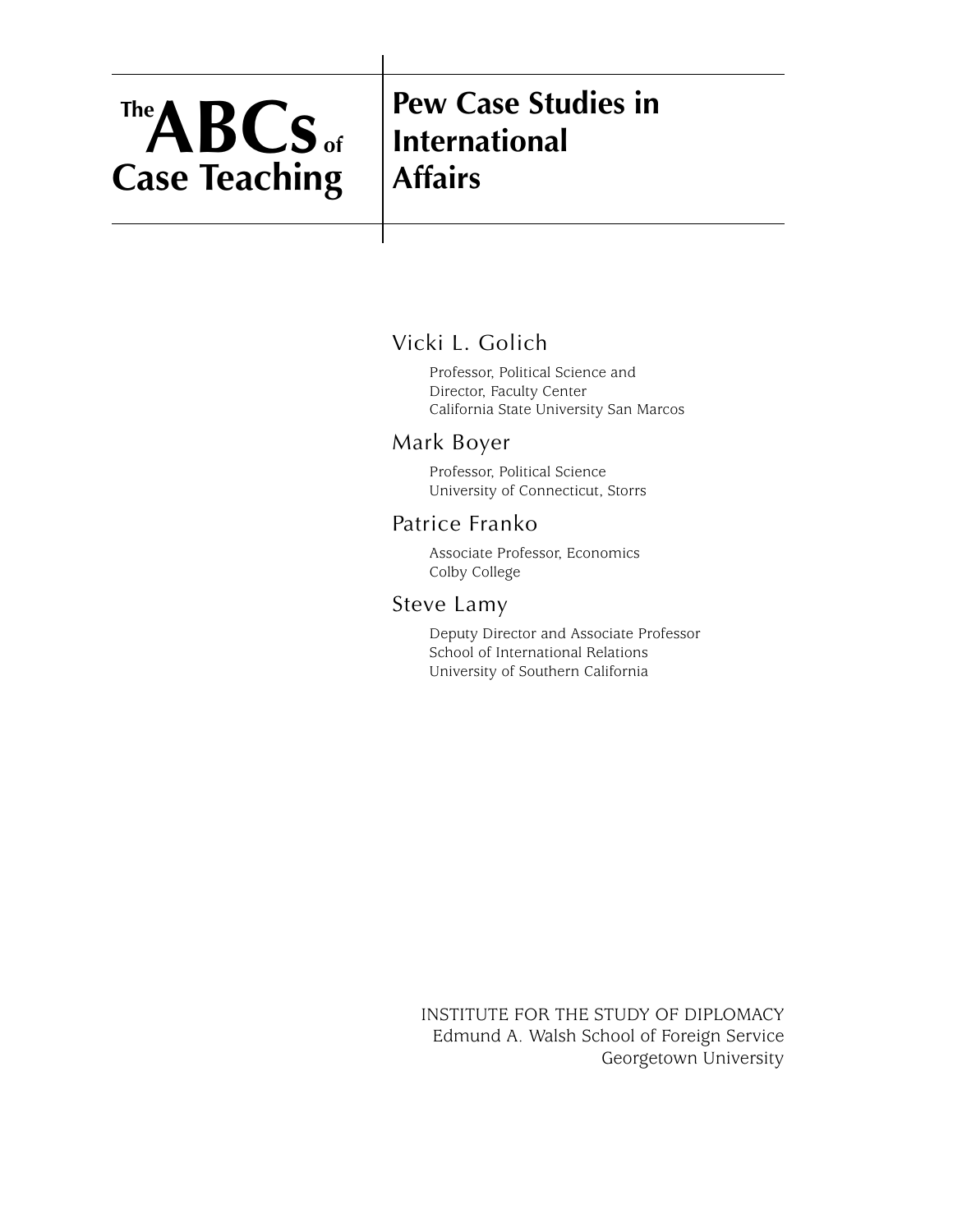Copyright 2000. Institute for the Study of Diplomacy. All rights reserved.

For additional information on Pew Case Studies or *The ABCs of Case Teaching*, contact:

Charles Dolgas Manager of Publications 202-965-5735 x204 E-mail: dolgasc@georgetown.edu URL: <http://ecase.georgetown.edu>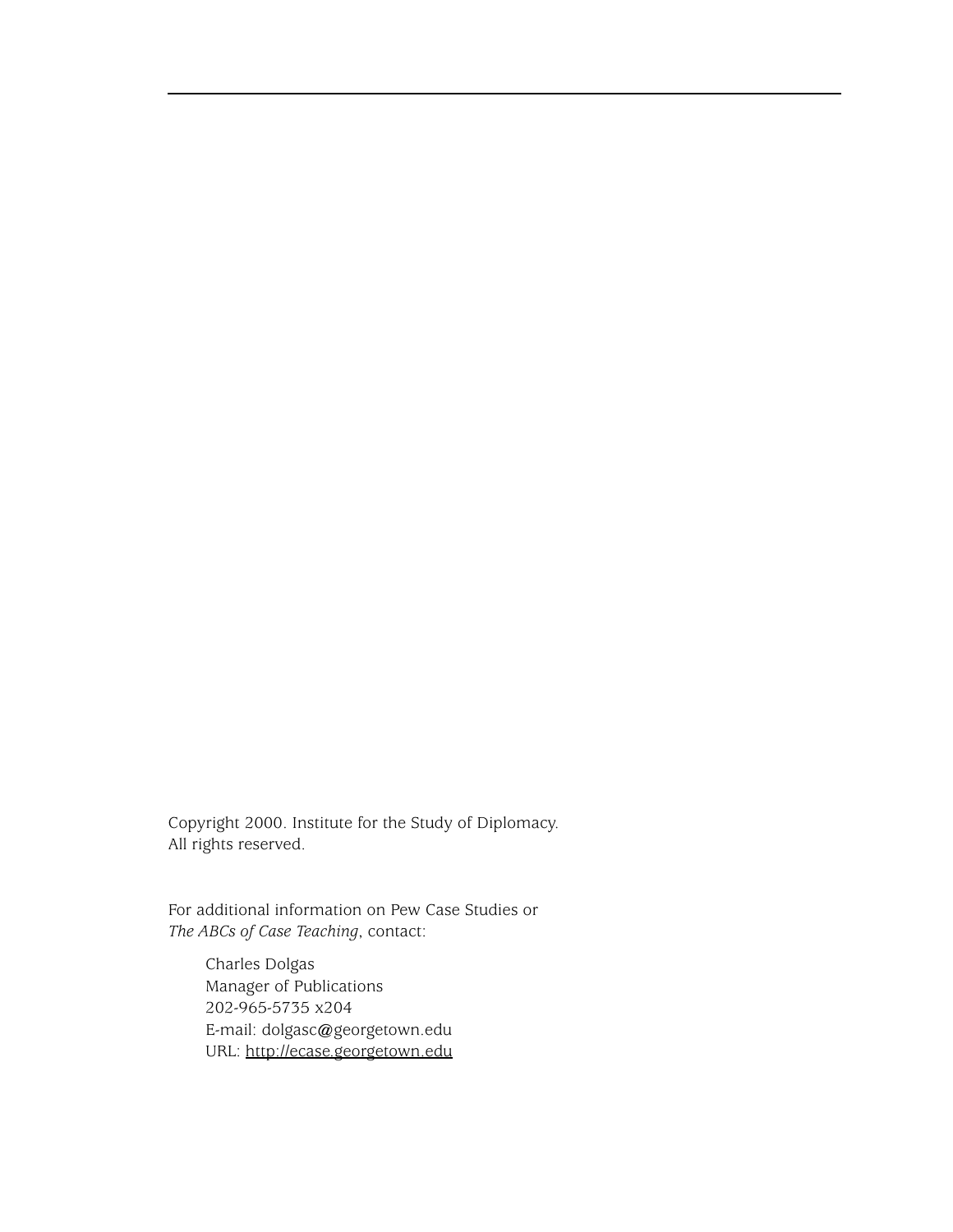**Contents**

### **[Preface v](#page-4-0)**

## **[What Is a Case? 1](#page-6-0)**

# **[What is Case Teaching? 3](#page-8-0)**

[How Does Case Teaching Differ from Traditional Teaching?](#page-9-0)4 [Potential Pitfalls to Case Teaching & How to Avoid Them](#page-10-0)5

## **[Why Use Cases? 7](#page-12-0)**

### **[Some Musings of a Case Teacher 11](#page-16-1)**

[Why Be a Case Teacher?](#page-16-0)11 [What Is the Case Method?](#page-17-0)12 [Is It Worth the Effort?](#page-18-0)13

## **[Getting Started 15](#page-20-0)**

### **[Preparing Your Students 16](#page-21-0)**

[Student Preparation Strategies](#page-22-0)17

### **[Saving the Case: "The 2 x 2 Problem" 29](#page-34-0)**

# **[Strategies of Engagement 31](#page-36-2)**

Arranging the Classroom31 [Name Tag Strategy](#page-36-0)31 [Getting to Know You](#page-36-1)31 [Using the Syllabus](#page-37-0)32 [Creating the Climate](#page-38-0)33 [Just Do It!](#page-38-1)33 [Progress Through Two Learning Curves](#page-39-0)34 [Get Real](#page-40-0)35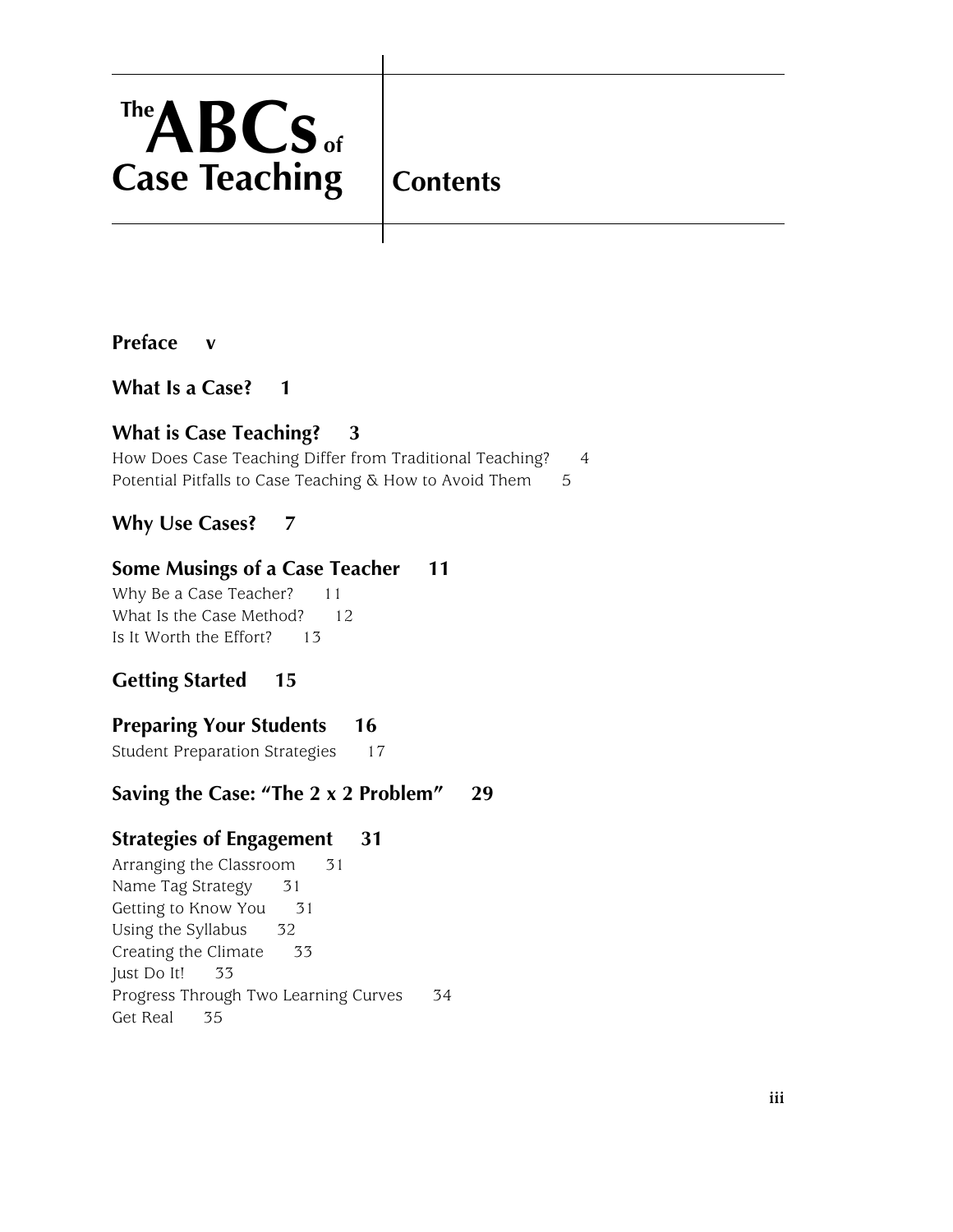### **[Preparing to Teach a Case 37](#page-42-1)**

[Learning Outcomes Goals](#page-42-0)37 [Case Selection and Placement](#page-44-0)39 [Speaking of the Syllabus](#page-45-0)40

### **[Saving the Case: The Time Warp 42](#page-47-0)**

# **[Sample Case Preparation 43](#page-48-1)**

[Theme Identification](#page-48-0)43 [Case Mapping and Approaches to Questioning](#page-49-0)44 [Opening the Case Class](#page-50-0)45

## **["Running" the Case 46](#page-51-1)**

[Questions](#page-51-0)46 [Active Listening](#page-54-0)49 [Validating Student Participation](#page-54-1)49 [Using the Blackboard](#page-54-2)49 [Case Mapping](#page-55-0)50

## **[Saving the Case: "Case Drag" 52](#page-57-0)**

## **["Debriefing" The Case: Summarizing, Concluding, Assessing 54](#page-59-3)**

[Faculty-led Summary and Conclusion](#page-59-0)54 [Student-defined Summary and Conclusion Process](#page-59-1)54 [Completing the Feedback Cycle](#page-59-2)54

### **[Class Size Issues 57](#page-62-0)**

Large Classes57

**[In the End . . . 59](#page-64-0)**

**[More Assessment Forms 60](#page-65-0)** 

**[Sample Course Packet 67](#page-72-0)** 

**[Resources 77](#page-82-0)**

**[Resources & References 79](#page-84-0)**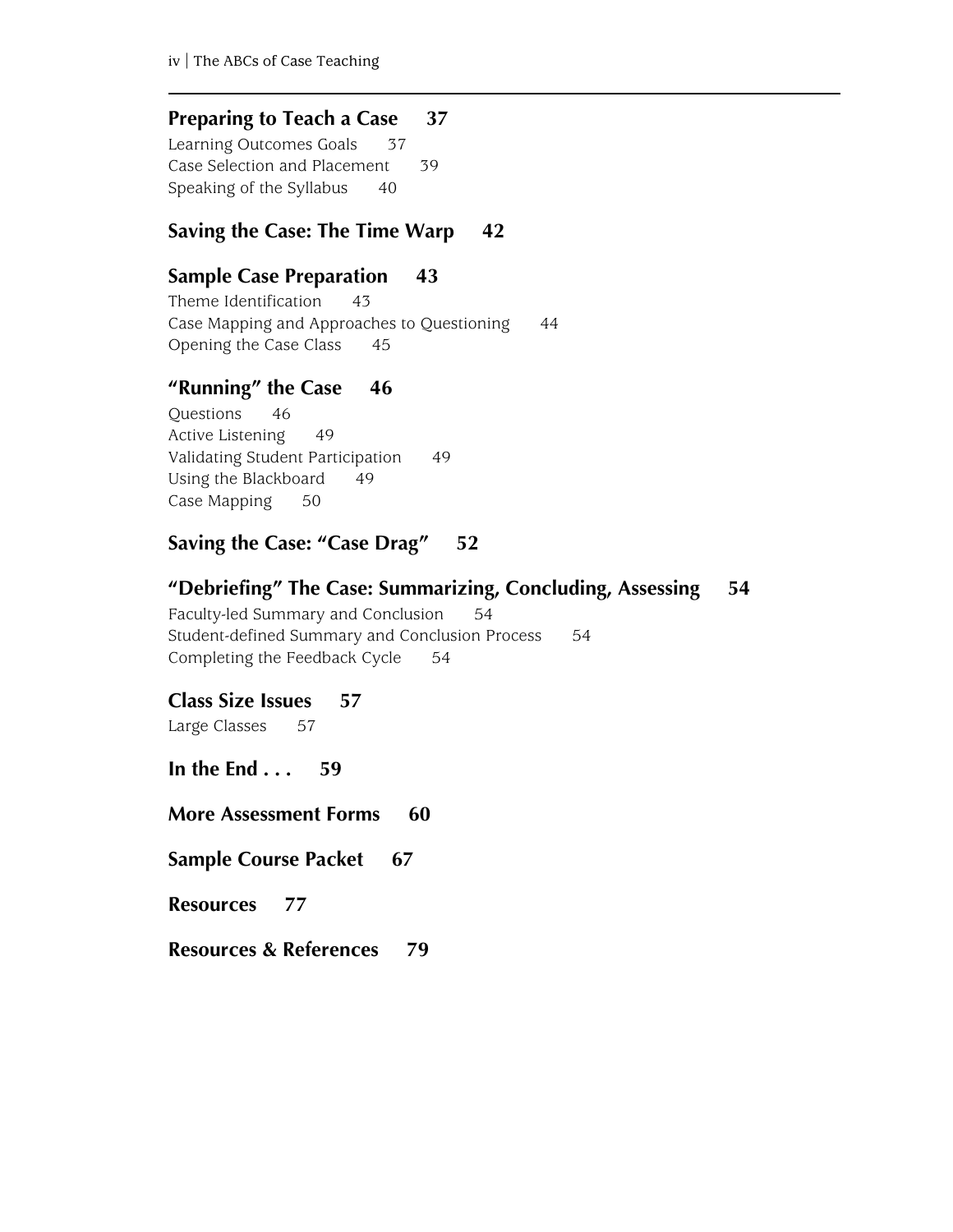<span id="page-4-0"></span>**Preface**

Writing a manual on case teaching is more than a bit intimidating. Like all excellent teaching, it is an art, not a science; good case teaching comes from the heart, created by the mix of the teacher's personality, knowledge expertise, and students.1 No *one* path leads to good case teaching. So writing a how-to book seems an act of hubris.

It is probably best to think of what follows as a set of guidelines to "adapt not adopt" to your own personal teaching style and level of comfort. You will likely disagree with pieces of what we offer. There are as many variants of case teaching as there are case teachers.

To avoid presenting case teaching as "the world according to us," we have gathered, borrowed, and shamelessly stolen ideas $2$  on case teaching from our case teaching colleagues, whom we met through The Pew Faculty Fellowship in International Affairs. From 1990 through 1994, five groups of 24 Fellows had the privilege of participating in an intensive two-week case teaching workshop at the Kennedy School of Government sponsored by the Pew Charitable Trusts. Under the inspiring leadership of John Boehrer—and with the able and untiring assistance of Debby Green—each class transformed its teaching. We learned the fundamentals of case teaching by doing. To capture the essentials of this experience on paper is an exercise in humility. Yet we want to share what we learned—and what we are continuing to learn in our case classes—with interested colleagues. We owe a particularly heavy debt to major contributors Maryann Cusimano (Catholic University) and Pat Tower (United States Air Force Academy). We are also indebted to Laura Moore, Colby Class of '95, who, in addition to being a terrific case student, was instrumental in packaging an earlier version of these materials.

And so it is to the new case teachers-to-be, to our colleagues in Pew, and, most of all, to John Boehrer and Debby Green, who made it all possible, that we dedicate this teaching manual.

<sup>1.</sup> Parker Palmer, *The Courage to Teach* (San Francisco, CA: Jossey-Bass, 1998).

<sup>2.</sup> David A. Garvin, "Building a Learning Organization," *Harvard Business Review*, Vol. 71, No. 4 (July 1993), pp. 78–91.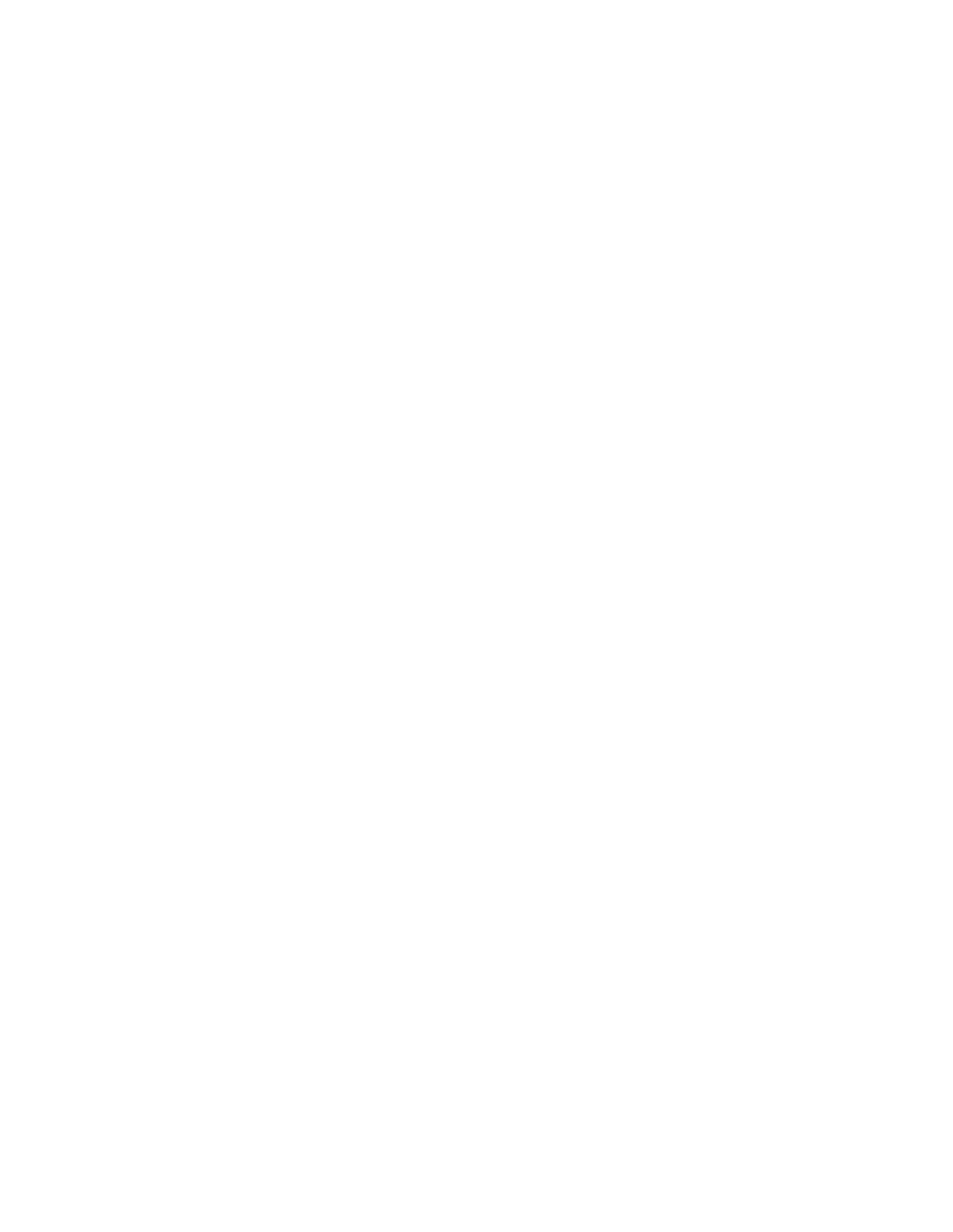# <span id="page-6-0"></span>**What Is a Case?**

A case is a story. Cases recount—as objectively and meticulously as possible—real (or realistic) events or problems so that students experience the complexities, ambiguities, and uncertainties confronted by the original participants in the case (be they foreign policy decisionmakers, medical doctors, or government officials). As they "inhabit" a case, students must tease out key components from the real messiness of contradictory and complicated information. Cases compel students to

- distinguish pertinent from peripheral information,
- identify the problem(s) at hand and define its context and parameters,
- identify a set of possible solutions,
- formulate strategies and recommendations for action,
- make decisions, and
- confront obstacles to implementation.

A *retrospective* or *narrative* case presents a comprehensive history of a problem—complete with multiple actors, contending interests, and the *real* outcome; students identify alternative options and analyze why this outcome resulted, when other—possibly "better" solutions—existed. A *decision-forcing* case stops short of revealing the outcome, thus forcing students to identify and assess the range of possible options for action. Typically, these cases have an "Epilogue," which tells "the rest of the story"; again, students analyze why this was what happened.

Case formats vary. They can be formal written cases, a lead newspaper article, a movie clip, a radio/TV news story, a picture, a mathematical word problem, a piece of art. Whatever the format, cases

- illustrate issues and factors typical of the kind of problem under examination,
- reflect theoretical frameworks,
- underscore prevailing disciplinary assumptions and principles, and
- reveal realistic complexities and tensions.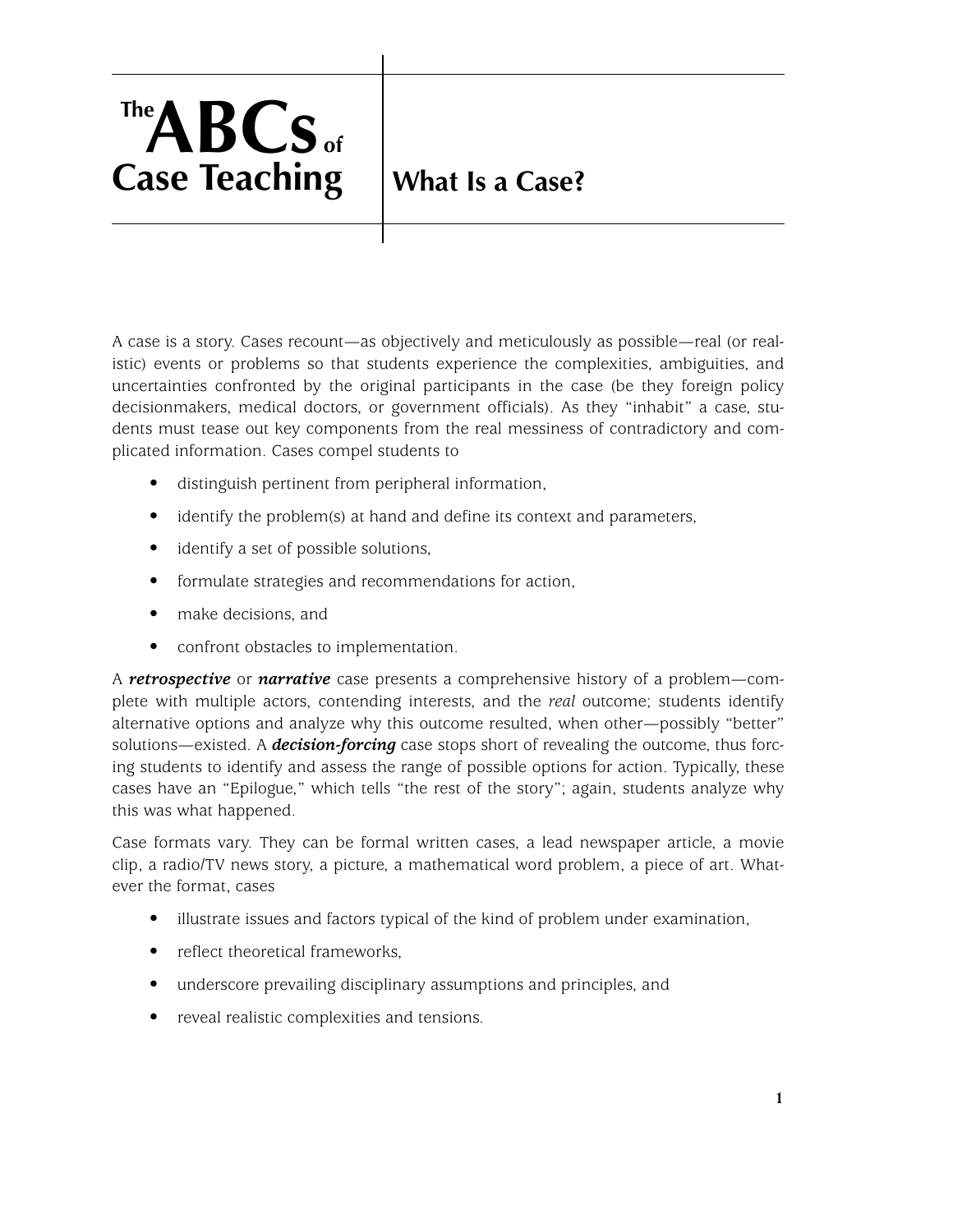A case for teaching differs from a research case, which intentionally seeks to reveal, demonstrate, or refine disciplinary theory. The latter includes substantial analysis; the former "just tells the story: what happened, who was involved, what they contended with, and, sometimes, how it came out."1

<sup>1.</sup> John Boehrer, "How to Teach a Case," The Public Service Curriculum Exchange #N18-95-1285.0 (Seattle, WA: University of Washington, 1995/6), p. 2.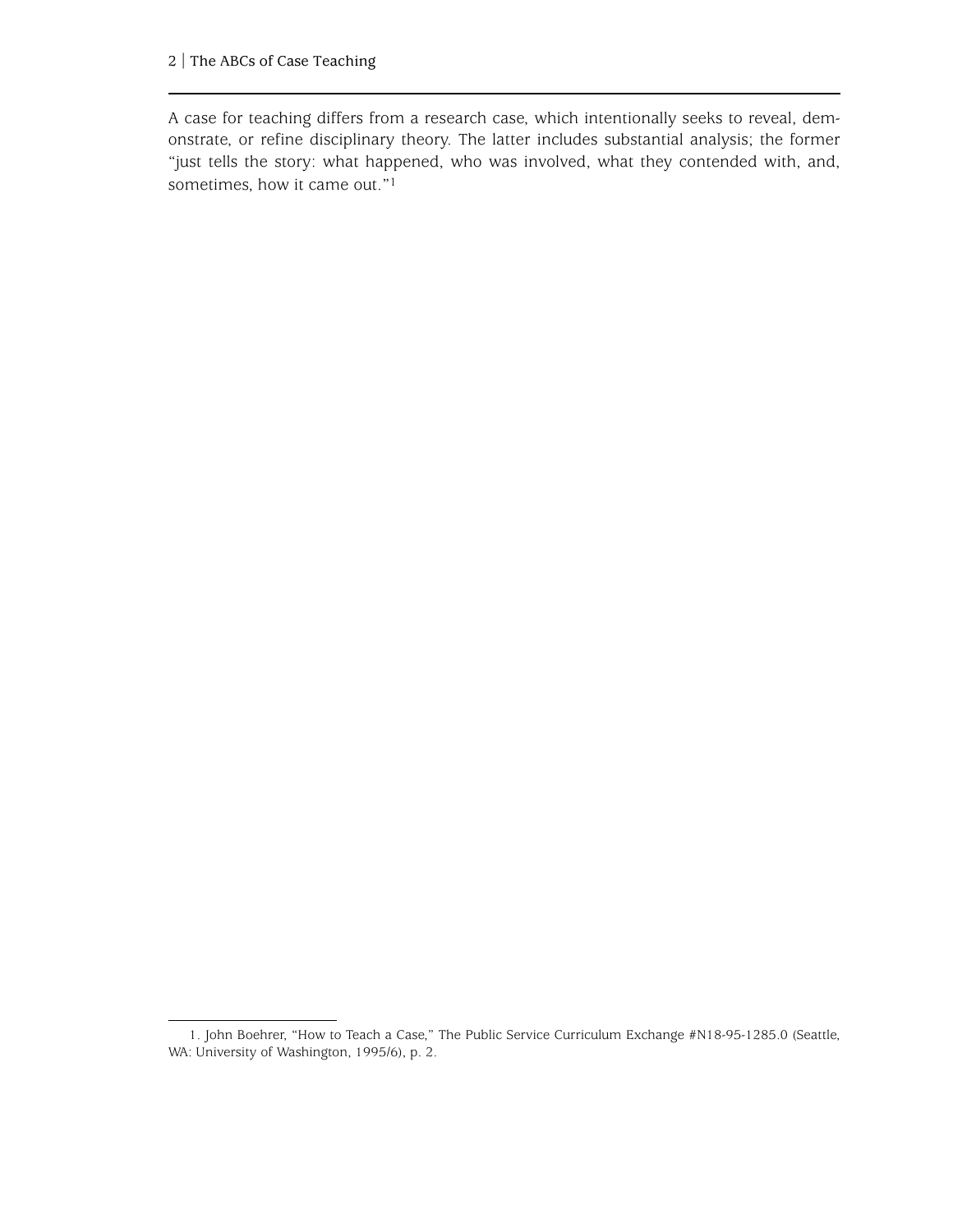# <span id="page-8-0"></span>**What is Case Teaching?**

A case teacher resembles an orchestra conductor. Much as a conductor creates music by coordinating individual performances, providing key signals, and knowing what the outcome should sound like, a case teacher generates learning by eliciting individual observations and analyses, asking key questions, and knowing what learning outcomes s/he wants students to achieve. And, just as the conductor cannot make orchestral music alone, the case teacher does not generate learning alone; each depends on individual as well as collective performances to achieve stated goals.

One case teacher compared case teaching to attempting to assemble a group of parachutists at a single location after they had all landed at geographically diverse locations.<sup>1</sup> Initially, individual students are likely to notice different ideas or details in a case. One of your tasks as a teacher is to orchestrate students' observations so that they eventually come to comprehend the larger goals for the day.

Case teaching grounds academic instruction in reality by engaging students in discussion of specific situations. Case teaching is learner centered, characterized by intense interaction between instructor and student as well as among students in a group. Conceptually, case teaching assumes that learning is more effective if students discover or construct knowledge with faculty guidance than if they sit passively and receive content from a distant "sage on the stage."2 Just as a child learns to ride a bike by getting on it, students in a case-based course actively engage course material. They simultaneously learn curricular content—knowledge—and *how* to learn—skills and competencies such as writing, speaking, listening, and critical thinking. The student lens for a case is the very complicated vantage point of the policymaker—not the clean, analyzed pages of the textbook.

Case learning depends on inductive reasoning, making content the very foundation of a case course. Case learning sharpens communication and critical thinking skills as students

<sup>1.</sup> John Boehrer and Marty Linsky, "Teaching with Cases: Learning to Question," in M.D. Svinicki (ed.), *The Changing Face of College Teaching*, *New Directions for Teaching and Learning*, no. 42 (San Francisco, CA: Jossey-Bass, 1990), p. 42.

<sup>2.</sup> John Boehrer, "On Teaching a Case," *International Studies Notes*, Vol. 19, No. 2 (1994a), pp. 14–20; John Boehrer, "Spectators & Gladiators: Reconnecting the Students with the Problem," *Teaching Excellence—Toward the Best in the Academy*, Vol. 2, No. 7 (1990–1991); D.A. Kolb, *Experiential Learning: Experience as the Source of Learning and Development* (Englewood Cliffs, NJ: Prentice Hall, 1984); Jane Tompkins, "Teaching Like It Matters: A Modest Proposal for Revolutionizing the Classroom," *Lingua Franca* (August 1991), pp. 24–27.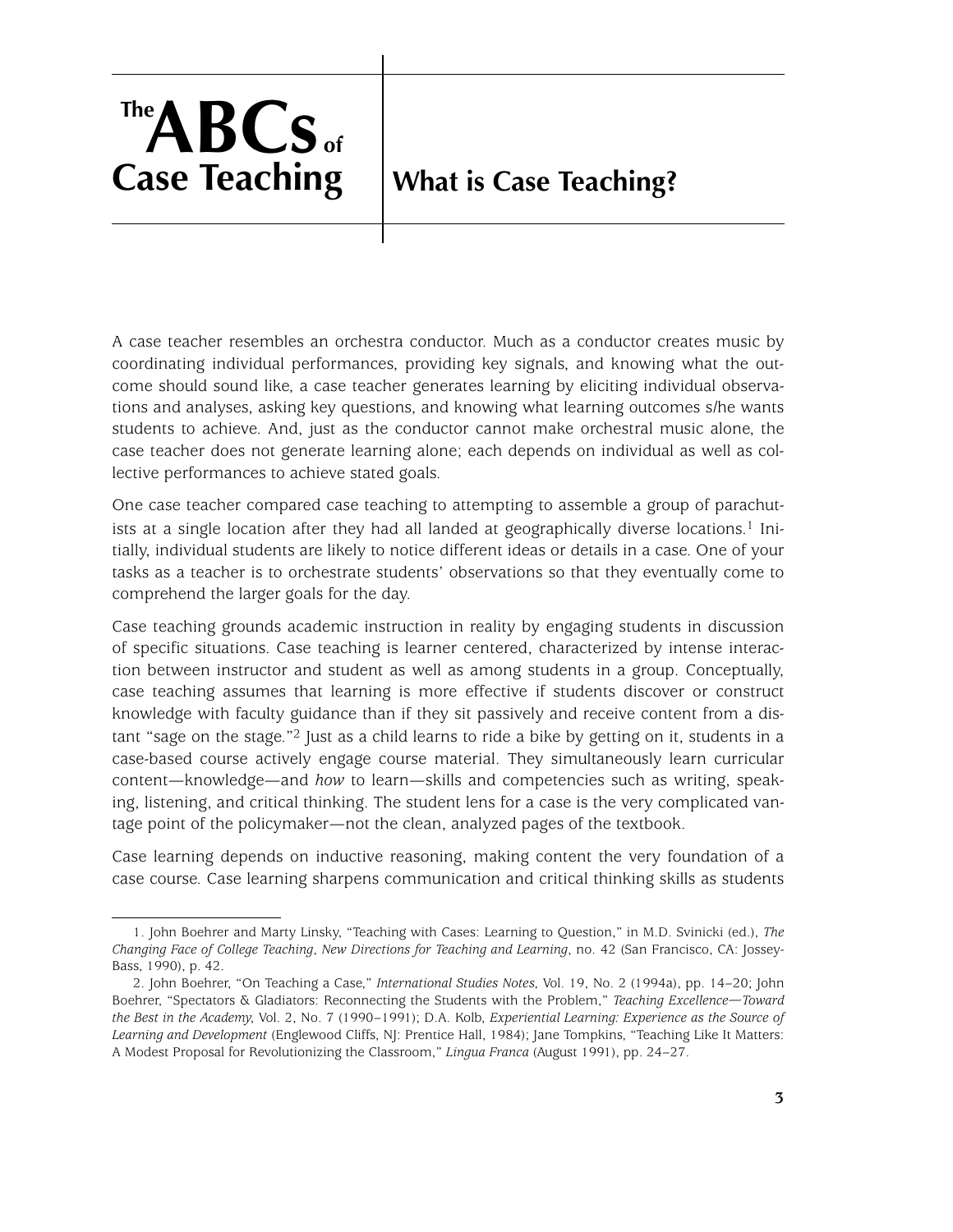apply knowledge and evaluate options to solve the problem at hand. Case discussions teach students to listen carefully to each other, to respect opinions of others, and to work collectively to solve a problem. Thus, students learn to value the contributions of others while strengthening their own ability to think creatively and communicate effectively.

## <span id="page-9-0"></span>How Does Case Teaching Differ from Traditional Teaching?

First, it may be important to specify how case teaching and traditional—lecture—teaching are alike. The objectives are largely the same. No matter what pedagogy is used to deliver an education, most faculty want their students to learn significant disciplinary content, to refine their critical thinking and communication skills, and to gain in self-confidence and social awareness. The differences between case and traditional teaching derive from the underlying assumptions about *how* to achieve these goals most effectively.

Traditional teaching depends upon the teacher transmitting the data in a clear and interesting manner. In a lecture class the professor is center stage, does most of the talking, and provides most of the information and analysis. Students become stenographers, trying to write down as rapidly as they can the font of data and interpretation flowing from the expert. At best, students make cameo appearances to react to what the professor says. With case teaching, students occupy center stage, and your role is as a "guide on the side"—a production choreographer. Students are likely to construct a less linear highway to the day's planned learning outcomes; thus, you will benefit from practicing different planning strategies than you have when preparing a lecture.

Much like writing a manuscript for publication, developing a lecture involves choices about the quantity and scope of information and analysis *you* will present. Notes for a case class look more like a road map or a decision-making tree. Preparation shifts from making decisions about articulating a perspective, to detailing a question strategy that enables students to discover for themselves the content, arguments, and theories implicit in the case.

Case classes differ from traditional classroom experiences in the material used and the activity during the class setting. Case teaching places the student at the center of the educational process. Students matter. They are given significant responsibility for what and how they are learning. The instructor in the case class is no longer the "automatic teller machine" spewing forth facts and theories, but the orchestra conductor attempting to elicit each student's personal best. As with a musical group, the conductor—the professor—is essential to achieving excellence. With case teaching, the teacher helps students work collectively through the material to understand it. Students are asked not only to learn the theory but also to apply it to the messiness of the real world. In the process, students learn facts because they are central to case analysis; they also acquire requisite life-long learning skills of analysis, communication, and collaboration because they are necessary tools to unravel the puzzle that is the case.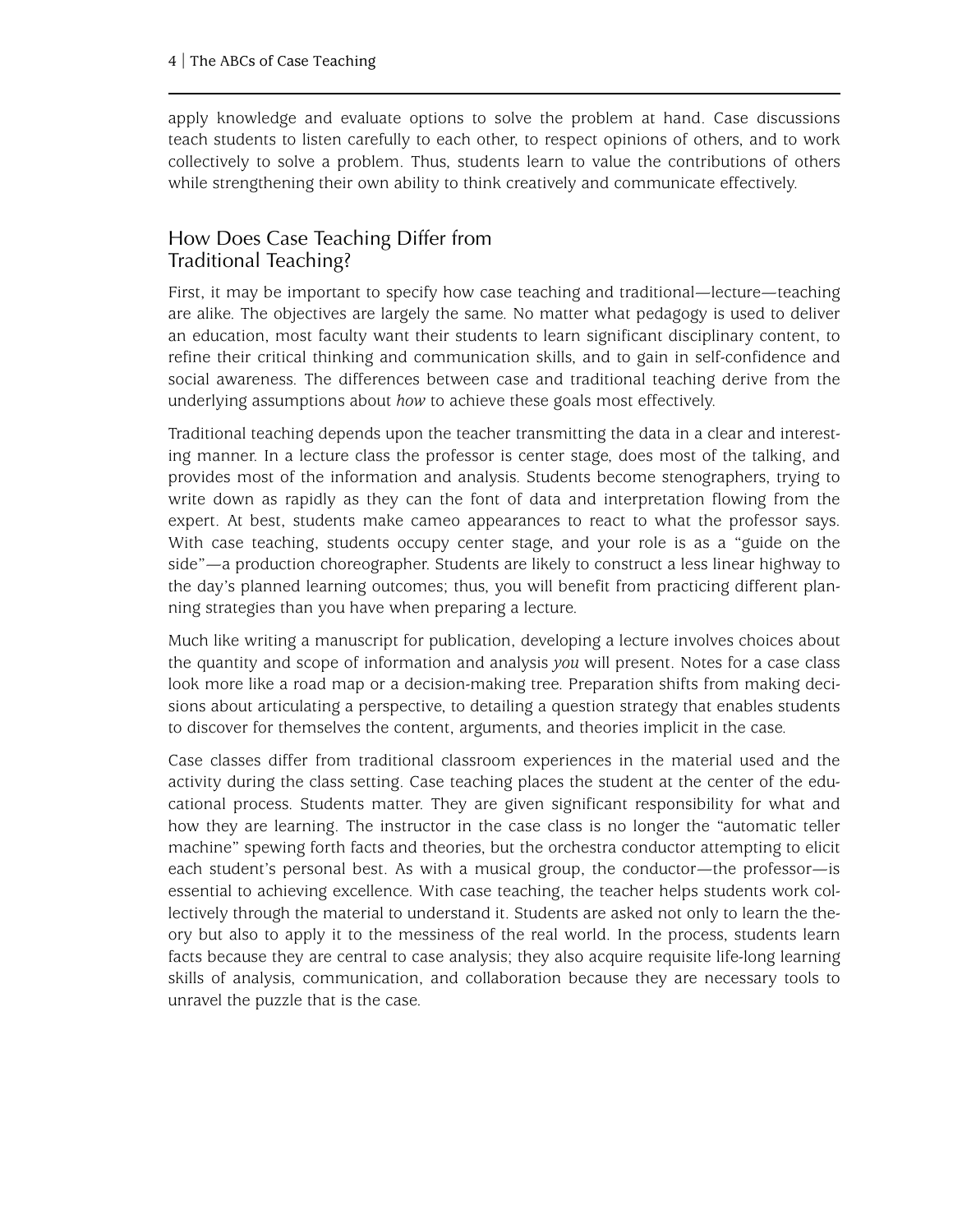Although a case class may share characteristics with a good discussion seminar, even these two teaching strategies are not identical. A seminar discussion might revolve around debating two points of view articulated in class readings—for example, the neo-structuralist and the neo-monetarist perspectives on economic stagnation. A case class examines a real world problem of economic stabilization—say in Brazil in the 1980s—and asks students to pull competing perspectives out of the story itself. A good case presents the economic, political, and social facts of the policy problem, and requires students to grapple with the nuances of the situation. Either explicitly through role-playing, or implicitly through the questioning strategy of the instructor, the student's lens for the case is the very complicated vantage point of the policymaker—and not the clean pages of the textbook.

### <span id="page-10-0"></span>Potential Pitfalls to Case Teaching & How to Avoid Them

#### *Time*

The principal constraint in case teaching is time—cases take a lot of it. Many case teachers who mix cases with lectures find that six—plus or minus—is a good number of cases to include. Over the course of a tightly packed semester, therefore, you want to be sure you pick cases that will help you meet your learning goals, not interfere or interrupt that process. Cases are a central component of your syllabus. You will likely replace some of your text or article reading with cases; for most case teachers, this is well worth the effort, given the benefit to students' learning and their remembering what and how they learned.

#### *Learning Outcomes*

Other limitations of case teaching include finding the right case to address your pedagogical objectives and content accuracy.3 Cases should not simply be used because they might be fun. What, specifically, do you want your students to learn? What would you want to emphasize in a lecture format? Although several excellent case resources exist (see [Resources & References](#page-84-1)), sometimes you will want to create your own to meet specific teaching objectives. In such instances, consider using newspaper accounts, congressional testimony, or proceedings of international meetings as "cases."

#### *Teaching Evaluations*

Typically, faculty are evaluated by students at the end of the semester according to teaching performance. Students answer questions focused on a "sage on the stage" model of teaching: Was the instructor easy to follow? Free of distracting mannerisms? Did the instructor make good use of the board? Were lectures too fast or slow? Rarely is the focus of the evaluation on student learning.

<sup>3.</sup> These are discussed in Ann D. Velenchik, "The Case Method as a Strategy for Teaching Policy Analysis to Non-Majors," *The Journal of Economic Education*, Vol. 26, No. 1 (Winter 1995), p. 37.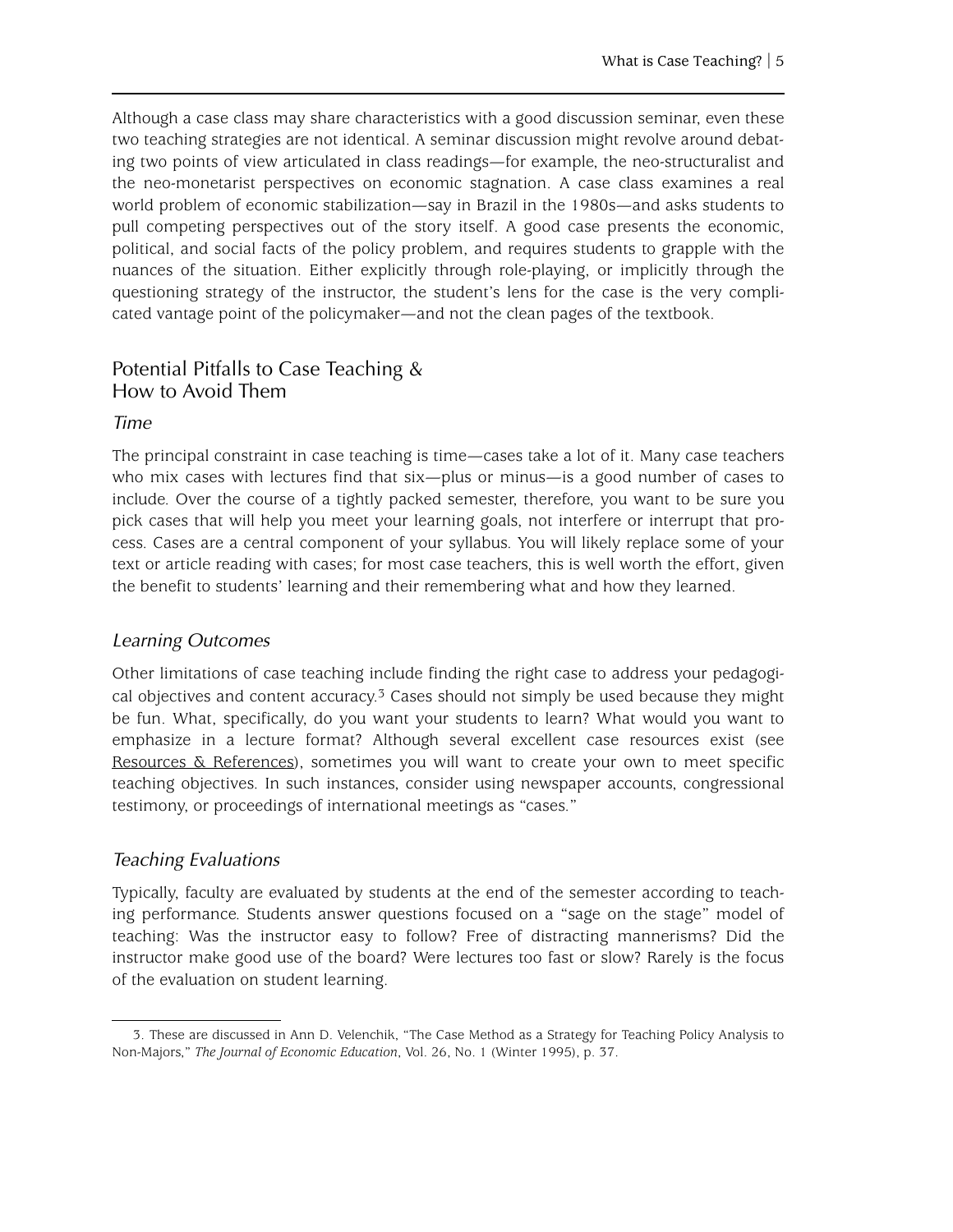#### An Incomplete List of Disciplines Where Cases Work Well

| Accounting             | Data Processing       | Philosophy               |  |
|------------------------|-----------------------|--------------------------|--|
| Allied Health          | Drama                 | Photography              |  |
| Arts                   | Economics             | Professional Development |  |
| Biology                | English               | Psychology               |  |
| <b>Business</b>        | History               | Reading                  |  |
| Communications         | Human Services        | Social Sciences          |  |
| Computer Science       | Human Studies         | Sociology                |  |
| Information Systems    | International Studies | Speech                   |  |
| Counseling             | Management            | Telecommunications       |  |
| Criminal Justice       | Mathematics           | Writing                  |  |
| Curriculum Development | Nursing               | Zoology                  |  |
|                        |                       |                          |  |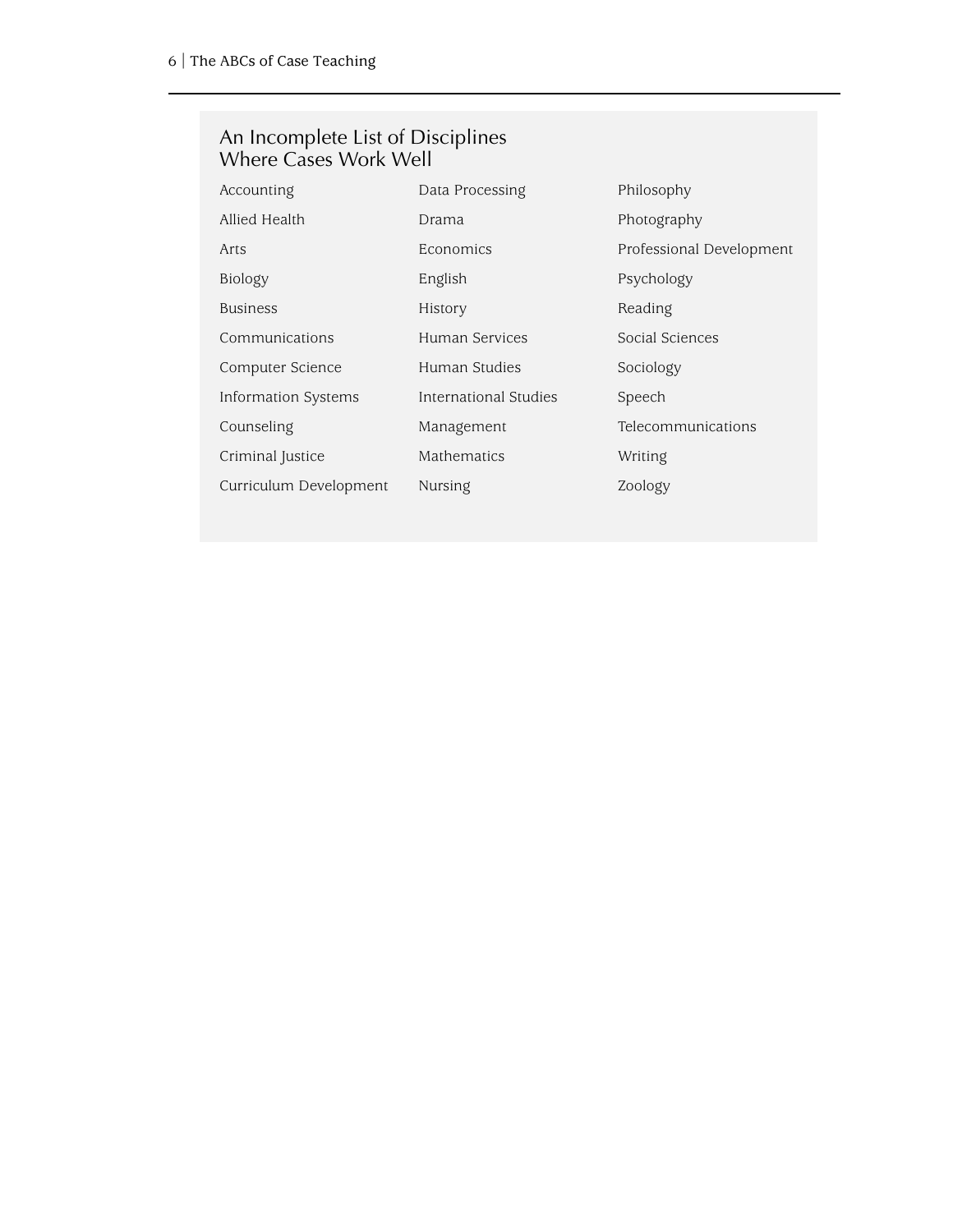# <span id="page-12-0"></span>**Why Use Cases?**

Case teaching enhances learning by engaging students in very powerful ways. Teachers use cases because they believe that students learn more when *they* are at the center of the process.1 Case teaching actively connects students with course content and shifts responsibility for learning to students. With faculty as their guide, students simultaneously discover (or construct) a body of knowledge and master life learning skills.

The focus on process does *not* mean that facts, theories, and concepts are sacrificed. Good cases are chock full of information and require students to apply text-based theory to analyze complicated, real world events. The difference is that active learning promotes deeper understanding and improved retention.2 Running cases helps build interpersonal skills that find significant resonance with life after the university where teamwork can be as critical to success as the ability to work through problems individually.<sup>3</sup>

<sup>1.</sup> Boehrer, "Spectators & Gladiators;" Susan Kuntz and Arthur Hessler, "Bridging the Gap between Theory and Practice: Fostering Active Learning through the Case Method," ED 420–626, Paper presented at the 84th Annual Meeting of the Association of American Colleges and Universities (AAC&U), Washington, DC, January 15–17, 1998.

<sup>2.</sup> John Seely Brown, Allan Collins, and Paul Duguid, "Situated Cognition and the Culture of Learning," *Educational Researcher* (January-February, 1989), pp. 32–42; J.A. Carlson and David W. Schodt, "Beyond the Lecture: Case Teaching and the Learning of Economic Theory," *Journal of Economic Education*, Vol. 26., No. 1 (1995), pp. 17–28; "Deep Learning, Surface Learning," *AAHE Bulletin* (1992); Diane F. Halpern, ed., *Changing College Classrooms: New Teaching and Learning Strategies for an Increasingly Complex World* (San Francisco, CA: Jossey-Bass, 1994); Oli R. Holsti, "Case Teaching: Transforming Foreign Policy Courses with Cases," *International Studies Notes*, Vol. 19, No. 2 (1994), pp. 7–13; M.W. Jackson and M.T. Prosser, "Less Lecturing, More Learning," *Studies in Higher Education*, Vol. 14, No. 1 (1989), pp. 55–68; Jon E. Travis. *Models for improving College Teaching: A Faculty Resource*, HE 029–856. (Washington, DC: ERIC Clearing House on Higher Education, 1996); Velenchik, "The Case Method as a Strategy."

<sup>3.</sup> Because case teaching engages students so completely, the method also works well as a teaching strategy designed to reach different learning styles; by doing so, case teaching helps students learn "how to learn"—a skill valuable in any workplace. See for example, J.A. Anderson and M. Adams, "Acknowledging the Learning Styles of Diverse Student Populations: Implications for Instructional Design," *New Directions for Teaching and Learning—Special Issue: Teaching for Diversity* 49 (Spring 1992), pp. 19–33; L. Curry, "An Organization of Learning Styles Theory Constructs," Paper presented at the American Educational Research Association, Montreal, Quebec, April 1983 (ERIC Document Reproduction Service No. ED 235–185); H. Gardner, *Frames of Mind: The Theory of Multiple Intelligences* (New York, NY: Basic Books, 1983).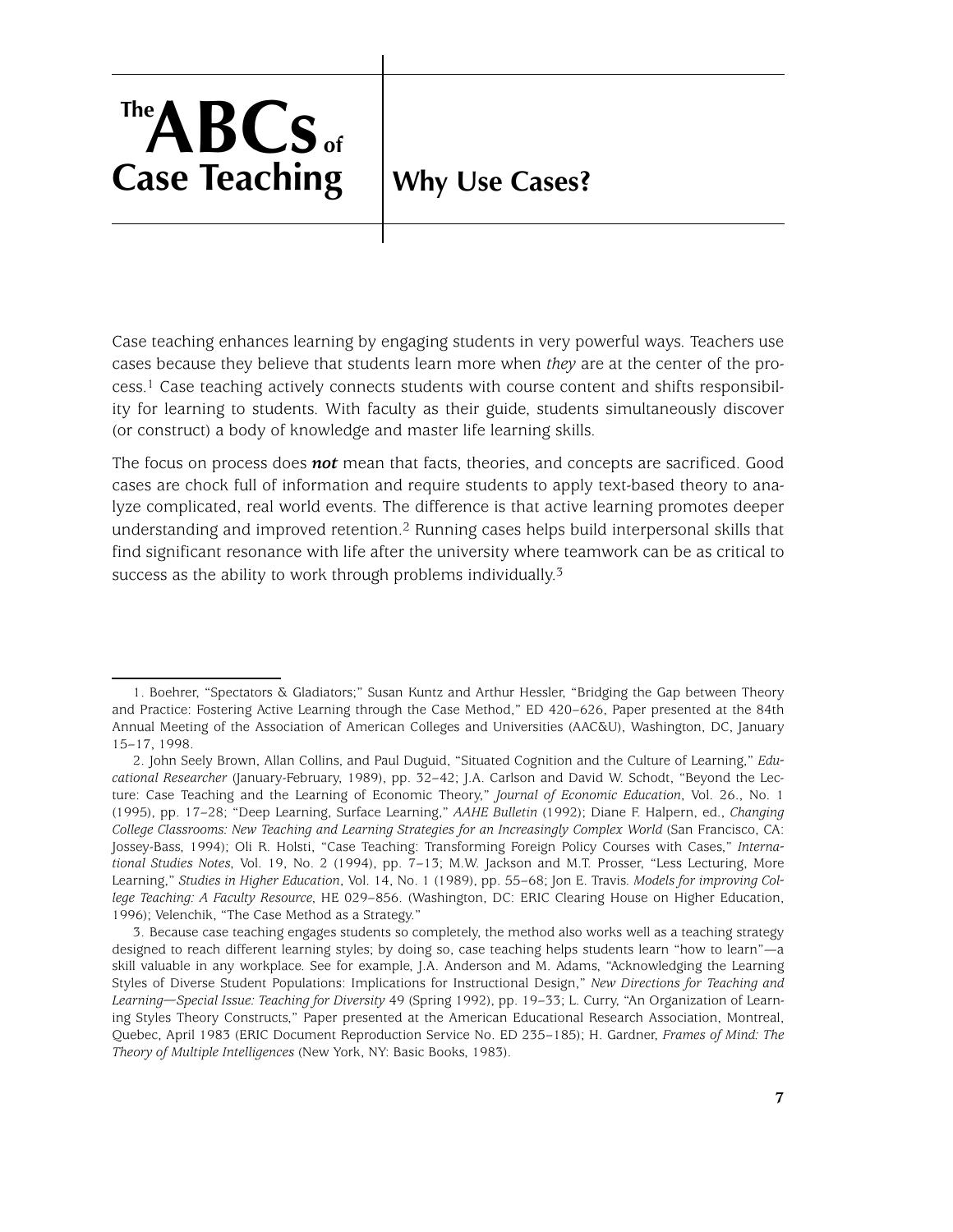Faculty use cases because

- they are interesting and they are real;
- they make course content relevant to students in an extraordinarily powerful way;
- they demonstrate the application of, as well as the limitations of, concepts and theories;
- they compel students to take responsibility for *their* learning; and
- they have heard from alumni that case learning contributed to their subsequent successes in law school, graduate programs, and careers.

The case method is consistent with a philosophy of teaching that

- assumes a major goal of higher education is to empower students to think critically and act responsibly in their various roles at work, at home, and in their communities;
- asserts that students must be able to apply the collection of concepts and facts they learned to new situations; and
- posits that integrating knowledge from other classes and/or life experiences is important.

Cases work in classes where teachers want students to

- sharpen their skills—both quantitative and qualitative—in analyzing material;
- enhance their ability to use new concepts and information to substantiate their arguments (learn to use empirical evidence to support their claims and why it is important to do so);
- improve their ability to listen and to communicate with faculty and other students;
- contest or refute the points of others, using reasoned argument;
- build on points made by others to develop a response that draws on the best thinking of a group;
- develop hypothetical solutions to problems; and
- examine the consequences of decisions they make.

Finally, processing cases in a classroom setting can help faculty exercise "good practice" in their teaching.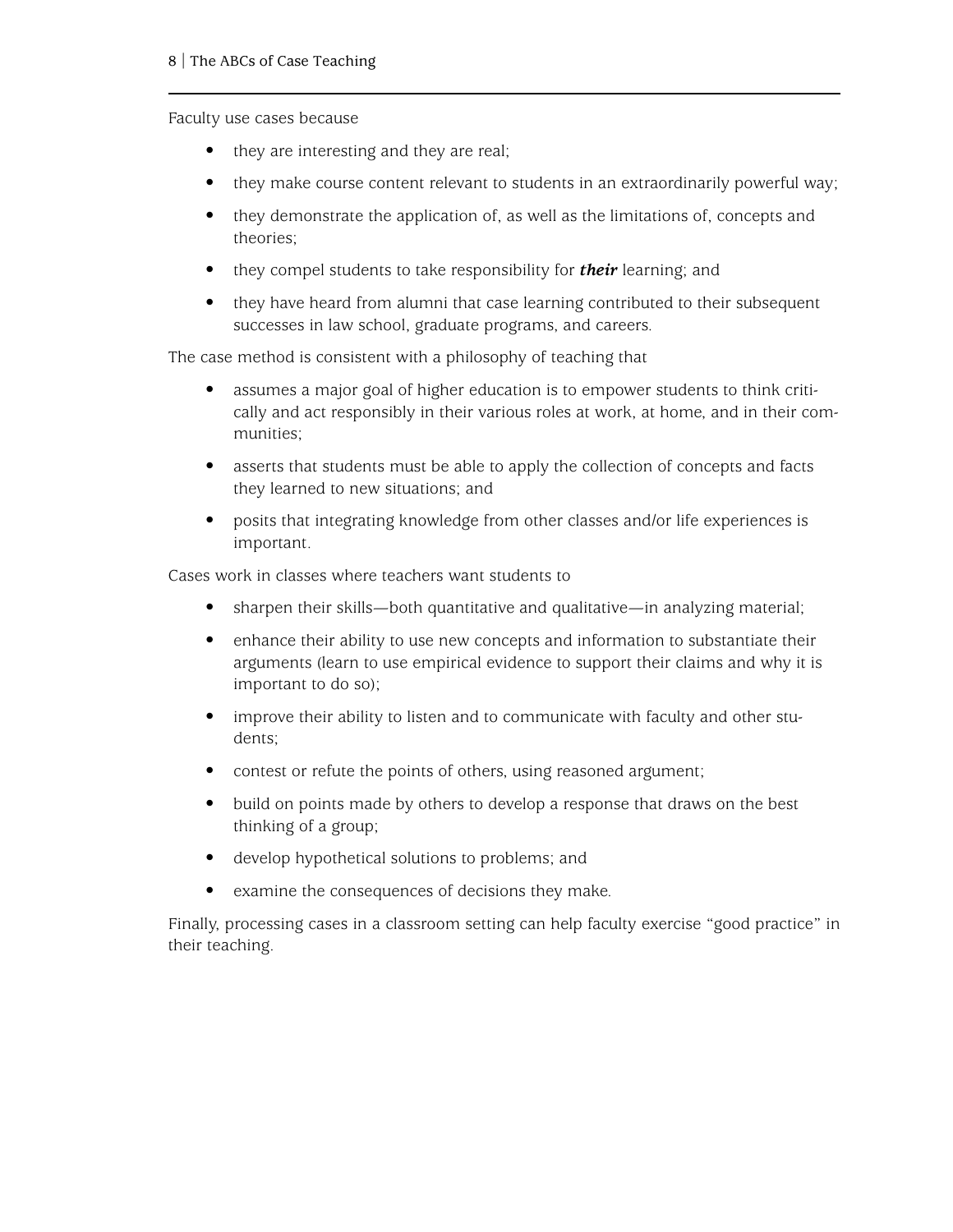#### Typical Student Comments: Learning Effectiveness— What Students Think About the Process

- I like using cases because I have a chance to voice my opinions and hear others; most of all, the discussions help me to sort through and understand what is going on in the case so I don't miss anything.
- The case discussions make events real—it is no longer just another name or act to be memorized, but the discussion brings the events and individuals to life.
- I really like these discussions. One thing we do not learn very well in college is teamwork. College is essentially an individual thing—I study alone; take tests alone. However, discussion helps me to learn from others.
- I love this class! It moves quickly and it's fun. It is tough not to be right all the time, though.
- I enjoy the case method because it forces me to think about issues and to take a stand in support of my opinion. It helps me think about why I believe what I do. It is hard for me sometimes to express my opinion in such a situation, but I am working on it here.
- What I like best are the broader insights I gain and the different perspectives that are represented.
- Case discussions are interesting and informative and are key to understanding [this course] because views differ and those differences mirror reality.
- The instructor was able to encourage debate and discussion while never getting off the topic. I always left the class thinking and feeling like I had learned something.
- Makes me think.
- Gives students the intellectual tools with which to evaluate a very complex part of the world.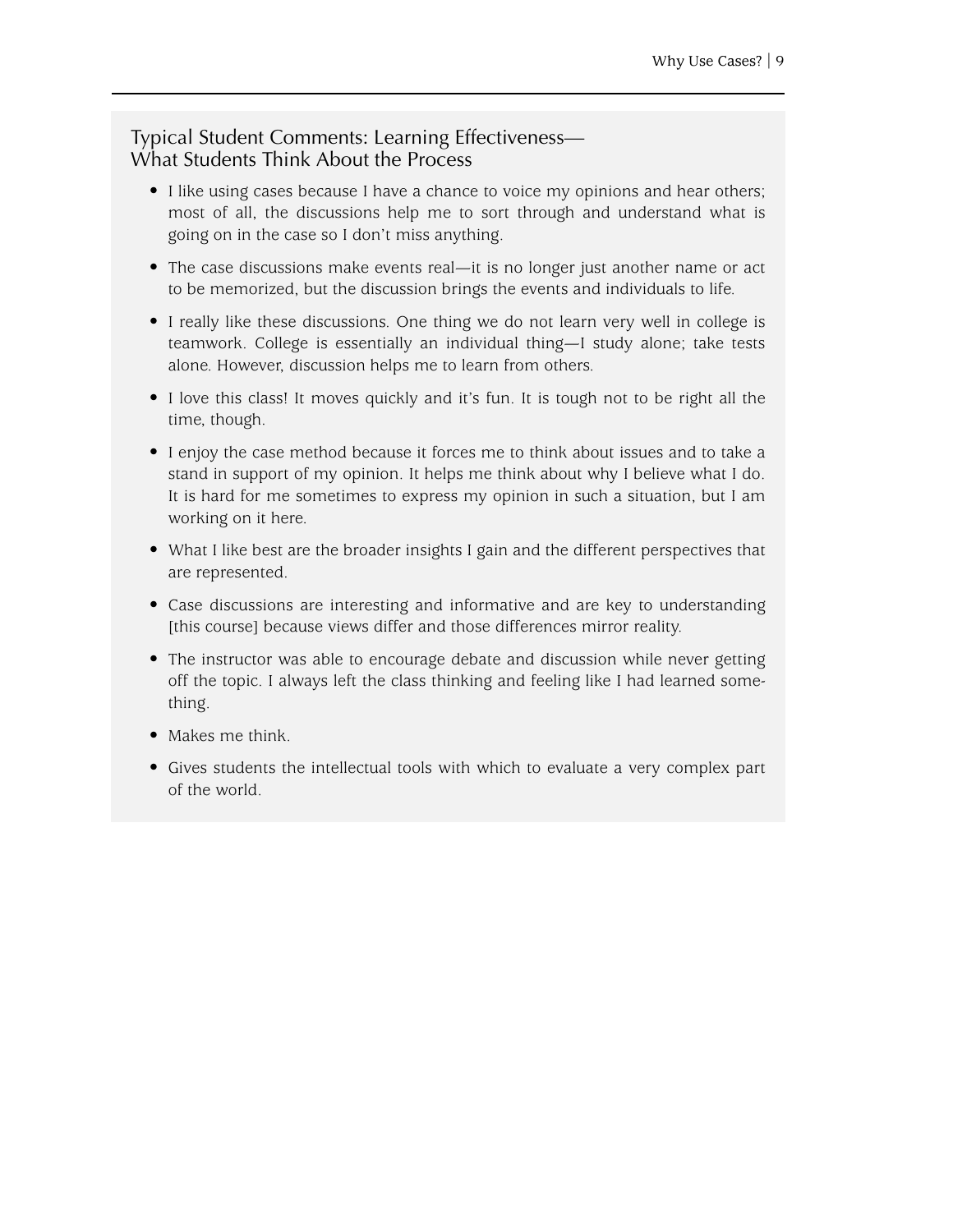#### Good Practice in College & University Teaching

- Encourages contact between students and faculty—especially contact focused on the academic agenda.
- Develops reciprocity and cooperation among students—teaching them to work productively with others.
- Encourages *active* learning—thinking, doing, and thinking about what they are doing.
- Gives prompt feedback on performance—helps students figure out what to do in response.
- Emphasizes time on task—provides lots of useful, productive, guided practice.
- Communicates high expectations—and encourages students to have high selfexpectations.
- Respects diverse talents and ways of learning—engenders respect for intellectual diversity.

**Source:** Adapted from A. Chickering and Z. Gamson,"Seven Principles for Good Practice in Undergraduate Education," *AAHE Bulletin* (March 1987), pp. 3-7.

For further research on the value and application of the seven principles, see A.W. Astin, *What Matters in College?* (San Francisco, CA: Jossey-Bass, 1993); Baxter Magolda, M.B., "The Affective Dimension of Learning: Faculty-Student Relationships that Enhance Intellectual Development," *College Student Journal* Vol. 21 (1987), pp. 46-58; Peter T. Ewell, et al., eds., *A Preliminary Study of the Feasibility and Utility for National Policy of Instructional "Good Practice" Indicators in Undergraduate Education* NCES 94-437 (Washington, DC: U.S. Department of Education, Office of Educational Research and Improvement, National Center for Education Statistics, 1994); R. J. Light, *The Harvard Assessment Seminars: Explorations with Students and Faculty About Teaching, Learning, and Student Life,* First Report (Cambridge, MA: Harvard Graduate School of Education and Kennedy School of Government, 1990); R. J. Light, *The Harvard Assessment Seminars: Explorations with Students and Faculty About Teaching, Learning, and Student Life,* Second Report (Cambridge, MA: Harvard Graduate School of Education and Kennedy School of Government, 1992); E.T. Pascarella and P.T. Terrinzini, *How College Affects Students: Findings and Insights from Twenty Years of Research* (San Francisco, CA: Jossey-Bass, 1991); Paul R. Pintrich, "A Process-Oriented View of Student Motivation and Cognition," in J.S. Stark and L.A. Mets, eds., *Improving Teaching and Learning Through Research—New Directions for Institutional Research*, No. 57 (San Francisco, CA: Jossey-Bass, Spring 1988a); Paul R. Pintrich, "Student Learning and College Teaching," in R.E. Young and K.E. Eble, eds., *College Teaching and Learning: Preparing for New Commitments—New Directions for Teaching and Learning*, No. 33 (San Francisco, CA: Jossey-Bass, Spring 1988b).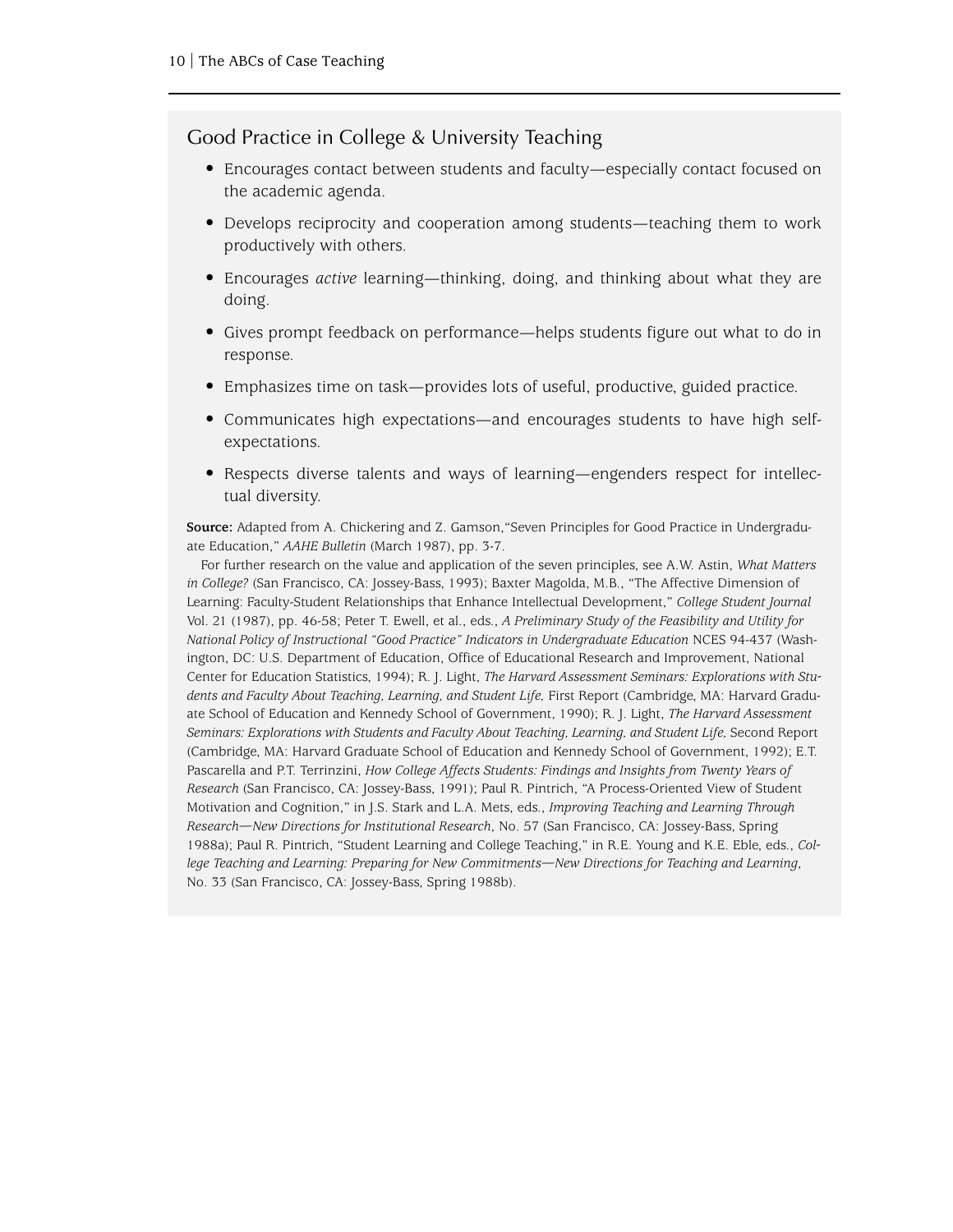# <span id="page-16-1"></span>**Some Musings of a Case Teacher**

*prepared by* PAT TOWER Professor, Philosophy, United States Air Force Academy

# <span id="page-16-0"></span>Why Be a Case Teacher?

To all outward appearances, case teachers defy a standard profile. In reality, however, case teachers hail from disciplines as diverse as mechanical engineering, business, geography, history, sociology, philosophy, physics, and international relations. Case teachers thrive at institutions as diverse as the National Defense University, Mt. Holyoke, Duke, California State Universities, and Minnesota. At UCLA, cases are used to teach medical students the nuances of diagnosis; at Harvard, they are the prime vehicles for teaching government professionals the intricacies of diplomatic negotiation; at Syracuse, Brandeis, Haverford, and Yale, they are used to teach undergraduates the principles of economics; and at the Air Force Academy, they are used to teach ethics, international relations, the visual arts, and social psychology to aspiring officers. Cases have even been used by USC faculty to teach the value of interpersonal understanding to members of LA street gangs.

Although case teachers cannot be distinguished by an outward standard profile, they do seem to share an inward one. Case teachers are absolutely committed to

- student learning, not professors' teaching;
- preparing this generation of students to become the next generation of serious scholars, competent professionals, community leaders, and engaged citizens;
- helping students develop the skills they will need to function as full-fledged purveyors and consumers in the marketplace of ideas and as citizens of an increasingly competitive world *polis*;
- creating curious, critically reflective, self-starting members of an intellectual community, who enjoy a lifelong thirst for knowledge and understanding; and
- developing students who recognize their own responsibility for the quality of the knowledge they possess.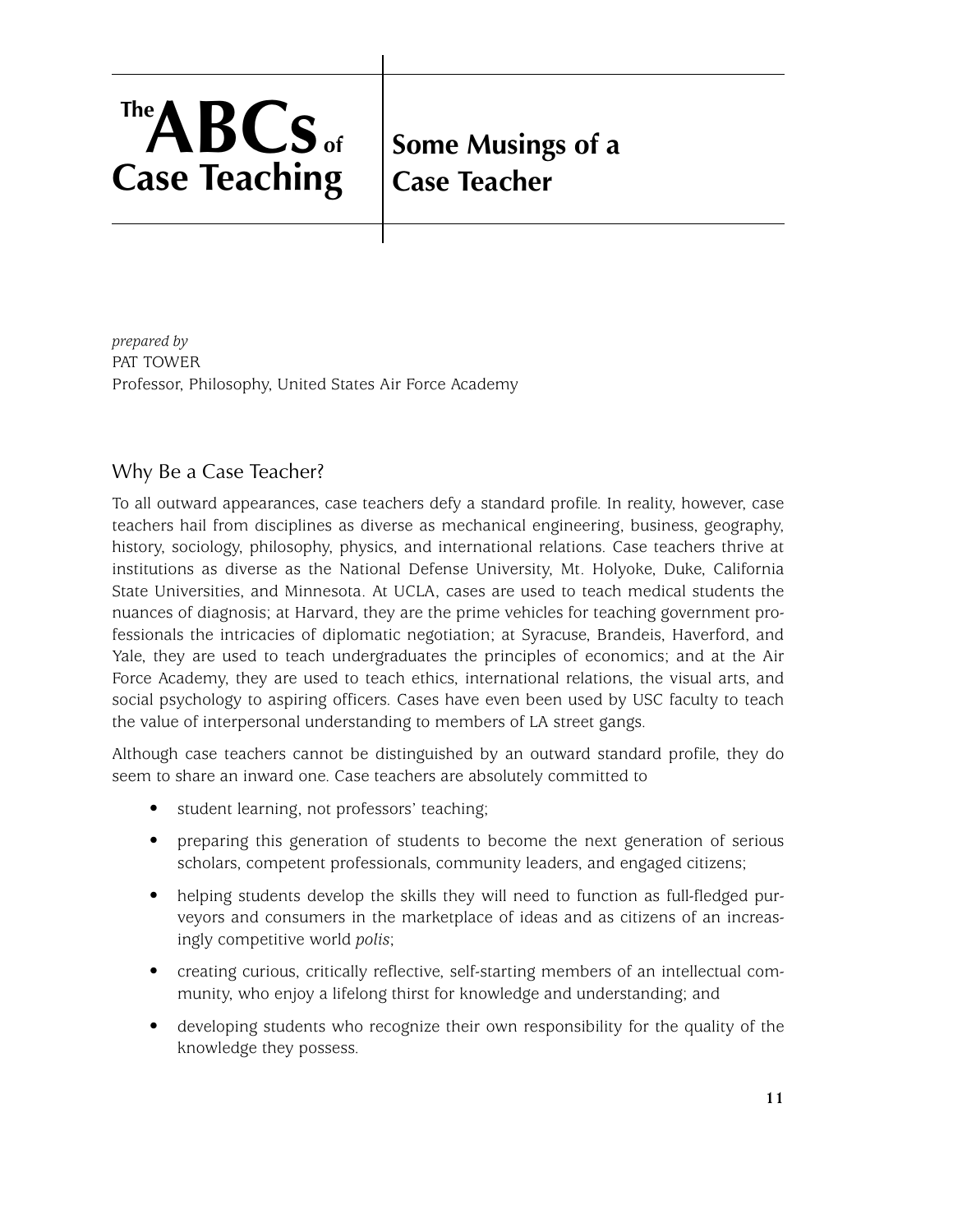In short, case teachers are risk takers, willing to experiment with pedagogies that promise to turn classrooms into active learning communities.

#### <span id="page-17-0"></span>What Is the Case Method?

The case method is not mysterious. Its pedagogic underpinnings are straightforward. In international relations, cases explore diplomatic negotiations on the eve of war or peace, crises in foreign policy decision-making, military actions with unintended consequences, politically complex trade disputes and financial accords, international legal tangles, or global environmental dilemmas.

Cases need not be restricted to narrative descriptions of major events in world history; they can be any slice of shared reality that compels students to come to terms with "multi-layered problems seen from multiple perspectives." For example, a case could be a pile of wreckage from an aircraft accident, a limestone cave system under a western aquifer, or an octogenarian bricklayer with chest pains. What caused the crash? How were these caves formed? And why is this man suffering shortness of breath and constriction of the chest muscles?—such decision-forcing questions establish direct and immediate intercourse between the mind of the student and the subject-matter of interest.

The case teacher's task is to "frame" the case with questions that compel students to "inhabit" the case in that they must seek the best available answer under similar decisionmaking constraints as those prevalent in the "real" event. Students assume a large measure of responsibility for both course content and the learning process. As they proceed through their collaborative deliberations, they not only discover facts and principles germane to the assigned specimen, but they also begin to reflect on and discover facts and principles germane to the investigative process itself. As they "unpack" the case, they seek a collective answer to "What is the essential nature and significance of the specimen?" Meanwhile, they are also busy with questions like, "What are the properties of a good analysis?," and "What constitutes acceptable argumentation?" *Despite the frequent temptation to do otherwise, a case teacher refuses to cheat students by giving away the answers, recognizing the powerful learning that occurs when students discover and construct their own knowledge base.*

The point is made by a study carried out by the Socony-Vacuum Oil Company that concludes that students retain 10% of what they read; 26% of what they hear; 30% of what they see; 50% of what they see and hear; 70% of what they say; and 90% of what they say and do.<sup>1</sup>

From the very first day, a case teacher carefully builds an intellectual acceleration chamber within which class deliberation is sparked and becomes self-sustaining. The teacher creates an intellectual chain reaction that requires and welcomes participation from everyone in order to reach intellectual critical mass. If the control rods are removed too soon or unevenly, then the reaction may accelerate beyond all reclamation, producing a sort of

<sup>1.</sup> Quoted in James E. Stice, "Using Kolb's Learning Cycle to Improve Student Learning," *Engineering Education*, Vol. 77, No. 5 (February 1987), pp. 291–96.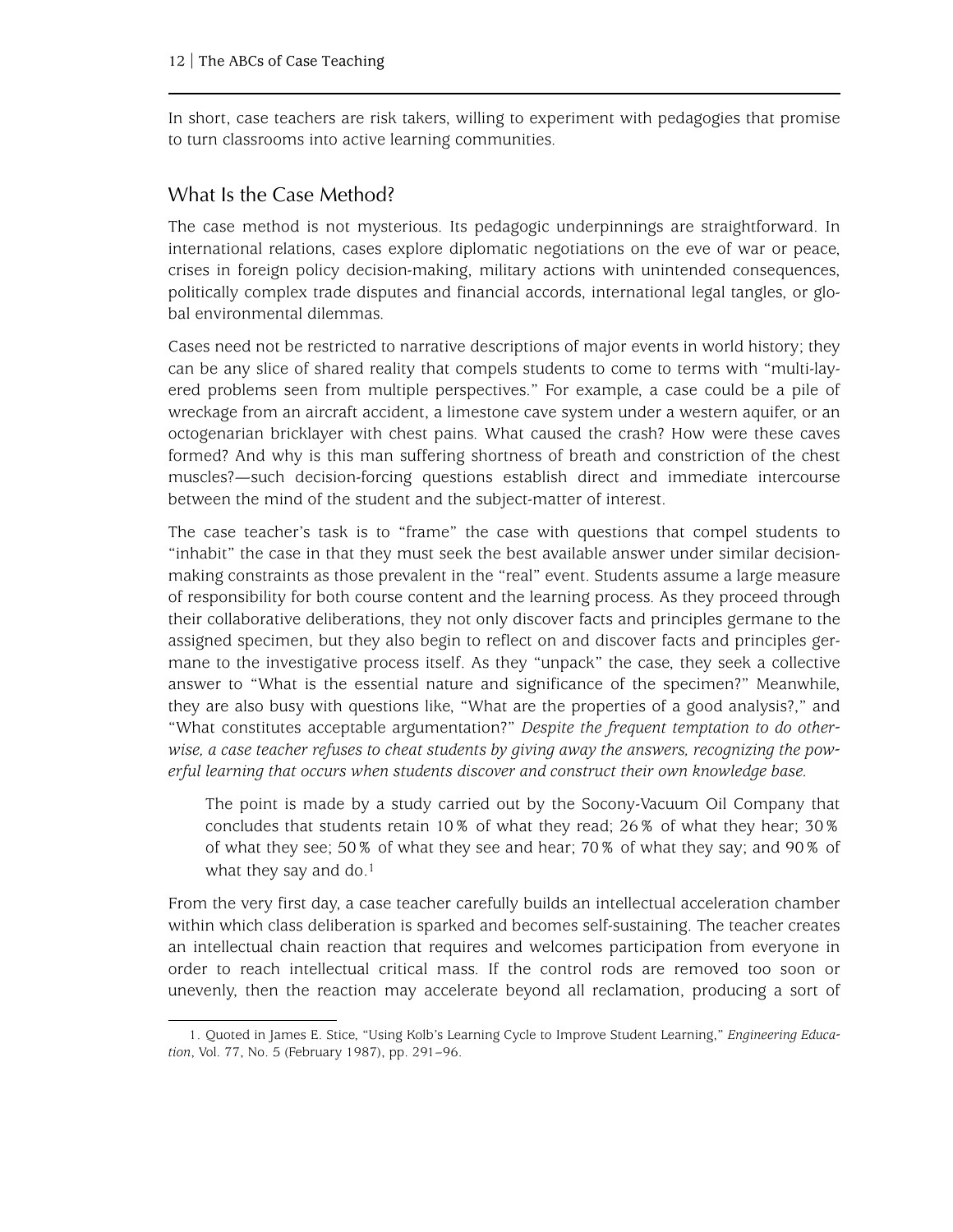classroom Chernobyl. If controls are never removed or are not removed in the right sequence, the reaction may never become truly self-sustaining.

For these reasons, C. Roland Christensen claims that "discussion teaching is the art of managing spontaneity"—an art requiring every teacher to achieve a "dual instructional competency":

The responsibilities may be difficult to appreciate at first. For example, effective preparation for discussion classes takes more time, because instructors must consider not only *what* they will teach, but also *whom* and *how*. And the classroom encounter consumes a great deal of energy; simultaneous attention to process (the flow of activities that make up a discussion) and content (the material discussed) requires emotional as well as intellectual engagement. Effective discussion leadership requires competency in both areas; it can be achieved only with patience.

As Christensen suggests, a rather sobering observation attends the dual competency requirement: far from being a labor-saving technique, the case method involves extra work for any educator who attempts its proper application. Creating a viable case course means that topic sequencing, lesson allocation, and course policies complement and are complemented by case discussion. A teacher must also select just the right number of cases, ensure those cases are integrated into the general flow of the course, and see to the selection of the best available case for pre-identified course objectives. Moreover, the teacher must make allowance in the course for opportunities to conduct a post-mortem assessment of case effectiveness so that real-time adjustments to the case list and topic sequencing can take full advantage of benefits harvested from active discussion.

#### <span id="page-18-0"></span>Is It Worth the Effort?

The case method works, and it works well or at least makes a positive difference in the following areas:<sup>2</sup>

- *Framing and resolving ill-defined problems.* The method makes plain that real problems taken from the real world do not easily fit predetermined categories nor are they easily resolved with the handy algorithms we have at our disposal. The case method gives students the vital practice they need to get their arms around "messy" problems and to formulate possible tools for analysis and resolution.
- *Thinking and communicating on one's feet.* The case method also develops the communications skills students will need in informal, spontaneous discussions such as those occurring daily around the boss's conference table in business and at professional meetings. By working on cases, students must penetrate the substance of the case quickly, and analyze and then articulate their conclusions in ways persuasive to others in the group.

<sup>2.</sup> Holsti, "Case Teaching;" P. Hunt, "The Case Method of Instruction," *Harvard Educational Review* 21 (1951), pp. 2–19.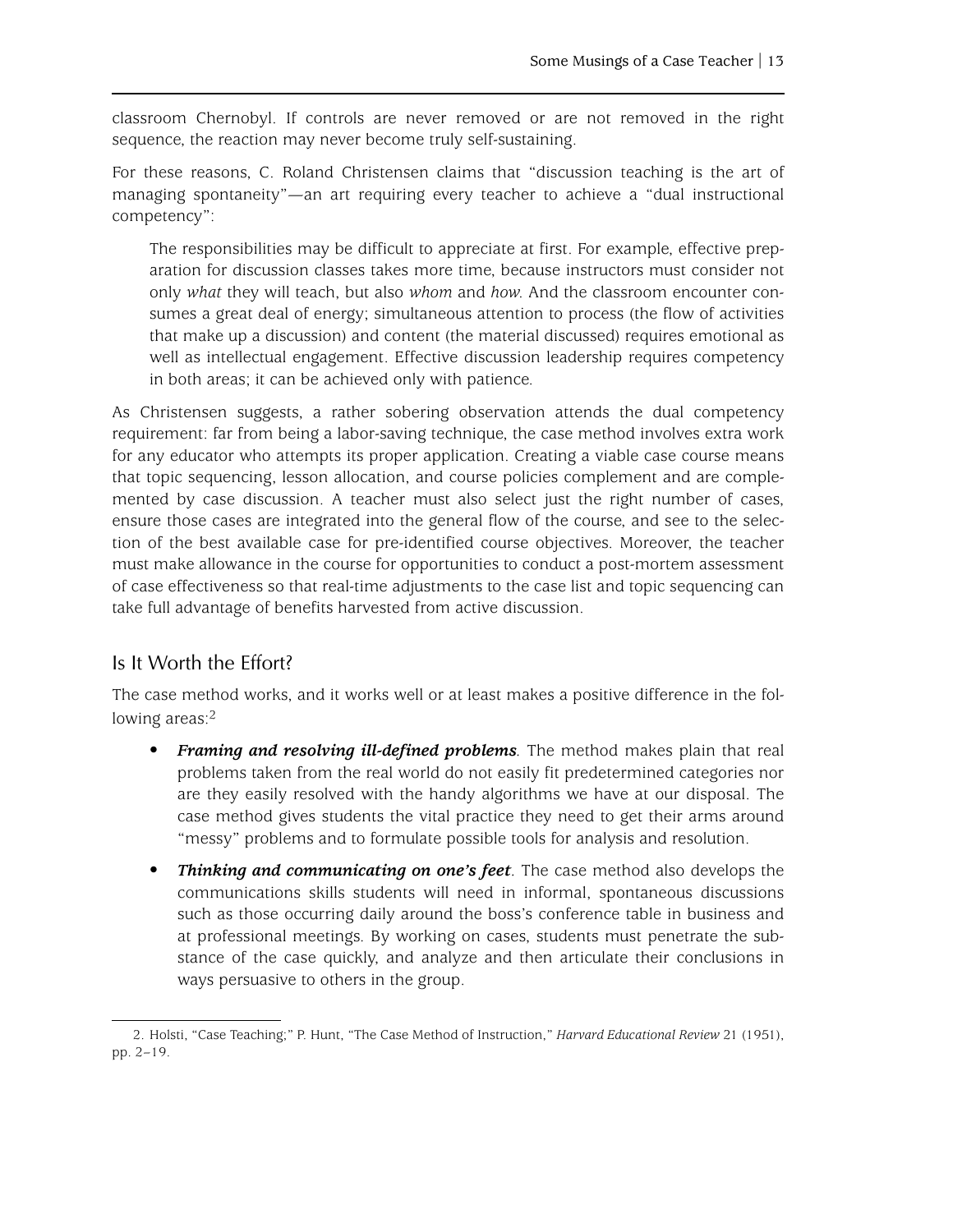- *Writing skills*. Interestingly enough, thinking on one's feet easily becomes thinking at the tip of the pen. To write an analysis or argument well, one must anticipate the questions and objections of others. Such anticipations are developed and honed in the heat of the case discussion.
- *Community building.* While not normally a prime goal of higher education, case discussion can effectively build community—a safe environment with a very strong extrinsic value: it is indispensable to the long-term development of skills like those listed above.
- *Subject-matter knowledge.* As already suggested, the facts, principles, and concepts learned by students during case discussions have far greater "sticking"power than those ingested from the professor.

Unfortunately, most "hard" evidence for these claims is anecdotal, perceptions measured by student critiques. Nevertheless, available evidence warrants the inference that the case method is at least worth trying, and the best evidence we have is this: very few of those persons who try the method regret the decision. The vast majority cannot imagine teaching any other way, and this in part explains the dearth of hard evidence: No case teacher has the heart to create a control group deprived of the case method.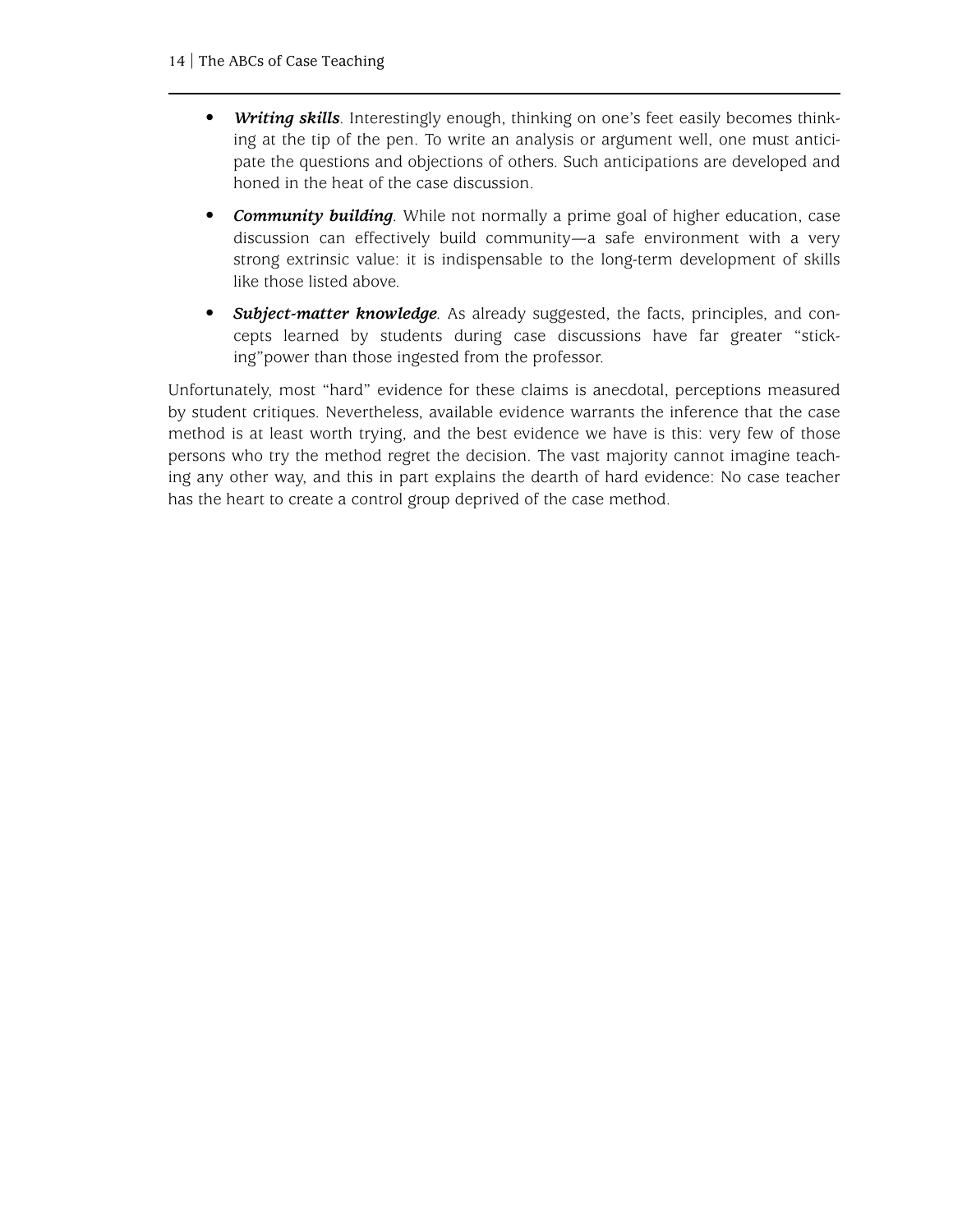# <span id="page-20-0"></span>**Getting Started**

Look for cases that tell fascinating stories and address disciplinary complexities, debates, sub-fields, assumptions, and principles.

A good case does not have to be long.<sup>1</sup> Students like cases that are three to seven pages, not including charts, supporting documents, and references. Shorter cases generally mean students are better prepared for discussions, because they have more time to read cases more thoroughly. A shorter case also works better in undergraduate classes that are only fifty minutes long.

To select a case, you will want to read it two or three times yourself. Do not select a case just because the topic matches your research or teaching interests. You want to consider how the case fits with your learning and teaching objectives for the class. Cases are not meant to substitute for a text or a journal article; rather, cases are supplemental teaching vehicles that illustrate theoretical claims and disciplinary concerns, assumptions, and insights. As students "inhabit" a decision-making situation in a case, they have an

### Computers & the Outside World of Case Teaching

The Pew Faculty Fellowship sponsors *CaseNet*, a cyberspace conversation on active learning in international affairs. *CaseNet* comprises a World Wide Web site and an E-mail listserv. On *CaseNet*, you will find course outlines that include cases, notes on teaching specific cases, tips on case teaching, and a discussion forum in which to raise questions and exchange ideas. To find out how you can participate, connect to

<http://csf.colorado.edu/CaseNet/>

opportunity to practice skills that they will use later in their careers. Carefully consider the specific affective and cognitive skills you would like your students to practice.

<sup>1.</sup> B. Couture and J.R. Goldstein, *Cases for Technical and Professional Writing* (Boston, MA: Little, Brown & Co., 1984; J. Field and R. Weiss, *Cases for Composition* (Boston, MA: Little, Brown & Co., 1977); Lou Ortmayer, "Decisions & Dilemmas: Writing Case Studies in International Affairs," *International Studies Notes*, Fol.19, No. 2 (1994), pp. 28–33; Dorothy Robyn, "What Makes a Good Case?" N15-86-673 (Cambridge, MA: Kennedy School of Government Case Program, 1986); Steven D. Wrage, "Best Case Analysis: What Makes a Good Case and Where to Find the One You Need," *International Studies Notes*, Vol. 19, No. 2 (1994), pp. 21–27.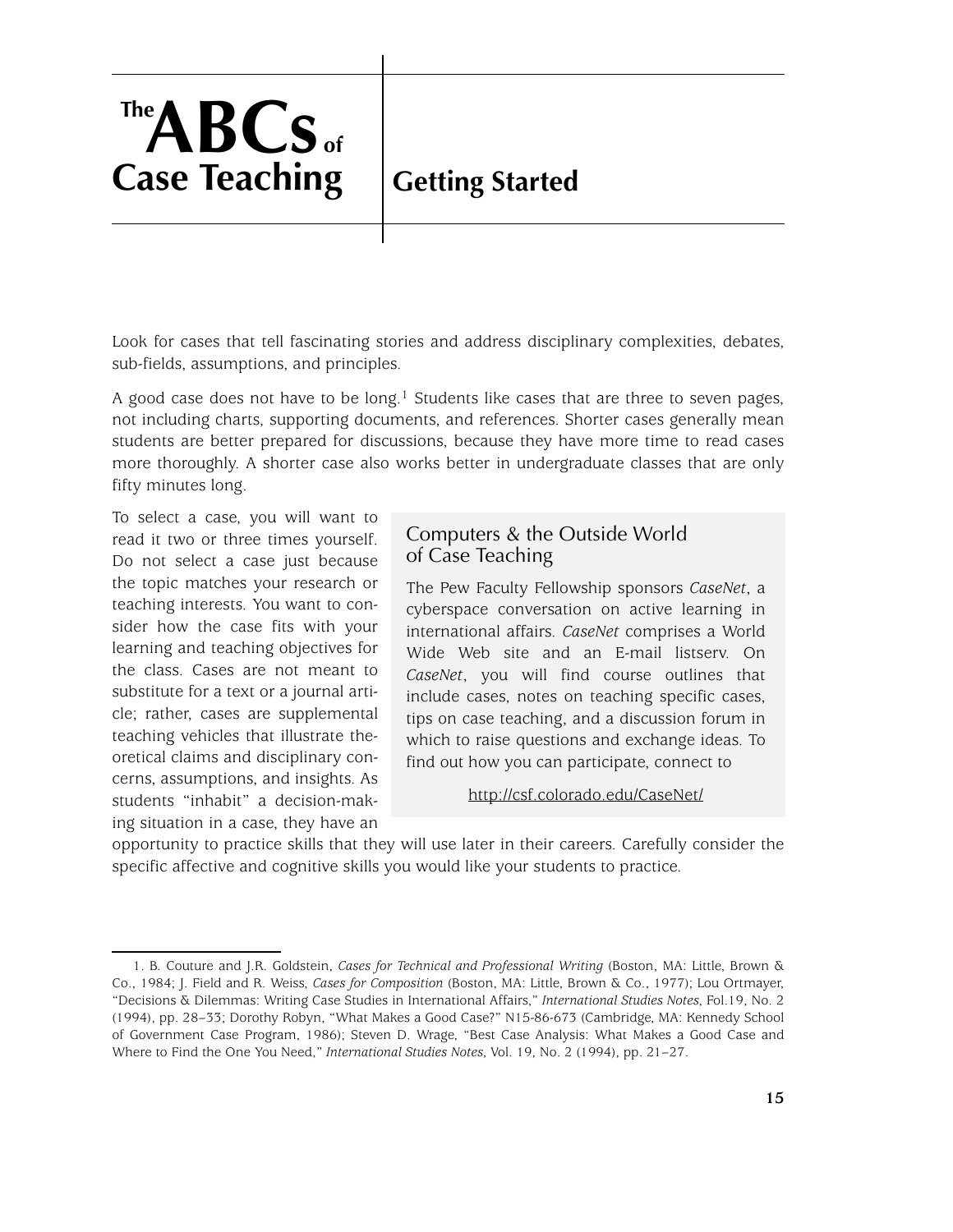# <span id="page-21-0"></span>**Preparing Your Students**

Set the tone early in the semester—*participation will matter*.1

Typically we spend a lot of time planning our courses. We agonize over which texts and cases to use, which topics to cover and in what sequence, how much reading to assign per week, and when to plan assignments or examinations. Preparing the syllabus, case, and lecture notes is only half the picture, however. We must also *prepare the students for participation* in an active classroom. The goal is to establish an environment where participation is the norm and where students feel comfortable joining the conversation. Frequently, this means you will have to change the expectations most students have when they enter your classroom.

Most students are accustomed to lecture, not participatory, classes. Despite what the syllabus says, students have likely learned that they are only *really* required to read right before a test, since they routinely participate via their pens and their ears. Silence is golden; students and professors often consider it a sign that they are paying close attention to the lecture.

Changing your teaching to include active learning techniques requires changing classroom culture. On the first day of class, put students on notice that this class is going to be differ-

<sup>1.</sup> There are many wonderful resources that offer a variety of techniques for succeeding at active learning. The following is a short and incomplete list of some of the best: L.B. Barnes, C.R. Christensen, and A.J. Hansen, eds., *Teaching and the Case Method*, 3rd Edition (Boston, MA: Harvard Business School Press, 1994); Eileen Bender, Millard Dunn, Bonnie Kendall, Catherine Larson, and Peggy Wilkes, eds., *Quick Hits: Successful Strategies by Award Winning Teachers* (Bloomington, IN: Indiana University Press, 1994); Robin Fogarty, *Best Practices for the Learner-Centered Classroom: A Collection of Articles* (Arlington Heights, IL: IRI/Skylight Training and Publishing, 1995); Wilbert J. McKeachie, et al., *Teaching Tips: Strategies, Research, and Theory for College and University Teachers*, 9th edition (Lexington, MA: D.C. Heath, 1994); McKeachie, Paul R., Pintrich, Y.G. Lin, and D. Smith, eds., *Teaching and Learning in the College Classroom: A Review of the Research Literature* (Ann Arbor, MI: National Center for Research to Improve Teaching and Learning—NCRIPTAL—University of Michigan, 1986); Mel Silberman, *Active Learning: 101 Strategies to Teach Any Subject* (Des Moines, IA: Prentice-Hall, 1996); Stocking, S. Holly, Eileen T. Bender, Claude H. Cookman, J. Vincent Peterson, Robert B. Votaw, eds., *More Quick Hits: Successful Strategies by Award Winning Teachers* (Bloomington, IN: Indiana University Press, 1998); S. Wassermann, *Introduction to Case Method Teaching: A Guide to the Galaxy* (New York, NY: Teachers College Press, 1994); Wassermann, *Getting Down to Cases: Learning to Teach with Case Studies* (New York, NY: Teachers College Press, 1993); W.M. Welty, "Discussion Method Teaching," *Change* (July/August, 1989), pp. 40–49; James Wilkinson, "Crossing the Rubicon: Twenty-Four Faculty Transform Their Teaching," *Change* (November/December, 1993), pp. 52–58.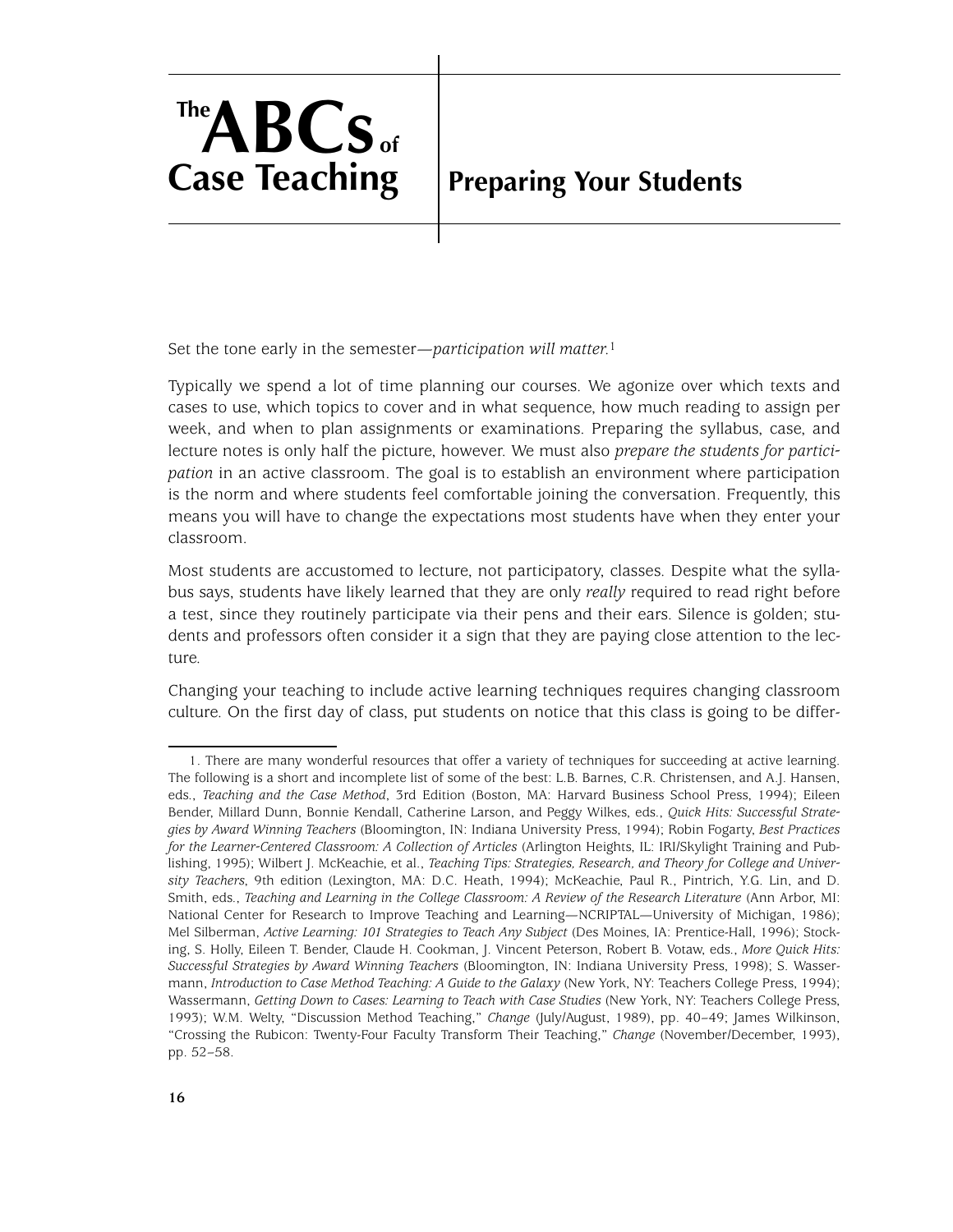ent—participation *will be* crucial to their success.<sup>2</sup> Be patient but firm about the seriousness of the requirement. Remind them that, when you run a case, everyone has had access to the same material. Provide plenty of opportunities for students—shy, uncertain, cautious—to participate in a nonthreatening environment. To do this, think about what "softball" questions you will use so students feel comfortable engaging in class discussions.

#### <span id="page-22-0"></span>Student Preparation Strategies

#### *Define Your Terms*

Perhaps the most obvious but least utilized strategy is simply to *explain* why you require participation—it enhances and improves learning.3 Emphasize how important preparation is to good participation; and "make their active engagement a consistent feature of the class."4 *Define* what *you* mean by participation. To demonstrate just how critical this component of your course will be, spend significant time with your students on this topic. Con-sider adapting the [Participation Experience Inventory](#page-27-0) in this study to help you achieve this goal.

Remember the potential power of the computer as a communications tool. Where students and faculty have access, E-mail can serve as an extension of your classroom. Case classes are high-energy classes; students often want to talk more about case ideas. With a class Email (one nickname address that sends to all class members), or even a listserv, students can continue to discuss the case before or after the time period is over.

You can also use E-mail as a teaching tool. Case-driven classes do not always have the same sort of order and control as lecture classes. After the case has been run, invariably you will think of things you wish you had said or issues you had hoped to develop further. With E-mail, you get a second chance. Concepts that may not have been clearly illuminated, points that somehow got lost in the discussion, general lessons that were mentioned but bear reemphasis are all effectively communicated via E-mail. Finally, consider using Email to reach out to students who are less comfortable coming to office hours or who may have schedules that conflict with yours. E-mail cannot replace face-to-face communications, but it can be a beneficial supplementary tool for good teaching and advising.

#### *Offer Wise Counsel*

Give your students practical advice about how to prepare for participation in a case class. A careful reading of a case prior to class is probably not going to be enough preparation. Stu-

<sup>2.</sup> When asked what their professors mean when "participation" is listed as a requirement for a good grade, students overwhelmingly respond that "participation" means "attendance."

<sup>3.</sup> Thomas A. Angelo, "Relating Exemplary Teaching to Student Learning," *New Directions for Teaching and Learning*, No. 65 (Spring 1996), pp. 57–64; Jon E. Travis, "Models for Improving College Teaching: A Faculty Resource," *ERIC Digest* (Washington, D.C.: George Washington University, Graduate School of Education and Human Development, 1996); Fogarty, *Best Practices*.

<sup>4.</sup> Boehrer, "How to Teach a Case," p. 5.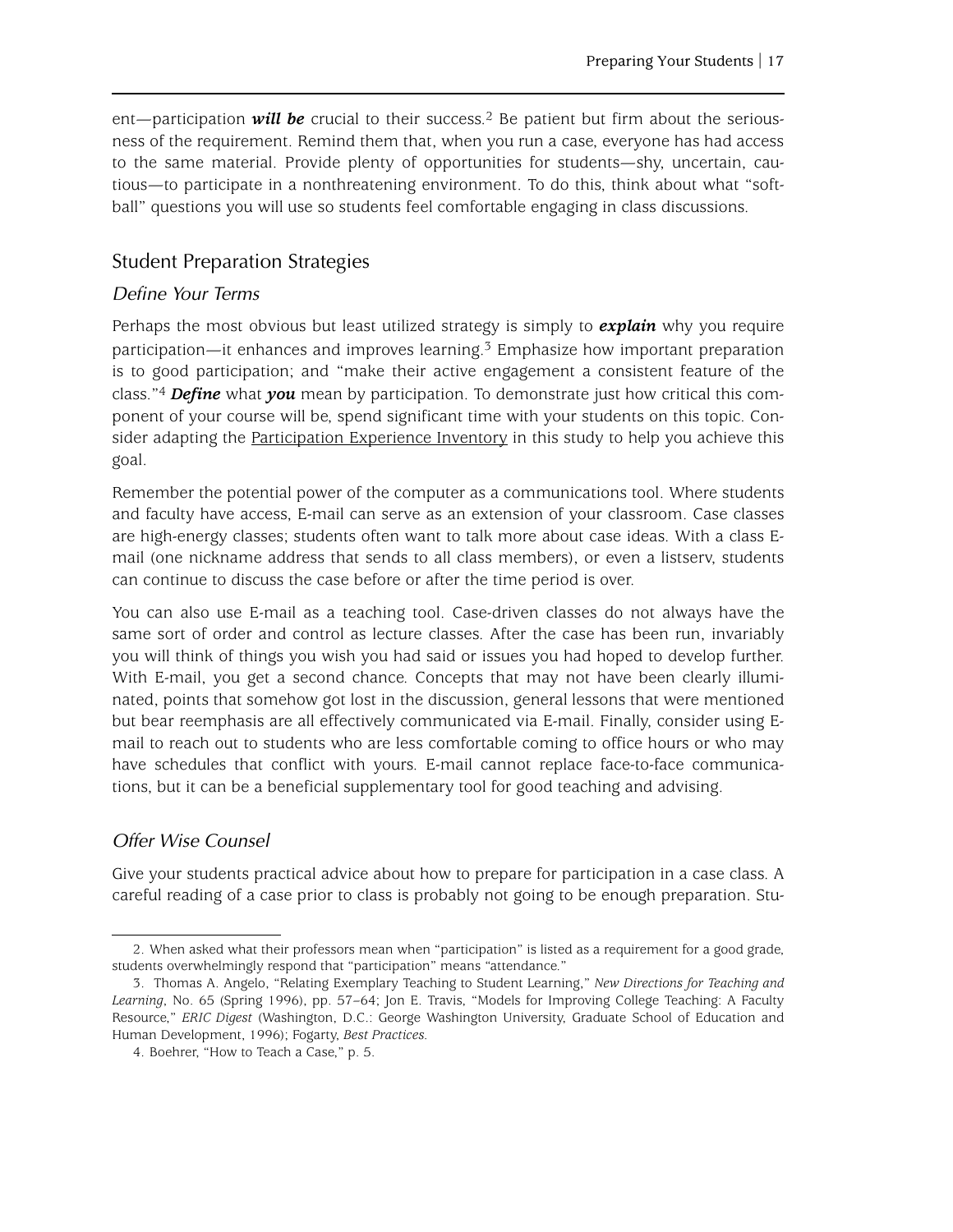dents must read, assimilate, question, and speculate prior to class for the classroom experience to move quickly to sophisticated levels of analysis. For most students, it is simply too hard to think about the complex issues in a case as it is rapidly unfolding in the class without having had the opportunity to spend time with the issues, the data, and the possible solutions *before* class.

Or, give them something in writing to remind them about **[P](#page-29-0)reparing for Case Method Discussions**.

#### Some Hints for Students on Preparing Cases

- Skim the case first.
- What are the broad issues?
- Are there data appendices to consider?
- Reread the case carefully. Make margin notes.
- What are the key problems in the case? Make a list.
- Prioritize these problems.
- Develop a set of recommendations.
- Evaluate your recommendations vs. alternatives.
- Discuss your analysis with others in the class.

Derived from the list by Sharon McDade in "An Introduction to the Case Study Method: Preparation, Analysis, and Participation," Case Study Method Note (Cambridge, MA: The Institute for Educational Management, Harvard Unviersity, 1988); see also C. Lang, *Case Method Teaching in the Community College: A Guide for Teaching and Faculty Development* (Newton, MA: Education Development Center, 1986).

#### *Provide Study Questions*

Study questions should provoke careful thought but avoid driving students to premature conclusions. They can help focus attention on specific aspects of the case, guiding students to prediscussion ruminations that will prove valuable during class. Many case teachers assign study questions to guide a student's reading of the case, handing them out prior to the class session. Others use study questions at the beginning of a class for small group interaction. This use of study questions helps to orient students to case issues when they come into class after several days off. This technique can help the unprepared student to become at least partly engaged in the material for the day. Study questions can be similar in form and content to the discussion questions

planned for use by the teacher during the actual case discussion, or they can focus on the main themes in a more general way. Either way, they are aimed at stimulating the student to think before the case discussion actually starts.

#### *Provide Clear Incentives*

It may not be enough to tell students they must prepare differently. Sometimes preclass or quick opening class exercises help students process the case they read. You can grade these exercises as you would any other assignment, or simply use a  $\checkmark$ ,  $\checkmark$  +,  $\checkmark$  - approach.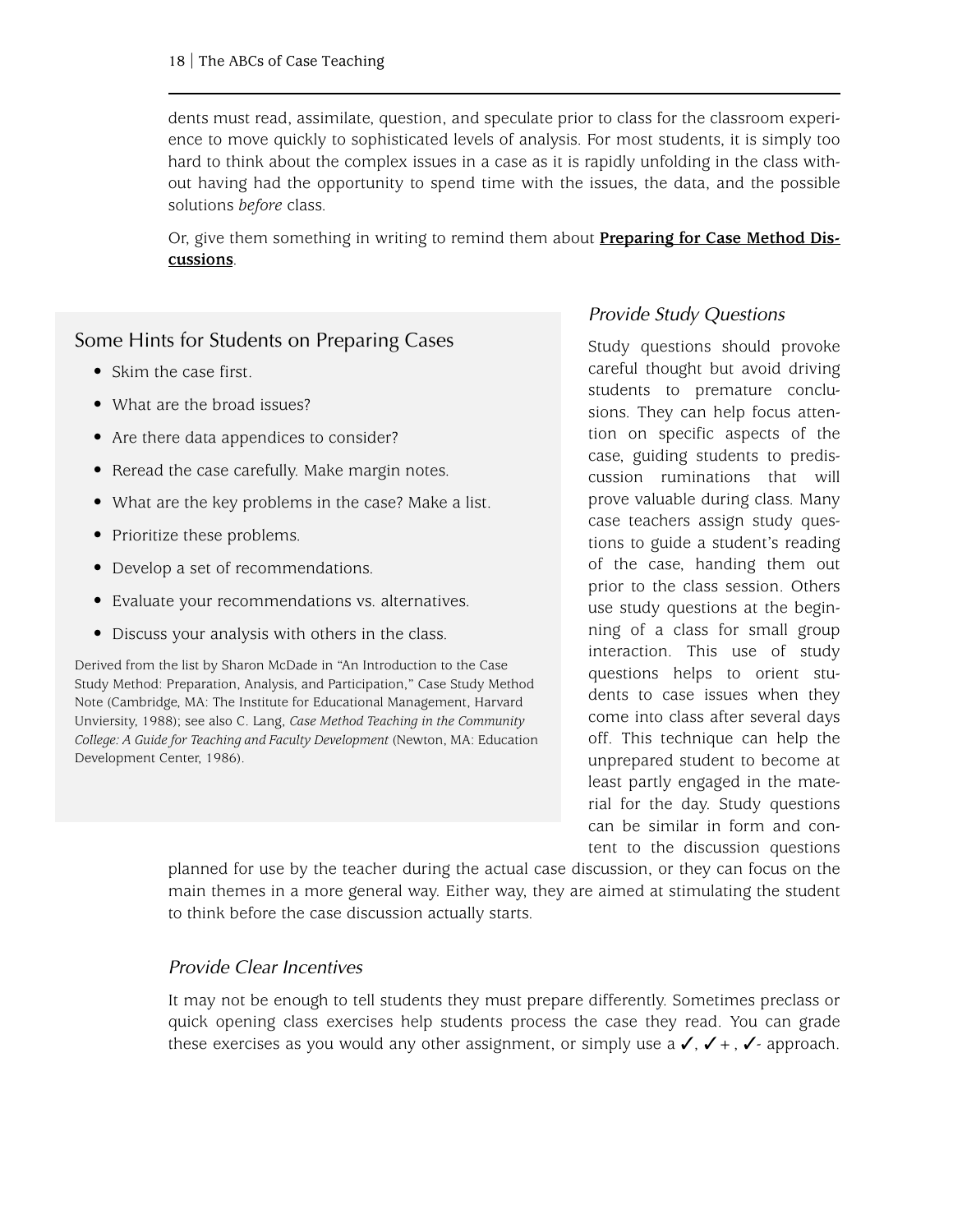Individual exercises create opportunities for the less vocal to find their voices. You might require students to write a short reaction paper or a policy brief, which describes the problem, analyzes the situation, and presents alternatives. To be most effective, assignments should be frequent and provide timely feedback to the student for subsequent assignments.5

You can also make participation part of the evaluation process. Research suggests that participation has at least three components:6

- *Preparation*—reading the materials ahead of time, thinking about the reading and how it is connected to other course materials;
- *Speaking*—offering insights, observations, analysis, opinion; asking questions; **and** responding to another student's comments; and
- Listening—to what others have to say, following the arguments, and remembering the points.

If you agree, consider adapting any or all of the following evaluation formats—individual and/or group—several times during the semester so that you have a mechanism to provide feedback to students regarding their performance—giving them reinforcement for what they have done and specifying things to work on in future classes (e.g., the overbearing student should listen more, the shy student writes great analyses and students should be able to benefit from her insights, and so forth). You might also consider a system that allows for the learning curve students often experience as they adjust to an active learning class. Use a midsemester evaluation as a goal-setting exercise. Asking students to set a goal for the second half of the semester provides an incentive for changing patterns of participation, particularly if you allow students to improve low first-half grades with a great turnaround in performance.

<sup>5.</sup> Trudy W. Banta, "Moving Assessment Forward: Enabling Conditions and Stumbling Blocks," *New Directions for Higher Education*, Vol. 25, No. 4 (Winter 1997), pp. 79–91; Carlson and Schodt, "Beyond the Lecture," p. 18; F.E. Fulkerson and G. Martin, "Effects of Exam Frequency on Student Performance, Evaluations of Instructors, and Test Anxiety," *Teaching Psychology*, Vol. 8 (1981), pp. 90–93; Diana K. Kelly, Michele Miller, and Michelle Wilder, "Increasing Involvement in Learning with Classroom Assessment," in Philip H. Dreyer, ed., *Knowing: The Power of Stories—55th Yearbook of the Claremont Reading Conference* (Claremont, CA: The Claremont Graduate School, 1991), pp. 264–80.

<sup>6.</sup> Criteria for the Assessment of Oral Communication, National Communication Association—A National Context, <http://www.natcom.org/InstrResour/assessment/CriteriaAssessment.htm> (Annandale, VA: National Communication Association, nd); Anne Henderson, "Assessing Speaking and Listening Performance: A Review of Issues and Methods," Paper presented at the International Studies Association Meetings, San Diego, CA, 1995; T.J. McLaughlin, L.P. Blum, and David M. Robinson, *Cases and Projects in Communications* (Columbus, OH: Charles E. Merrill Books, Inc., 1965); Nancy A. Mead and Donald L. Rubin, Assessing Listening and Speaking Skills. ERIC Digest. ED 263–626[—http://ericae.met/edo/ED263626.htm—](http://ericae.met/edo/ED263626.htm)1985; Speech Communication Association, *Resources for Assessment in Communication* (Annandale, IL: Speech Communication Association, 1984).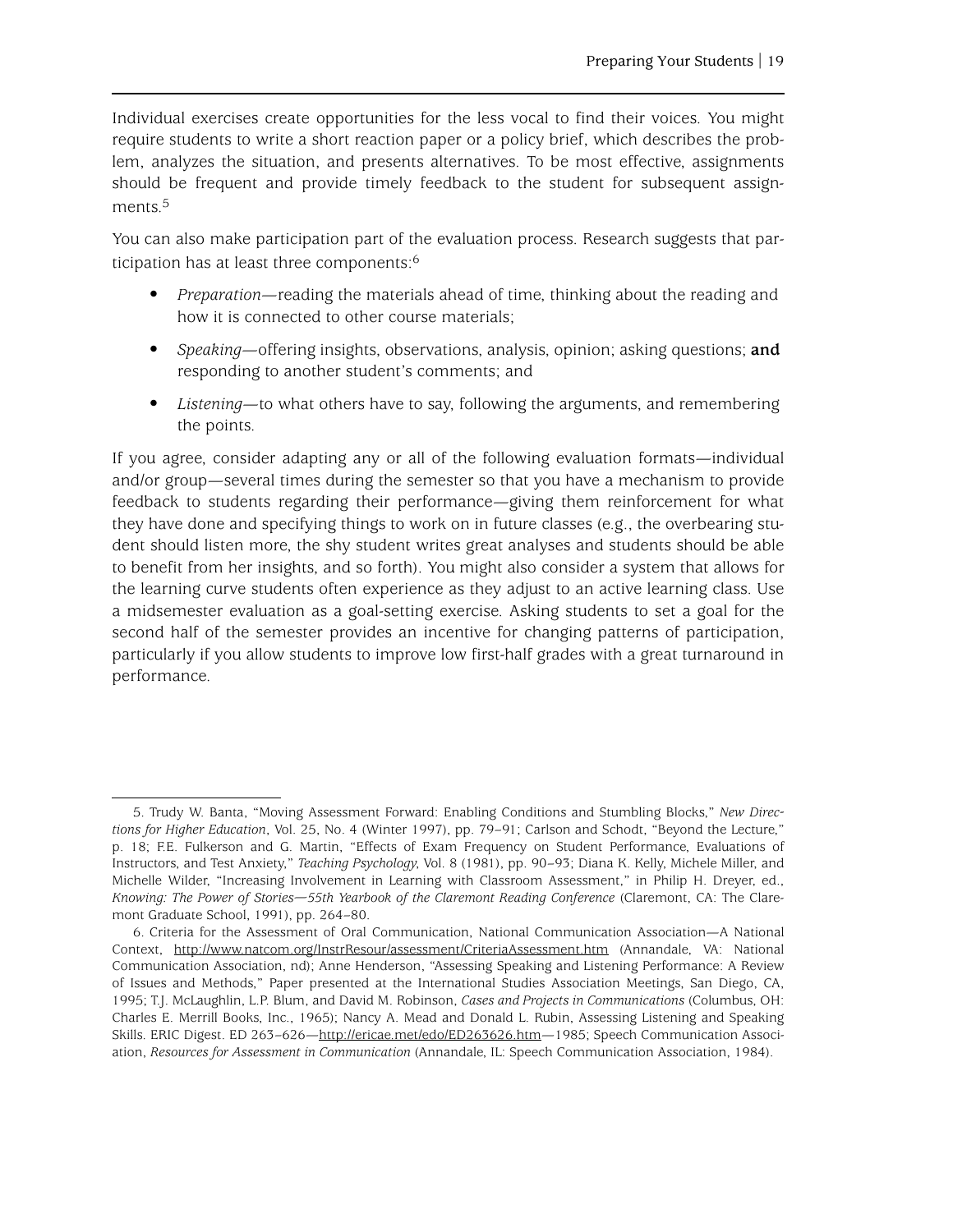#### *Evaluation Forms*

- • [Class Participation Self-Evaluation](#page-31-0)
- Case Analysis Question
- • [Peer and Self-Evaluation Form: Team Case Presentation](#page-33-0)

#### *Gender and Race in the Case Class*

Case teaching engages students in material at an emotive as well as at a cognitive level. Learning is not simply a process of acquiring information but of processing that information through a set of personal beliefs and opinions. It is both objective and highly subjective. It is therefore potentially explosive.

You need to be aware of differences that might create tensions in your classroom. Research suggests that men and women learn differently.<sup>7</sup> At the risk of generalizing, male students tend to be more competitive, goal oriented, and less disturbed by mistakes made along the way. Women, often taught to nurture, seek to understand relationships or how things are connected before coming to conclusions. While certainly many women behave like stereotypical men, and many male students exhibit characteristically female traits in the classroom, case discussions that are aggressively provocative may alienate female participants who have not learned to jump into the fray. Conversely, if your case classes are discursive

<sup>7.</sup> J.A. Anderson and M. Adams., "Acknowledging the Learning Styles of Diverse Student Populations: Implications for Instructional Design." *New Directions for Teaching and Learning—Special Issue: Teaching for Diversity* 49 (Spring 1992), pp. 19–33; Blythe McVicker Clinchy, Nancy Rule Goldberger, Mary F. Blenky, and Jill Mattuck Tarule, *Women's Ways of Knowing: The Development of Self, Voice, and Mind* (New York, NY: Basic Books, 1997); David Ellis, *Becoming a Master Student*, 7th Edition (ND: College Survival, 1994); Joseph R. Feagin, Hernan Vera, and Nikitah O. Imani, *The Agony of Education: Black Students at White Colleges and Universities* (NJ: Routledge, 1996); Carol Gilligan, *In a Different Voice: Psychological Theory and Women's Development* (Cambridge, MA: Harvard University Press, 1993); Ellen Hoffman, and Bernice Sandler, *Teaching Faculty Members to Be Better Teachers* (Washington, DC: Association of American Colleges and Universities, 1992); C.G. Krupnick, "Women and Men in the Classroom: Inequity and its Reminders." *Journal of the Harvard-Danforth Center* (1985), pp. 18–25; Peggy McIntosh, "White Privilege: Unpacking the Invisible Knapsack," *Independent School*, Vol. 49, No. 2 (Winter 1990), p. 31; Martin G. Murray and Turdie K. Peterson, "Diversity in the Classroom: Gender Related Examples," Paper presented at the Joint Meeting of the Southern States Communication Association and the Central States Communication Association (Lexington, KY, April 14–18, 1993); Carrie E. Norman, "Tips for Teachers: Encouraging Women's Class Participation" (Boston, MA: Harvard-Danforth Center for Teaching and Learning, 1989); Bernice R. Sandler, "Women Faculty at Work in the Classroom, or, Why It Still Hurts To Be a Woman in Labor" (Washington, DC: Center for Women Policy Studies, May 1993); Bernice Sandler and Roberta Hall, *The Campus Climate Revisited: Chilly for Women Faculty, Administrators, and Graduate Students* (Washington, D.C.: Project on the Status and Education of Women, Association of American Colleges, 1986); Marilyn R. Schuster and Susan Van Dyne, eds., *Women's Place in the Academy: Transforming the Liberal Arts Curriculum* (New York, NY: Rowman & Littlefield, 1985); Deborah Tannen, "Teachers' Classroom Strategies Should Recognize that Men and Women Use Language Differently," *The Chronicle of Higher Education* (June 19, 1991a); Deborah Tannen, *You Just Don't Understand* (New York, NY: Ballantine Books, 1991b); Beverly Daniel Tatum and Phyllis C. Brown, "Breaking the Silence," *Knowledge Quest*, Vol. 27, No. 2 (November 1, 1998), p. 12; Beverly Daniel Tatum, "Talking about Race, Learning about Racism: The Application of Racial Identity Development Theory in the Classroom," *Harvard Educational Review*, Vol. 62, No. 1 (February 1, 1992), p. 1.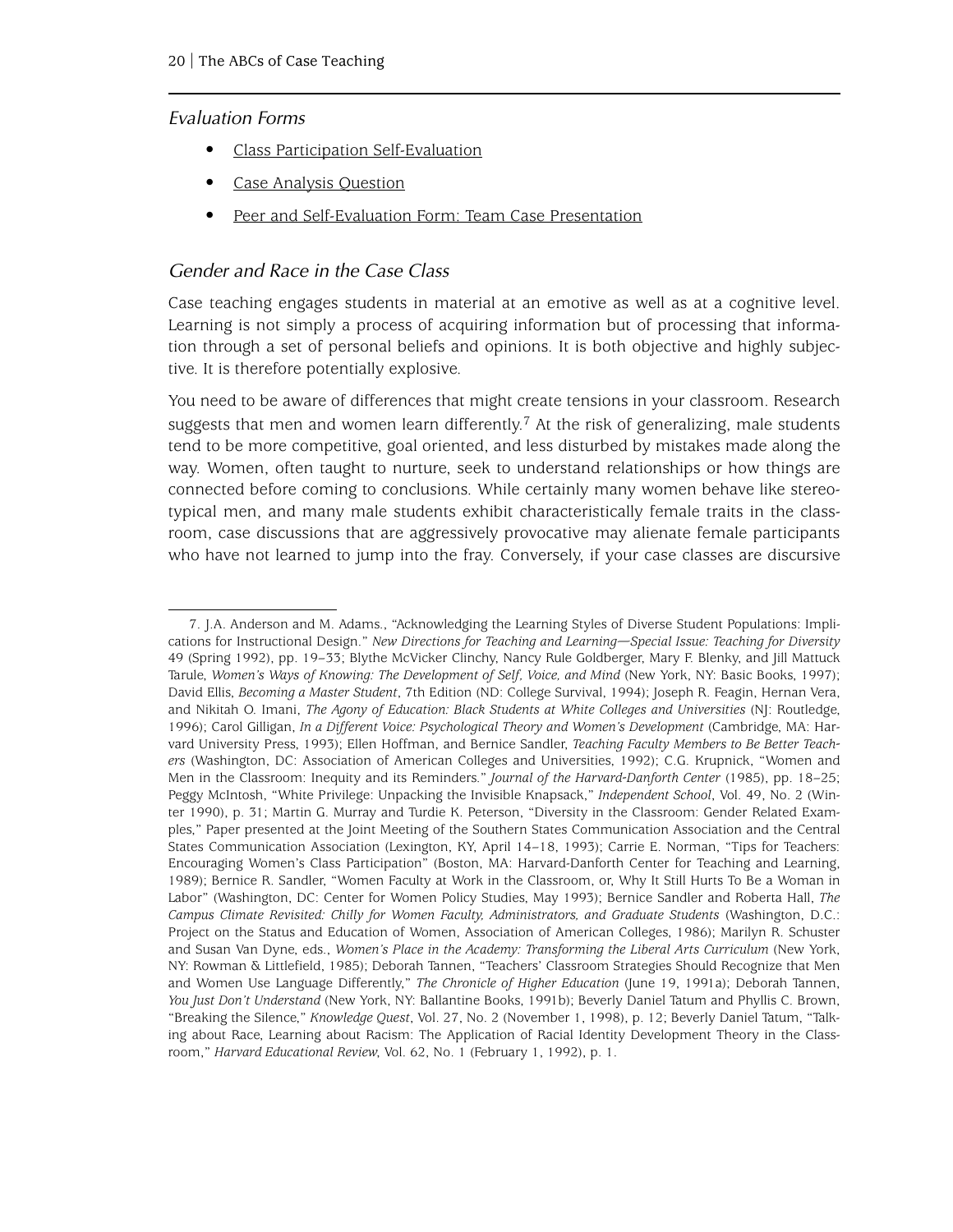and value collaboration, some students, often male, more comfortable with quick logic and individual merit, might find the classroom disorganized and purposeless.

Making students self-conscious about different learning styles goes a long way to help bridge differences. Sometimes women do not even realize that they are deferring to their male counterparts in the classroom. Simply noting, "in the last class male participation was about twice as frequent as female"—and asking why they think that is—may serve to improve participation. You are well advised to reflect on your own behaviors. Count how often you call on men versus women. Even the most egalitarian instructor often finds the result biased toward men, simply because their hands shoot up quickly and catch your eye. Pausing long enough to give all students a chance before calling on someone might surprise you.

Racial and ethnic differences can be a classroom challenge as well. To the degree that case classes are more emotional than lecture classes and engage student experiences at a deeper level, racial tensions in a classroom can be exacerbated. Out of class conferences may help to ensure that differences are comfortable and productive. It is absolutely critical not to assume that a person's race or ethnicity prepares them to represent the entire race or ethnic group.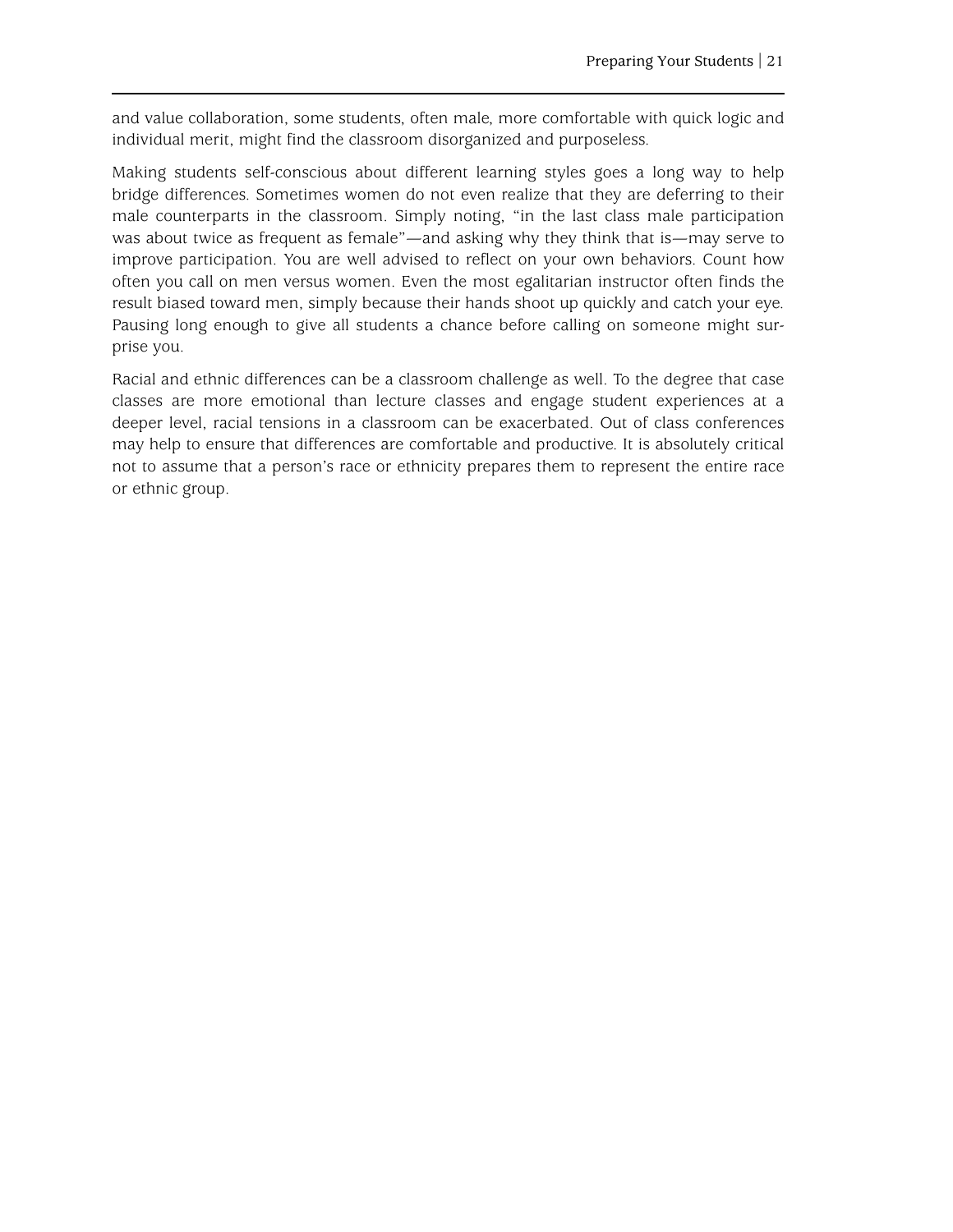### <span id="page-27-0"></span>Participation Experience Inventory

Please take a few moments to respond to the following statements. Based on your previous classroom-related experiences, circle the number that best indicates the extent of your involvement in the activities indicated.

| Part A: Extent of Involvement $N = NEVER$ |                  |
|-------------------------------------------|------------------|
|                                           | $R = RARELY$     |
|                                           | $S = SOMETIMES$  |
|                                           | $F = FREDUENTLY$ |
|                                           |                  |

| 1.  | I have asked questions in class                                                                                  | N            | R            | S | $\overline{F}$ |
|-----|------------------------------------------------------------------------------------------------------------------|--------------|--------------|---|----------------|
| 2.  | I have asked the instructor questions before/after class                                                         | $\mathbb N$  | $R_{\rm}$    | S | $\mathbf{F}$   |
| 3.  | I have led a class discussion                                                                                    | N            | $\mathsf{R}$ | S | $\mathbf F$    |
| 4.  | I have participated in a class discussion                                                                        | N            | R            | S | $\mathsf F$    |
| 5.  | I have given an individual presentation in class                                                                 | $\mathbb{N}$ | $\mathsf{R}$ | S | $\mathbf{F}$   |
| 6.  | I have participated in a group presentation in class                                                             | $\mathbb N$  | R            | S | $\overline{F}$ |
| 7.  | I have participated in a learning exercise in class<br>(e.g., game, simulation, cooperative learning task, etc.) | $\mathbb N$  | R            | S | $\mathbf F$    |
| 8.  | I have worked with a group of students on a class<br>project outside of class (e.g., game, simulation, etc.)     | N            | R            | S | $\mathbf F$    |
| 9.  | I have completed homework in a study group                                                                       | $\mathbb N$  | $\mathsf{R}$ | S | $\overline{F}$ |
|     | 10. I have used E-mail to communicate with my instructor<br>about course-related matters                         | $\mathbb N$  | R            | S | $\overline{F}$ |
| 11. | I have used E-mail to communicate with my classmates<br>about course-related matters                             | $\mathbb{N}$ | R            | S | $\overline{F}$ |
|     | 12. I have used groupware (software such as Lotus Notes)<br>in a course                                          | $\mathbb N$  | R            | S | F              |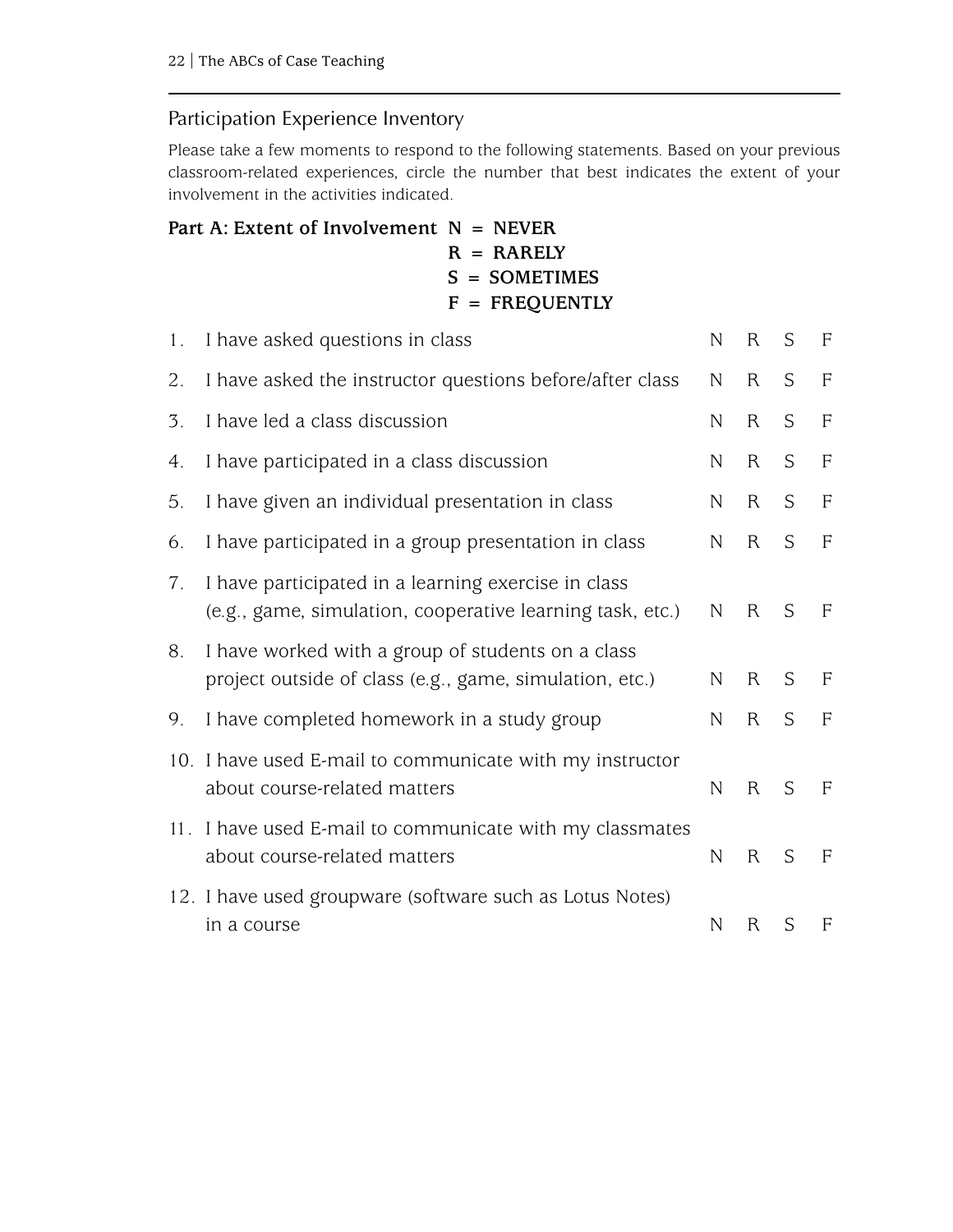Participation Experience Inventory (continued)

#### **Part B: Your Experience of Participation in Other Classes**

Please complete the following open-ended statements:

1. When an instructor says, "You are expected to participate in this class," I understand this to mean

\_\_\_\_\_\_\_\_\_\_\_\_\_\_\_\_\_\_\_\_\_\_\_\_\_\_\_\_\_\_\_\_\_\_\_\_\_\_\_\_\_\_\_\_\_\_\_\_\_\_\_\_\_\_\_\_\_\_

\_\_\_\_\_\_\_\_\_\_\_\_\_\_\_\_\_\_\_\_\_\_\_\_\_\_\_\_\_\_\_\_\_\_\_\_\_\_\_\_\_\_\_\_\_\_\_\_\_\_\_\_\_\_\_\_\_\_

\_\_\_\_\_\_\_\_\_\_\_\_\_\_\_\_\_\_\_\_\_\_\_\_\_\_\_\_\_\_\_\_\_\_\_\_\_\_\_\_\_\_\_\_\_\_\_\_\_\_\_\_\_\_\_\_\_\_

\_\_\_\_\_\_\_\_\_\_\_\_\_\_\_\_\_\_\_\_\_\_\_\_\_\_\_\_\_\_\_\_\_\_\_\_\_\_\_\_\_\_\_\_\_\_\_\_\_\_\_\_\_\_\_\_\_\_

\_\_\_\_\_\_\_\_\_\_\_\_\_\_\_\_\_\_\_\_\_\_\_\_\_\_\_\_\_\_\_\_\_\_\_\_\_\_\_\_\_\_\_\_\_\_\_\_\_\_\_\_\_\_\_\_\_\_

2. When an instructor counts participation as 10% or 15%, for example, of your grade, the instructor has evaluated my participation by

\_\_\_\_\_\_\_\_\_\_\_\_\_\_\_\_\_\_\_\_\_\_\_\_\_\_\_\_\_\_\_\_\_\_\_\_\_\_\_\_\_\_\_\_\_\_\_\_\_\_\_\_\_\_\_\_\_\_ \_\_\_\_\_\_\_\_\_\_\_\_\_\_\_\_\_\_\_\_\_\_\_\_\_\_\_\_\_\_\_\_\_\_\_\_\_\_\_\_\_\_\_\_\_\_\_\_\_\_\_\_\_\_\_\_\_\_ \_\_\_\_\_\_\_\_\_\_\_\_\_\_\_\_\_\_\_\_\_\_\_\_\_\_\_\_\_\_\_\_\_\_\_\_\_\_\_\_\_\_\_\_\_\_\_\_\_\_\_\_\_\_\_\_\_\_ 3. I would be more inclined to participate in classes if \_\_\_\_\_\_\_\_\_\_\_\_\_\_\_\_\_\_\_\_\_\_\_\_\_\_\_\_\_\_\_\_\_\_\_\_\_\_\_\_\_\_\_\_\_\_\_\_\_\_\_\_\_\_\_\_\_\_ \_\_\_\_\_\_\_\_\_\_\_\_\_\_\_\_\_\_\_\_\_\_\_\_\_\_\_\_\_\_\_\_\_\_\_\_\_\_\_\_\_\_\_\_\_\_\_\_\_\_\_\_\_\_\_\_\_\_ \_\_\_\_\_\_\_\_\_\_\_\_\_\_\_\_\_\_\_\_\_\_\_\_\_\_\_\_\_\_\_\_\_\_\_\_\_\_\_\_\_\_\_\_\_\_\_\_\_\_\_\_\_\_\_\_\_\_ \_\_\_\_\_\_\_\_\_\_\_\_\_\_\_\_\_\_\_\_\_\_\_\_\_\_\_\_\_\_\_\_\_\_\_\_\_\_\_\_\_\_\_\_\_\_\_\_\_\_\_\_\_\_\_\_\_\_ Please provide the following information: Male \_\_\_\_\_ Female \_\_\_\_\_ Major \_\_\_\_\_\_\_\_\_\_\_\_\_\_\_\_\_\_\_\_\_\_\_\_\_\_\_\_\_\_\_ Freshman \_\_\_ Sophomore \_\_\_ Junior \_\_\_ Senior \_\_\_ Other \_\_\_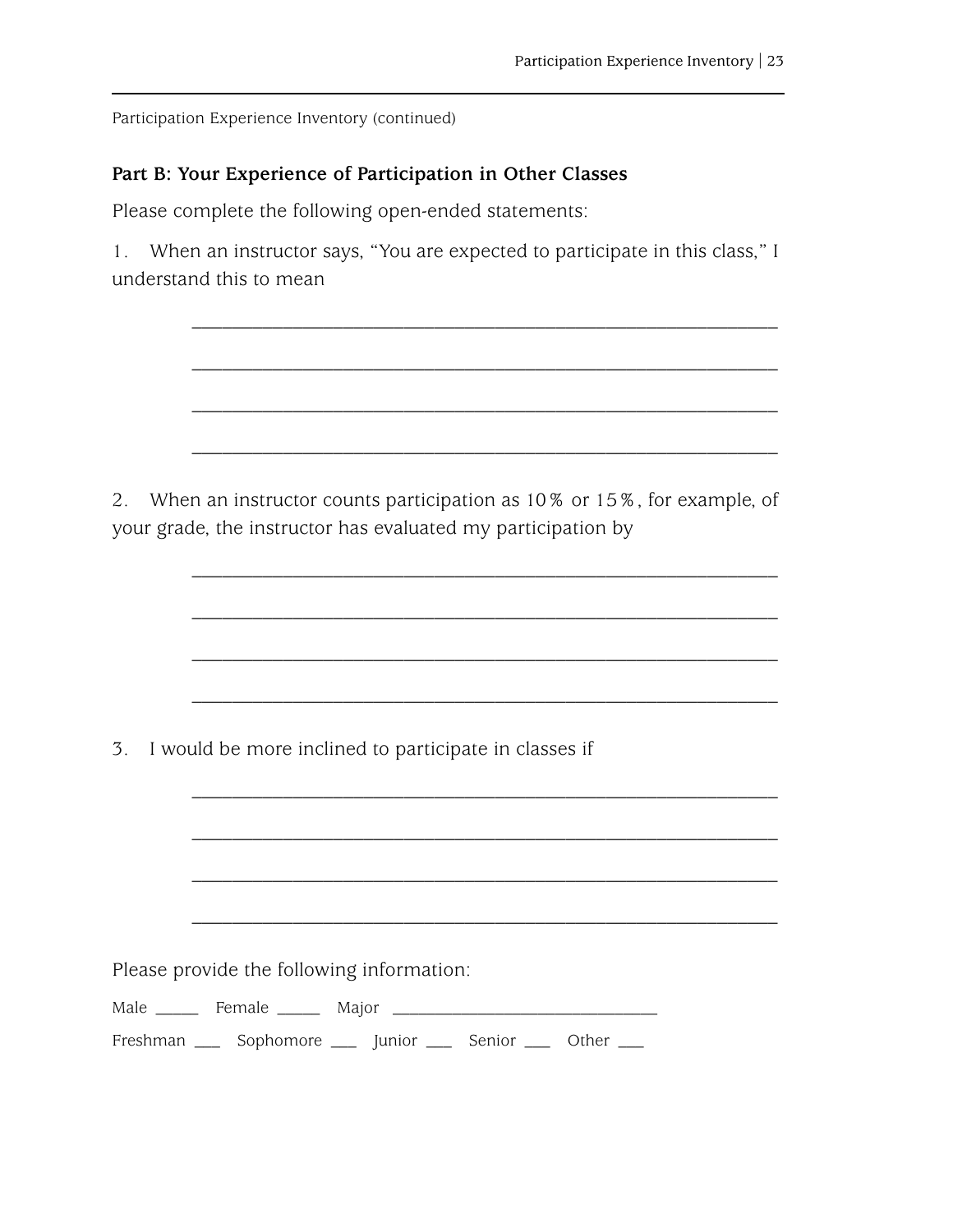### <span id="page-29-0"></span>Preparing for Case Method Discussions

We will be using formal case studies as the basis for class discussions this semester. As noted in the syllabus, the case study discussions represent a significant portion of your final grade. You will, therefore, want to do as well as you can in them. The following guidelines and suggestions are meant to help you achieve your best performance.

- 1. Form a study group to prepare for case discussions.
	- **a.** Experience and research both show that preparing cases alone is not as productive (nor as much fun!) as doing it in groups. Not only do study groups help improve your own skills, you also can learn from other students' thought patterns and problem-solving styles.
	- **b.** Use the study group to present, informally, analysis to others, to practice articulating your ideas, to get feedback on both the ideas and presentation, to compare different views, to refine and rethink positions, and to build confidence for making contributions to the case discussion with the whole class.
- 2. Read the case meticulously.
	- **a.** *Peruse the case:* Quickly look at the case by reading the introduction and conclusion and by skimming the rest of the contents. Now you know what you are getting into.
	- **b.** *Quickly read the case:* Read the entire case rapidly, without underlining or highlighting. You now know the basic structure of the case and where the main information is.
	- **c.** *Make a brief outline:* Who is involved in the case? What problems do they face? What is their situation like?
	- **d.** *Set preliminary goals:* What do the study questions ask? What will it take to answer them? What issues in the course does the case illuminate?
	- **e.** *Reread the case:* Focus on the important information that was located during the skimming and take initial steps toward forming answers to the preliminary questions. Highlight, underline, or make marginal notes to organize the details and record new thoughts or questions generated by reading.
	- **f.** *Reformulate the problem:* What is the case really about? What issues are central to the problem? What conflicts between ideas, perspectives, or values are involved in deciding what action to take? Whose interests are really at stake? What are the alternatives?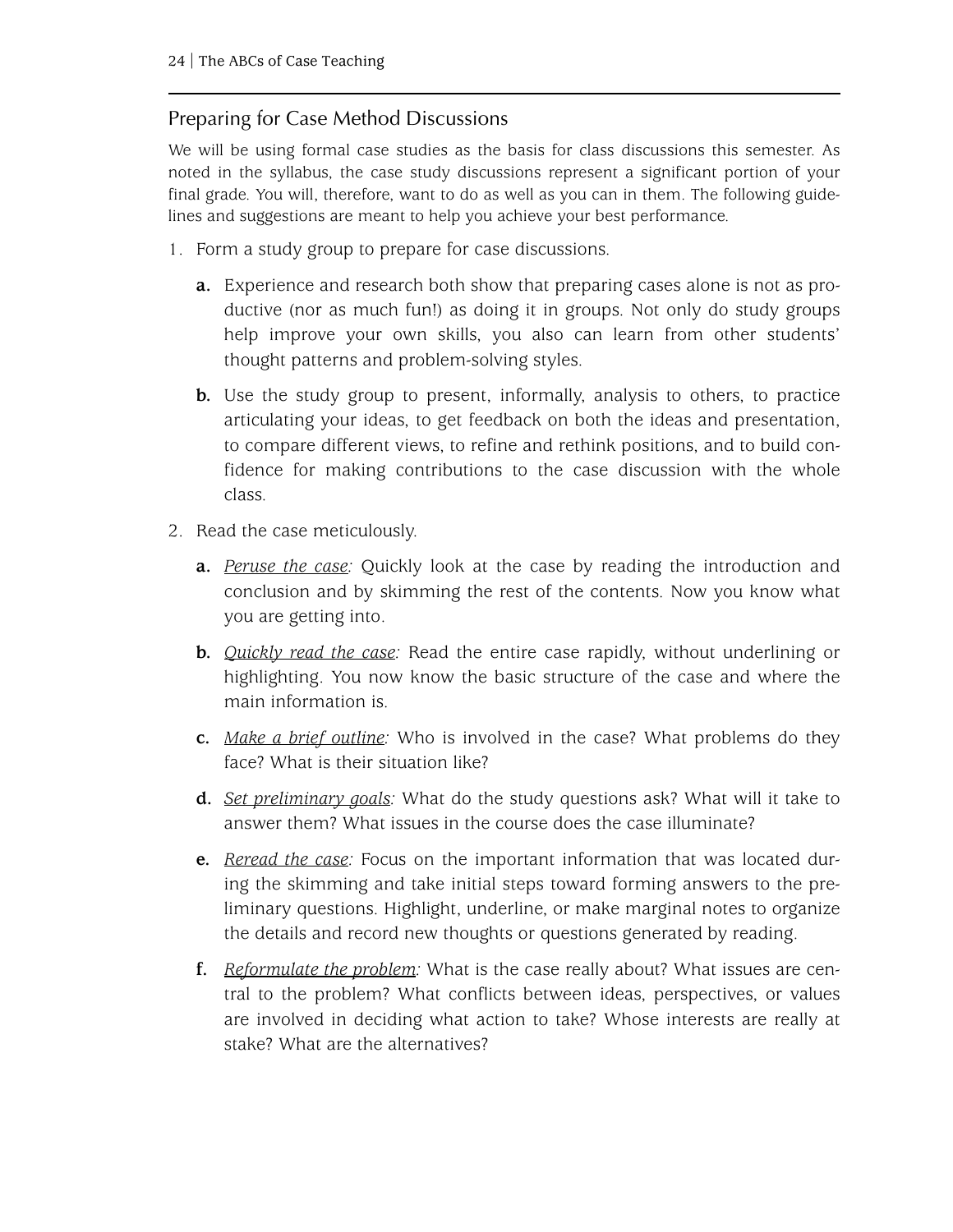- **g.** *Work the problem:* Answer the specific study questions, using the relevant information located during the reading and study group session. Make thoughtful assumptions about the information that is *not* available in the case.
- **h.** *Write the answers to the case analysis exercise questions: Answers are due the first day of the case discussion.*

3. Prepare case writing assignments very carefully. Doing so will require you to know the case well and thus be better prepared to discuss it in class.

- **a.** Answer only two of the study questions given for each case as part of your assignment. (If you decide to answer more than two as a method of studying, that is fine. I will only grade two answers—the first two I see!)
- **b.** Each answer should comprise one or two coherent, well-written pages that really do answer the question. Many questions do not have a right or wrong answer. Credit will be given for answers that demonstrate thoughtful, careful reading of the case, originality, analysis, good writing, and neatness.
- **c.** Essays must be *typed* or *word-processed.*
- **d.** Essays are an *individual* project! You should not cooperate with any other student in writing the case analysis exercises. However, you should explore ideas and discuss your thoughts within the study group.
- **e.** Essays will be evaluated on the basis of *both* substance and style. [*Should your grammar inhibit my ability to understand what you are trying to say, you have a problem!*] Hence, essays should be well organized; written in clear, coherent sentences and paragraphs; follow the common canons of good grammar (complete sentences, appropriate use of commas, etc.); use only correctly spelled words. To be safe, it is usually best to proofread before handing in a paper.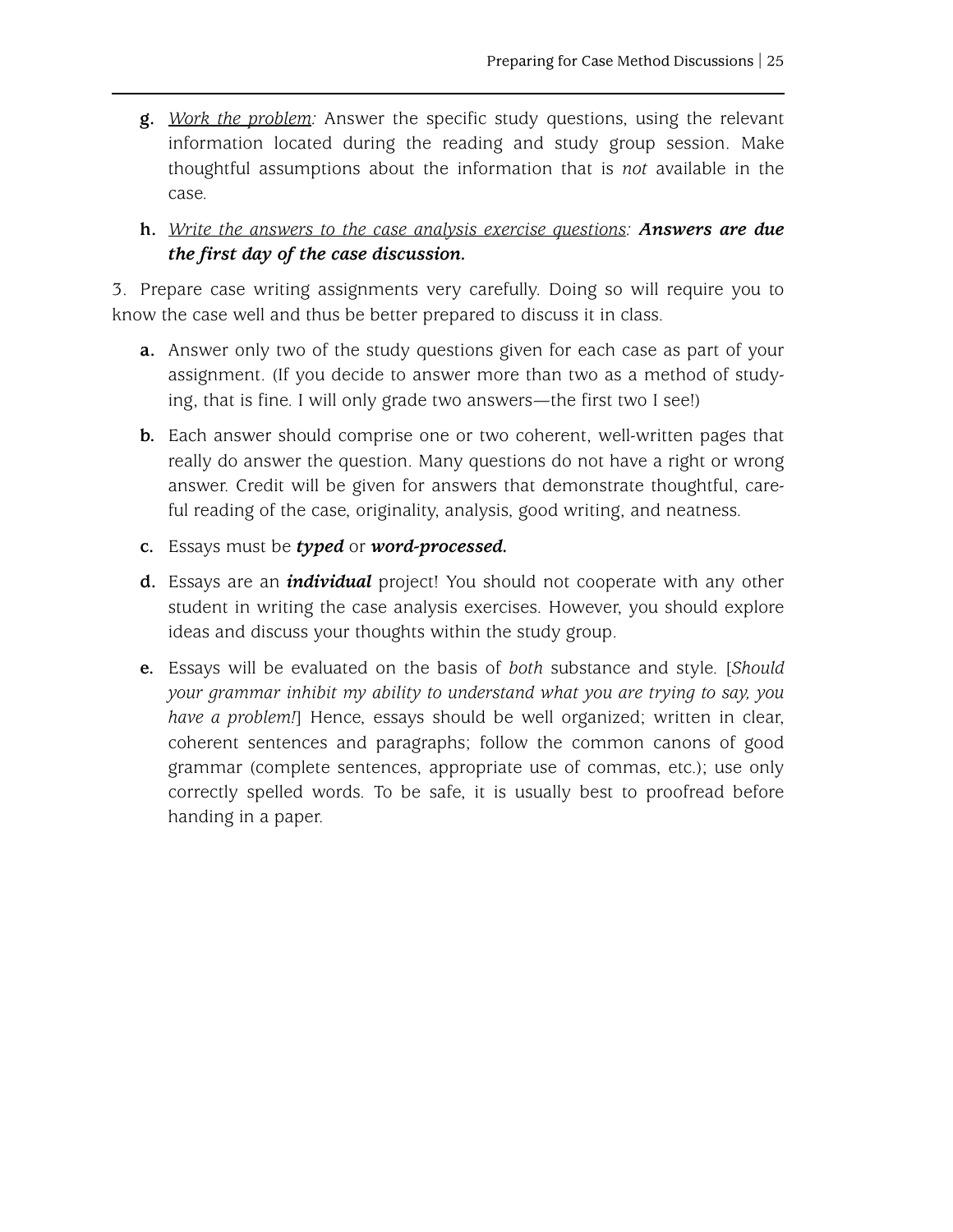#### <span id="page-31-0"></span>Class Participation Self-Evaluation

NAME \_\_\_\_\_\_\_\_\_\_\_\_\_\_\_\_\_\_\_\_\_\_\_\_\_\_\_\_\_\_\_\_\_\_\_\_\_\_\_\_\_\_\_\_\_

To participate effectively in class discussion you need to

*Attend* class regularly;

*Prepare* by studying the material carefully *before* class;

*Listen* to what others say during the discussion; *and*

*Speak* (*contribute your views/analysis*) on topic during the discussion.

As you evaluate your own participation in class discussions, consider all **four** factors. You must attend regularly and come prepared, listen carefully to your colleagues (fellow students) and your professor, and contribute (through questions or relevant commentary) in class to evaluate yourself at the highest level.

Circle the number below, which is your assessment of your participation to date.

- $0 =$  unprepared, uninvolved
- $1 =$  one element
- $2 =$  two elements
- $3$  = three elements
- $4 =$  all four elements

In the space below, write a sentence or two justifying your self-evaluation.

Professor's assessment (my turn . . . I will assess your assessment!)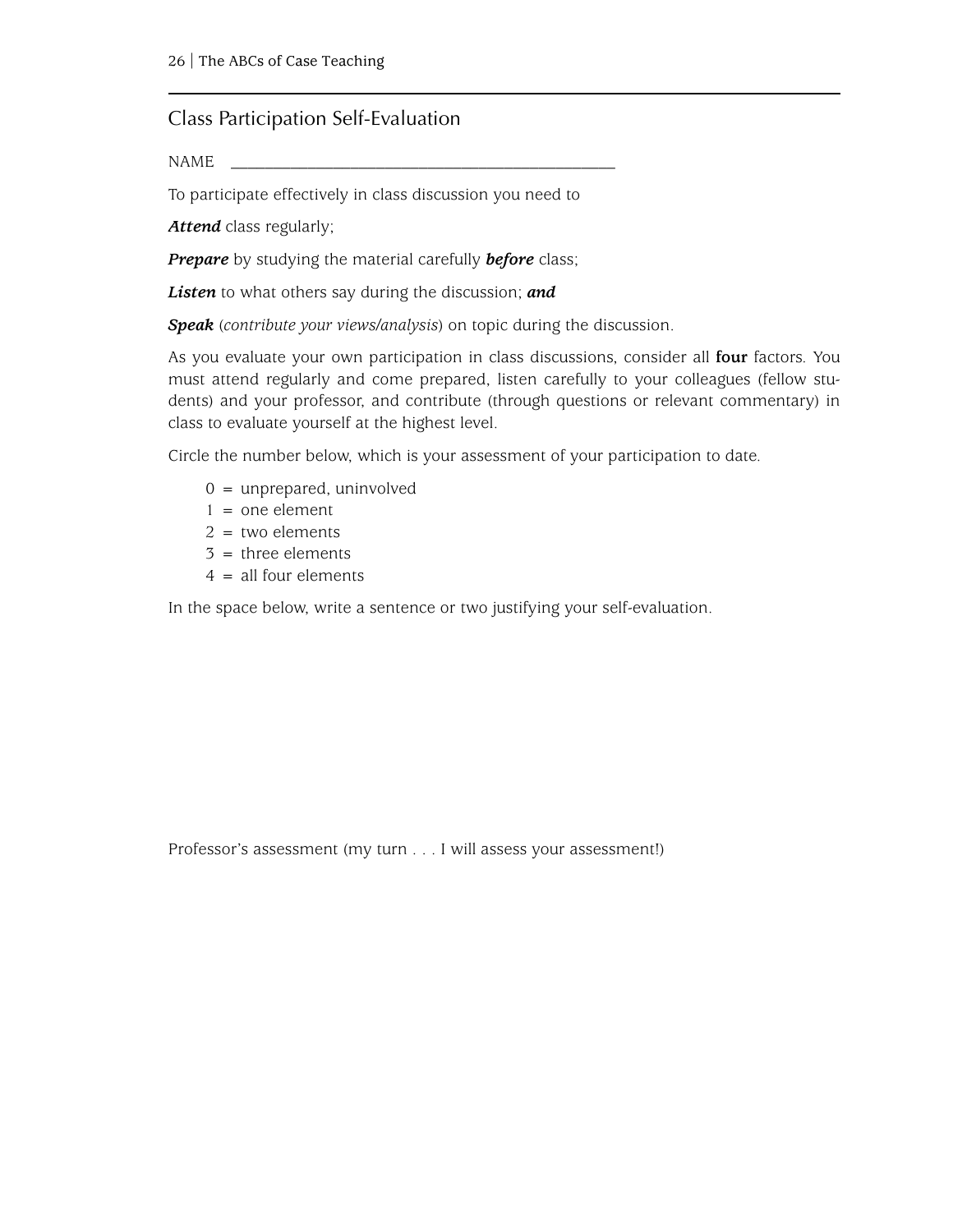<span id="page-32-0"></span>

| Participation Score: ______ |  |
|-----------------------------|--|
|                             |  |
|                             |  |
|                             |  |
|                             |  |

Your Self Evaluation:

Your Goal for the Next Case:

Professor's Evaluation:

Please answer the following questions on a separate sheet of paper and staple to this sheet when you turn in the assignment.

- 1) How would you change your case analysis after today's class session?
- 2) What overall lessons do you take from this case?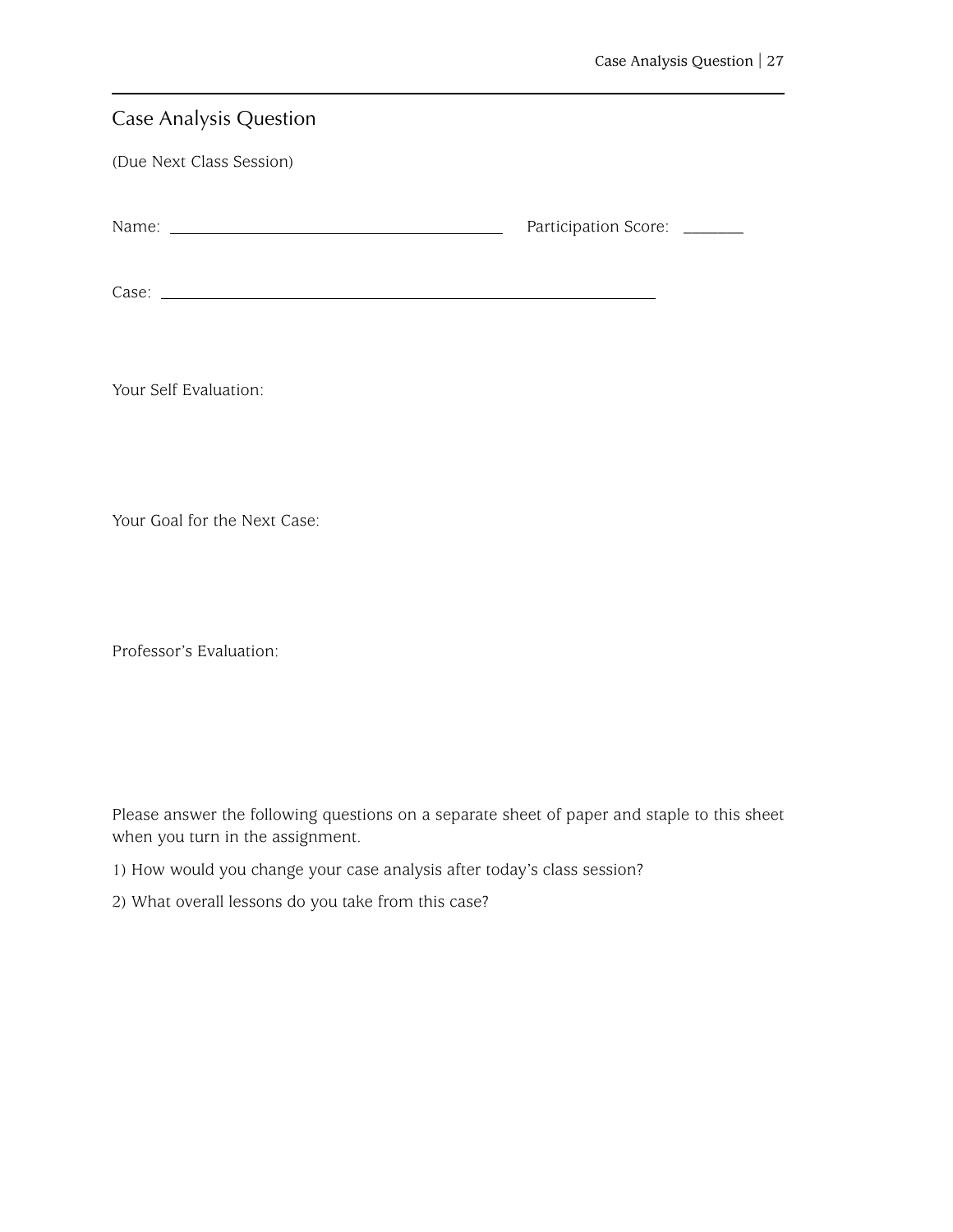#### <span id="page-33-0"></span>Peer and Self Evaluation Form: Team Case Preparation

Please grade yourself and your teammates on a scale of 1-5.

- 5 Exceptional team member; evidenced leadership both in terms of understanding the problem as well as in the mechanics of the case write-up.
- 4.5 Excellent job; Strong theoretical background; active participant in refining the group's argument for the policy brief.
- 4 Very good; strong team member; did his or her share of the work.
- 3.5 Good; contributed, but really didn't add much to the group
- 3 Clearly lacking in preparation and input.
- 0 Did not participate.

| Explanation: |  |
|--------------|--|
|              |  |
|              |  |
|              |  |
| Explanation: |  |
|              |  |
|              |  |
|              |  |
| Explanation: |  |
|              |  |
|              |  |
|              |  |
| Explanation: |  |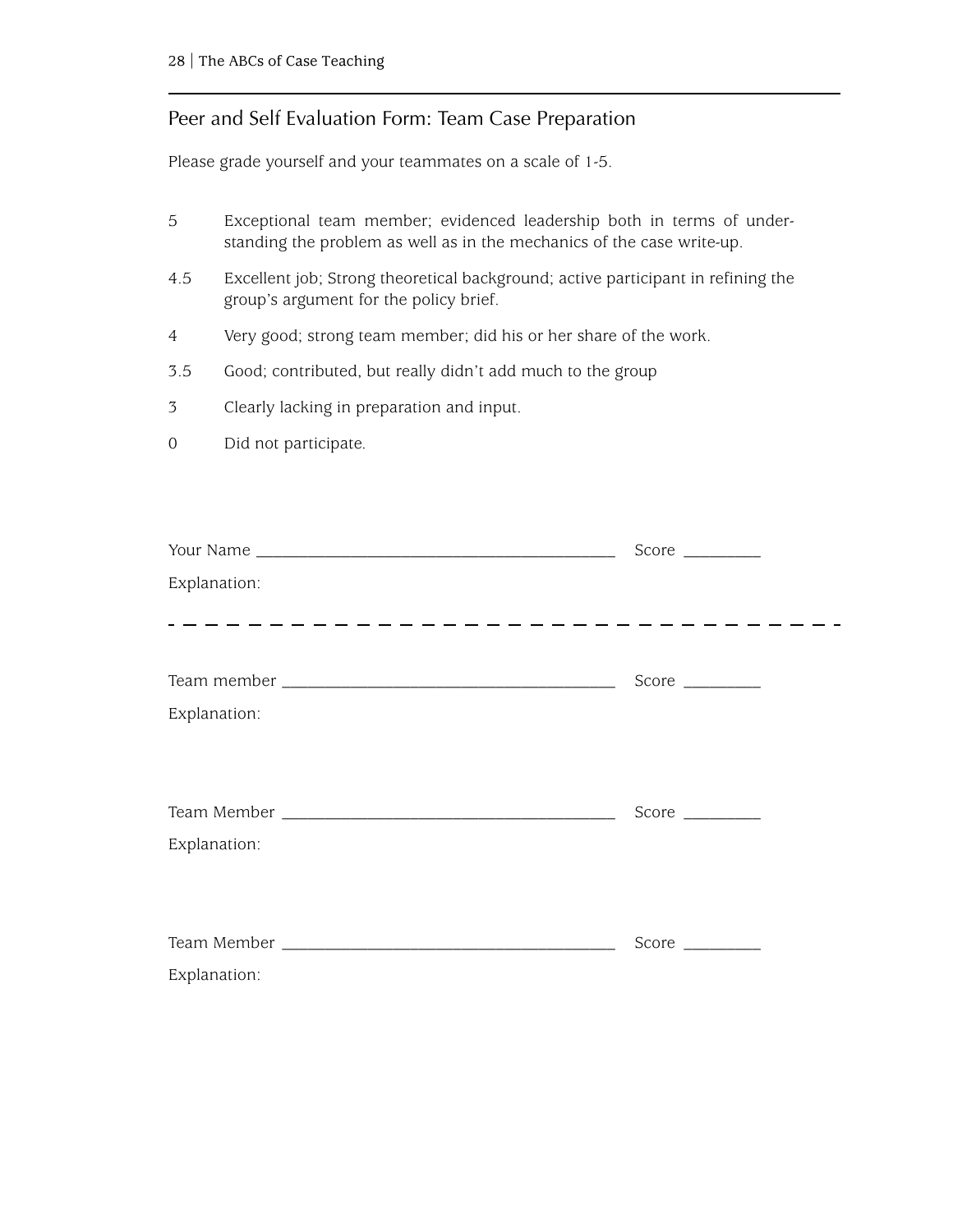# <span id="page-34-0"></span>**Saving the Case: "The 2 x 2 Problem"**

*prepared by* PATRICE FRANKO Colby College

#### *Problem*

Classes with mixed expertise can be frustrating. For example, my classes are divided on two dimensions: class level (sophomores and seniors) and majors (economics and international studies). The problem is exacerbated by the fact that the seniors are the economics majors, and the sophomores are the international studies majors. I want to keep the class at a level appropriate and accessible to each group. Naturally, the seniors know more than the sophomores. "Experts" in using economic theory to make their point, they intimidate the younger students into silence.

#### *Possible fix*

Establish an implicit classroom contract that acknowledges different levels of knowing and anticipates appropriate participation by level. Invite younger, less experienced students to respond to easier opening questions, or to questions grounded on preclass writing assignments and study questions. Encourage students to keep notes in front of them—a case class is not a test. As students experience validated participation, they may feel emboldened to move to more sophisticated analysis.

#### *Suggestions for long-term correction*

Use the differences. If the structure is part of your class composition every semester, explicitly acknowledge different rules for different players, at least up to midsemester. If you require group work prior to case classes, mix the majors and class years. Let students know that, because they have different backgrounds, you have different expectations of their performance—but everyone has a role to play. International studies students can push their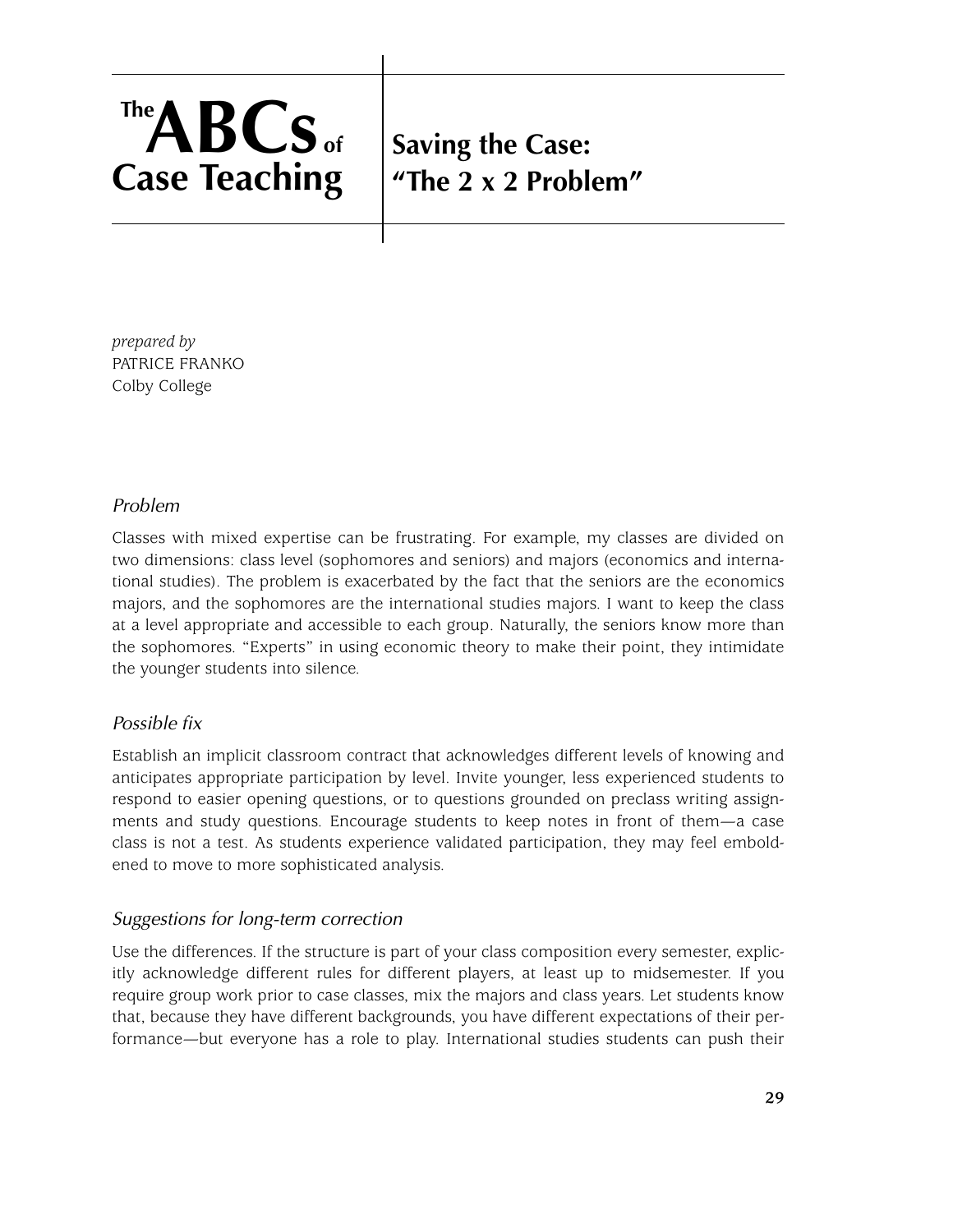ahistorical economics peers outside the boundary of theory. Younger students do graduating seniors a service by asking them to explain and clarify—in a few months they are going to have to explain these concepts to colleagues in the working world. Participation grades can be explicitly tied to moving beyond a student's own level of expertise.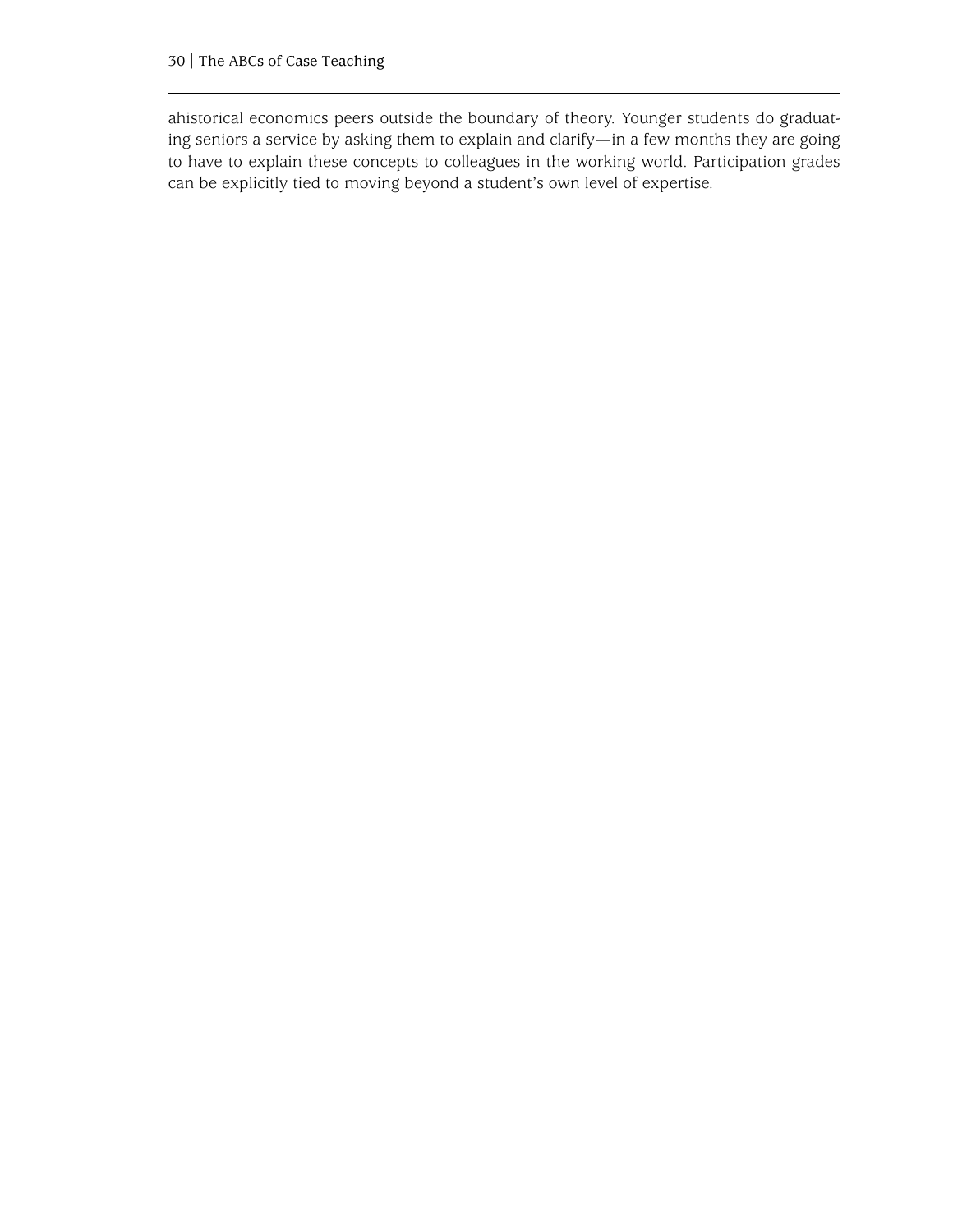# **Strategies of Engagement**

*prepared by* MARYANN K. CUSIMANO Catholic University of America

**TheABCs of**

**Case Teaching**

#### Arranging the Classroom

Whenever possible, arrange desks in a semicircle, or some layout that allows students to face each other; this will facilitate direct exchange. If students can see only you and are directed only to the front, they are likely to listen and direct comments to you, not to each other.

#### Name Tag Strategy

Think about requiring each student to use a name plate to allow students (and YOU) to learn names. This also encourages students to take responsibility for their own contributions to the class (since they cannot remain anonymous), helps students build on classmates' comments ("Here's where I disagree with John..." or "expanding on Jane's idea"). Name tags can also be used to take attendance without the need for a roll call.

To make sure name tags are *readable* . . . bring a set of *old* manila folders cut in half to make a name plate "tent" *and* a couple of large marker pens. Ask students to write their first names on the tents, and to bring them to class regularly . . . it works!

#### Getting to Know You

Consider distributing index cards and asking students to fill out their name, year in the program, major, other courses they have had in this field, related background (study abroad or work experience, for example), interests (either specific topics of interest they would like to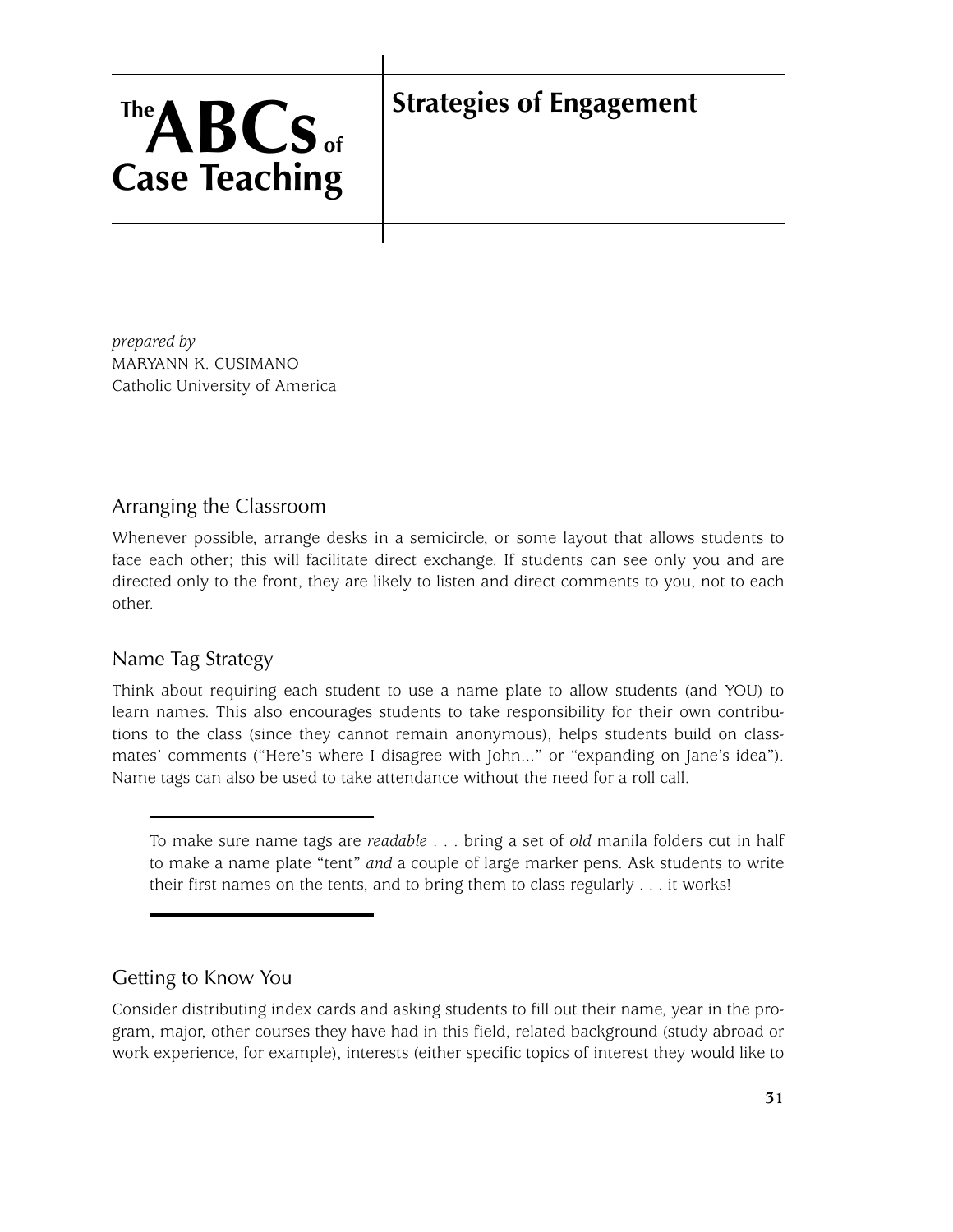cover in the course, or outside interests), and how comfortable they feel speaking in class. This information helps you get a handle on where the class is coming from, what "experts" you may have to serve as class resources on particular topics, which students may have special interests or needs, and which students may need more coaxing to bring them out.

Not only do this data help you figure out how and to whom to pitch certain material, but the data also serve as an icebreaker for the students. In the second class meeting, give them a brief sketch of their class ("1/3 of you are sophomores, 2/3 juniors and seniors"). Reviewing the class portrait gives you a chance to reassure those who are intimidated by the prospect of speaking in public ("for those of you feeling a bit nervous about class discussion, you are not alone—1/3 of you feel this way, but as you get some practice and experience doing it, it gets

easier . . .").

#### Using the Syllabus

Part of the first day ritual is distributing the syllabus; this too can be an opportunity for creating a participatory classroom climate. In addition to course content and assignments, the syllabus can explicitly address what the case method is, why you are using it, what is required of students in a case class, what type of classroom participation you encourage, and how classroom participation will be assessed. In the world beyond the classroom, students will need to think critically for themselves; to question what they read and hear; to listen, speak, and write in a clear and coherent manner. Students can only hone these skills if they have the chance to practice them. Additionally, educational research indicates that stu-

#### Try this . . .

Before you distribute the course syllabus (or put it on the web), ask students to form pairs. Explain that they each have two minutes to introduce themselves to their partner—including year/ semester standing, major, relevant interests (whatever you want them to know about each other). Then the pairs will form groups of four (4) and each person will introduce his partner (not him/ herself). Next, ask each group of four to come up with a set of questions they have about the class. . . . THEN distribute the syllabus and ask the students to read it to see if the syllabus answers the questions they had. If questions remain, then they should ask someone in their group first . . . and finally, ask you—the professor—what questions remain.

#### Benefits:

- You create an environment where everyone can feel safe speaking, since there are no right/wrong answers here.
- Students actually READ the syllabus. (I find this cuts down dramatically on subsequent syllabus questions throughout the semester!)
- Confusions are clarified.
- Students learn it is OK to ASK questions as well as to ANSWER them!

dents remember better and for a longer period of time information and analysis that they helped construct.<sup>1</sup> The case method increases retention of information and improves com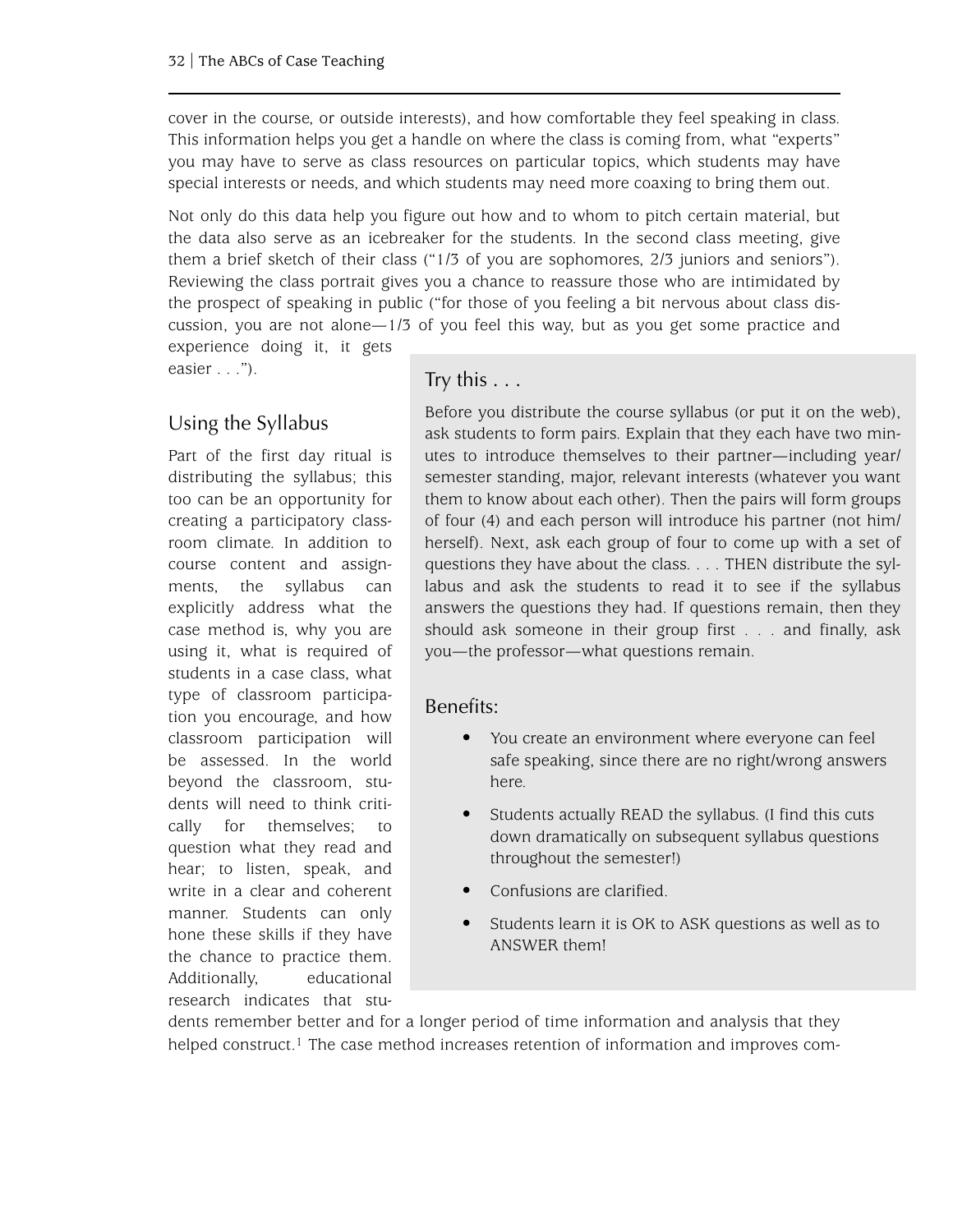munication skills. Along the way, students get to know each other and hear more diverse viewpoints concerning issues.

#### Creating the Climate

Resist the temptation to *lecture at* students about *case participation*. Instead, try to establish some participatory dynamics getting students to talk on the first day. Use an ice-breaking exercise that requires each student in class to speak, keeping it simple and at a low-threshold of risk. You might ask each student to give their name, hometown, and a more openended question, such as what do you do when you are not in this class, or what did you do over break. This can be hard for some folks. Stammering or blushing is often involved. But it breaks the ice and gets them talking, allows them to start to get to know each other, and underlines that participation will be a regular part of the class. It also is an opportunity to draw students out on some easy terrain, and you usually get some tension-breaking laughs over something. Since turn-about is fair play, you should then introduce yourself, revealing some personal information (hometown, or what you did over break), and some professional information (research interests, for example). In larger classes, you might ask small groups of students to interview each other.

### Just Do It!

Talking about case method is no substitute for doing cases. While planning how many and where to use them in the semester is partly a function of availability, fit, and personal preference, it is advisable to use enough cases for students to become comfortable and proficient with the method and to run one early in the semester to establish class culture and expectations.

You might run a "mini" case at your first class meeting (following introductions and examination of the syllabus), and each class meeting of the first week or two. This solves the problem of people adding the class late and having missed your socialization/ice-breaking session. It also allows the students to hit the ground running and allows anyone who is absolutely opposed to participation (there are very few of these) to bail out early. The key to running the first day case is to use something short (since students will have to read it on the spot), accessible, interesting, and controversial enough to spur discussion.

- Lou Ortmayer, at Davidson College in North Carolina, distributes a *Doonesbury* comic strip that deals with grade inflation.
- Mark Boyer, at the University of Connecticut, uses a short news article debating foreign ownership of U.S. professional baseball teams.
- Many professors use "The Melian Dialogue" or "The Two Oaths of Richard Helms."

<sup>1.</sup> Angelo, "Relating Exemplary Teaching;" Boehrer, "Spectators & Gladiators;" Travis, *Models for Improving College Teaching*; Fogarty, *Best Practices*.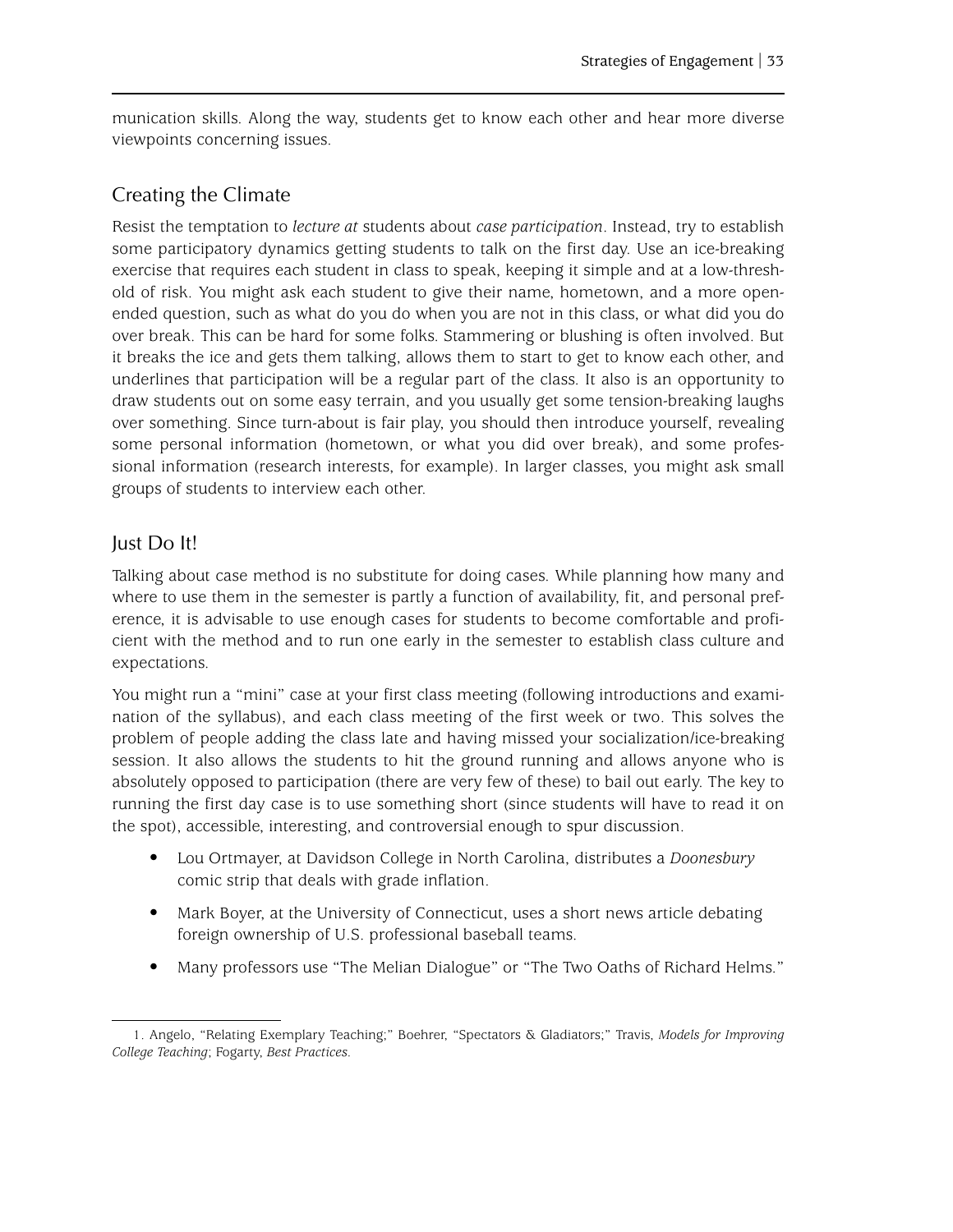• Or, simply pick a brief, subject-related news article on a current international issue. For example, you could use articles on the debate over French nuclear testing, on UNICEF's dilemma whether to provide aid to children in Bosnia (perhaps being used as a pawn in the war and endangering UN personnel) or to pull out of Bosnia (leaving children in the war zone without aid).

Concentrate on getting everyone involved in this first exposure rather than having too specific or elaborate content goals. For example, you might go around the room with the easy first question "what surprised you or struck you in reading this case?" Usually I start out by pitching softball—easier, descriptive, scene-setting—questions, and when they are more at ease and more folks are participating, I move to the more high-voltage or more difficult questions. If you are short on time and want to peak their interest immediately, you might dive right to the controversial point of the case by asking, "What is France's problem?" or "What is the UNICEF director's problem?" Emphasize that they do not need to be an expert to answer the question—after all, it is the first day of class! All they need to participate in the discussion is the information that was contained in the case. Save high-threshold questions (which require students to go out on a limb more, offering more personal judgments or prescriptions for action) for later in the discussion, after you have people participating.

Follow up with a one-word debriefing exercise: have each student quickly give a one-word description of their experience of the case discussion (for example, "intense," "fast," "exciting," "intimidating"). Use this opportunity to address any questions and concerns they may raise, to underline the differences between case and traditional teaching methods, and to emphasize that, as with most things in life, though difficult at first, practice will make participation easier.

#### Progress Through Two Learning Curves

Think about the course as two learning curves—one focused on process learning and classroom culture, the other aimed at your content goals—woven together into one tapestry. *How* you pitch the material will vary as students evolve from hesitant newcomers to active learning into more proficient practitioners. Early in the semester, with inexperienced students, you will likely ask "softball questions" to engage them in the material at a low stress level. These tend to be basic factual questions, a battery of short, closed, descriptive questions easily drawn from the case, to open the box, involve a number of students, and get the facts of the case out on the table—Who were the actors? What were their interests? What were their options? Later, you can push them to evaluate these early answers—What were the pros and cons of these options? Which actors and interests mattered most? Openended, no-right-answer questions—"what did you think?"—also make good "softball" openers.

You might assign pairs or small groups of students to discuss a particular topic, then report back to the class as a whole. Small group exercises can vet poor answers while boosting confidence. Splitting the class into two sides for a debate can serve the same purpose. Since there are more opportunities for a student to hide in a larger group, you must take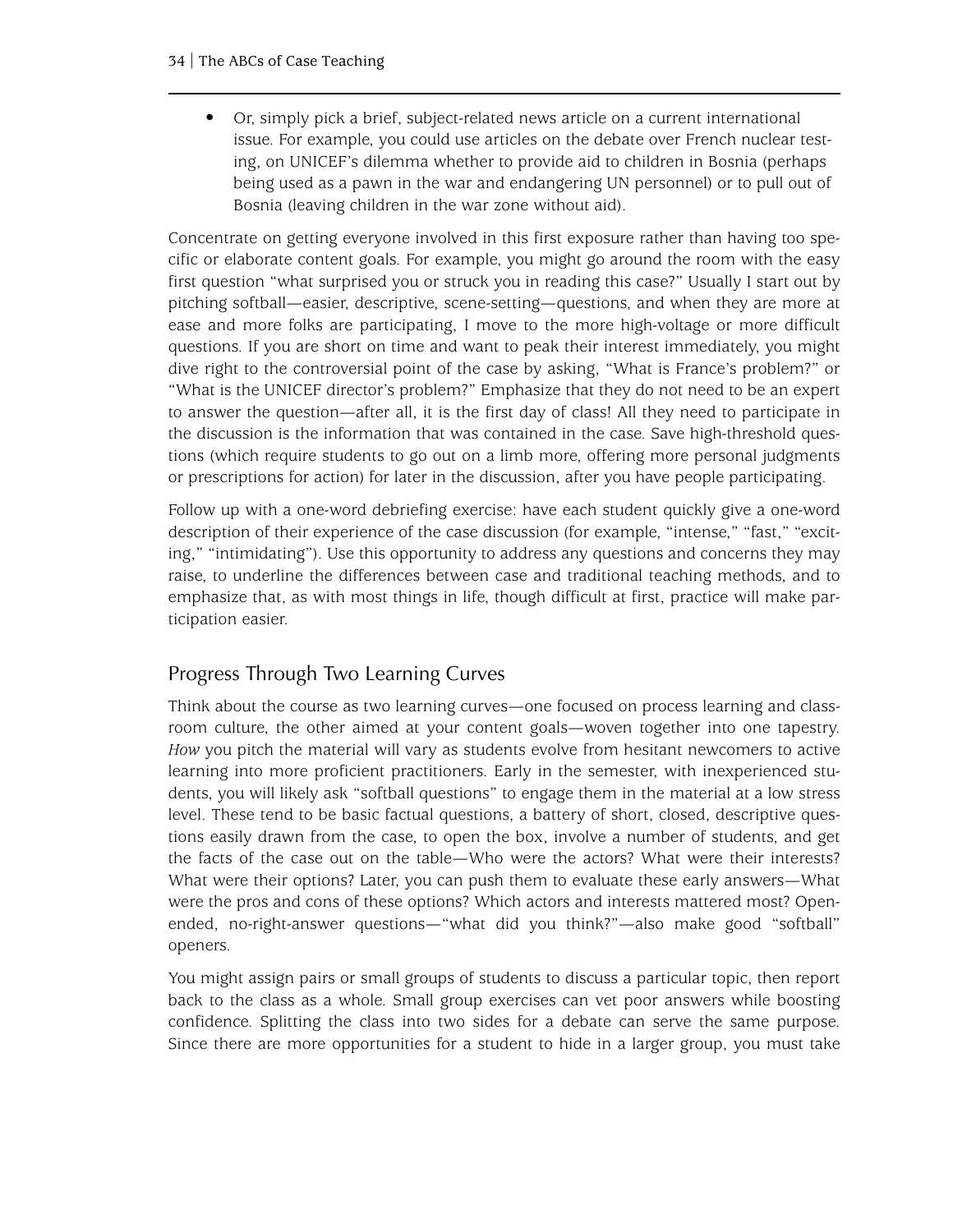care to ensure that voices other than the most gregarious are heard.

Role playing can also be useful earlier in the semester or class, since students represent the views of actors in the case, not their own thoughts. Role playing can be a good device to draw out quieter students, or to acquaint more opinionated students with an opposite viewpoint.

Reward (or "validate") participation. This can be as minimal as smiling and nodding in agreement, or repeating the student's name and point while nominating it for further discussion ("What do you think of Susan's point that . . ."). Or you can compliment the quality of a student's comment ("Luis raises an excellent point"). Students report that just having the professor write their comments on the board (or overhead transparency) is hugely validating as well.

## Get Real

As the students "get their sea legs," you can push them harder, asking more challenging questions, and aiming at evolution.

#### *The "Bread Crumb" Method*

Get students to bite on the first few questions and in the first few sessions with a positive result, and as they become more comfortable with each other, the method, and the material, you can get to the "red meat" of the case more quickly, allow the students to chew on it with less direction from you, and get out of the way. As the class and the semester wear on, "raise the bar" for participation, moving quickly to challenging questions (evaluative, prescriptive, analytic, judgmental, and interpretive) and follow-up queries ("Can you explain that?," "Do the rest of you agree?," "How does that square with Waltz's theory...or Jason's point?"); spend less time and emphasis on repeating or validating students' points.

## Role Playing

Role playing can be preplanned as the center of the case class or may be a second pathway for discussion if your question strategy is lagging. As cases make the actors come alive and challenge students to consider what they would do in the policymaker's place, it is a short step to ask the student to become the person. This technique can be especially instructive if you find that the discussion has become one-sided, without much controversy. Assigning roles forces students to look at the problem through a different lens.

Avoid oversubscribing the roles; as you begin a role play, leave some actors out so you can create additional roles if needed—if students are missing a key element of the case that is well-represented by a case player.

Debriefing a role-play is important to extend it from a game to an analytical exercise. While the role-play is instrumental in getting students inside the case, they need to look back at why they portrayed a certain outcome in the simulation. Making actors' interests explicit, and perhaps comparing the student outcome to the historical outcome, makes the exercise more than simply an expedient means of generating discussion.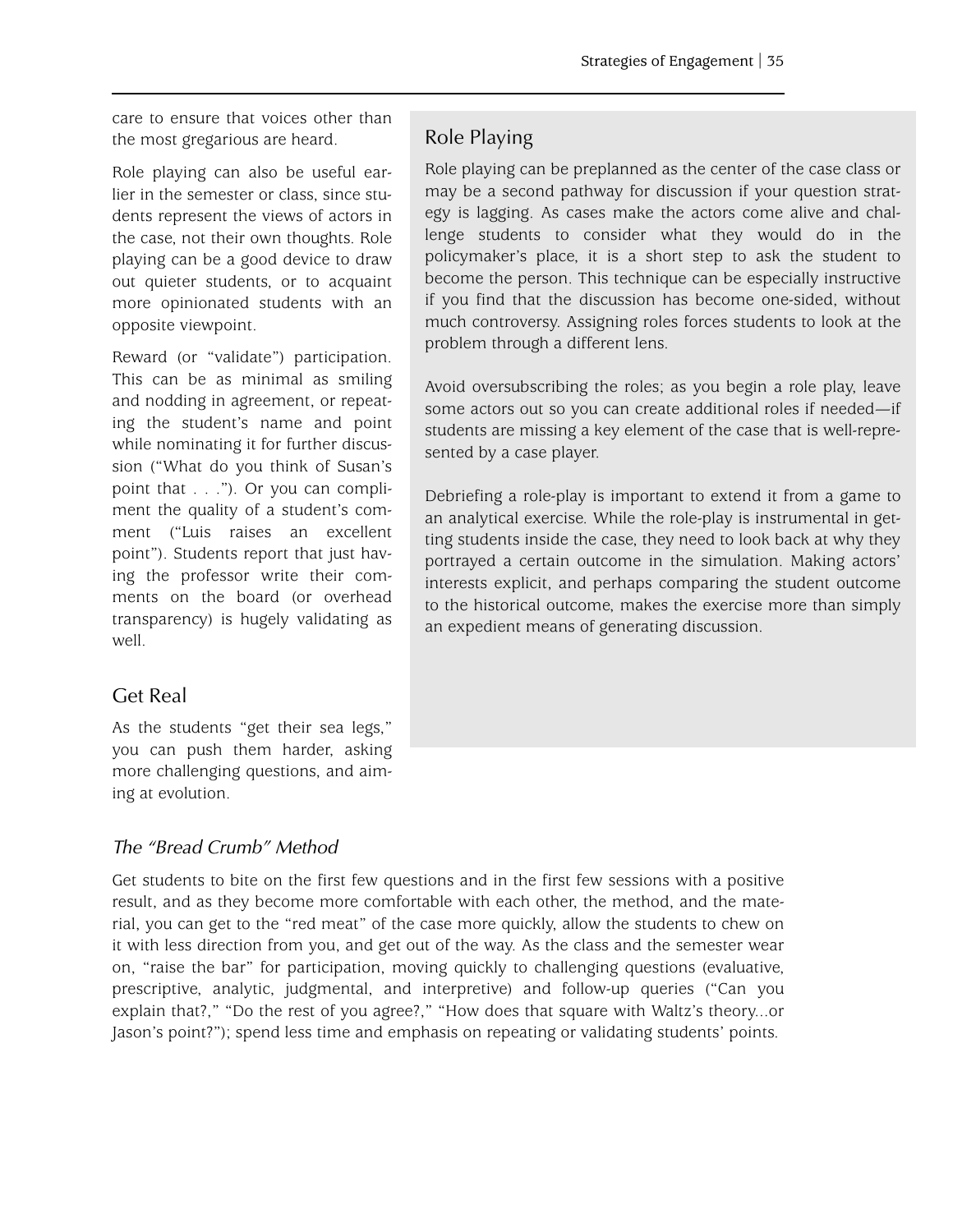#### *"The Puzzler"*

With "The Puzzler," students first generate reasons to support one policy choice and then must explain why the opposite policy was preferred. (For example, why did the Bush administration first choose not to intervene in Somalia in early 1992 but later reversed that decision.) Sometimes called the "Whipsaw," this involves your leading students down one path, then switching directions. This is usually met with groans and laughter and lots of appreciation later.

#### A Teachable Moment

Sometimes a great moment comes along where we can reinforce the importance of some of these skills that students may initially acquire only grudgingly. For example, students typically resist working in groups to solve problems. On a midsemester evaluation, a student wrote, "I do not like how I feel 'duh' after we discuss a case." When I reported the results of the overall evaluation, I commented that I wished I knew more concretely what that comment meant, since my goal was to help students feel smarter, not dumber! This brave student identified herself and explained that she thought she should be able to solve the complex issues in the cases alone; that her individual knowledge should be comprehensive enough to do this on her own. I was able to explain that one person rarely solves real world problems, rather teamwork is imperative to identifying and implementing solutions. This energized the students about collective learning in a powerful way, since most had been "trained" to believe they should be able to do it all on their own!

#### *"The Big Bang"*

When students are hitting their stride, you can begin the case discussion by directly posing a big, controversial, high-voltage question—e.g., "Was Bush's policy toward Haitian refugees racist?"—allowing student discussion to get more heated, while you step to the sidelines. For "The Big Bang" method to be effective, students have to be "primed" enough to take over the discussion, and the question has to be controversial enough to get them to bite and to generate some real heat (and light). This usually involves using questions that touch on emotional issues, both early in the semester (as a hook and as a signal of things to come) and later in the semester when students are better prepared to take the heat.

Classes and students are always different, so there is no magic method or strict timeline for advancing through the learning curve. Listen to your students, pay attention to how well they seem to be developing their communication and participation skills, and adjust your lesson plans accordingly. In emphasizing content goals, professors think a great deal about ordering the semester so that the students will encounter material in the earlier sessions that they will need to make sense of in the later sessions. In participatory teaching, you are doing the same thing, only you are adding a concern for process to your teaching goals. Try to make sure you prepare students early in the semester by building communication and participation skills, confidence, and a classroom culture that will give them the means to handle more challenging lesson plans as the semester advances.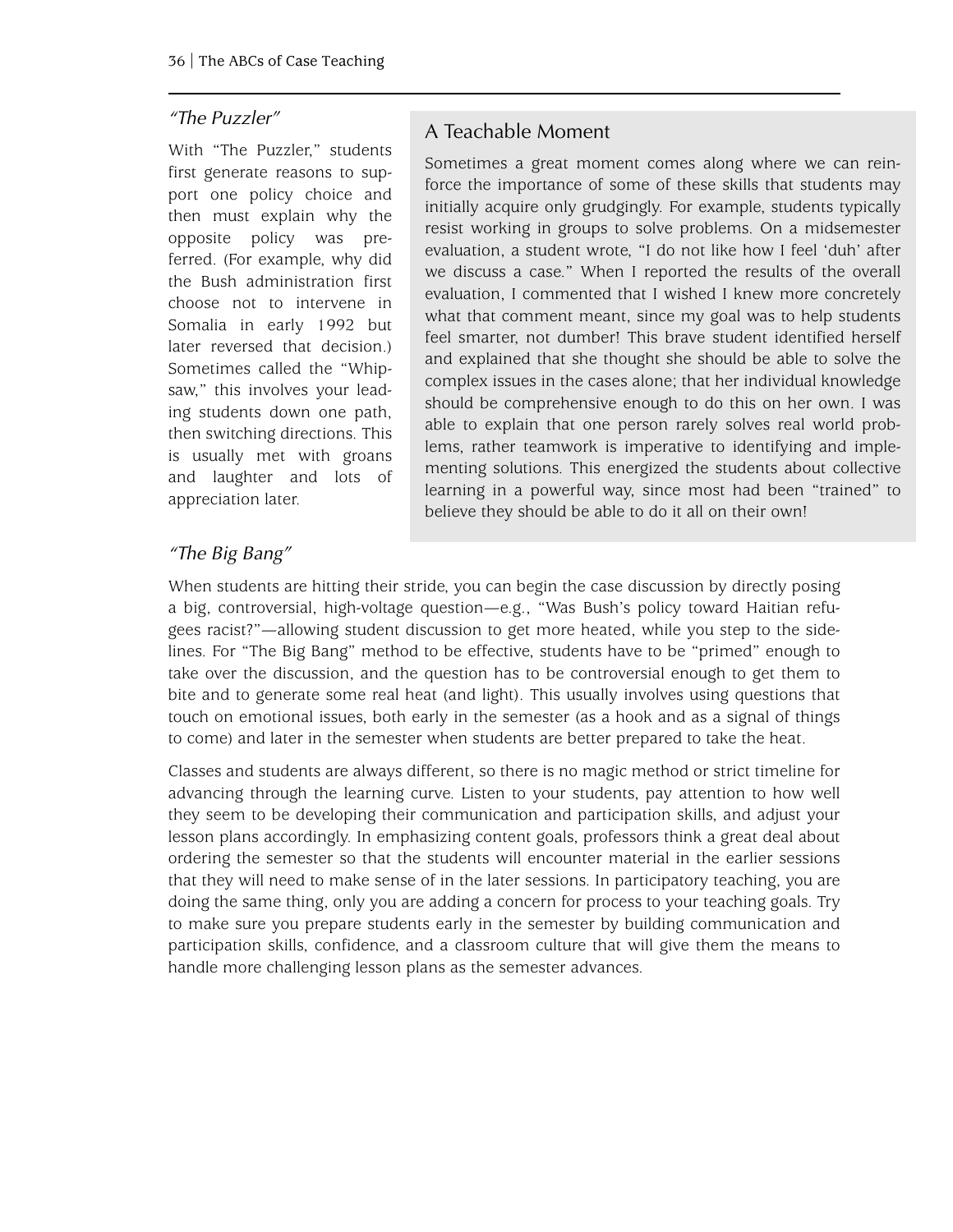# **TheABCs of Case Teaching**

# **Preparing to Teach a Case**

Prepare on several levels<sup>1</sup>

- Substance—know your learning objectives for the case and how the facts and nuances of this story will help advance progress toward achieving those goals.
- Discussion Path—think of a question strategy that will generate a discussion of the points you want to cover.
- Students—know your audience—keep in mind who participates in what way and who holds what kinds of beliefs.

### Learning Outcomes Goals

Without a doubt, the most important aspect of preparing to teach a case is that of thinking carefully about your learning outcome objectives for the class. If you know the answer to— WHY are you using this case at this point?—you are halfway to your goal.

Learning outcomes typically fall into three categories: knowledge, skills, and attitudes. **Knowledge** outcomes focus on disciplinary content. Every major who graduates should

- share some core knowledge base,
- be familiar with and know the parameters of key sub-fields of the discipline, and
- have had the opportunity to explore some specialty areas in depth.

**Skills competencies** generally include communication—writing, speaking, listening, reading; critical thinking—analysis, synthesis, problem solving, interpretation, evaluation; and such functional literacies as mathematics, computer use, statistical analysis, learning skills, resource use, and information search and acquisition.

<sup>1.</sup> Adopted from M. Lindenberg, "Participative Teaching Tips," Pew Faculty Fellowship in International Affairs Workshop (Cambridge, MA: Harvard University, Kennedy School of Government, June 1992); see also Boehrer, "Teaching International Relations with Cases," <http://ecase.georgetown.edu> (1994b); José Gomez-Ibañez and Joseph Kalt, "Learning by the Case Method," N15-86-1136.0 (Cambridge, MA: Kennedy School of Government Case Program, 1986); J.L. Lantis, L.M. Kuzma, and J. Boehrer, eds., *Active Learning in the New International Studies Classroom* (Boulder, CO: Lynne Rienner, 2000); David H. Moister, "Preparing for Class," #9-682- 014 (Boston, MA: Harvard Business School, 1981).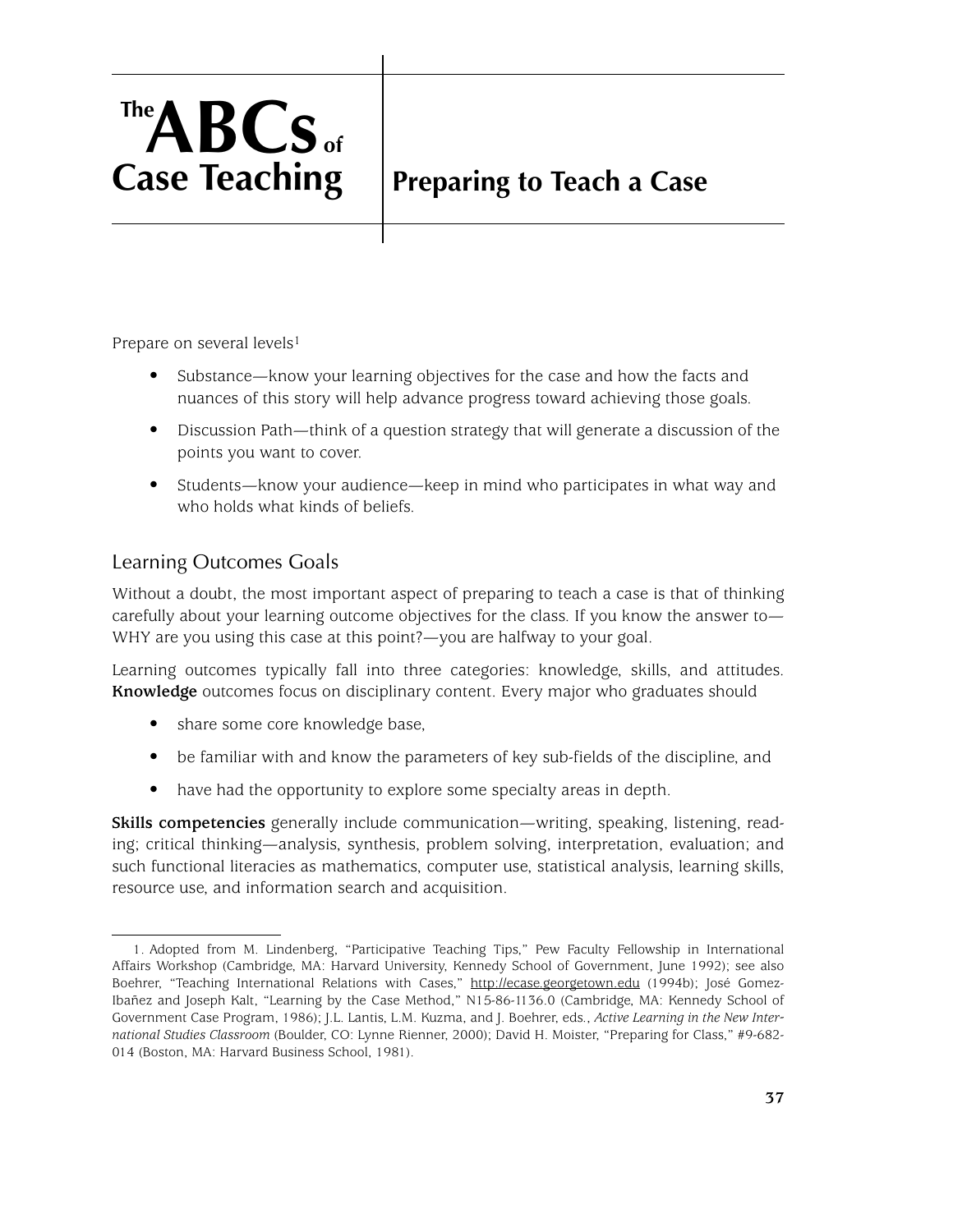#### **LEARNING OUTCOMES HIERARCHY**

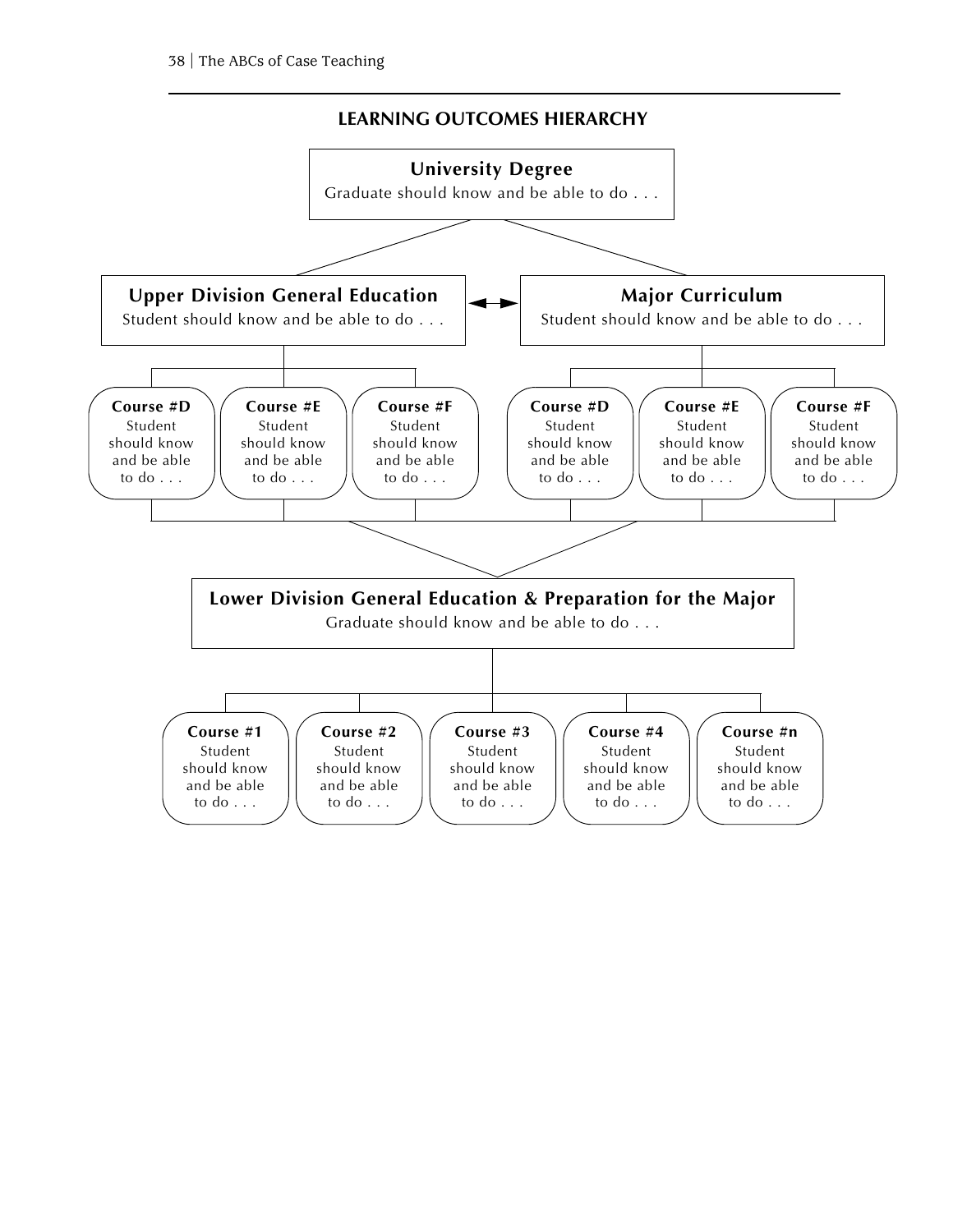**Attitudes** measure how students feel about their chosen disciplinary curriculum and its application, about their school, and/or about their work. Attitudes also encompass student awareness of and sensitivity to different cultures, ethics, morality, their self-confidence, the value of negotiation and compromise, and so forth.2

Ideally, your departmental faculty will have worked together to identify what graduates with your major *should be able to think, know, or do*. And, ideally, these will have been

informed, at least in part, by institutional mission and goals. This makes your job a little easier, as your classroom learning outcomes goals will derive from the curricular learning outcomes in your major. Realistically, your department has likely not had that conversation. If this is your situation, then you will specify these goals by yourself or in conversation with a few close colleagues. in either event, no one class session is likely to generate a lasting learning outcome; rather, learning outcomes are embedded in student "pschyes" by overlapping reinforcements over time. Your goal is to add substance and glue to important content, skills, and attitudes relevant to your major. In the end, your disciplinary learning outcomes should inform assessment activities.3

#### Cases, Data Analysis, and Computer Use

Computers can be very powerful data analysis tools. In cases with strong data exhibits, even when asked to perform precase exercises, students may not think to exhaust the possibilities for data manipulation. In an electronically equipped classroom, you can ask students to bring their own data worksheets to share with the group. If you discover that the class has not fully exploited the quantitative information, you can help the group puzzle this out together.

In an age where data presentation is an important component of information management, requiring data exercises as part of the precase preparation is a strong service to your students. Where the case has data appendices, make the students use them by requiring a minimum of one graph to accompany a written policy brief. A picture is worh a thousand words.

Increasingly, data sets are available electronically and may be used to supplement case discussions. Class data can be placed on a public access server, where students can copy the information electronically and employ it with the cases.

#### Case Selection and Placement

Once you have clearly defined your learning outcomes for the course and the class session, you are ready to select a case. Typically, a single case can serve several teaching purposes, so you will want to think about how you plan to sequence cases during the course term as well. Sequencing cases, for example, along a continuum of "easier-to-analyze" to "extremely complicated" would be particularly appropriate if you are teaching a group of

<sup>2.</sup> See, for example, R.M. Diamond, *Designing & Assessing Courses & Curricula: A Practical Guide* (San Francisco, CA: Jossey-Bass, 1998), p. 52; T.W. Banta, J.P. Lund, K.E. Black, F.W. Oblander, *Assessment in Practice: Putting Principles to Work on College Campuses* (San Francisco, CA: Jossey-Bass, 1996); Banta, et al., eds., *Making a Difference: Outcomes of a Decade of Assessment in Higher Education* (San Francisco, CA: Jossey-Bass, 1993).

<sup>3.</sup> J.O. Nichols, *The Departmental Guide and Record Book for Student Outcomes Assessment and Institutional Effectiveness* (New York, NY: Agathon Press, 1995).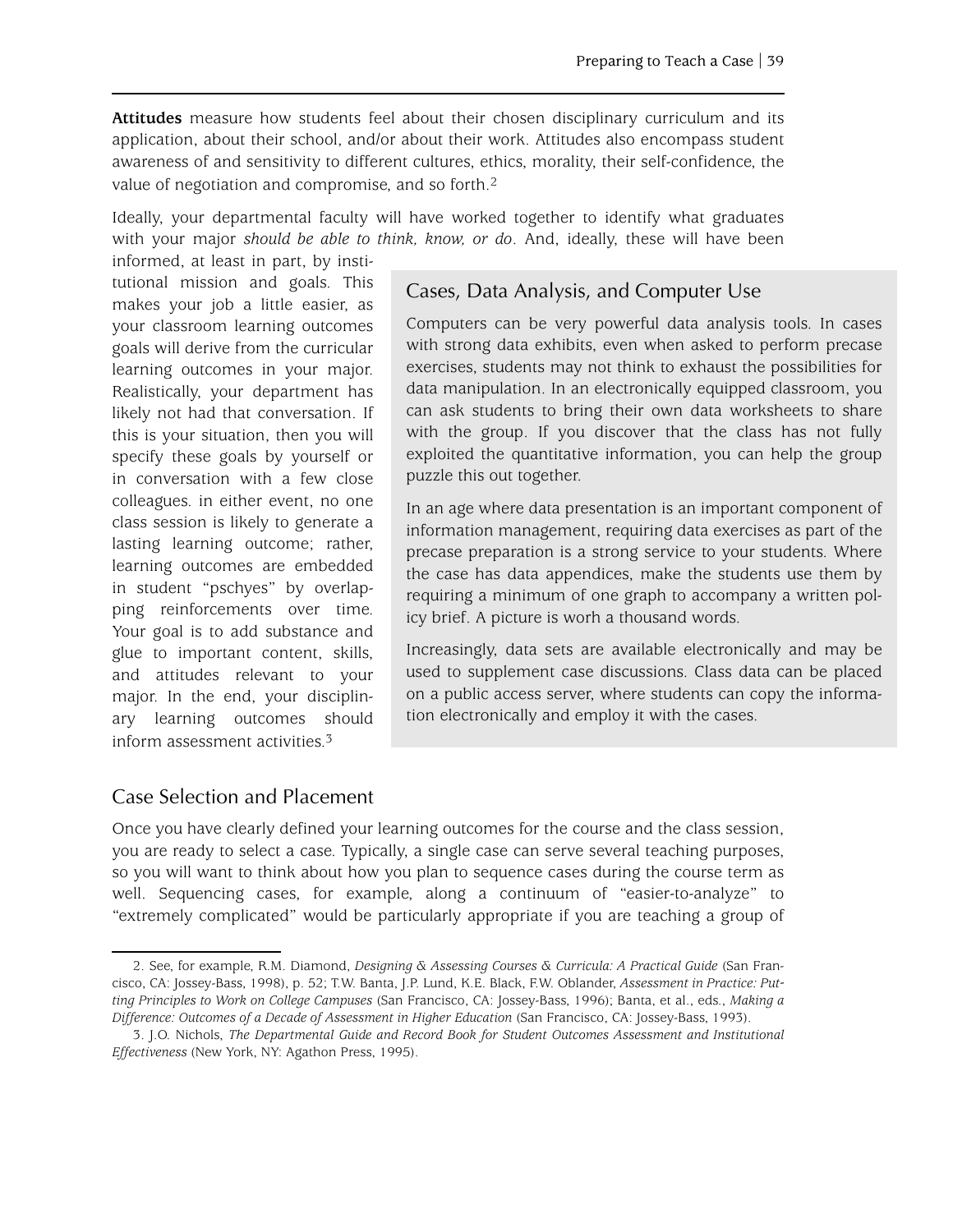students early in their college careers or new to the case method. On the other hand, if you are teaching in an executive MBA program—to a group of experienced corporate decisionmakers—you may want to jump in with a more complex case right away. Whatever your situation, you want "to place the case purposefully within the framework of the course," thinking about "where it fits into the sequence of related classes and materials."4

Finally, you will want to pay careful attention to whether or not the case includes some kind of an extension—such extensions vary from one or more multiple parts (B, C, or D cases) to the provision of an epilogue detailing the "real"' outcome or adding "hindsight" materials not available to the real decisionmakers in "real time."<sup>5</sup> Comparing the actual outcome of the case to students' analysis is often grist for productive discussion. Why was the outcome different from what the class advocated? Frequently, this provides you a wonderful opportunity to distinguish between actual policy failure and the predictive failure of theories. Even if the case does not have a formal epilogue, you might want to present the

#### Prepare to Punt

Case preparation should always include a punt strategy. What if your case is not working?. What if the students are suffering from "midtermitis," "senioritis," or just are not willing to star that day? What if they just did not get the point? it is useful to think about alternatives in your case plan. Changing technique or strategy during a case class might enliven discussion. If, for example, the class appears to be dragging, role playing or improvisation may energize them. If students are missing the central points of a case, do not be afraid to step outside the case with a short "lecturette." They simply might not have the theoretical tools to process the information. You can turn that into a great pedagogical lesson. "Look," you might tell them, "at why your theory is important. We need these constructs to push our analysis further." If you cannot seem to get discussion going, a five minute time-out of breaking off into small groups often helps to get the mental juices flowing.

Case teaching requires flexibility.

actual outcome to the students. Beyond the analytical benefits, it can also help to set the historical record straight.

#### Speaking of the Syllabus

Make your syllabus a road map. Use it to establish a learning contract with your students. Beyond simply being a reading list with dates and grade requirements, a syllabus can set the tone in terms of both the content and the process of the course. It is the students' first acquaintance with you and how you plan to organize their course. Beyond a listing of requirements, articulate your learning goals for the class, and provide a series of thematic questions to link elements of the class together. Particularly in a course that integrates theory and cases, the syllabus is a forum to make explicit the connections between the text and the cases. A student, looking back or forward at any point in the course, can see through a series of questions where the course

<sup>4.</sup> Boehrer, "How to Teach a Case," p. 3; see also A. Velenchik, "The Case Method as a Strategy for Teaching Policy Analysis to Undergraduates," *Journal of Economic Education*, Vol. 26, No. 1 (1995), pp. 29–38.

<sup>5.</sup> NOTE: When you order cases, be sure to ask your bookstore personnel to send any extensions directly to you. When students receive these parts in advance of the class, it distorts their analysis and decision-making during the discussion.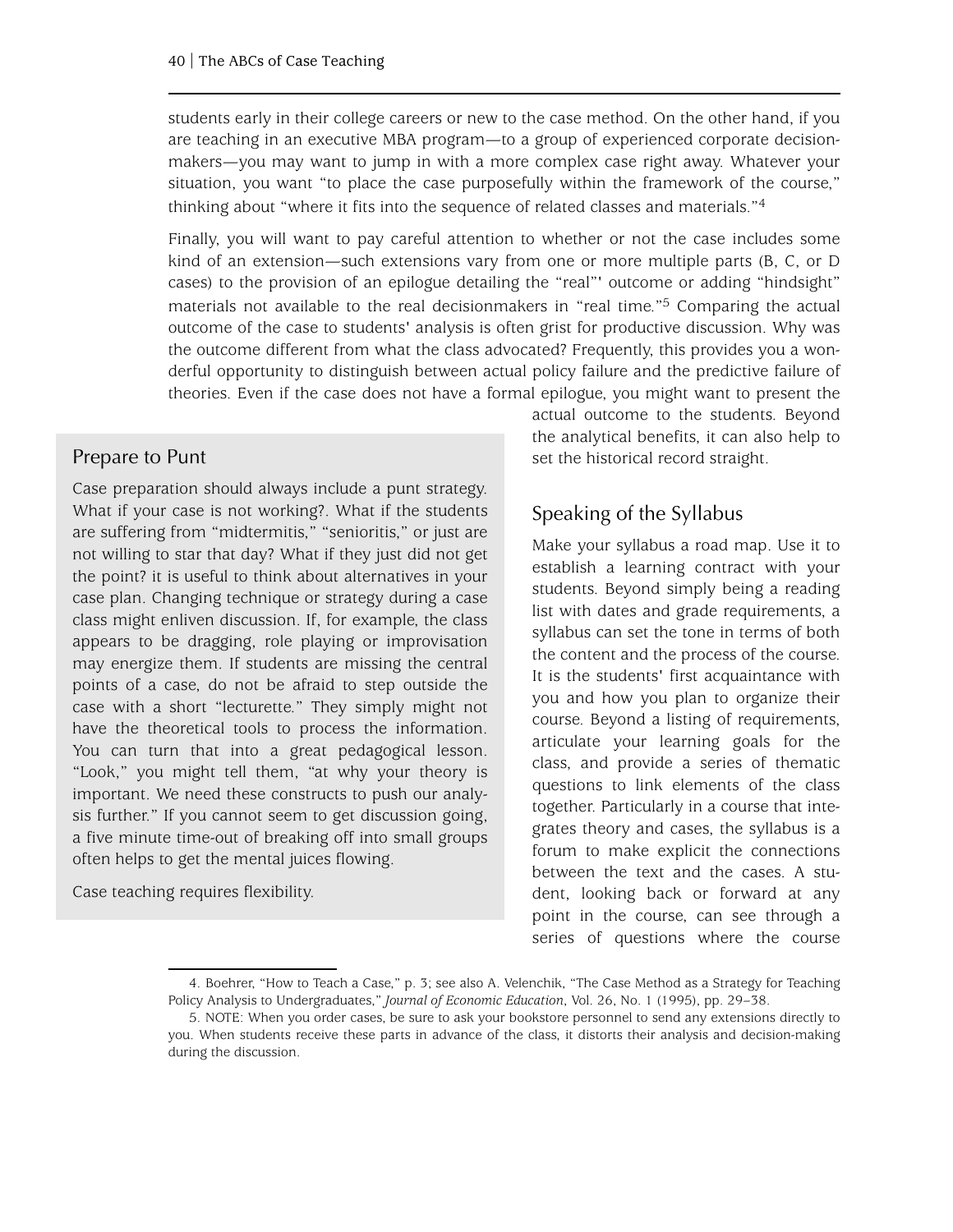originated and where it is going. If you do not have a structure of homework assignments, present the case discussion questions in the syllabus so you do not get caught up having to hand them out during the frenzy of the semester.

Beyond the content flags, your syllabus is the place to set the tone of your class. In the syllabus, you can lay out for students the objectives of case teaching. Make sure your expectations for performance are clear so your students do not have to use trial and error to figure out what you want.

Outline the ground rules of your case classroom. Use your syllabus to announce incentives for participation, to define what you mean by participation and how you will measure it. Explain if participation is limited to what happens in the class hour, or if office hour discussions will count. Explain what happens, if anything, if a student misses a case class.

The syllabus is the perfect place to invite your students to see you out of class. For example, if the size of your class permits, noting that you expect each student to come in for an informal office discussion in the first two weeks of class signals students that you really care about them as individuals. You might require or suggest a number of office hour visits throughout the semester. For the quiet students, some personal contact with the instructor does wonders for case class participation. Somehow they feel they have a basis for trust and are then willing to risk themselves intellectually.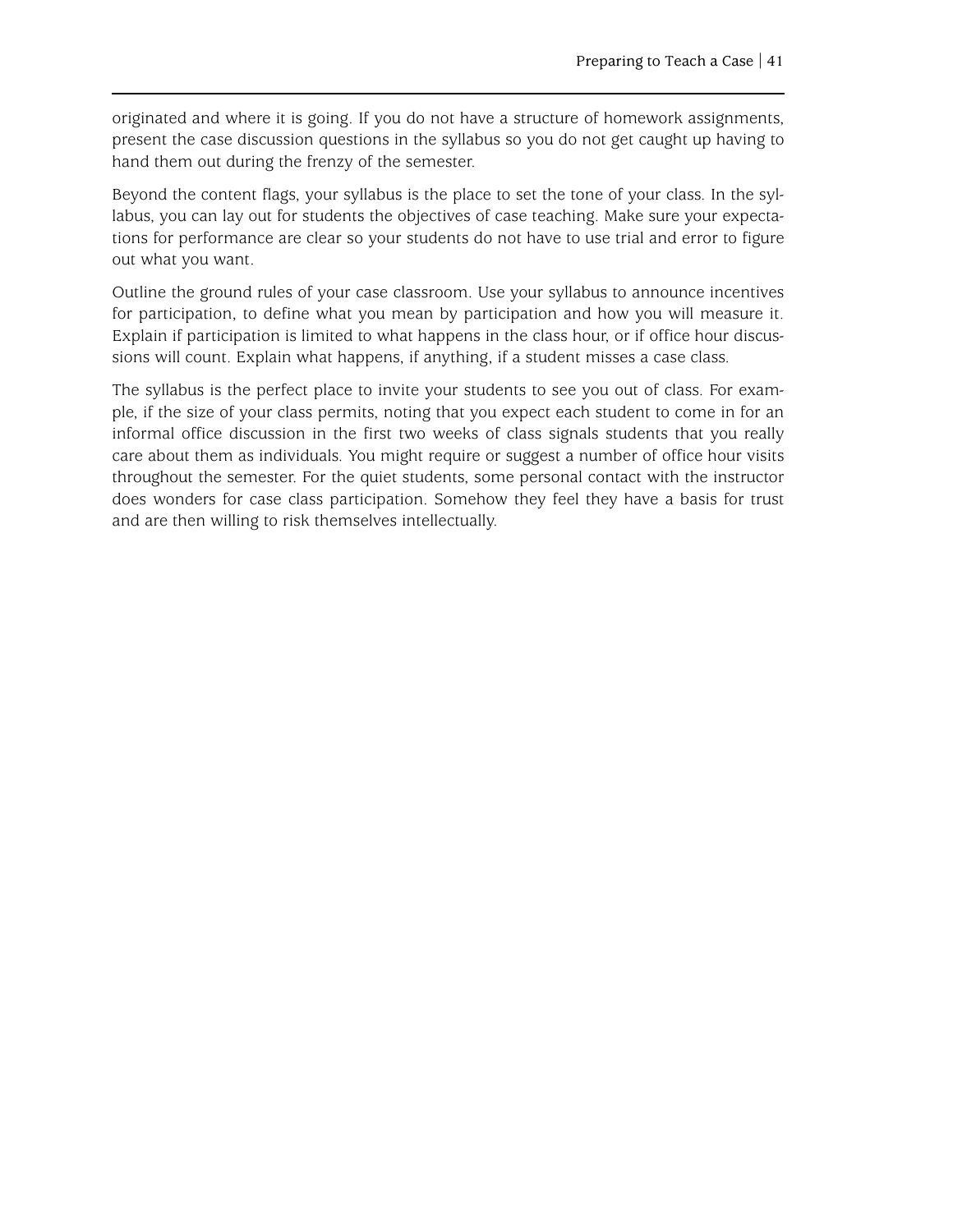# **TheABCs of Case Teaching**

## **Saving the Case: The Time Warp**

#### *Problem*

Often my efforts to organize a course around readings and cases have led to the mismanagement of instructional time—a fancy way of saying that I run out of time in the middle of things. I have consistently underestimated the amount of time needed to carry out a full case discussion, while correspondingly overestimating the amount of content I can cover in a single quarter. The result is a truncated discussion, with a radical foreshortening of the crucial final phase when the class summarizes, consolidates, and reflects upon what was learned. This is the pedagogical equivalent of a joke ended before the punchline.<sup>1</sup>

#### *Possible fix*

If a discussion gets away from you, a written wrap-up might be most productive for you and your students. With three minutes left, it may be difficult for you to touch on all the themes you want to reflect on or make all the connections to broader theoretical perspectives that you think are important. Ask your students to do this in a quick written exercise. Then, using their written words, in the next class prepare a handout that responds to some of these themes. Alternatively, if you have established an active E-mail dialogue or have space on a general access server, you can continue the discussion electronically. This turns the negative of the time warp into a positive exercise in continuing the dialogue outside the classroom.

#### *Suggestions for long-term correction*

Diagnose the problem. Have you tried to do too much, or was it just a bad teaching day? What were your teaching objectives? Were they too broad or involved for your audience? If the failure was less in planning and more in execution, try to identify the crucial turning point(s) where time ran away. Would an intervention such as, "This is very exciting material here—but we need to move on to another aspect of this problem" have worked? Also remember that just because you ran out of time, it does not mean that the class was not productive. Perhaps your students took over and ran down a fruitful but different path from the one you had planned.

<sup>1.</sup> Gary Sykes, "Learning to Teach with Cases," *Journal of Policy Analysis and Management*, Vol. 9, No. 2 (1990), pp. 297–302.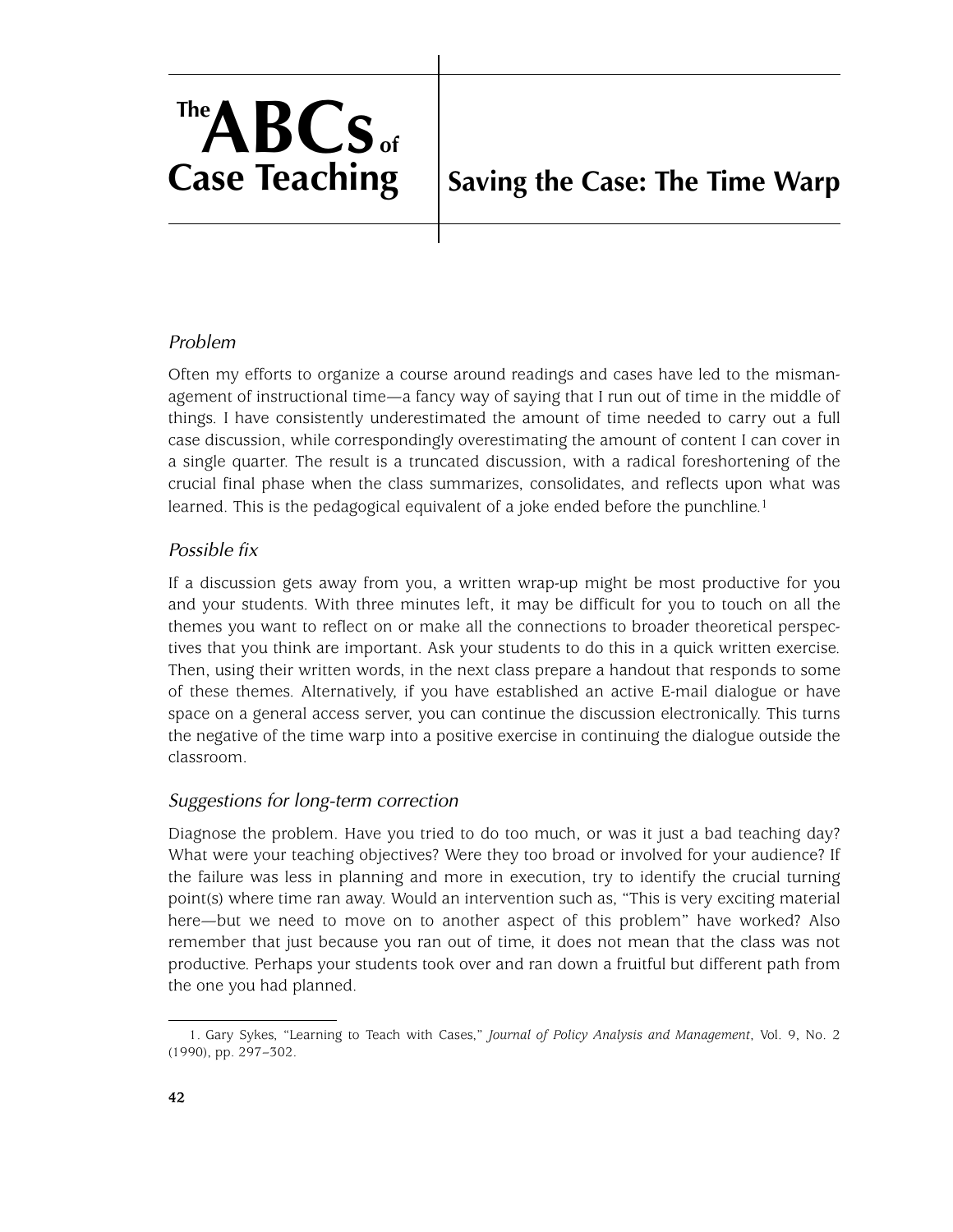# **TheABCs of Case Teaching**

## **Sample Case Preparation**

*prepared by* MARK BOYER Professor, Political Science, University of Connecticut

Using John Odell and David Lang, *Korean Joggers*, Pew Case Studies in International Affairs, #129-92-R (Washington, DC: Institute for the Study of Diplomacy Publications, School of Foreign Service, Georgetown University, 1988).

Let us say you are teaching a course on negotiation and bargaining or international political economy, and you have chosen the *Korean Joggers* to illustrate aspects of international trade negotiations, issues of international power differences within negotiations, and negotiation tactics. Naturally, you have carefully matched the case with your course and class learning objectives. Now you begin the work associated with theme identification and question mapping.

## Theme Identification

If you based your selection on an abstract or teaching note, you will need to read the case thoroughly. As you read, think about and make notes on what you think the case's major themes are and how they relate to your learning objectives. For most class sessions of fifty to seventy-five minutes, three to five themes or major ideas suffice to ensure careful analysis and avoid superficial exploration of too many ideas. The *Korean Joggers* themes fall out as

- 1. tactics available to weaker states in negotiations;
- 2. how to create joint gains, or integrative bargaining, between negotiation partners;
- 3. issues affecting asymmetrical negotiations; and
- 4. the internal and external political pressures exerted on both parties to the negotiation.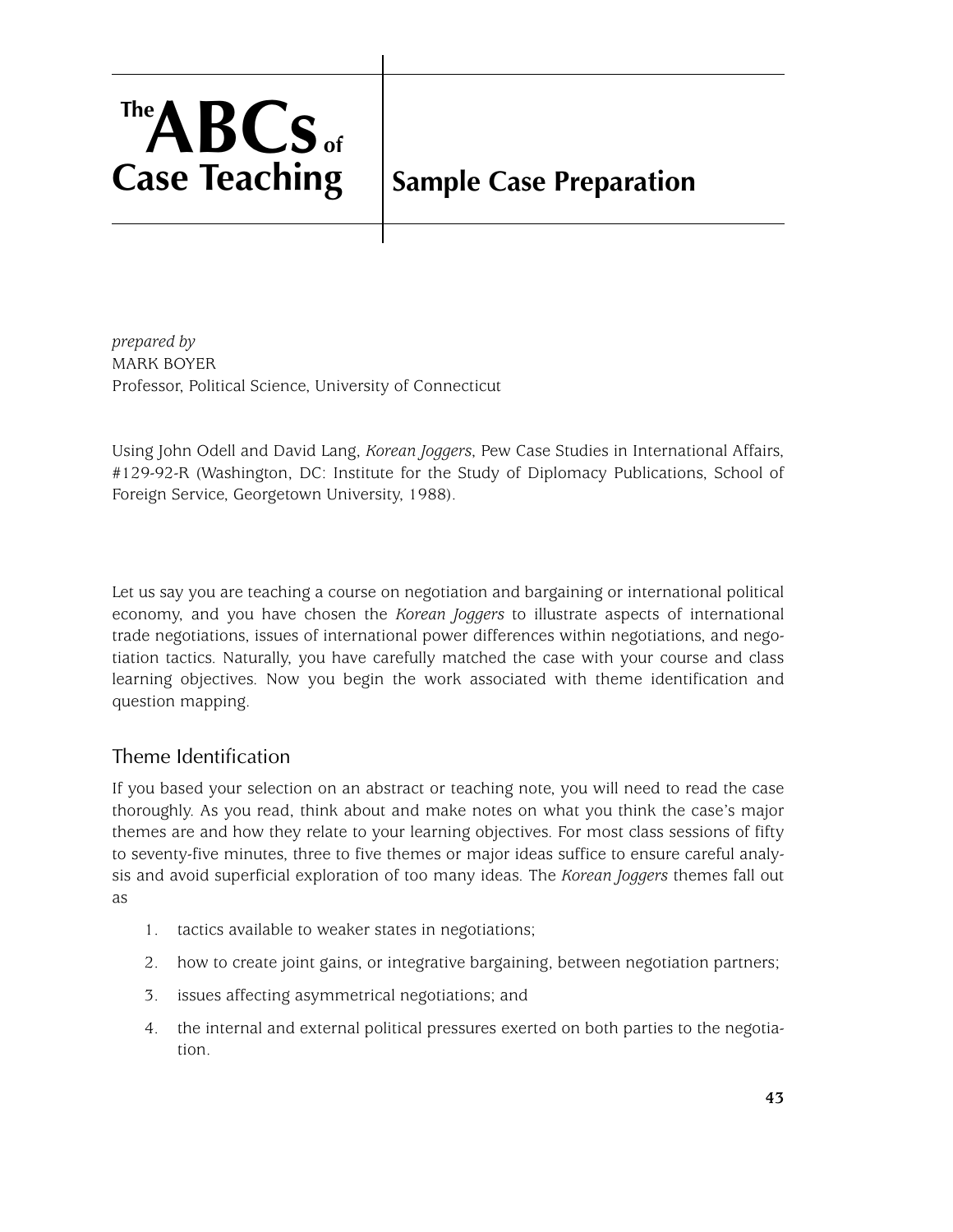Case details are also incredibly important. These narrative specifics provide the drama that students find interesting and will lead them collectively to the broader themes. You need to be familiar with the details to prevent students from introducing inaccurate information from the case that could lead the class in undesirable directions. Lastly, details will help you create the session map, which helps you predict the possible directions for a case discussion.

#### Case Mapping and Approaches to Questioning

Consider how different first questions yield distinct arguments articulated by the class, eventually leading to disparate conclusions. The *Korean Joggers* yields the following partial maps:

- The two-part question, "What is the negotiating problem here? Is the problem the same for both sides?" opens up the discussion to a broad-based exploration of the issues as perceived by both sides. This could lead to a discussion about the validity of these perceptions.
- Beginning with "What are U.S. objectives in these negotiations?" might lead to responses ranging from the impact of domestic politics on the Carter administration, to allied relations, to the use of American economic power—each leading down a different discussion path,
- Asking "What can Korea do in the face of U.S. demands?" will likely move to the issue of the tactics "weaker" states might employ in a negotiating position.

Any question may lead to an unexpected discussion. Anticipating the unexpected can help you be prepared to cope during class. Of course, you cannot be prepared for all student comments or anticipate exactly how student responses may build on one another; by mapping the potential directions of the case, you are better able to anticipate the various possible paths and plan the sequence of questions you will use to uncover case themes. Without some kind of map, you may not see how to lead the discussion around to the relevant points. Case mapping is contingency planning for the case teacher.

Once you have drawn your individual question map—either cribbing from available teaching notes or designing your own—try to hear your own questions with your students' ears. Will your questions make sense to them? Have you used obscure disciplinary jargon with which your students are unfamiliar? Evaluate the kind of questions you plan to ask and the time you plan to dedicate to each. Do your questions move through levels, from description to analysis to prescription? Do you need to spend more time on description? Perhaps it is the beginning of the semester, and the facts in the case bear careful definition. Or can you quickly move the group from getting the facts out to analyzing them? Are there exercises preclass written exercises or small group in-class exercises—that can jump you past the descriptive phase? What are your plans for closure? What lessons do you hope your students will take away? What is your plan if they do not quite get there? Are you prepared to give a lecturette in summary?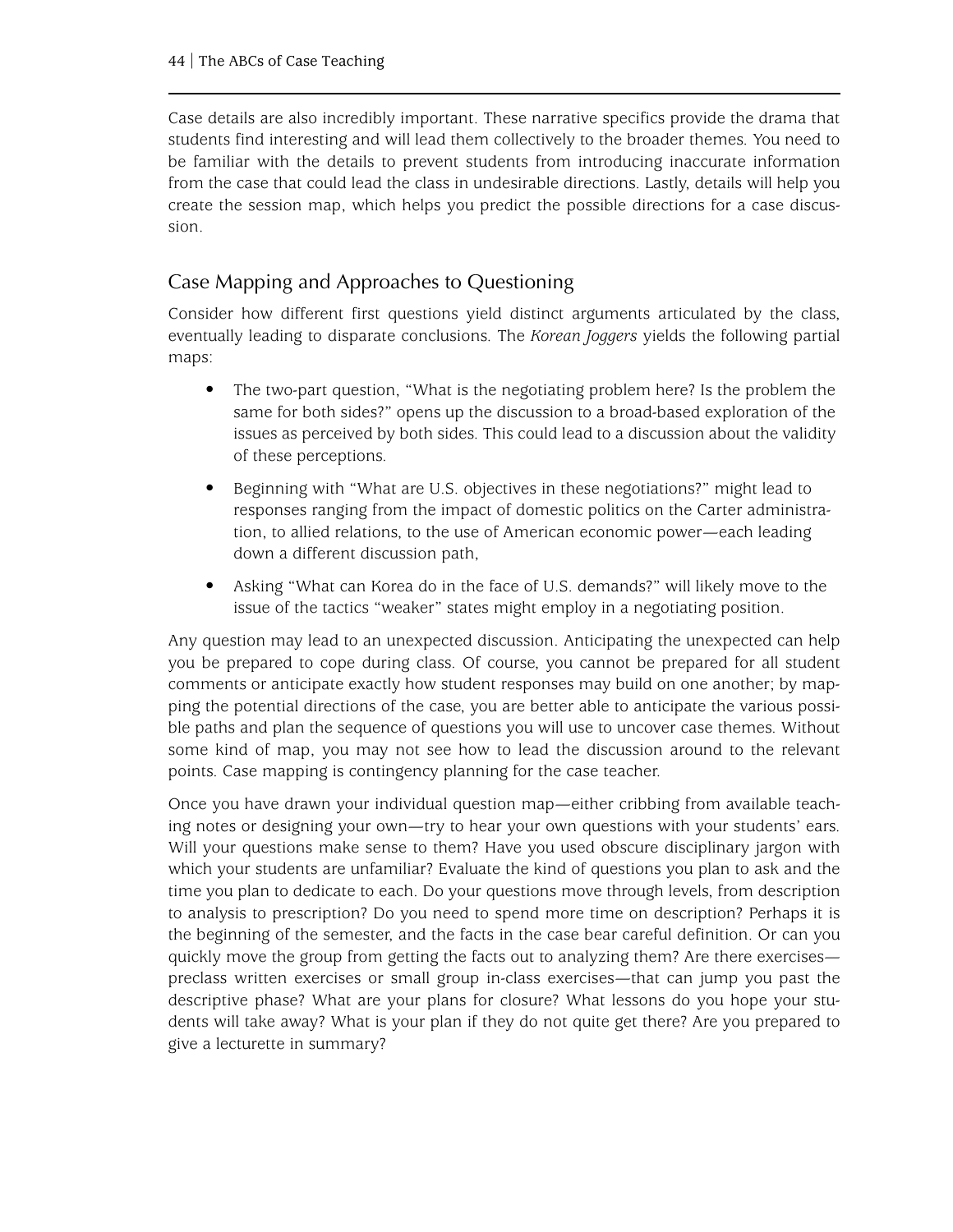### Opening the Case Class

Your opening question will likely vary in style and difficulty as you move through the term. Early on you might start the *Korean* loggers by asking students to list the actors and their perceived stakes. This type of opener serves as a softball warm-up but also lays out the fundamentals of a case in a very straightforward way. Typically, although you will start with *a* set of three to five thematically-focused discussion questions related to your teaching goals, you will ask many more questions during the case discussion. So, with a more experienced group of students working through the *Korean* Joggers, you might begin by asking, "Why are the U.S. and Korea arguing over sneakers?" to focus on the theme of pressures (internal and external) pushing each government to the negotiating table over a seemingly silly issue. Alternatively, asking "Is Korea the underdog in these negotiations?" targets negotiation tactics Korea is using in its struggle with a larger power.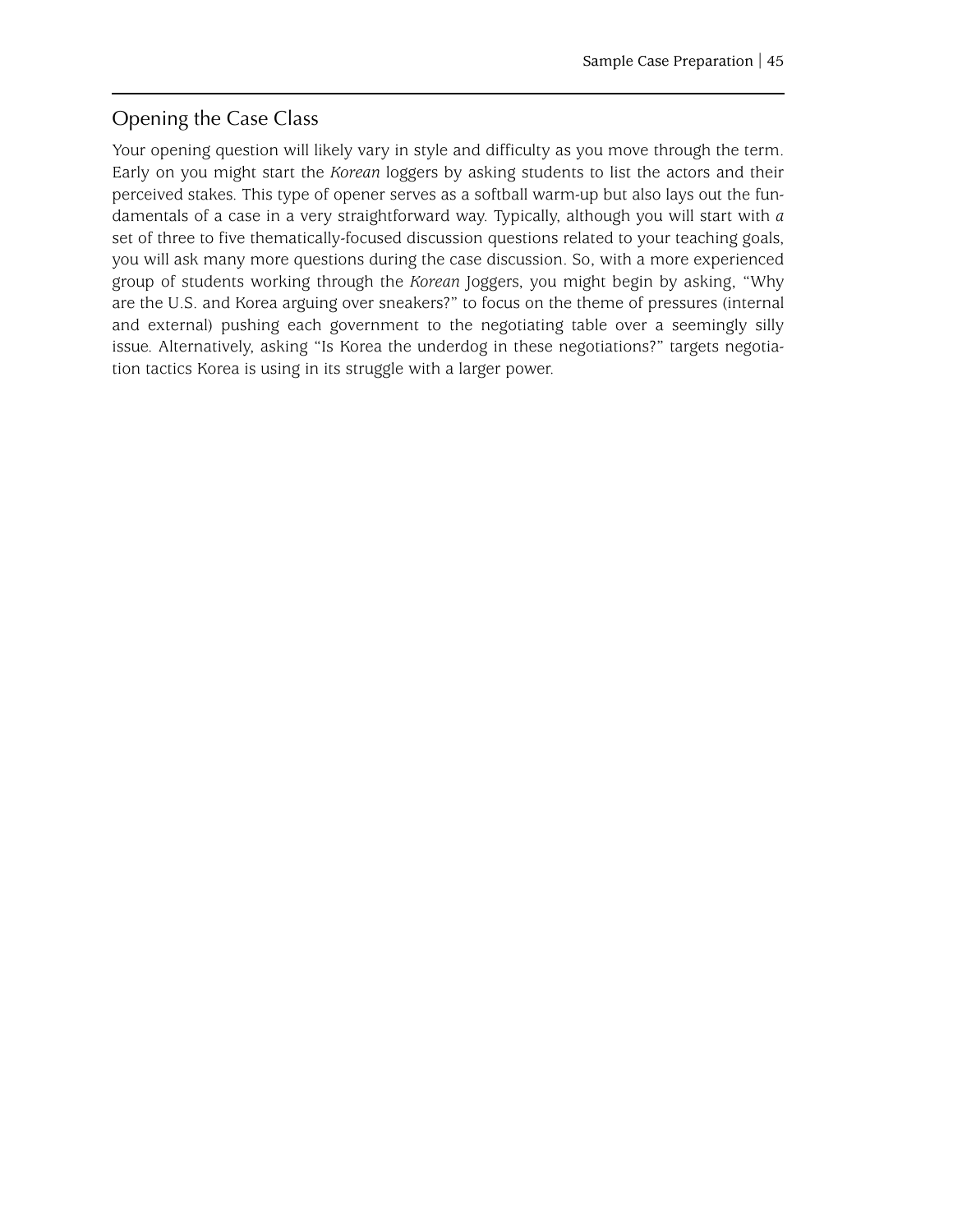# **TheABCs of Case Teaching**

## **"Running" the Case**

#### **Questions**

Asking questions is key to executing your strategy for the session.<sup>1</sup> Of course, your most immediate concern is to generate focused participation. This makes your first question critical. When thinking about your questions, consider this observation from Albert Einstein:

Most teachers waste their time by asking questions which are intended to discover what a pupil does *not* know, whereas the true art of questioning has for its purpose to discover what the pupil knows or is capable of knowing.2

Then use questions to move students through the five typical stages of case analysis:

- What is the situation?
- What are the possibilities for action?
- What are the consequences of each?
- What action, then, should be taken?
- What general principles and concepts seem to follow from this analysis?

Within each phase, you can use questions to help students

- obtain information;
- clarify a point;
- confirm a point;
- draw attention to related points;
- foster debate:

<sup>1.</sup> Boehrer and Linsky, "Teaching with Cases;" C.R. Christensen, D.A. Garvin, and A. Sweet, eds., *Education for Judgment. The Artistry of Discussion Leadership* (Boston, MA: Harvard Business School Press, 1991); C.R. Christensen and A.J. Hansen, *Teaching and the Case Method: Text, Cases, and Readings* (Boston, MA: Harvard Business School Press, 1987); Derek Bok Center for Teaching and Learning, Harvard University, "The Art of Discussion Leading: A Class with Chris Christensen" (Video) 603-532-7454 (Bolton, MA: Anker Publishing Co., 1995).

<sup>2.</sup> A. Calaprice, *The Quotable Einstein* (Princeton, NJ: Princeton University Press, 1996), p. 37.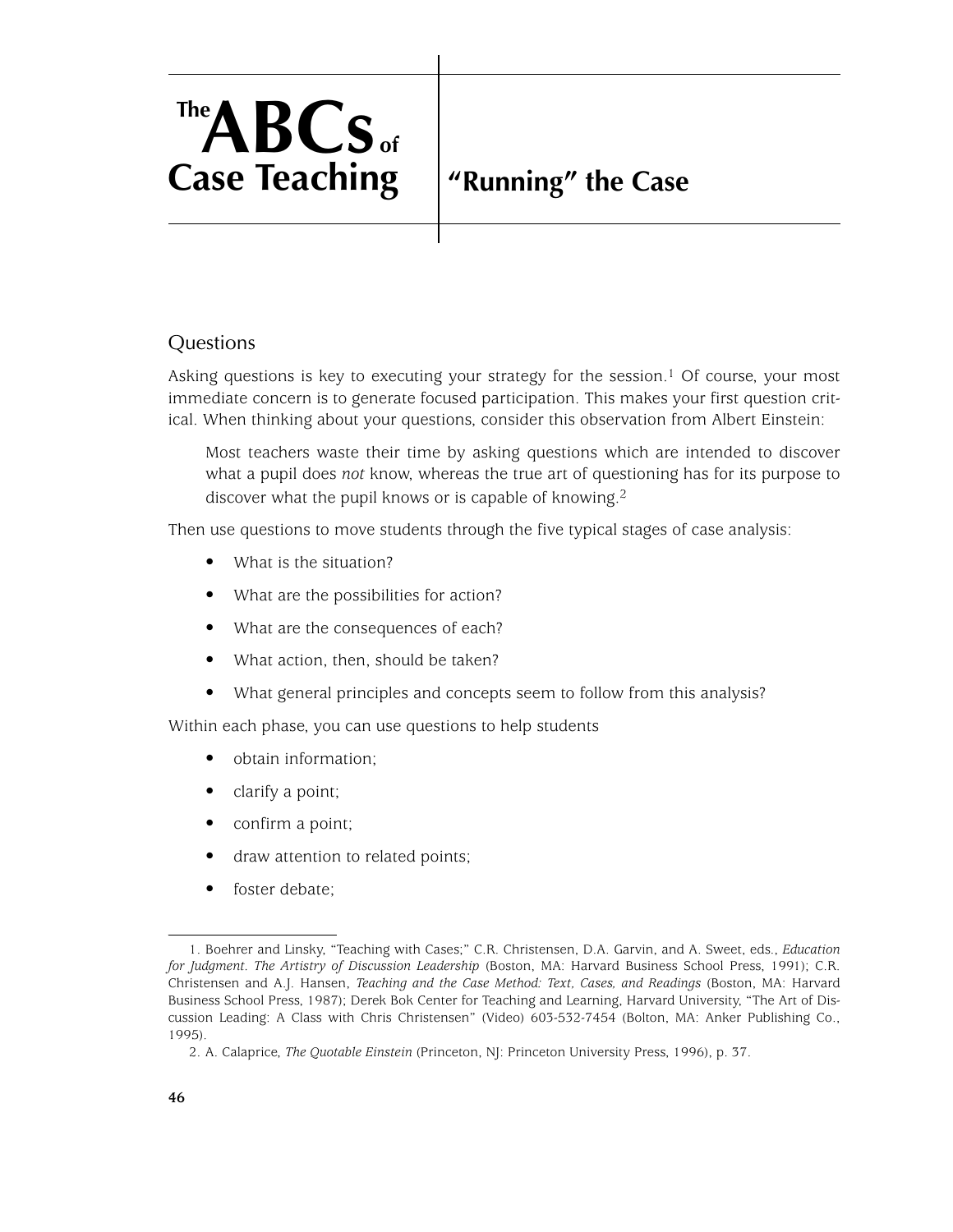- resolve a debate;
- change the direction of the discussion;
- suggest a hypothesis;
- stimulate abstract thought; and,
- begin a summation.<sup>3</sup>

| Goal                                                                            | <b>Question Type</b>                                                            |
|---------------------------------------------------------------------------------|---------------------------------------------------------------------------------|
| To initiate conversation and create a comfort<br>zone for student participation | "Softball" questions with no obvious right<br>answers                           |
| To practice or define the rules for productive<br>participation                 | Easy questions asking for description taken<br>directly from the case narrative |
| To begin to generate analysis                                                   | How? Why? Was this action appropriate?                                          |
| To move to evaluation                                                           | Other opinions or throughts about?                                              |
| To encourage prediction                                                         | What would be the consequences of?                                              |

Careful questioning allows you to keep students focused on analysis as you seek to achieve class/course learning outcomes. Questions are also good tools to help you

- emphasize that it is important to stay on a topic, or that it is time to move on to another;
- clarify previous questions—students may not answer right away because they did not understand what was being asked the first time;
- refer students to a particular exhibit in the case;
- focus attention back on the case and away from a dispute that is going nowhere;
- pay attention to and honor a good point made by a student;
- diffuse tension or conflict through humor where appropriate;
- remove a comment put on the board during a brainstorming session that students (and you!) recognize as no longer relevant or accurate; and
- push students to support their claims with empirical evidence (from the case, other class material, life experience, etc.) and/or with logic and reasoned argumentation.

<sup>3.</sup> List adopted from C. Lang, *Case Method Teaching in the Community College: A Guide for Teaching and Faculty Development* (Newton, MA: Education Development Center, Inc., 1986).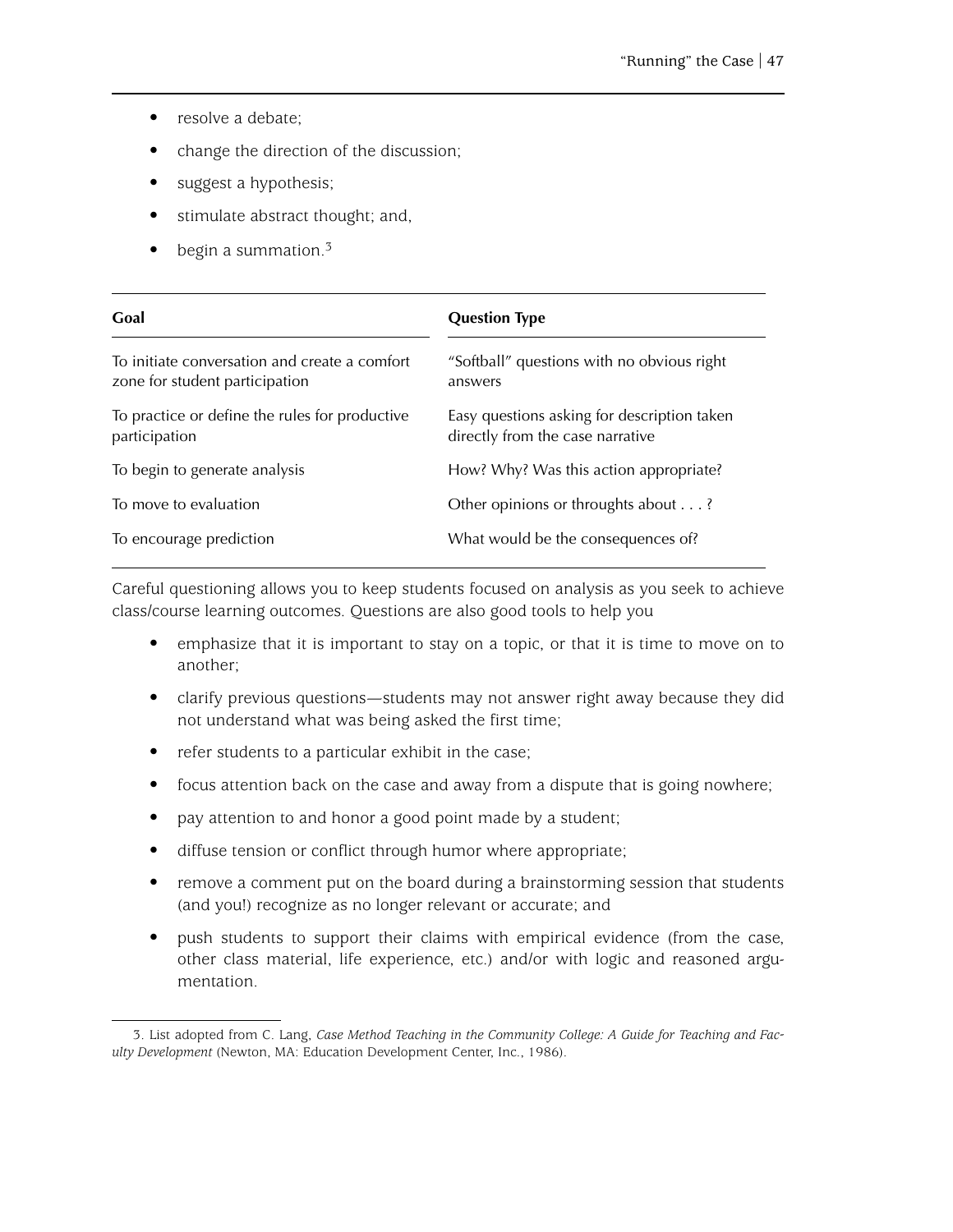#### **QUESTION TYPOLOGY**

| <b>Sample Questions</b><br><b>Question Type</b> |                                                                                                                                               |  |  |
|-------------------------------------------------|-----------------------------------------------------------------------------------------------------------------------------------------------|--|--|
| Open-Ended                                      | What are your reactions to this situation?<br>What is going on here?                                                                          |  |  |
| Diagnostic                                      | What factors influenced the evolution of events?<br>Why did $X$ decide to do $Y$ ?                                                            |  |  |
| Information                                     | Who are the actors? What are their interests/positions?<br>How do we know?                                                                    |  |  |
| Challenge                                       | Why do you think it was appropriate (or inappropriate)<br>for $X$ to do $Y$ ? What challenge arguments run counter to<br>that view?           |  |  |
| Action                                          | What does $X$ need to do to achieve his stated goals?<br>How else might he have handled the situation?                                        |  |  |
| Priority/Sequence                               | What immediate action should he take?<br>Should he do A or B first?                                                                           |  |  |
| Prediction                                      | What do you think is going to happen now?                                                                                                     |  |  |
| Hypothetical                                    | What might have been the result if $X$ had done $Z$ instead?                                                                                  |  |  |
| Extension                                       | What assumptions underlie X's behavior/actions? What are<br>the downside risks of that approach as opposed to another?                        |  |  |
| Generalization                                  | Would other experienced policymakers be likely to do the<br>same? What skills do participants need in order to achieve<br>their stated goals? |  |  |
| Comprehension                                   | What led to failure here?                                                                                                                     |  |  |
| Application                                     | How do you deal with conflict at work? Did they do the<br>same things here?                                                                   |  |  |
| Analysis/Comparison                             | Where else have we seen this kind of situation?<br>How is that similar/different from what we see here?                                       |  |  |
| Synthesis                                       | How did prior actions affect—expand or limit—the options<br>available here?                                                                   |  |  |
| Evaluation                                      | What is the best course of action here?                                                                                                       |  |  |

**Source:** Adapted from J. Boehrer, Kennedy School of Government, Presentation for Pew Case Study Workshop for international Fellows (Cambridge, MA: Harvard University, June 1992); C.R. Christensen, "The Discussion Teacher in Action: Questioning, Listening, and Response," *Education for Judgment: The Artistry of Discussion Leadership*, C.R. Christensen, D.A. Garvin, A. Sweet, eds. (Boston, MA: Harvard Business School Press, 1991), p. 159.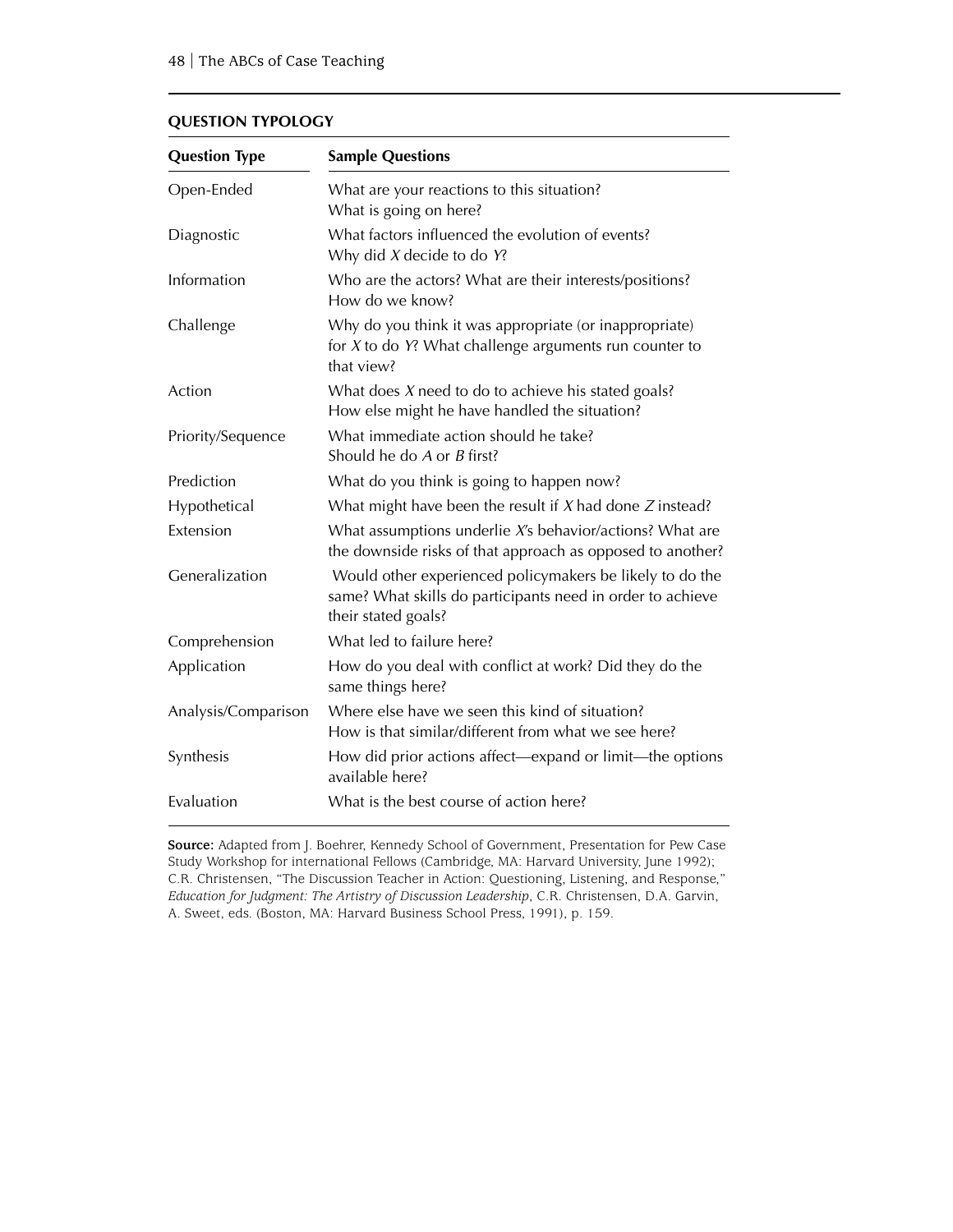#### Active Listening

Once the case is under way, you want to concentrate on three things: "individual comments, group thinking, and your teaching plan."4 A case discussion places you in a continuing cycle of questioning, listening, and responding.

Listening is most important—without effective listening, the cycle will be stymied after the first discussion question is thrown out to the class and quickly answered. Actively listening to student comments allows you to use follow-up questions to push individual or collective thinking; you can take advantage of opportunities to highlight important points or to shift the conversation to a new direction. Learning to be alert and receptive to student comments and questions throughout a class session will help you seek clarifications when a student comment is unclear, lead students to themes and assumptions that underlie a diverse series of comments, and bring the session to a positive closure. Listening also allows you to gauge the level of preparation and understanding that exists in the class in general and in individual students. Effective listening leads logically to the responses that a teacher makes during a case discussion.

#### Validating Student Participation

One case teaching dilemma is the tension between validating responses and pushing students to think critically and to articulate difficult arguments. Case teaching is a collaborative enterprise: The safety of the collaborative experience encourages students to venture intellectually. Therefore, confrontational approaches could alienate students and be counterproductive; if some students appear to be intimidated, others in the class may sense that it is not safe to venture ideas or opinions. Just as building consensus can obscure a greater diversity of opinion, collective safety may come at the cost of critical thinking.

Case teaching generates complex, complicated, and even ambiguous answers; they are seldom obvious and indisputably right. Sometimes, saying something "silly" may advance the discussion as much as an apparent insight. You can validate and challenge students without sacrificing learning or taking casualties: If a student goes out on a limb, come back to the comment and note how it triggered a valuable discussion. Make sure the student feels reintegrated into the group experience. Separate the validation for participating in the process of collective discovery from the merit of the contribution's content. This way you can signal students that venturing into the discussion—whether right or wrong—is valued. In a case class, students can get points for simply playing.

#### Using the Blackboard

Use the blackboard, overhead transparencies, or your computer as an assistant to record the conversation—track where you have been, direct the conversation to meet your class goals, suggest important notes for students to record, build discussion pathways, organize

<sup>4.</sup> Boehrer, "How to Teach a Case," pp. 6–8.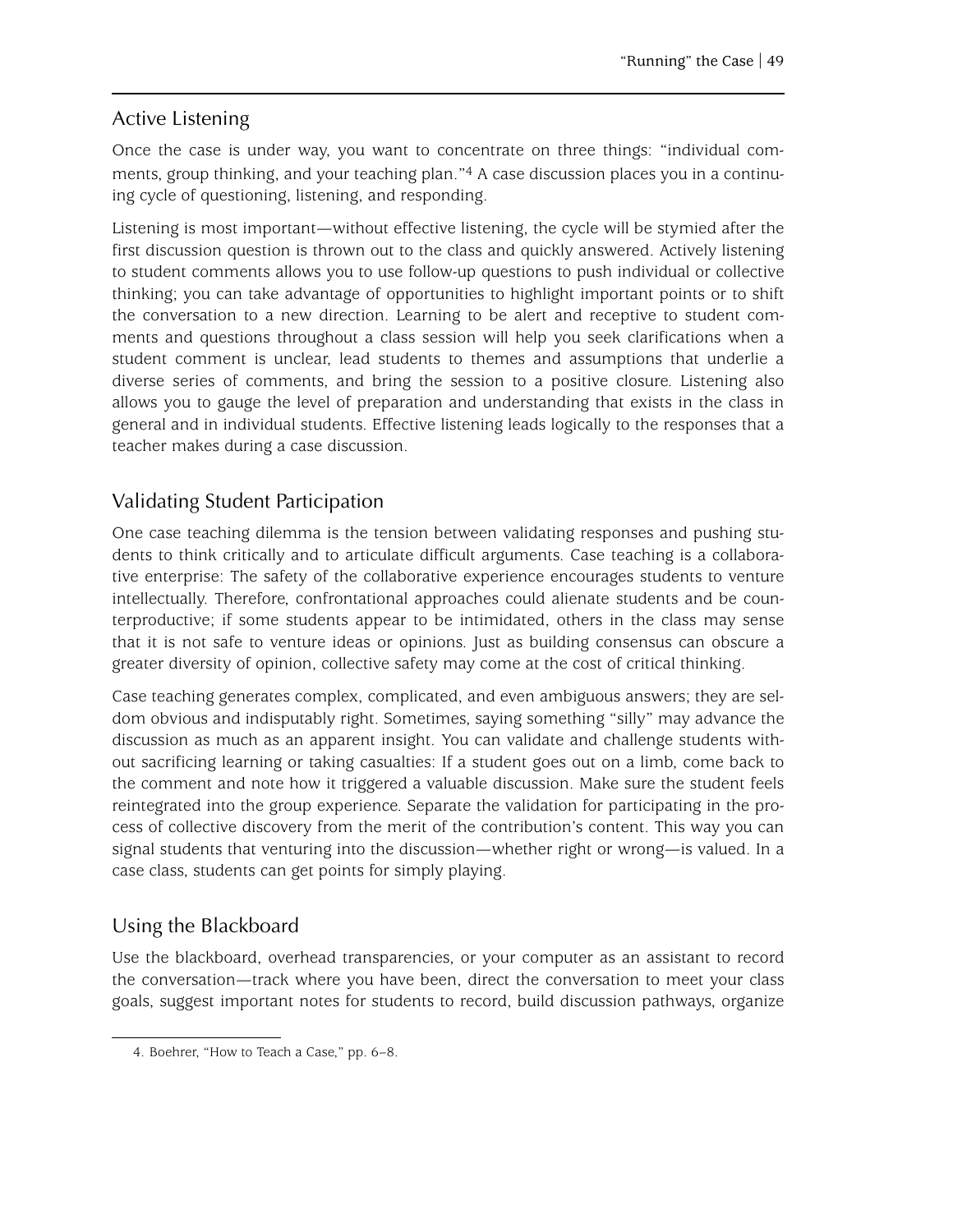#### Avoiding the "Swap Meet"

**Problem:** Discussion is devolving into nothing more than an elevated swapping of opinions, leading to the tacit conclusion that one student's view is as good as another's or that "it all depends."

**Possible Fix:** "There are a lot of good ideas here." (Validating the participation.) "Let's talk about what are the most important principles. How do we prioritize these ideas?" (Taking the anarchy of ideas and asking students to sort through them.)

**Suggestions for long-term correction:** Look at your question strategy. Is there a progression from one type of question to another? Are you stuck at the level of creating alternatives without pushing students to the tough job of relative evaluation? If you think you are pushing but it feels as though you are pushing on a string, look (perhaps on video) at the ways you are responding to students. Are you sending the signal that, while participation is valued (and hence safe), some responses are better than others?

**Source:** Gary Sykes, "Learning to Teach with Cases," *Journal of Policy Analysis and Management*, Vol. 9, No. 2 (1990), pp. 297–302.

material, validate individual student comments. With the blackboard, you can stop and ask students to reorganize visually the recorded thoughts, imposing a structure on what may appear to be a chaotic stream of ideas.

Use the board as a tool to hold a good thought that you are not quite ready for in the discussion: Write it in the corner and note, "We want to come back to this important idea in a few minutes." If the discussion needs to be redirected maybe the discussion has lost perspective or students are rambling—you can stop and say, "Let's see what we've developed here on the board . . ." If it is a real mess, ask the students to restate the board map of questions.

To let ideas bubble out rapidly and then take time to recap and reshape them, let students generate a "list" of answers or viewpoints, then go to the board and say, "Let's try to summarize where we are in this case. Dana, can you sum up

the points your colleagues have made here? . . . Jesse, have we left anything out?" This not only allows you to get the key points in written form but also signals students that, in the course of the discussion, they need to be listening carefully to what their classmates are saying.

Strategic recording of class discussion can help students recognize that they can learn from each other, not just from the "sage on the stage."

## Case Mapping

As you strategize, you might think of this as mapping out your case. Keep in mind as you do that even though you may begin class with the exact same question, discussions frequently follow quite disparate paths as students articulate details or express ideas in divergent sequences. In the end, your goal is to bring both classes to the same set of themes and conclusions. This winding road to your class goals argues for mapping a case during your teaching preparation.5

<sup>5.</sup> See J.G. Clawson and S.C. Frey, "Mapping Case Pedagogy," *Organizational Behavior Teaching Review* 11 (1986), pp. 1–8, for further discussion of case mapping.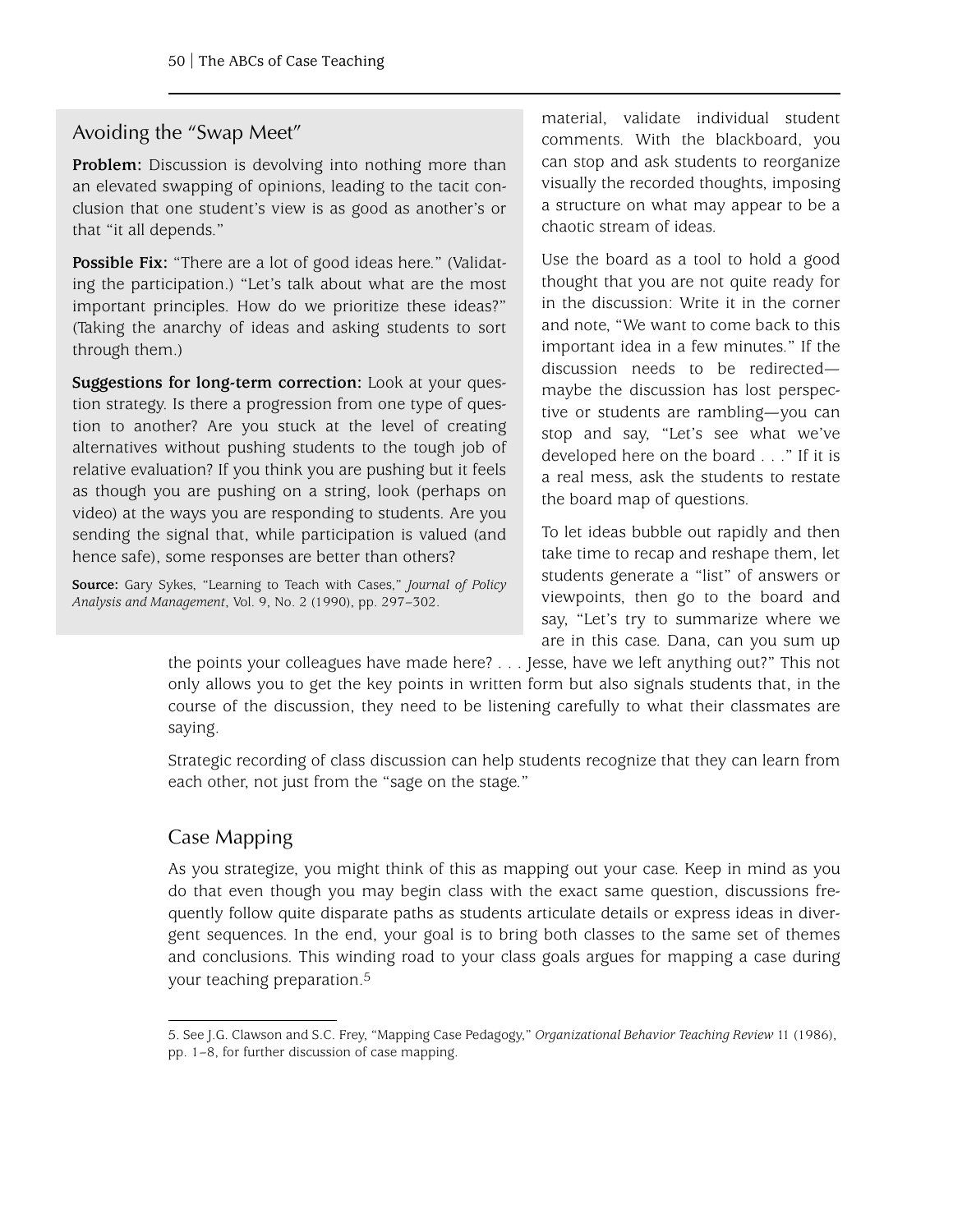Mapping can be explicit or implicit. Formal mapping—projecting on paper the potential directions a case might take and drafting a question sequence—can be especially helpful to beginning case teachers. Detailed planning can help you create and manage a somewhat more orderly class plan and reduces your need to think on your feet during the case discussion. Whether you map formally or not, keep in mind your questions, goals, board notes, always contemplating . . . what lessons do you want displayed at the end of the class session that are key to meeting your learning outcomes goals?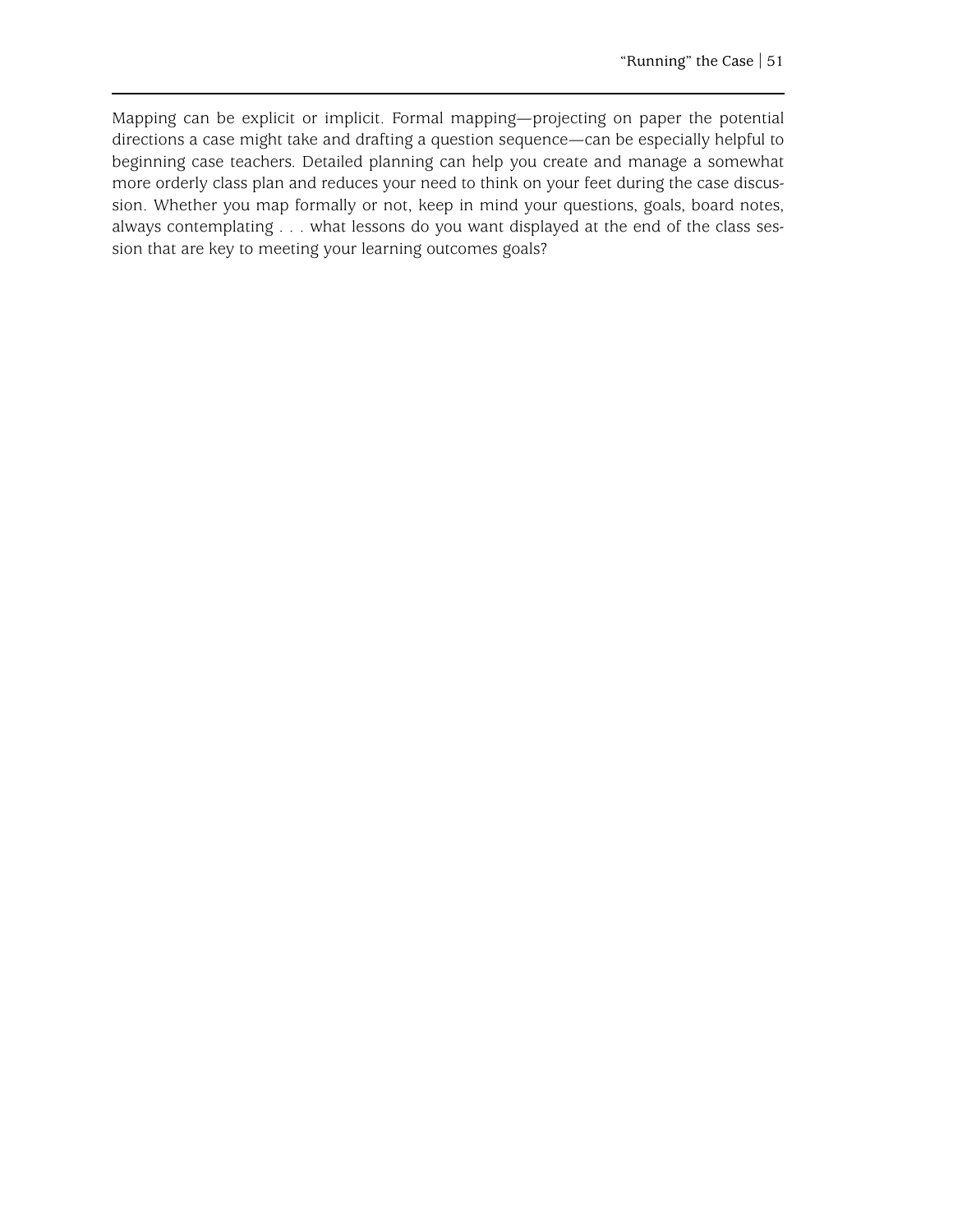# **TheABCs of Case Teaching**

## **Saving the Case: "Case Drag"**

#### *Problem*

It is three weeks before the end of the semester; students are complaining that they have to write more papers than humanly possible; you are preparing the case the night before and wondering why in the world you chose this long, boring case. It no longer seems to fit in with the themes of the course, and you are sure it is going to bomb.

#### *Possible Fix*

First, if you are not excited about the case, chances are your students will not be either. Fix #1 is flexibility. Do not feel compelled to tie the case to the originally conceived theme. One of the beauties of case teaching and learning is that it is not linear. Rather than trying to anchor a case to a box where you subsequently find it does not fit, liberate the case from what might become a deadening sequence. If a case does not do what you think it should, ask if there is something else the case can do for you. Fix #2 is simply to change your approach to running the case: role-play or set up an impromptu debate that might explore only one portion—the most interesting—of the case.

#### *Suggestions for long-term correction*

Pay careful attention to end-of-semester evaluations of the case. It may not have been as bad as you thought it was. And if indeed it was, well, bag it.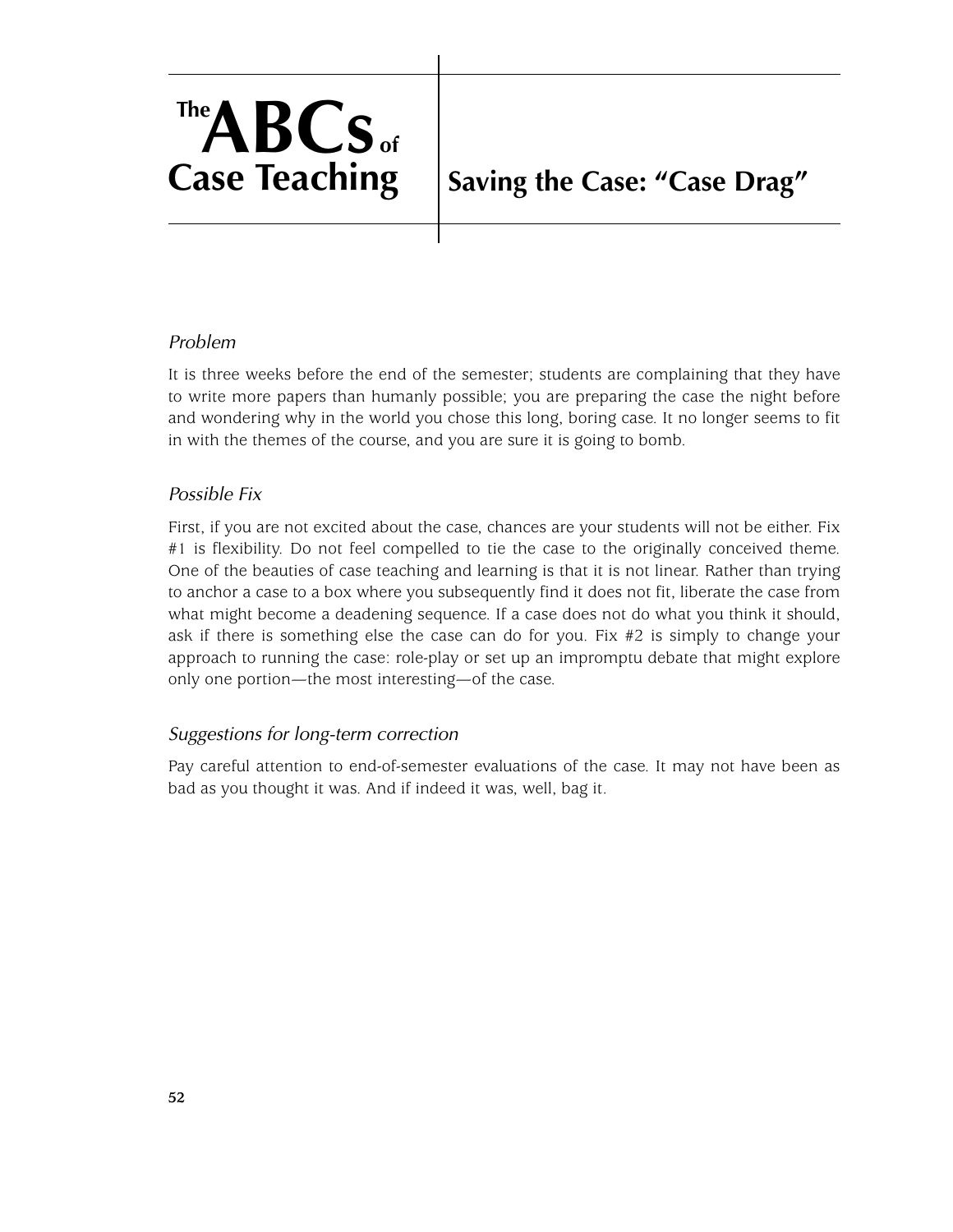## Sample Case Map

| Current Situation<br>Right Board |
|----------------------------------|
|----------------------------------|

|              | Costs<br>$\mathsf I$   |  |
|--------------|------------------------|--|
| Center Board | <b>Benefits</b><br>$+$ |  |
|              | Options                |  |

| Left Board | Stakeholders/Actors | What position?<br>Who? |  |  |
|------------|---------------------|------------------------|--|--|
|            |                     |                        |  |  |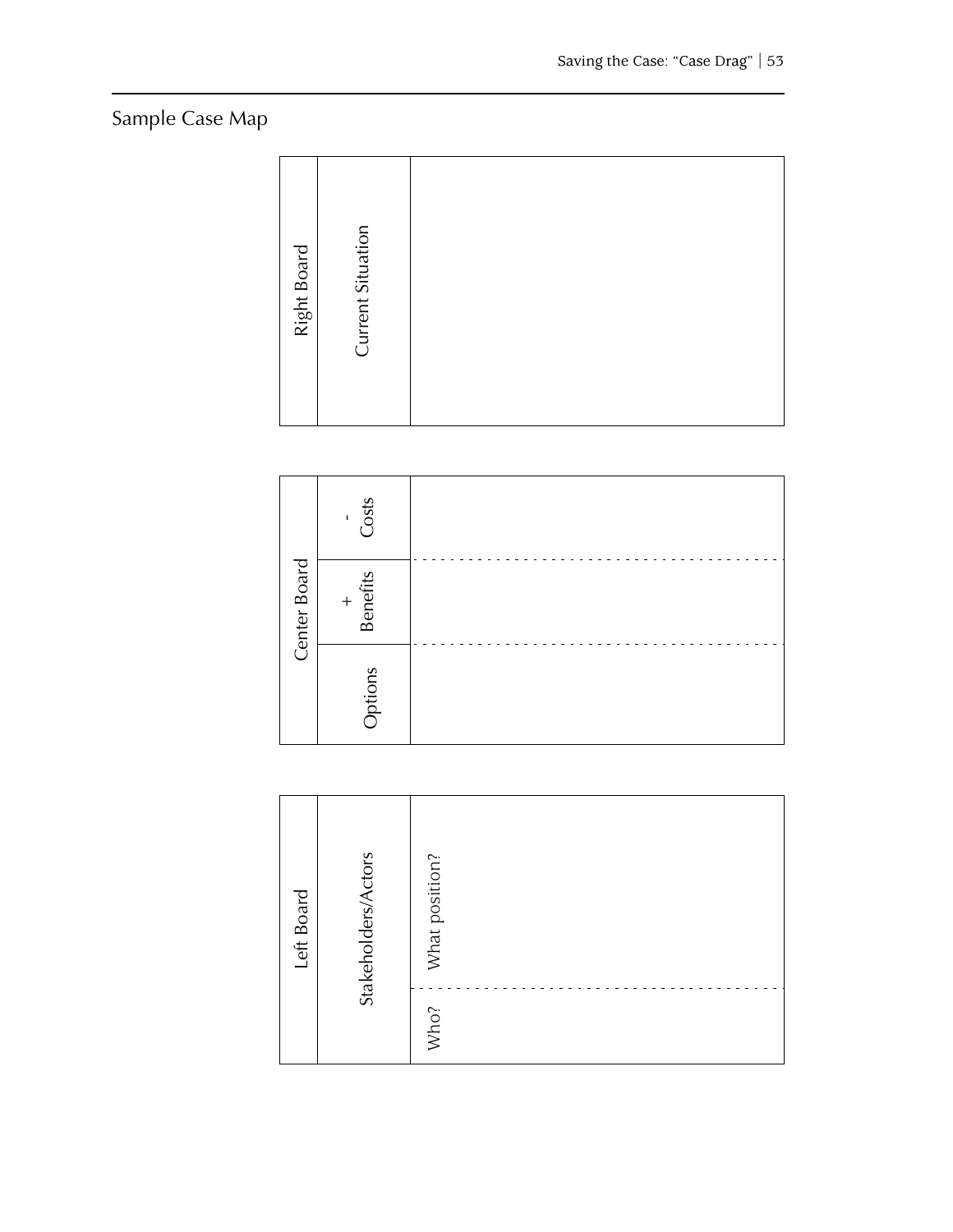# **TheABCs of Case Teaching**

**"Debriefing" The Case: Summarizing, Concluding, Assessing**

To ensure that students leave class having learned the objectives you selected for the day, you will need to "debrief" them. I have found that it is best to use different approaches to this final component of "running" a case. Using any one approach quickly becomes too routine to be taken seriously. The following approaches to debriefing have worked best for me.

## Faculty-led Summary and Conclusion

Here you might return to your board space—or wherever you have kept track of the conversation—and highlight important points which connect specifics to general principles. At this point you can choose to move from the specific to the general, or vice versa; the point is that you want the students to see how the two types of material support and relate to each other. Since most cases, as noted earlier, are "run" inductively, you should summarize with a deductive process at least once. With this faculty-led approach, YOU will likely do most of the talking during the last ten to fifteen minutes of the class. This gives you the opportunity to segue into the next class session as well, explaining how this session has laid the groundwork for the next.

## Student-defined Summary and Conclusion Process

This you can achieve by asking students to report out—from groups or as individuals what they consider to be the summary and conclusion of the session. Or, you may ask them to take a few minutes and write down their thoughts. If you do the latter, since you want to be sure they get the lessons you have in mind, you should

- be sure to ask a specific question—or set of questions—designed to elicit the kind of information you seek, and
- feed back that information to them either during the next class session or as a handout for the next class session.

## Completing the Feedback Cycle

Asking students to evaluate the usefulness of a particular case or set of cases further invests them in the case process. If students are to "own" the material, they should have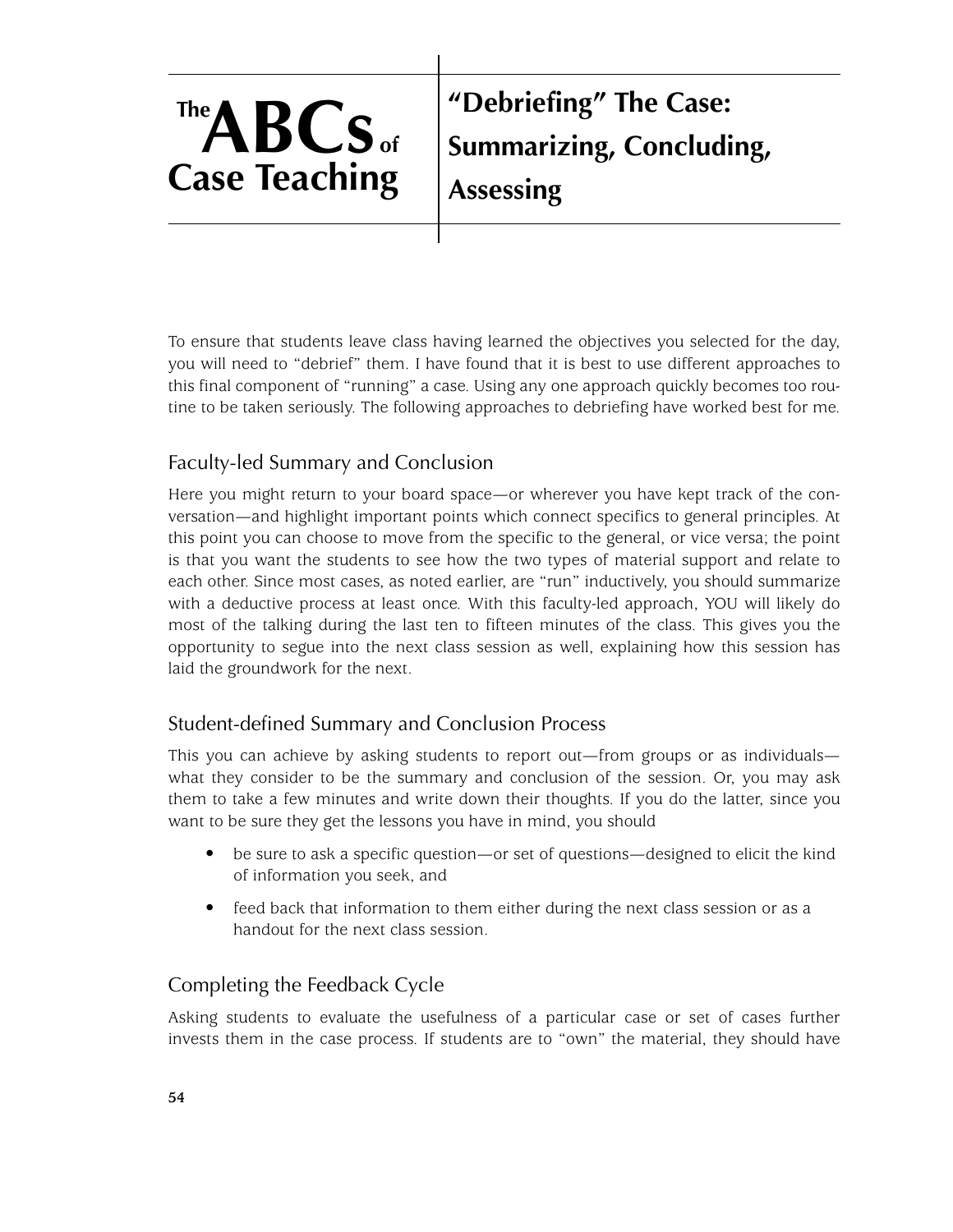some voice in commenting on the outcome of the process. You can do a quick case evaluation immediately following each case, or an end-of-the-semester evaluation.

Assessment is critical to all good teaching, and especially so for case teaching. High-quality assessment connects faculty and students in a powerful way.<sup>1</sup> You may have noticed that this manual has embedded assessment components throughout the various stages of case teaching:

- preparation,
- participation,
- the case itself,
- the process of case teaching over the course of the semester,
- student learning outcomes, and
- whether students are learning more or less using cases.

Assessment can help students evaluate their own learning—how they learn best, what they can do to enhance their learning, what they are learning. Assessment helps faculty evaluate their teaching performance and informs course and pedagogy revisions. Assessment conducted properly—ongoing, purposeful, including

#### Effective Assessment

- Assesses what we teach and what we expect our students to learn;
- Provides information for improving learning;
- Focuses on process as well as outcomes;
- Actively involves teachers and students;
- Uses multiple and varied measures;
- Is carried out at various points;
- Provides feedback to those most affected; and
- Is an intrinsically educational activity.

**Source:** T.A. Angelo, *Classroom Assessment/Classroom Research Workshop* (Berkeley, CA: Boston College & University of California at Berkeley, August, 1993).

appropriate feedback loops—engages students, enhances mutual accountability, and keeps student learning at the center of the enterprise.2 Although too often resisted or considered only as an afterthought, effective assessment is critical to the teaching and learning process.

<sup>1.</sup> Angelo, "Relating Exemplary Teaching;" T.A. Angelo, "Ten Easy Pieces: Assessing Higher Learning in Four Dimensions," *New Directions for Teaching and Learning Classroom Research: Early Lessons from Success*, No. 46, (Summer 1991), pp. 17–31.

<sup>2.</sup> T.A. Angelo, ed., *Classroom Research: Early Lessons from Success—New Directions for Teaching and Learning*, No. 46 (San Francisco, CA: Jossey-Bass, 1991); T.A. Angelo and K. Patricia Cross, *Classroom Assessment Techniques: A Handbook for College Teachers*, 2nd Edition (San Francisco, CA: Jossey-Bass, 1993); K. Patricia Cross, "New Lenses on Learning," *About Campus*, Vol. 1, No. 1 (March/April 1996), pp. 4–9; K. Patricia Cross, "Involvement in Teaching," Paper presented at the Fifth Annual Faculty Development Institute, University of California, Berkeley, August 11, 1993; K. Patricia Cross, "Classroom Research: Helping Professors Learn More About Teaching and Learning," in Peter Seldin and Associates, *How Administrators Can Improve Teaching* (San Francisco, CA: Jossey-Bass, 1990), pp. 122–42; Gilbert J. Cuevas, "Feedback from Classroom Research Projects," *Community/Junior College* Vol. 15 (1991), pp. 381–90; Regina Eisenbach, Renée Curry, and Vicki L. Golich, "Classroom Assessment Across the Disciplines," *New Directions for Teaching and Learning*, No. 75 (Fall 1998), pp. 59–66; Michael J. Fratantuono, "Evaluating the Case Method," *International Studies Notes*, Vol. 19, No. 2 (1994), pp. 34–44.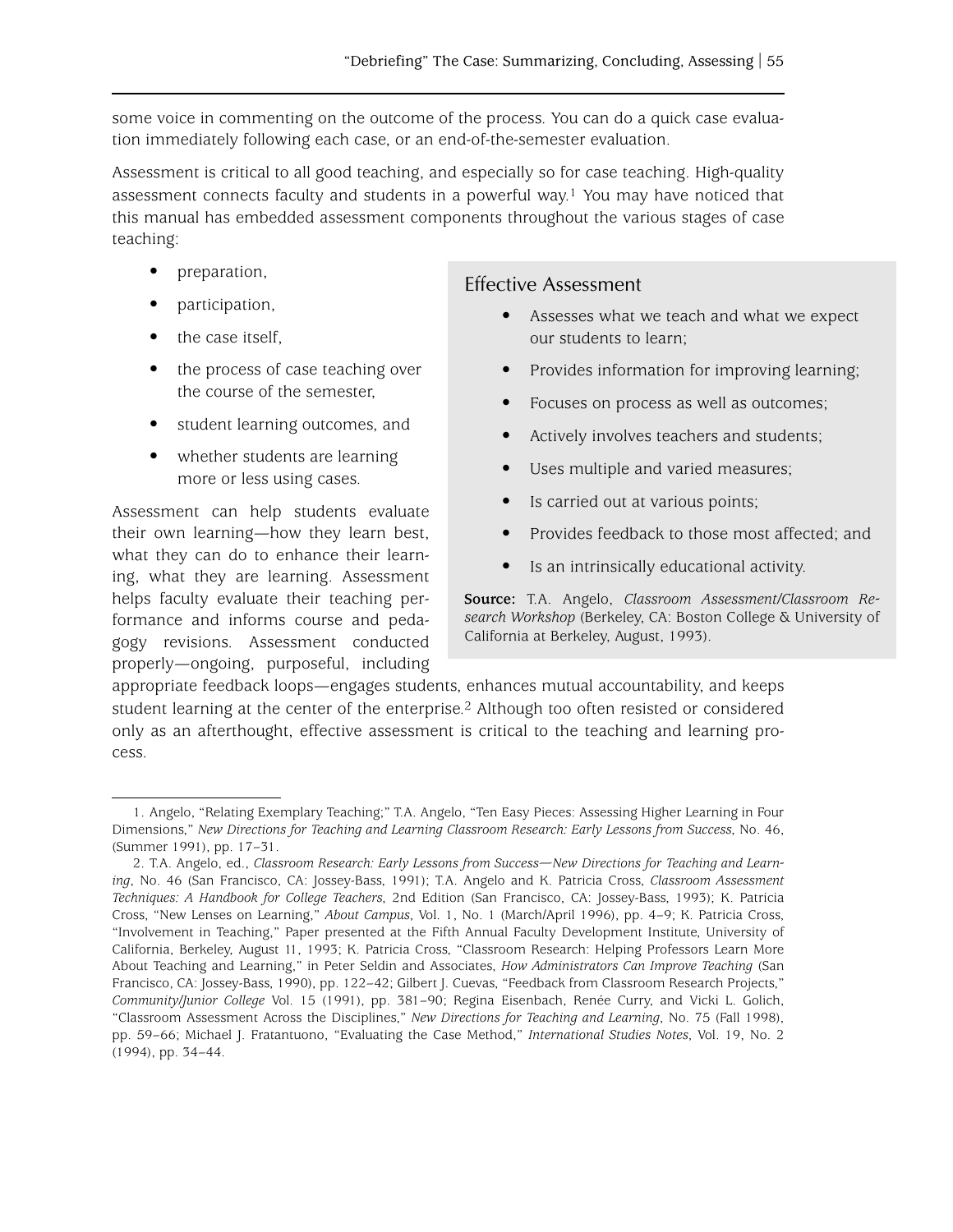#### Feedback on Case Learning

Please reflect on your experience of discussing and learning from cases, and give the most thoughtful and complete responses you can. Your thoughts will help your instructor and other faculty use cases as effectively as possible.

- 1. How do you prepare for case discussions? How is your preparation similar or different for other cases?
- 2. What is similar to and different from your behavior in other classes? About the focus of your attention and the thought processes you engage in during case discussion?
- 3. How has your approach to analyzing cases or the results of your analysis changed since you have been participating in case classes?
- 4. How does the nature or extent of what you have learned with cases differ from what you have learned with other materials?
- 5. What impact, if any, has learning with cases had on your approach to other material, your experience of other kinds of classes, or your learning from them?
- 6. For each of the following cases, note what you most liked and disliked about the case. (List each case.)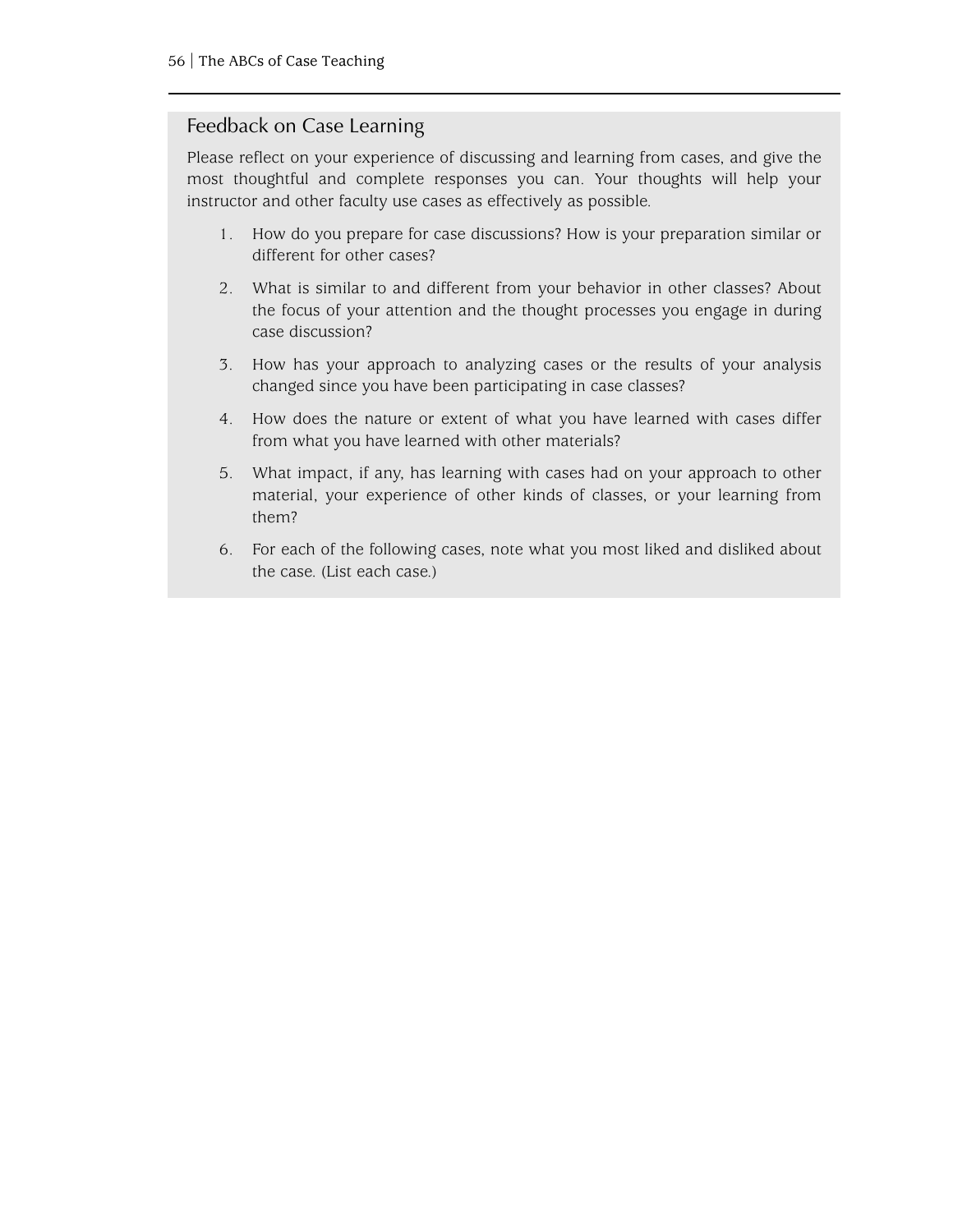# **TheABCs of Case Teaching**

## **Class Size Issues**

Ideally, a case class will have between twenty and forty students, but then that is the ideal size for almost any teaching situation. Cases are run successfully in very large classes of over two hundred quite consistently.

### Large Classes

Teaching large classes requires more constant attention to create and maintain a safe culture of participation and to manage case discussions. Students seldom feel comfortable speaking in front of large numbers of anonymous peers. Usually, the classrooms force students to sit in rows, making it difficult to carry on a genuine conversation—talking to someone else's back. Shy students find participation painful in large classroom settings. Volunteers are either very brave or enjoy performing (but might not be the best analysts). Large classes place a greater burden on you to call on students whose hands are not up, thereby risking their embarrassment. Incentives for participation are low because students figure you will not remember who spoke anyhow.

Nevertheless, case teaching works and works well in large classes. Several tricks can decrease the threatening atmosphere of a large classroom. To facilitate the flow of discussion around the class, you can ask student X to comment on the response from student Y. In this situation, you are very much the conductor of a large orchestra, with many instrumental sections.

When possible, use the classroom space—walk up and down the aisles. This brings you closer to your students and helps those in the back row recognize that they must play the game as well. If moving about a large classroom makes board use difficult, consider one of these two techniques help to mitigate this problem. If you have student assistants, task one to be the class scribe and record key discussion points.

To assess participation, you could use a student assistant to record who has contributed what to the conversation. You can also ask students to self-assess, describing their participation, and, perhaps, naming the one or two peers from whom they learned the most that day. At worst, this will help you remember just who the stars of that class were.

To make an intimidating classroom feel more intimate, you can break students into small groups and give them a short exercise. Sitting in a classroom buzzing with conversation,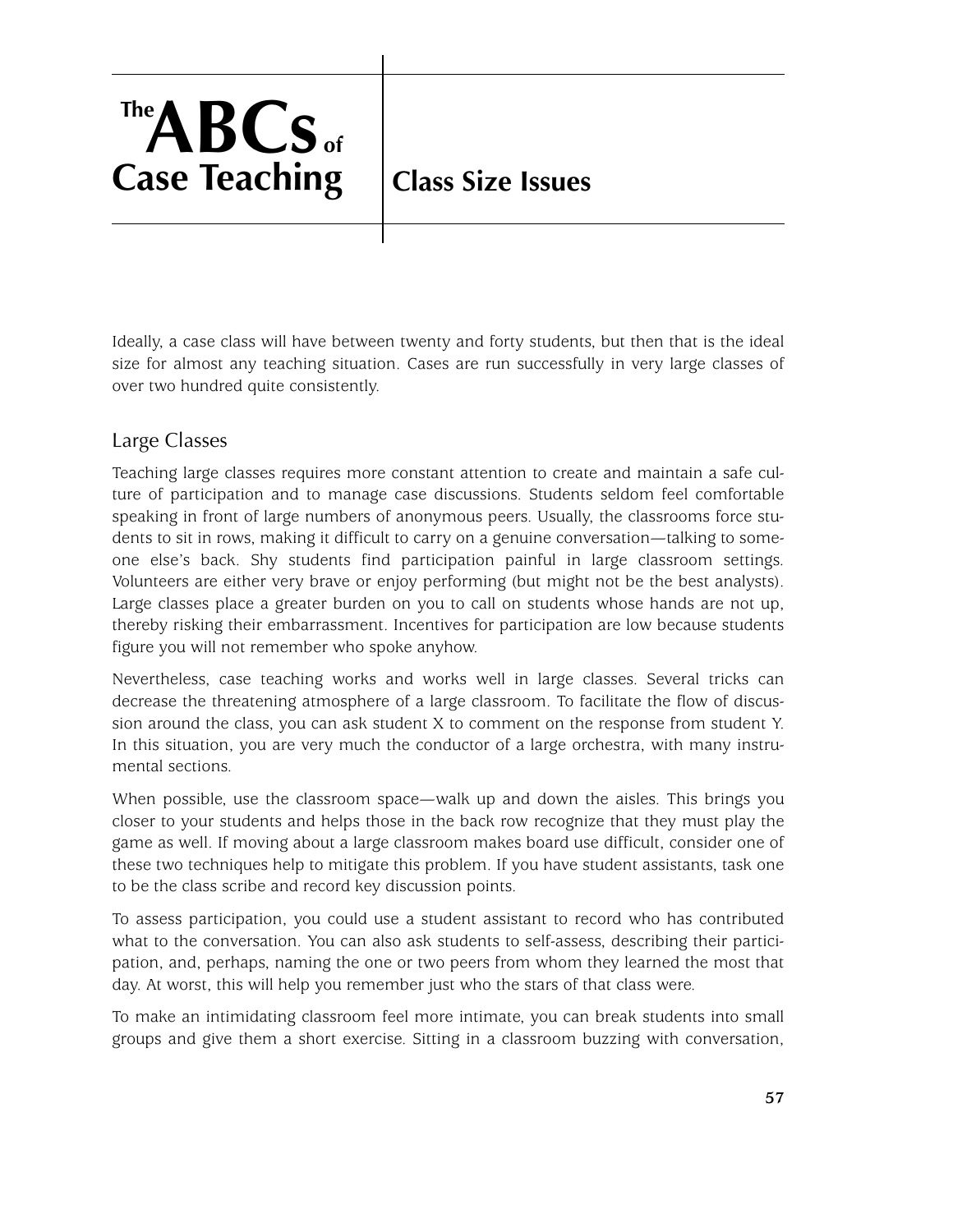students often feel safer to lend their voices and report on behalf of their peers when the entire class reconvenes. It is also a great way for more than one student to share an important insight or observation and for them to see that they can learn from each other.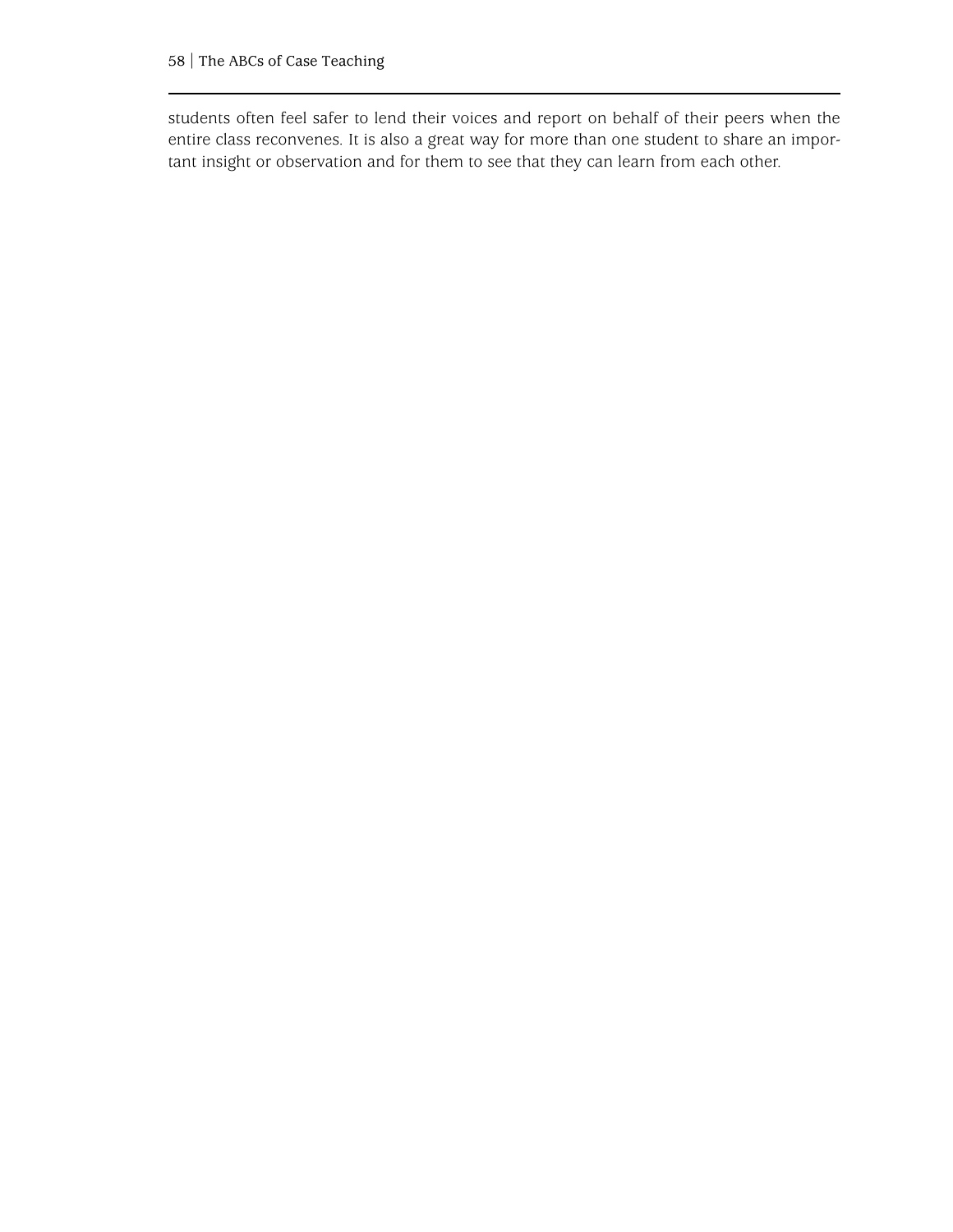

**In the End . . .**

Perhaps the most important thing you can do to prepare for a case class is to relax and get ready to enjoy yourself. Case teaching is fun. It is exciting to see where students want to take material, even if it is a bit off from where you were planning. It is wonderfully invigorating to see what your students can do intellectually without your handing it to them on a lecture platter. While you may have your ups and downs with a particular case, students generally love case work. Who does not like to be taken seriously, to be engaged in material as if they mattered? Think about what these students do most of their days—sit still and take notes. While your cases may not always do just what you hoped, they almost never fail.

We now invite you to sit back, relax, and enjoy the excitement and thrill associated with this very powerful teaching style. This is a living document, and we invite your comments, critiques, additions, tips, solutions, ideas.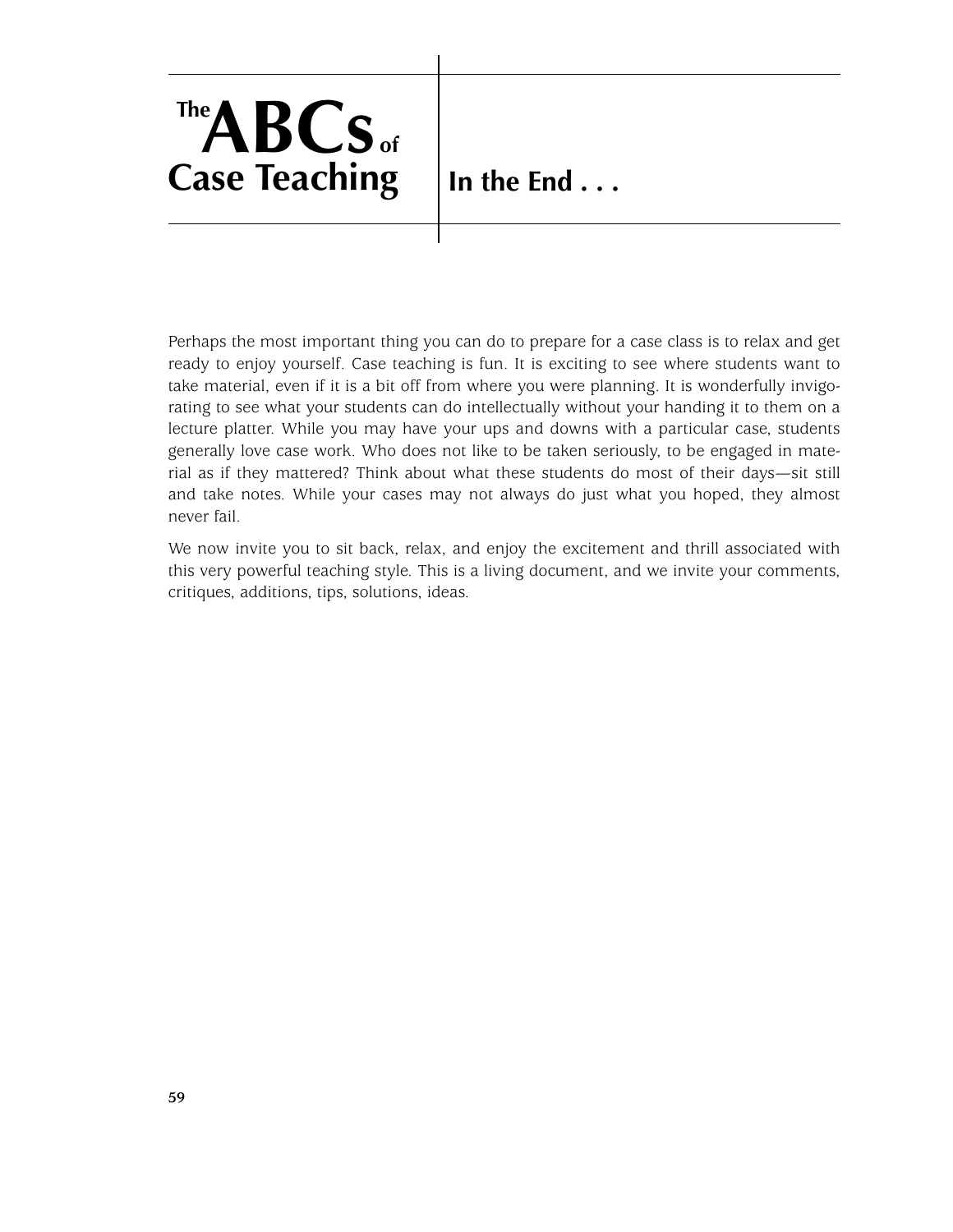

## **More Assessment Forms**

Participation Evaluation Group Communication Evaluation Class Discussion Evaluation Group Process Evaluation Peer Evaluation of Panel Presentation Peer Evaluation of Panel Member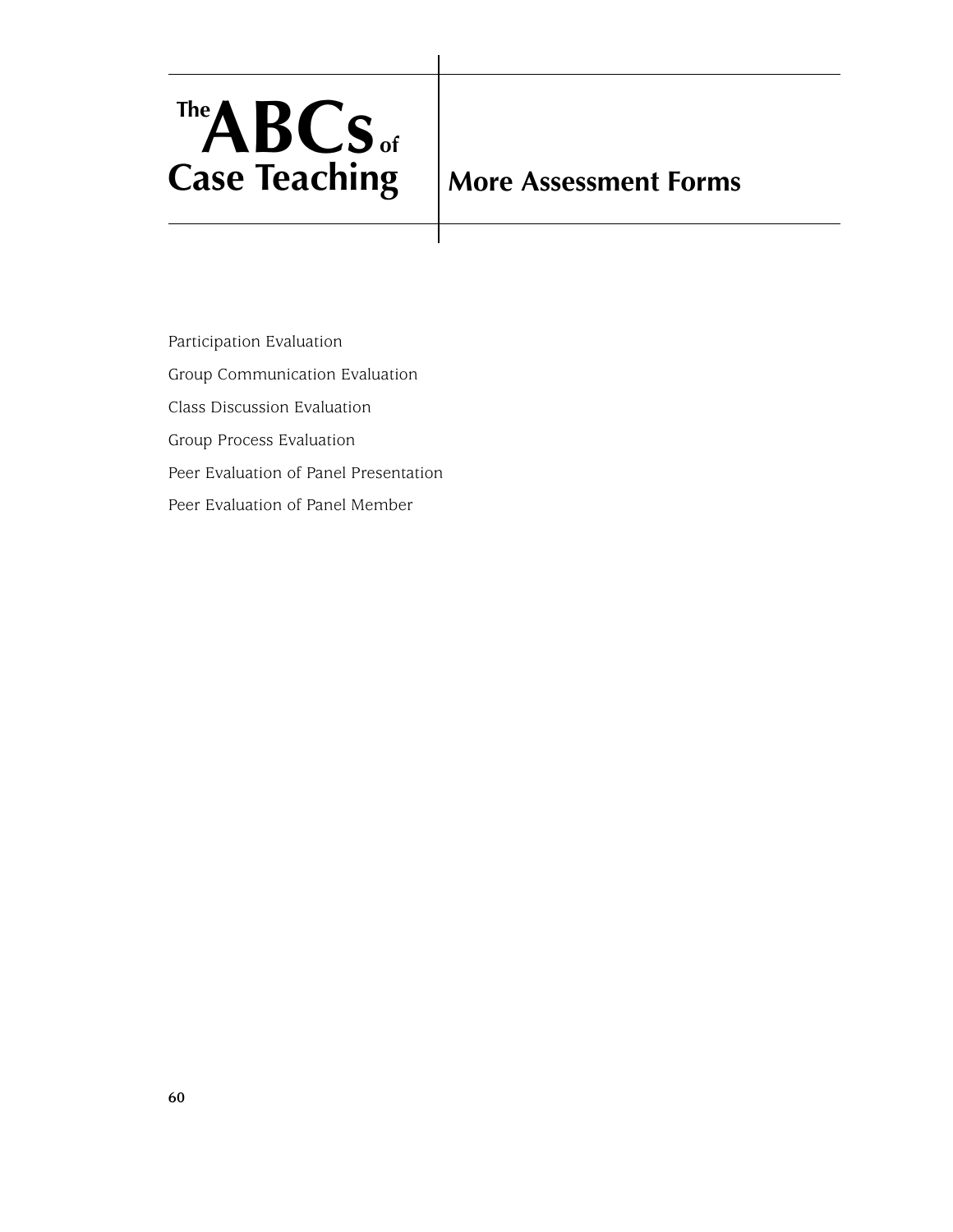## Participation Evaluation

| Name |  | Date |  |  |
|------|--|------|--|--|
|------|--|------|--|--|

Class <u> 1980 - Jan James Barnett, fransk politik (d. 1980)</u>

|          | Grade | <b>Comments</b> |
|----------|-------|-----------------|
| Delivery |       |                 |
|          |       |                 |
|          |       |                 |
|          |       |                 |
|          |       |                 |
|          |       |                 |
| Content  |       |                 |
|          |       |                 |
|          |       |                 |
|          |       |                 |
|          |       |                 |
|          |       |                 |
| Context  |       |                 |
|          |       |                 |
|          |       |                 |
|          |       |                 |
|          |       |                 |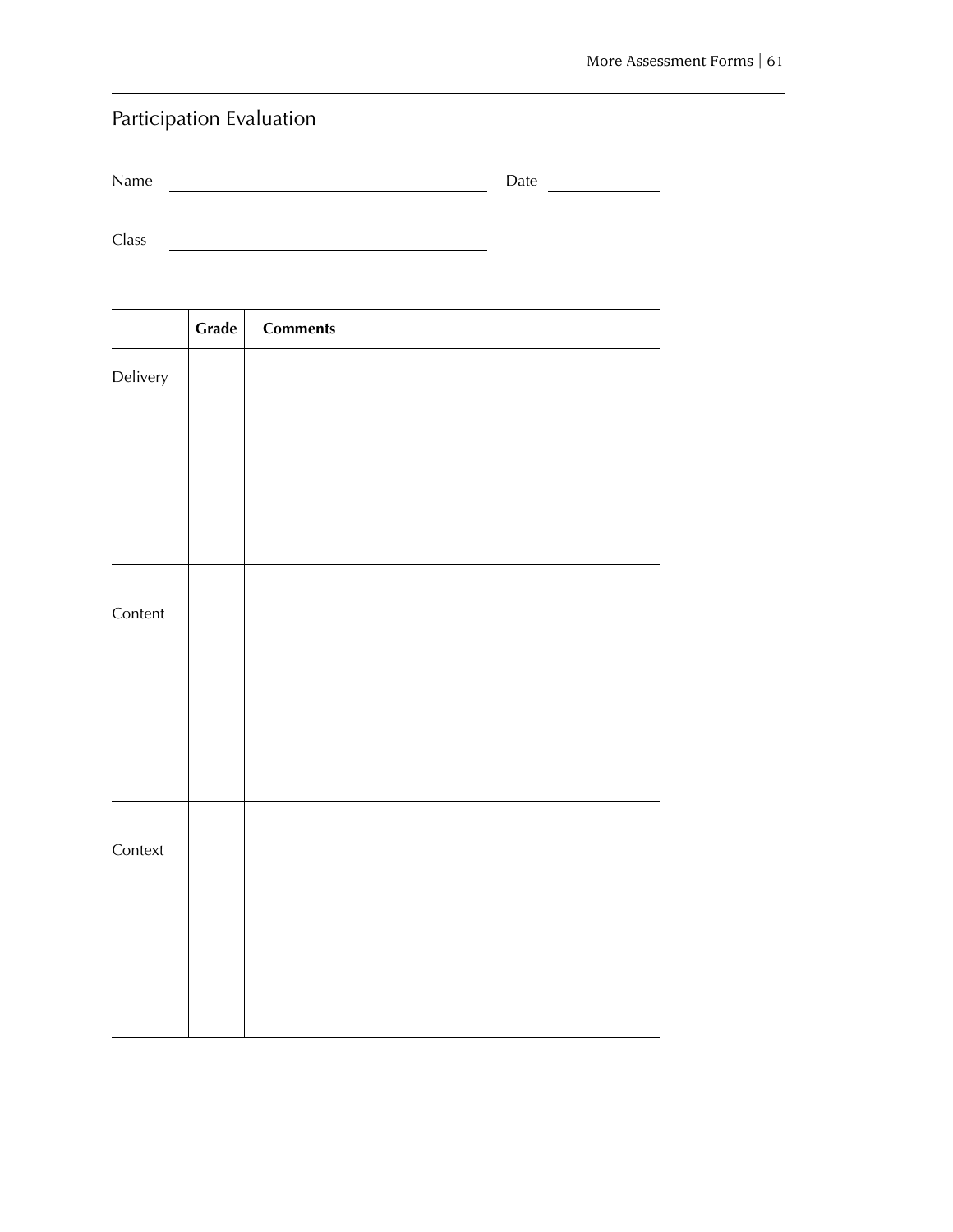#### Group Communication Evaluation

GROUP # \_\_\_\_\_\_\_\_\_\_ DATE \_\_\_\_\_\_\_\_\_ TOPIC \_\_\_\_\_\_\_\_\_\_\_\_\_\_\_\_\_\_\_\_\_\_\_\_\_\_\_\_\_\_\_\_\_\_\_\_\_\_\_\_ GROUP TASK COMPETENCIES **Excellent Satisfactory Unsatisfactory** 1. **Defines and analyzes the problem** Appropriately defines and analyzes the problem that confronts the group. 2. **Identifies criteria** Appropriately participates in establishing group goal and identifies criteria for assessing the quality of the group outcome. 3. **Generates solutions** Appropriately identifies the solutions or alternatives identified by group members. 4. **Evaluates solutions** Appropriately evaluates the solutions or alternatives identified by group members. 5. **Maintains task focus** Appropriately helps the group stay on the task, issue, or agenda item the group is discussing. GROUP RELATIONSHIP COMPETENCIES 6. **Manages conflict** Appropriately manages disagreements and conflict. 7. **Maintains climate** Provides appropriate, supportive comments to other group members 8. **Manages interactions** Helps manage interactions and appropriately invites others to participate. GENERAL COMMENTS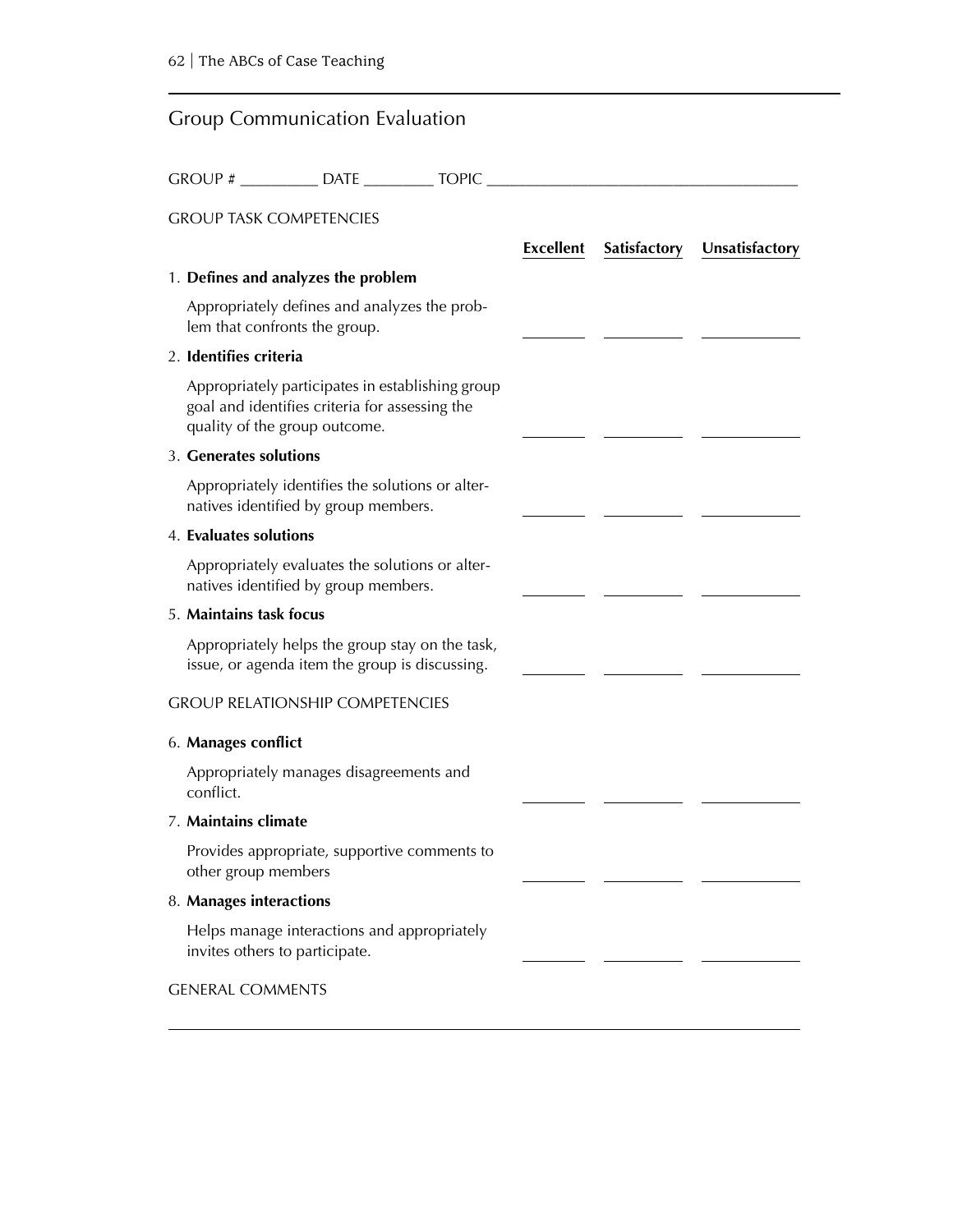|  |  | <b>Class Discussion Evaluation</b> |
|--|--|------------------------------------|
|  |  |                                    |

Group members:

|  | ٧ |
|--|---|

#### MINIMUM REQUIREMENTS CHECKLIST

|  | Length (45–50 minutes) |  | Bibl |
|--|------------------------|--|------|
|--|------------------------|--|------|

- liography
- $\Box$  Sources cited aloud:  $\Box$  Outline
	- $\Box$  Group process evaluation forms

| REQUIREMENTS RATING SHEET                  | Excellent | Very Good | Satisfactory | Needs Improvement |
|--------------------------------------------|-----------|-----------|--------------|-------------------|
| <b>Organization</b> (20 pts)               |           |           |              |                   |
| Topic explained clearly                    |           |           |              |                   |
| Topic adequately developed                 |           |           |              |                   |
| Ideas adequately supported                 |           |           |              |                   |
| Main points clear                          |           |           |              |                   |
| Coherence and unity                        |           |           |              |                   |
| Members' involvement (30 pts)              |           |           |              |                   |
| Equal participation                        |           |           |              |                   |
| Continuity of ideas                        |           |           |              |                   |
| Nonverbal support                          |           |           |              |                   |
|                                            |           |           |              |                   |
| <b>Class discussion</b> (30 pts)           |           |           |              |                   |
| Encouraged class participation             |           |           |              |                   |
| Intelligently answered questions           |           |           |              |                   |
| Considered audience's needs                |           |           |              |                   |
| Delivery (10 pts)                          |           |           |              |                   |
|                                            |           |           |              |                   |
| Eye contact<br>Notes handled well          |           |           |              |                   |
|                                            |           |           |              |                   |
| <b>Outline &amp; Bibliography (10 pts)</b> |           |           |              |                   |
| Detailed outline                           |           |           |              |                   |
| Accurate bibliography                      |           |           |              |                   |
|                                            |           |           |              |                   |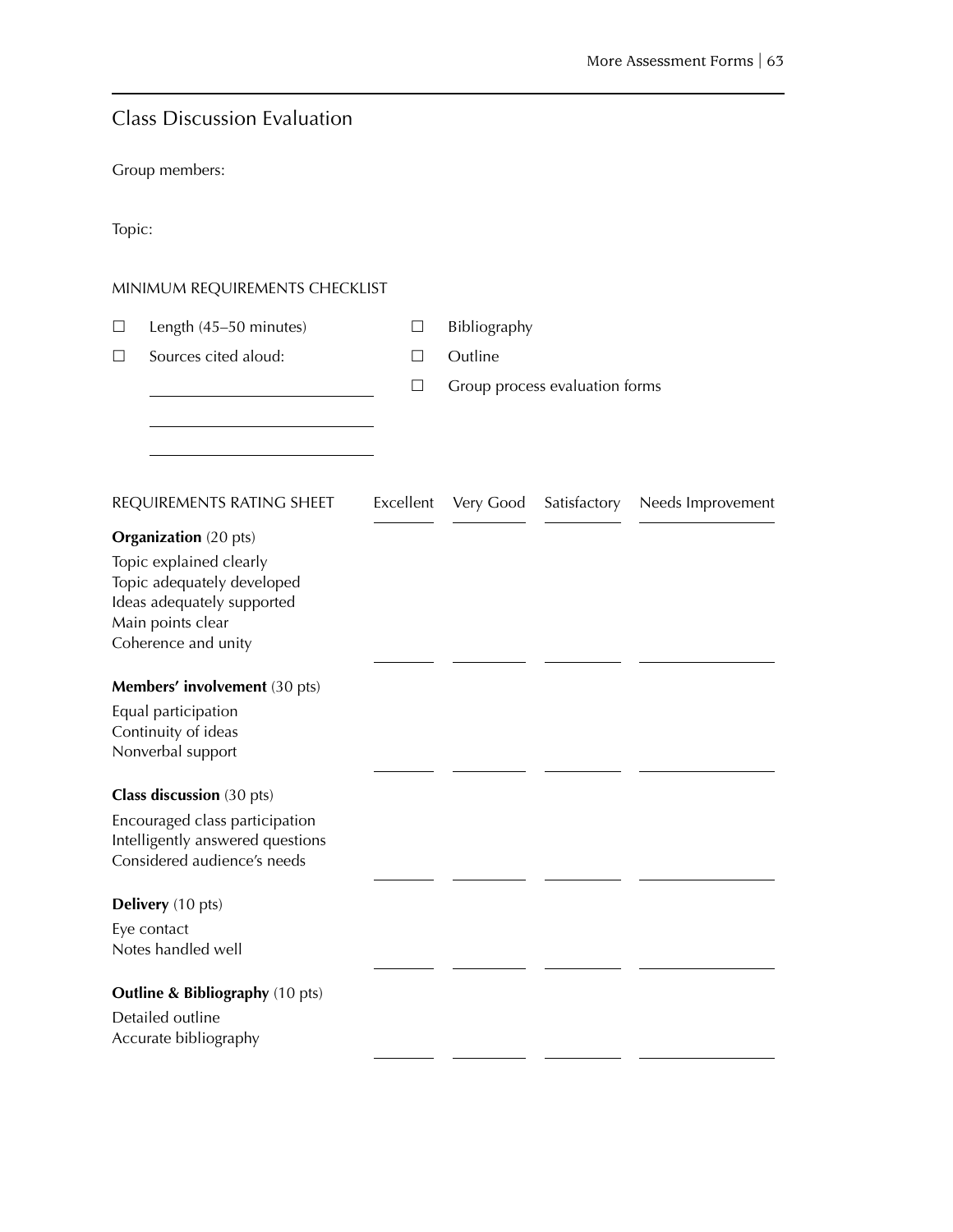#### Group Process Evaluation

| Name:    |  |
|----------|--|
| Date:    |  |
| Group #: |  |
| Article: |  |

- 1. **Preparedness:** How much time and effort did you put into this presentation? Explain.
- 2. **Thoroughness:** Did your group give an adequate summary of the article? Did you cover all necessary material? Explain.
- 3. **Effectiveness:** How useful was your discussion in helping us to understand the material?
- 4. **Connections:** How significant and helpful was your connection between the article and the audience's needs and expectations?
- 5. **Creativity:** How innovative were you in making the material "come alive"?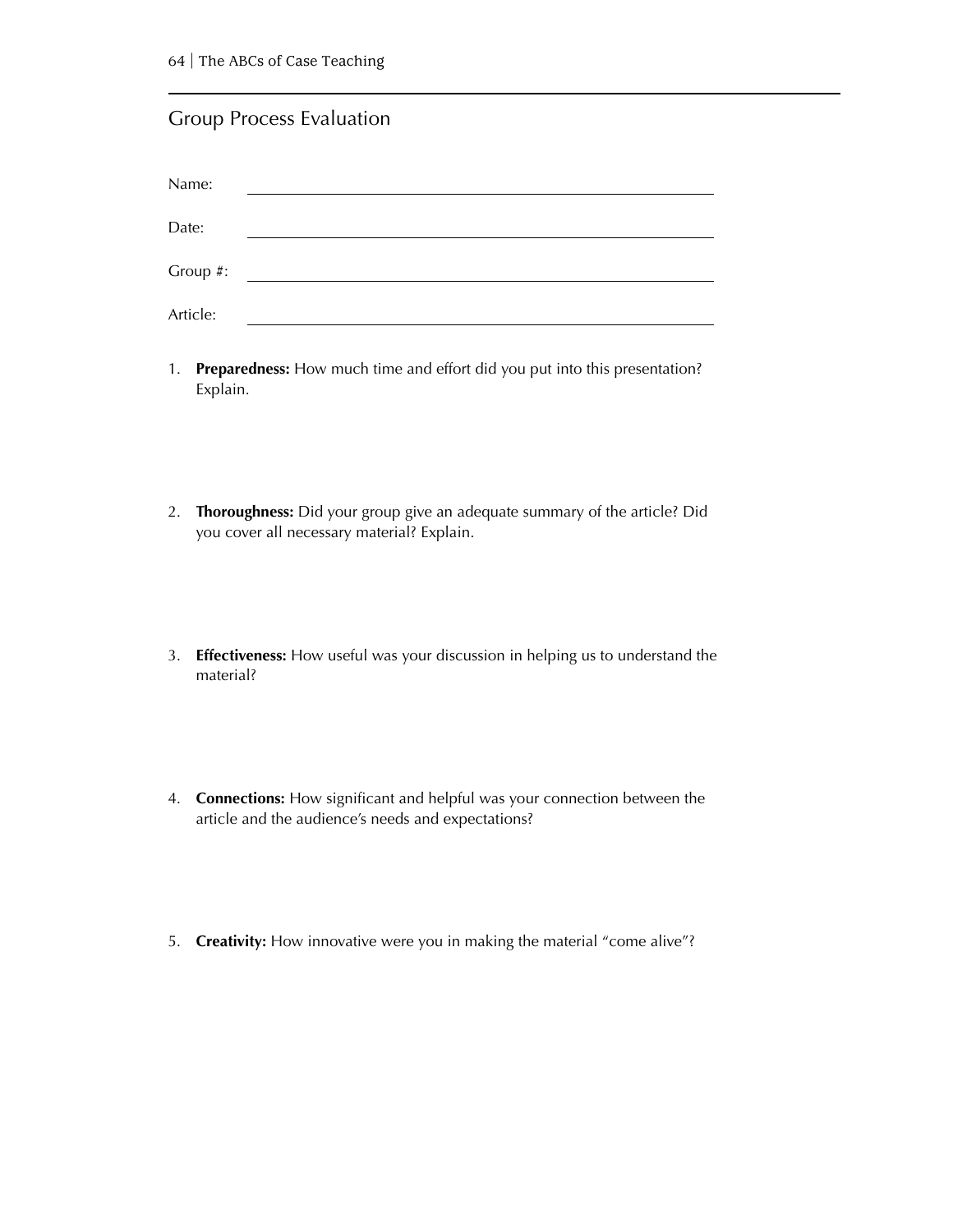| Peer Evaluation of Panel Presentation                                                    |                                                                                                                                  |
|------------------------------------------------------------------------------------------|----------------------------------------------------------------------------------------------------------------------------------|
|                                                                                          |                                                                                                                                  |
| Topic $\_\_$                                                                             |                                                                                                                                  |
| Rate the group on each of the statements below using this scale:                         |                                                                                                                                  |
| $5 =$ excellent; 4=good; 3 = average; 2 = below average; 1 = poor                        |                                                                                                                                  |
| Approached topic in<br>thought-provoking way                                             | Presented material in clear,<br>interesting way                                                                                  |
| Began the presentation with an<br>opening statement that gained my<br>attention          | Supported each panelist's points<br>with interesting, relevant materials<br>(e.g., examples, statistics, quotes,<br>visual aids) |
| Introduced the panel in a way that<br>gave me a good reason to want to<br>keep listening | Was organized and easy to follow                                                                                                 |
| Clearly stated and achieved a<br>purpose                                                 | Ended with a clear and logical<br>summary                                                                                        |
| Clearly indicated each main point<br>of the presentation                                 | Tried to involve the audience in the<br>presentation                                                                             |

**Comments:** Write a reaction to this panel, noting at least two things you found especially effective and at least one aspect of the panel that could have been handled more effectively. Suggest how the panel might have improved the aspect of the presentation you identify as a weakness.

#### THIS PART OF THE FORM WILL BE DETACHED BEFORE GIVEN TO THE PANEL

Evaluator's Name: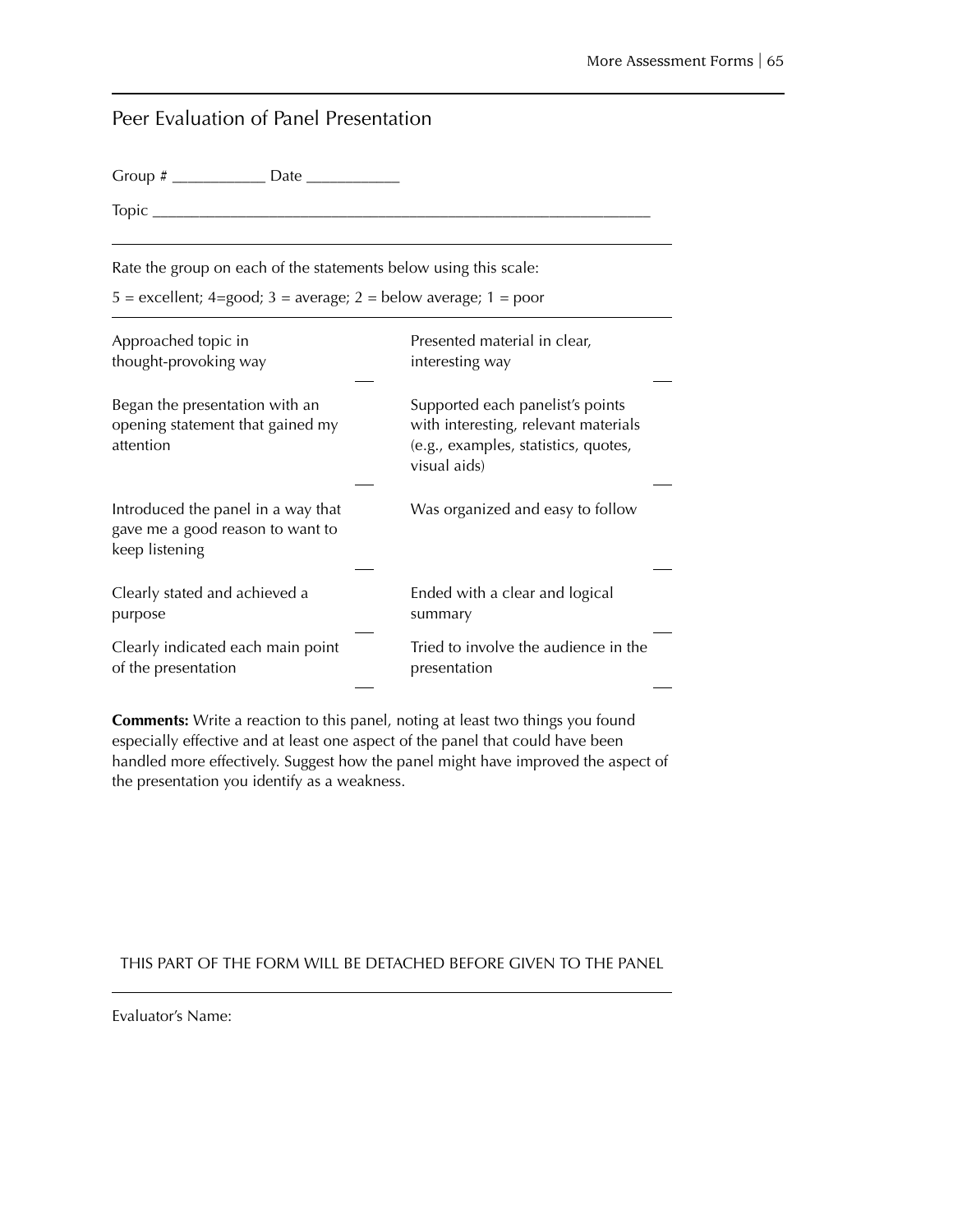## Peer Evaluation of Panel Member

| Rate the group on each of the statements below using this scale:           |  |  |
|----------------------------------------------------------------------------|--|--|
| $5 =$ excellent; 4=good; 3 = average; 2 = below average; 1 = poor          |  |  |
| BE HONEST! AND KEEP YOUR SCORES CONFIDENTIAL!                              |  |  |
| 1. The amount and quality of contribution to research.                     |  |  |
| 2. The frequency of contribution in group meetings.                        |  |  |
| 3. The ability to do expected work ON TIME!                                |  |  |
| 4. The overall responsibility displayed.                                   |  |  |
| 5. The <b>interest</b> shown in making the group's presentation a success. |  |  |
| 6. The <b>cooperation</b> toward others in the group.                      |  |  |
| Total score (out of 30)                                                    |  |  |

**Comments:** Briefly explain the basis for your evaluation.

#### THIS PART OF THE FORM WILL BE DETACHED BEFORE GIVEN TO THE PANEL

Evaluator's Name: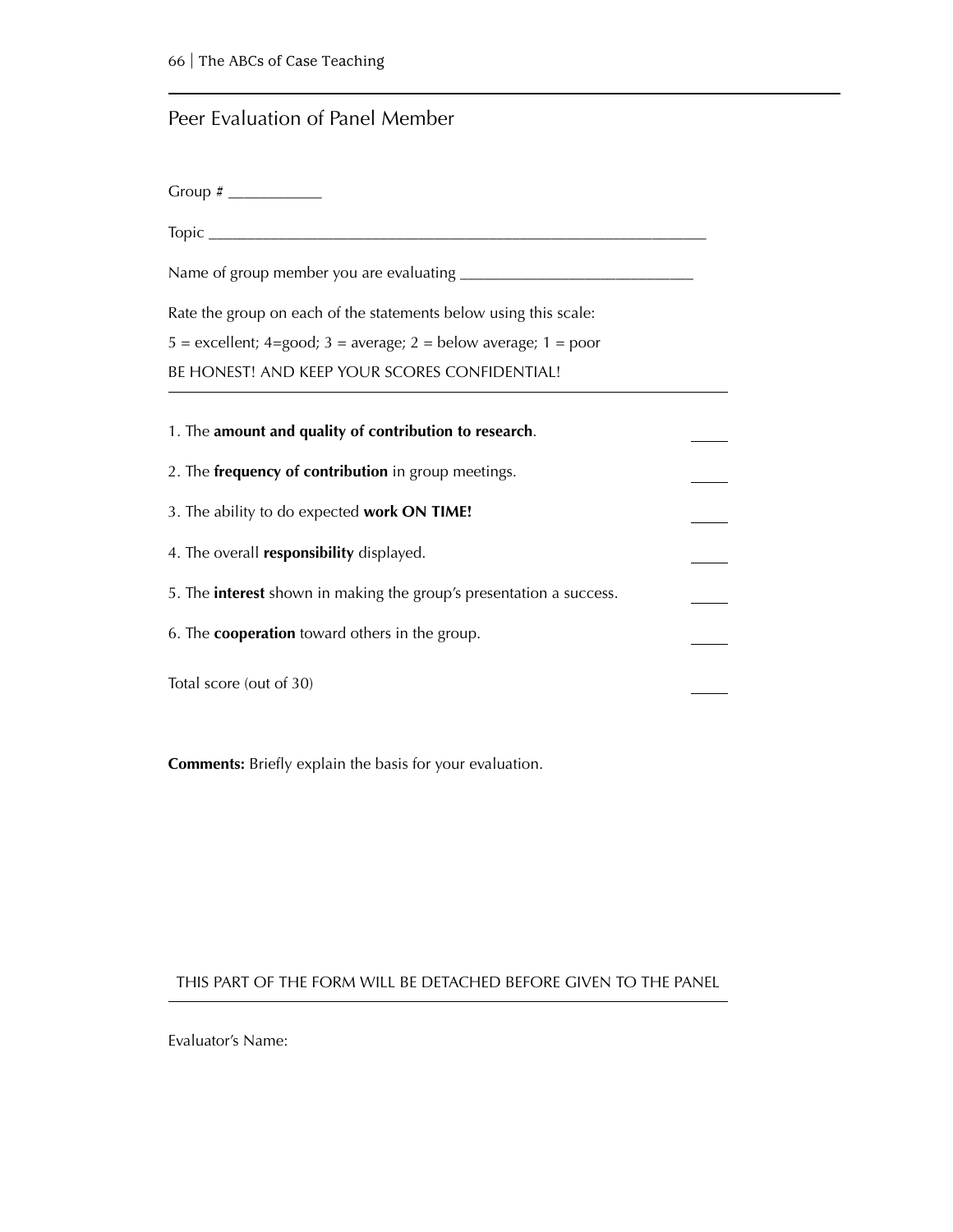

# **Sample Course Packet**

# **Political Science 460 GLOBAL MONEY & POWER**

PROFESSOR V.L. GOLICH California State University, San Marcos

# Course Description

Global Money and Power (GMP), more commonly referred to as International Political Economy (IPE) or Global Political Economy (GPE), introduces students to the connections between politics and economics in markets around the world. The study of Global Money and Power examines the ways in which these ostensibly distinct arenas are inextricably linked—both directly and indirectly—in a sometimes chaotic and sometimes systematic web of political and economic relationships. GMP analyzes how politics influences market behavior and vice versa. Various GPE components—Production-Consumption, Security, Trade, Money, Investment, Development, and Knowledge Diffusion—are linked into a single, comprehensible, and comprehensive whole. The course is cumulative; what is examined early in the semester lays the foundation for content introduced later.

# Course Goals & Teaching Philosophy

This course has both instrumental and transformative learning goals:

- to clarify issues and operations of the global political economy, so you can
	- ◆ make more informed decisions about personal and public financial issues, and
	- ◆ comprehend the gravity of policy decisions that target political and/or economic goals;
- to provoke recognition of ambiguity and complexity inherent in the GPE, so you can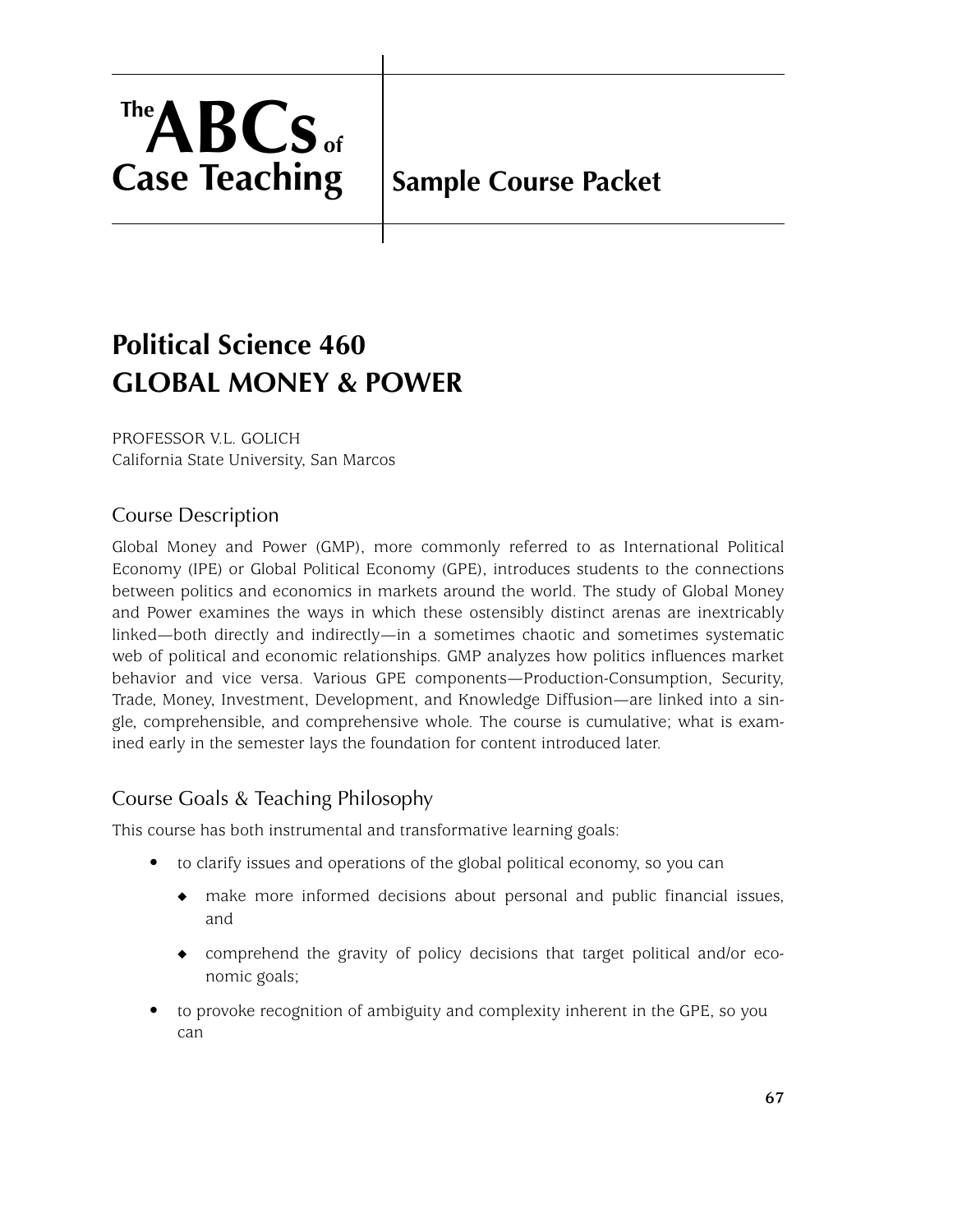- ◆ distinguish between what is feasible—politically, economically, socially—and what is rhetoric, and
- ◆ be patient with results and tolerant (if not supportive) of the need for diverse policy approaches for different target groups even if the same goal is sought;
- to increase your ability to articulate your argument effectively by improving your ability *and* willingness
	- to speak your mind,
	- to write well.
	- $\bullet$  to think critically, and
	- ◆ to build your argument on the foundation of logical reasoning and empirical evidence.

You will have succeeded if you are able to make connections between seemingly unrelated materials you had previously not perceived *and* you are able to explain some of these connections to others.

# Required Reading Material

## *Available for Purchase at the CSU Bookstore*

1. Spero, Joan Edelman and Jeffrey A. Hart, *Politics of International Economic Relations*, 5th Edition (New York, NY: St. Martin's Press, 1996)—[ISBN: 0312084765].

2. Golich, Vicki, *International Political Economy Reading Package* (San Diego, CA: Aztec Book Shops, 1999).

### *Available on the World Wide Web*

3. Golich, Vicki, The Money Module @ URL:

#### [http://www.csusm.edu/politicalscience/golich/money-module/](http://www.csusm.edu/politicalscience/golich/money-module/)

In addition, it is important to be aware of the changes occurring in political-economic issues. You are, therefore, urged to read such dailies as *The Wall Street Journal*, *The New York Times*, *The Los Angeles Times*, *The Washington Post*, *The London Times*, *The Financial Times* (London) and/or weeklies, such as *Business Week* and *The Economist*. Also useful are the quarterly journals *International Organization*, *Foreign Affairs*, *Foreign Policy*, and *International Affairs* (London).

### Requirements

Learning is the result of a team effort. YOU, the student, are responsible for completing all of the readings when they are due; lectures and discussions will presume a familiarity with the assigned materials. Attendance at, preparation for, and active participation in all class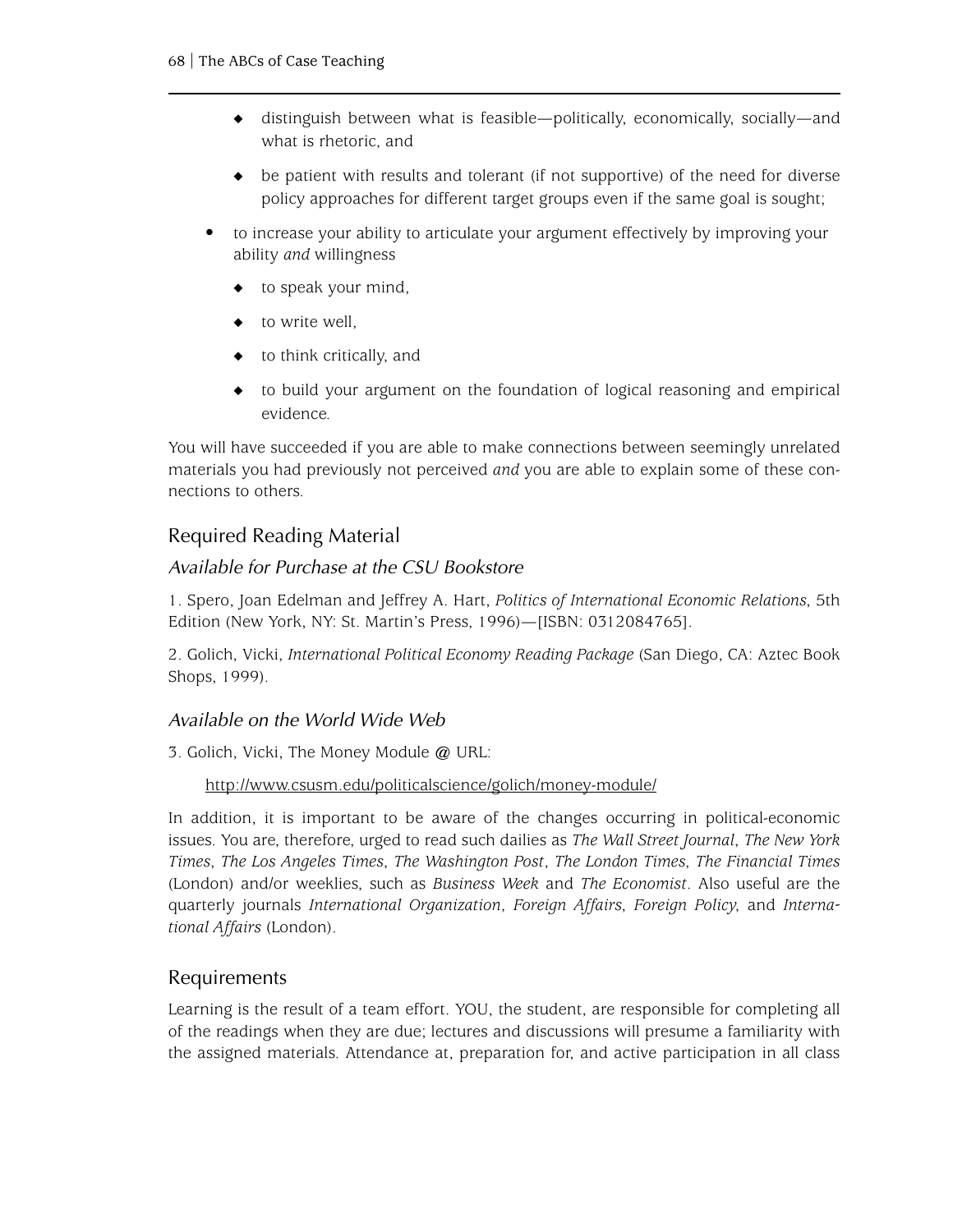meetings is critical. "The job of a professor is to increase the level of agony about complex issues, so for students, the only way out is to think" (Fred Friendly).<sup>1</sup>

Grades in the course will be based on three components:

1. One take-home final exam (20 percent of your grade) designed to determine your ability to integrate and analyze the basic "facts," issues, and concepts introduced in class.

FINAL - Wednesday, May 28 - Due at NOON.

[2. Preparation for and participation in six \(6\) case studies \(60 percent of your grade\):](http://www.guisd.org/)

Case #1 - R. Artavia, "Hunger in the Sudan," Harvard Business School Case Study #9-389-202 (Boston, MA: Harvard Business School, 1989–1990).

Case, #2 - Louis L. Ortmayer, "The U.S.-Japanese FSX Fighter Agreement—Part A," Pew Case Studies in International Affairs #1-56927-350 (Washington, DC: Georgetown University, 1992).

Case #3 - Eve N. Sandberg, "The IMF Structural Adjustment Program for Zambia's Agricultural Sector," Pew Case Studies in International Affairs #1-56927-213 (Washington, DC: Georgetown University, 1995).

Case #4 - Kirsten Lundberg, "Who Should Own What? Choosing a Public Sector in a Newly Capitalist State," Kennedy School of Government Case Program #C16-93- 1206.0 (Cambridge, MA: Harvard University, 1993).

Case #5 - Rachel McCleary, "Development Strategies in Conflict: Brazil and the Future of the Amazon," Pew Case Studies in International Affairs #501 (New York, NY: Carnegie Council on Ethics and International Affairs, 1990).

Case #6 - John W. Foster, "The U.S. Telecommunications Industry in 1996, #SM-5 (Menlo Park, CA: Stanford University, 1996).

Case #7 - Jerry Useem, "Exporting American Culture," Harvard Business School Case Study #9-396-055 (Boston, MA: Harvard Business School, 1995–1996).

To help you prepare for and to focus our discussion, you will write a three-to-six (3–6) page analytical brief answering two study questions due at the *beginning* of

<sup>1.</sup> Fred W. Friendly was a broadcast journalist who teamed with Edward R. Murrow to create the highly acclaimed "See It Now" series—a precursor to Public Broadcasting Series programming—and later resigned as CBS News president to protest what he saw as the commercialism of television news. He died March 5, 1998, at the age of 82.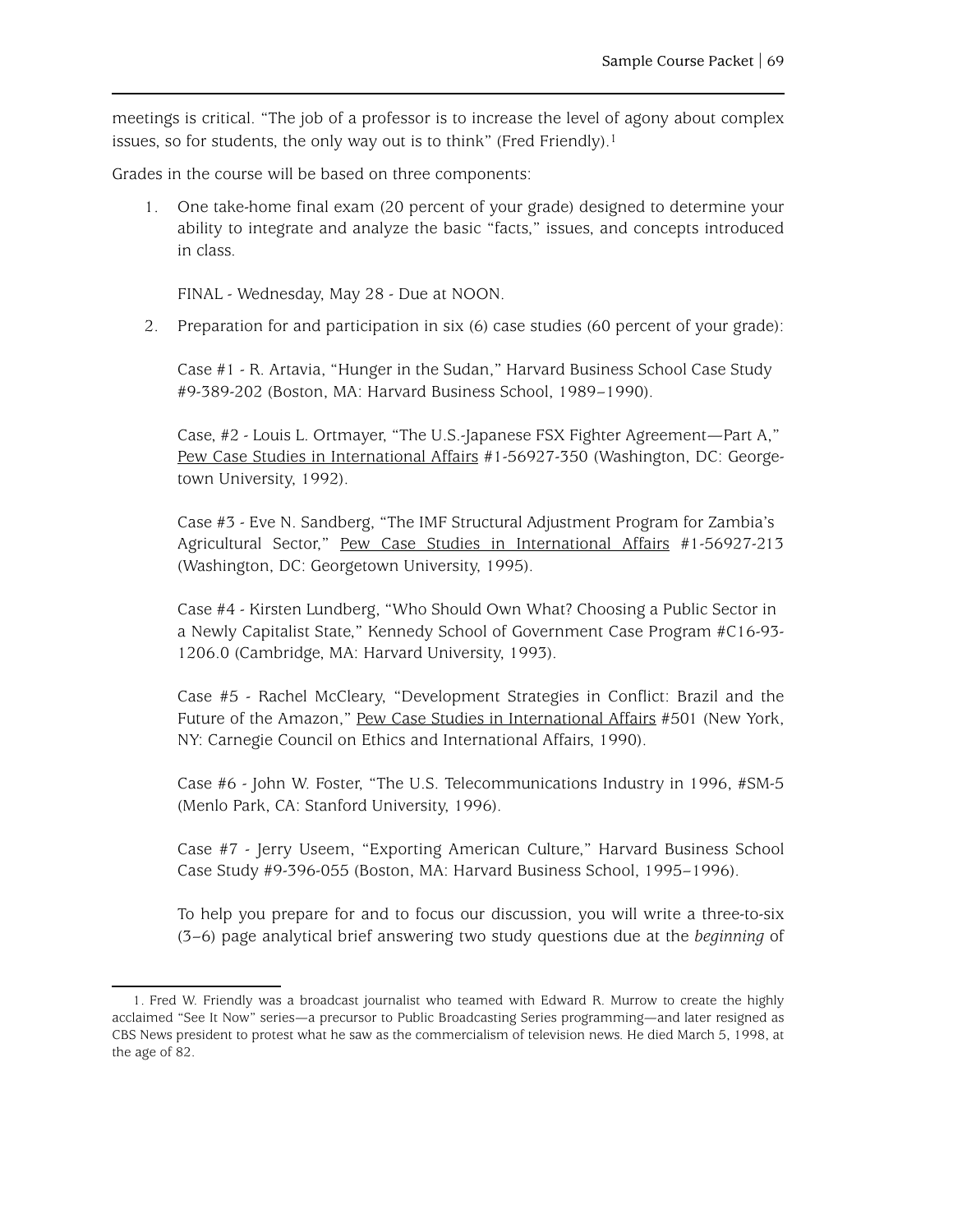#### our discussion.

Please note: You are expected to be prepared for and to participate in *all* six cases. You must write a brief for only four—that's 4—(each case study brief will be worth 15 percent). Answers must be typed!!!

3. Class participation (20 percent of your grade): YOUR participation is essential to YOUR learning. Do not underestimate the importance of this part of your

#### Please note:

There will be no alternative times for exams and no make-up exams without documented major medical or emergency family excuses!! AND cases are only run on the days noted; they cannot be made up!!!

Any evidence of cheating (including plagiarism presenting the words or ideas of others as your own) will result in a failing grade for that assignment and possibly a failing grade for the course. If you have any questions about what exactly constitutes plagiarism, please ASK them NOW!!!

grade!!! Participation means you have completed all required readings and are prepared to participate in a serious conversation about the readings.

## Reading and Lecture Schedule

#### *February*

- 1 Syllabus Review & Introduction: What is the GPE? And how did we get the one we got? What are some of the more enduring dilemmas we confront? Read: Spero & Hart, pp. 1–7; Gilpin, "Economic Interdependence & National Security  $\ldots$ " – pkt.
- 3–17 The Production-Consumption System: The symbiotic relationship between production and consumption in a world of finite resources is examined in the context of common property/public goods; the latter are defined and related to current global issues.

Read: Hardin, "The Tragedy of the Commons" – pkt.

22–24 Case #1: "Hunger in the Sudan" Read: "Hunger in the Sudan"

#### *March*

- 1–8 The Security System: What is security? What are the political-economic trade-offs associated with security? How effective are economic sanctions in achieving security policy goals? What hierarchy of "high/low" politics exists? Read: Spero & Hart, pp. 270–515.
- 10 Case #2: "The U.S.-Japanese FSX Fighter Agreement" Read: "The U.S.-Japanese FSX Fighter Agreement"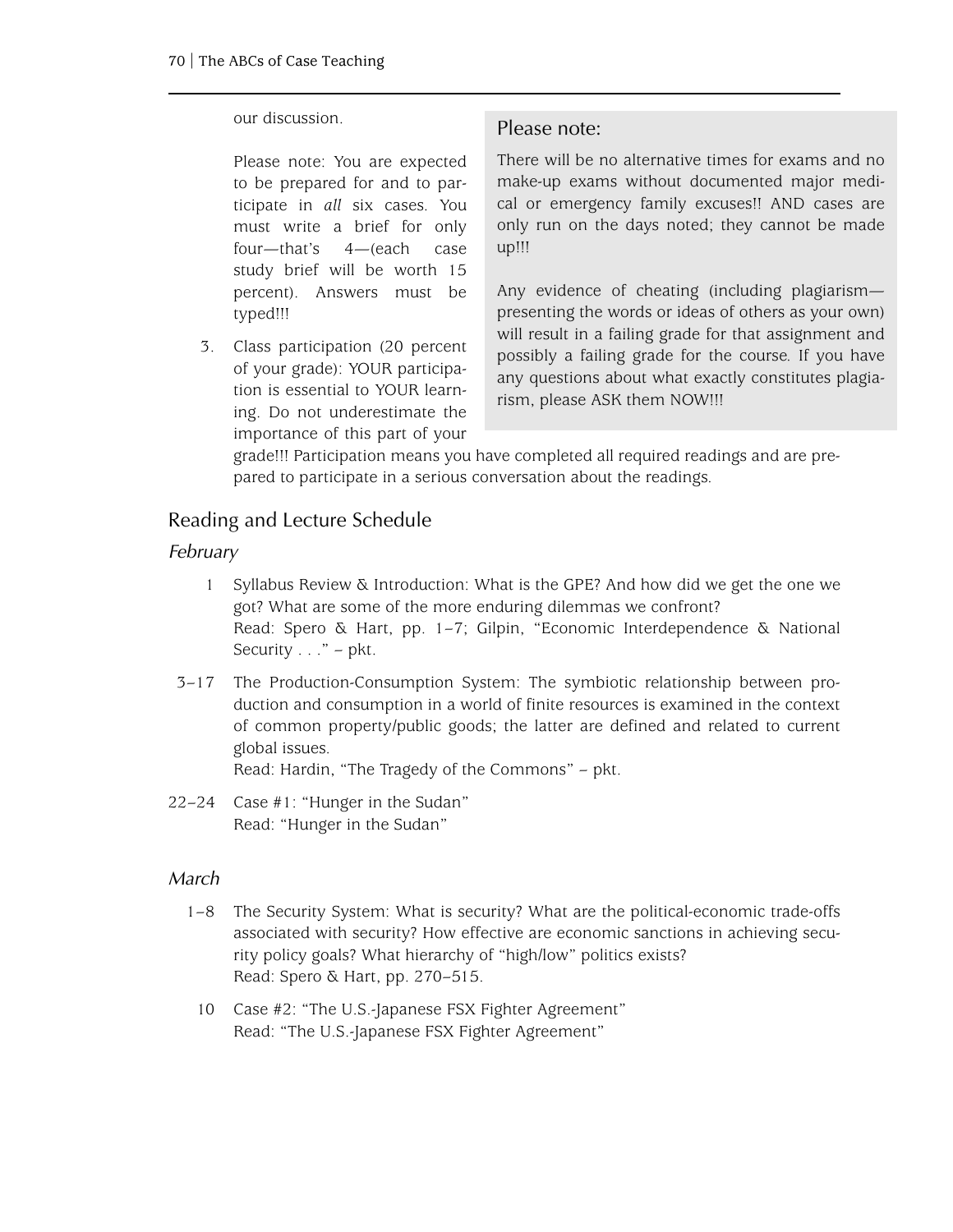15–22 The Monetary System—The World Economy's "Life Blood:" What is money? Can money be managed globally? How? By whom? How do we know what money is worth? Why do crises such as that in South East Asia occur? What can/should be done about it?

Read: Spero & Hart, pp. 8–48 & 167–214; Golich, *The Money Module*

24 Case #3: "The IMF Structural Adjustment Program Read: "The IMF Structural Adjustment Program"

#### *April*

- 5–12 The Trade System—"Meat and Potatoes" What are the trade-offs between free trade and protectionism? Is trade an engine of growth for all states? What are the causes and consequences of regional trading blocs? Read: Spero & Hart, pp. 49–95
- 14–19 Global Transformations—International Investment: What are the structures of international investment, and what are the costs and benefits for the host and home state of each? What are the trade-offs for a developing country wishing to encourage foreign investment within its borders? Read: Spero & Hart, pp. 90–148 & 516–64
	- 21 Case #4: "Who Should Own What?" Read: "Who Should Own What?"
- 26–28 Development Strategies: Is aid to developing countries charity, guilt money, or a solution to poverty that could undermine the world political economy? What is the NIEO—its roots, its continuing motivation, its evolution in the 1990s? Read: Spero & Hart, pp. 149–66 & 215–75

#### *May*

- 3 Case #6: "Development Strategies in Conflict" Read: "Development Strategies in Conflict"
- 5–10 Communication and Knowledge—The New Information Society: Is our global economy transitioning into a post-industrial society dependent more than ever on the manipulation of knowledge? Is knowledge power? What are the ramifications regarding who controls access to and distribution of knowledge and information? Read: Spero & Hart, pp. 365–70; Foster, "The U.S. Telecommunications Industry In 1996" – pkt.
	- 12 Case #6: "Exporting American Culture" Read: "Exporting American Culture"
- 17–19 Concluding Commentary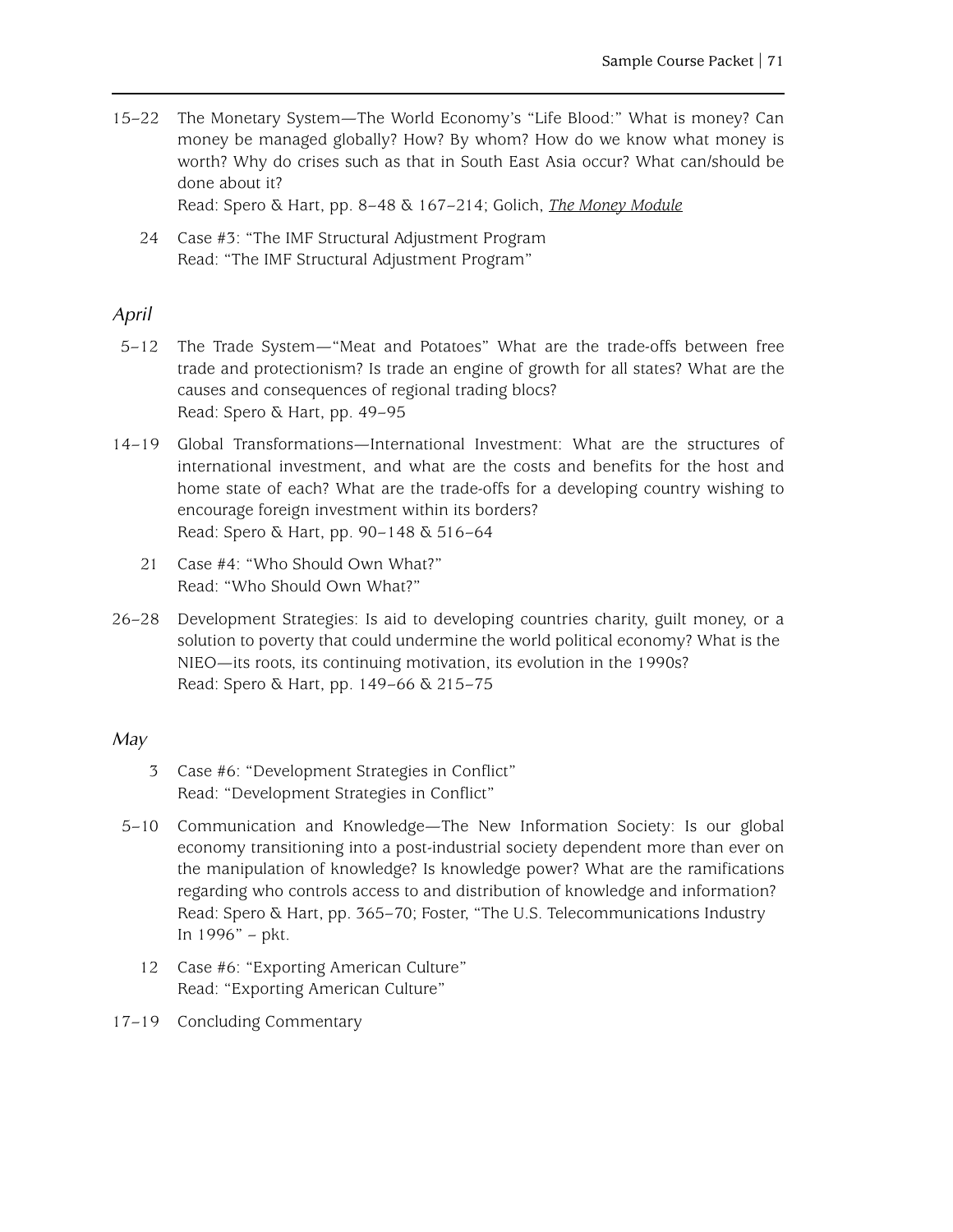# **Political Science 460 Case Study Study Questions**

#### *Case #I – Hunger in the Sudan*

- 1. What are the causes of the hunger problem in the Sudan?
- 2. What role has the government agricultural strategy played?
- 3. Who are the primary stakeholders? Briefly describe the problem from the perspective of each, and specify a plan of action.
- 4. What is the role of food aid in the international food system?

#### *Case #2 – The U.S.-Japanese FSX Fighter Agreement*

- 1. What are the parameters of the proposed U.S.-Japanese FSX Fighter Agreement? Who is slated to participate?
- 2. What are the costs and benefits of the proposal? And for whom?
- 3. What are the goals of the various actors involved here?
- 4. What alternative policies might you think about employing?

#### *Case #3 – The IMF Structural Adjustment Program for Zambia's Agricultural Sector*

- 1. What are IMF SAPs, and why are they controversial?
- 2. What went wrong, if anything, with the IMF SAP for Zambia? How could the negative effects have been averted? (Alternatively, how could the positive effects have been enhanced?)
- 3. What is the appropriate role for the Zambian government in this case?
- 4. What lessons learned here might apply to recent events and IMF recommendations for the financial crises in South East Asia?

### *Case #4 – Who Should Own What? Choosing a Public Sector in a Newly Capitalist State*

- 1. Why did the Hungarian government divest the SPA of its responsibility for managing long-term state assets?
- 2. Analyze the role played by foreign investment in Hungary's effort to liberalize its economy.
- 3. What does the 1992 decree, which lists enterprises to remain fully or partly stateowned, reveal about the objectives and priorities of the Hungarian government?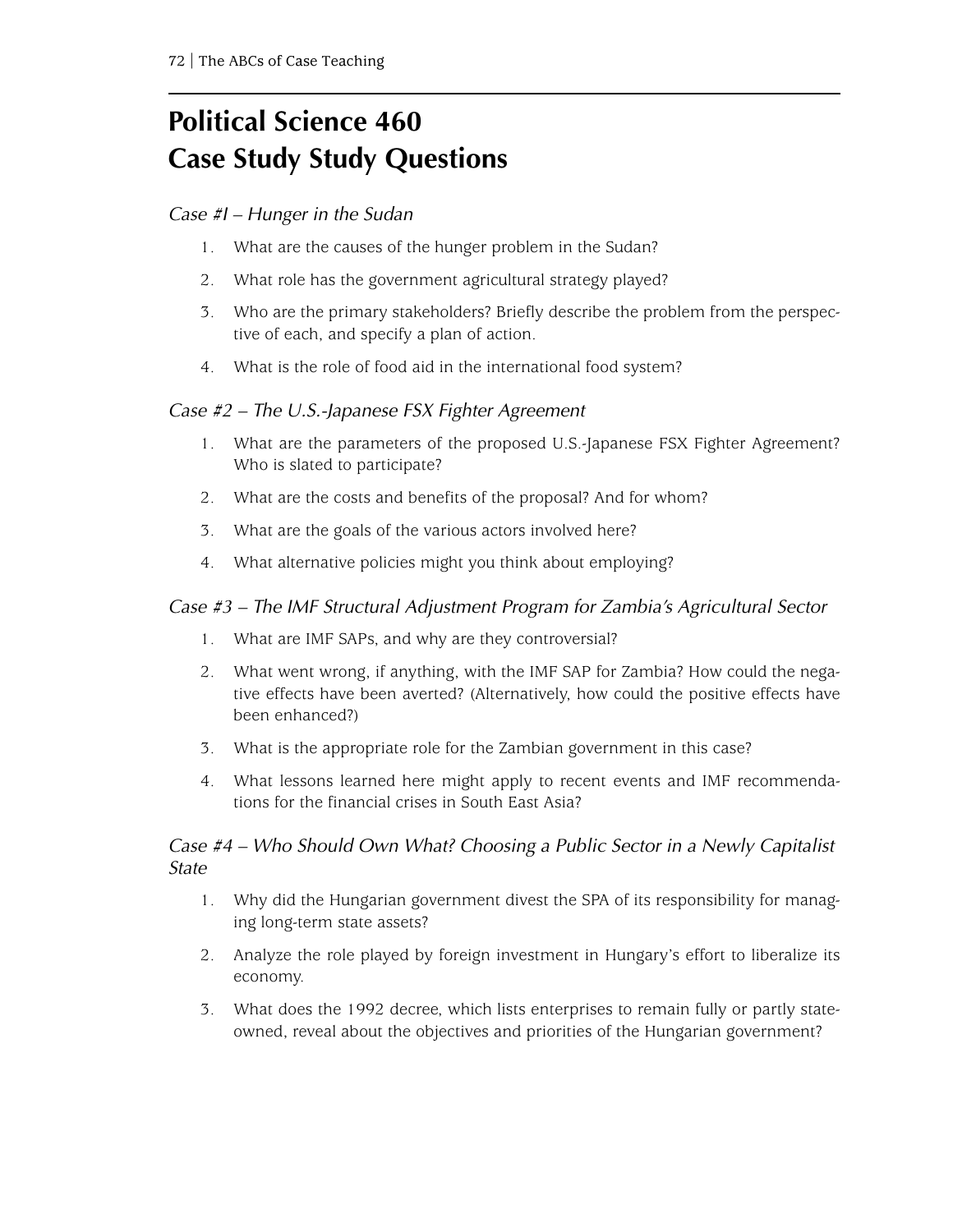4. Identify the steps taken by the Hungarian government to embed its privatization strategy with an appropriate set of economic policies. Analyze the social, economic, and political consequences of this approach.

#### *Case #5 – Development Strategies in Conflict: Brazil and the Future of the Amazon*

- 1. Who are the stakeholders in this case? What positions do they hold, and what arguments do they make in support of their positions?
- 2. How have national and regional governmental policies contributed to the deforestation of Amazonia? How does Nossa Natureza hope to redress this situation?
- 3. Who should be involved in the decision-making about Amazonia? Is there a place for a moral claim to be made?
- 4. Should the Amazon be considered an international public good? What are (would be) the consequences of such a pronouncement?

#### *Case #6 – Exporting American Culture*

- 1. What issues are raised by this case? Why are they important to consider?
- 2. What solutions would you recommend? Remember, they must be politically, economically, and technologically feasible.
- 3. What lessons can be derived for future governance of similar issues from this case?
- 4. What global actors should be involved in the problem-solving associated with the issues raised by this case? Justify your response.

Attachments:

[Background Knowledge Probe](background_knowledge.pdf) [Preself-confidence Survey](confidence.pdf) [Midsemester Feedback Form](feedback.pdf)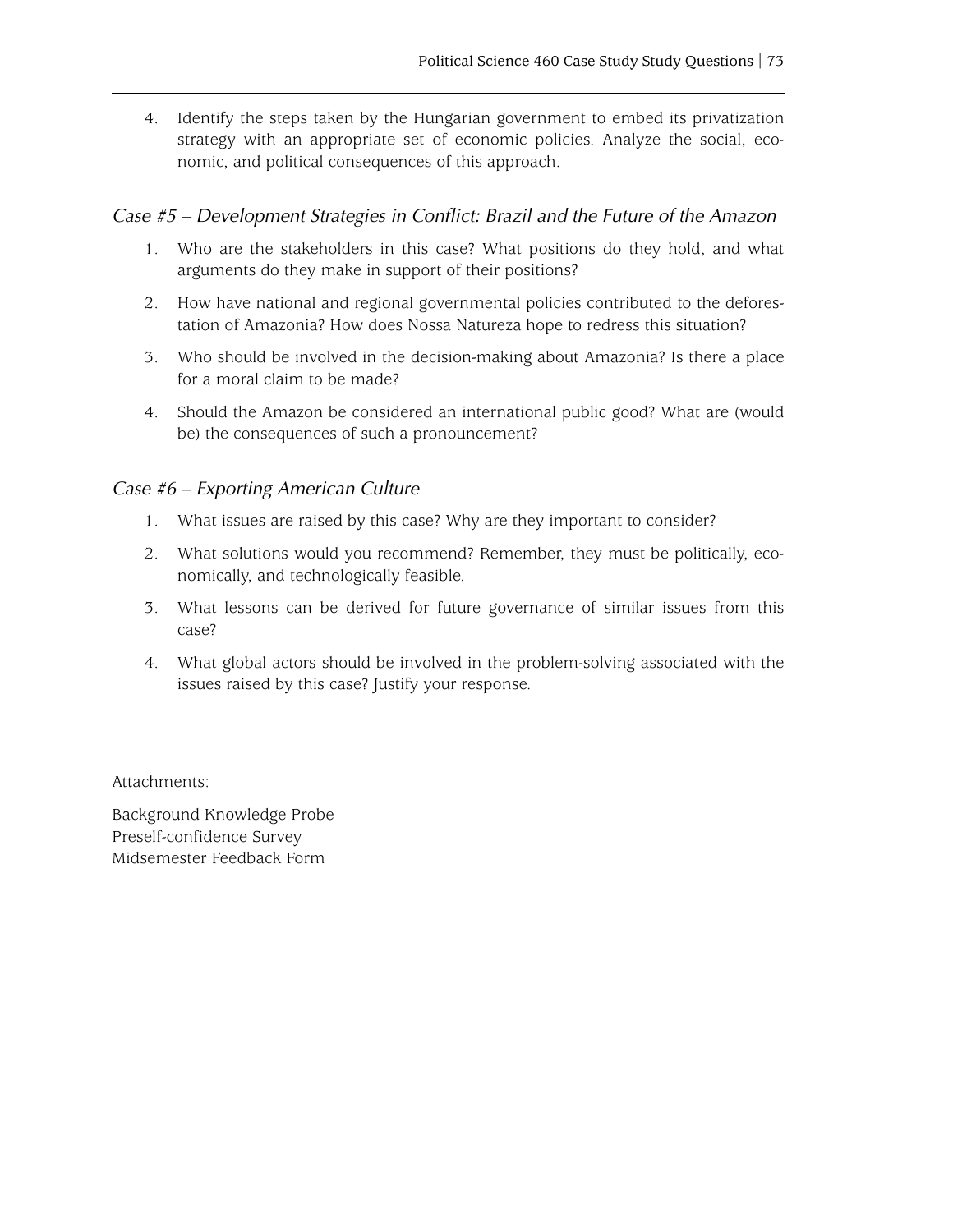# Political Science 460 Background Knowledge Probe

| Name:                     |                                                                                  |                 |
|---------------------------|----------------------------------------------------------------------------------|-----------------|
| Major:                    |                                                                                  |                 |
|                           | What Political Science Courses have you taken? _________________________________ |                 |
|                           |                                                                                  |                 |
|                           |                                                                                  |                 |
|                           |                                                                                  |                 |
|                           | What one thing would you like for me to know about you? ________________________ |                 |
|                           |                                                                                  |                 |
|                           | Do you like to keep up with current events locally?                              | $YES$ $\_\_$ NO |
|                           | Do you like to keep up with current events globally?                             | $YES$ NO        |
| If so, how?               |                                                                                  |                 |
|                           | ____ I always read a daily newspaper! (Which one(s)?                             |                 |
|                           | _____ I always watch a TV news show! (Which one(s)?                              |                 |
|                           | _____ 1 always listen to the radio news/talk show! (Which one(s)?                |                 |
| __ Some other way. (How?) |                                                                                  |                 |

**Source:** Adapted from T.A. Angelo and K.P. Cross, *Classroom Assessment Techniques: A Handbook for College Teachers*, 2d edition (San Francisco: Jossey-Bass, 1993), pp. 121–25.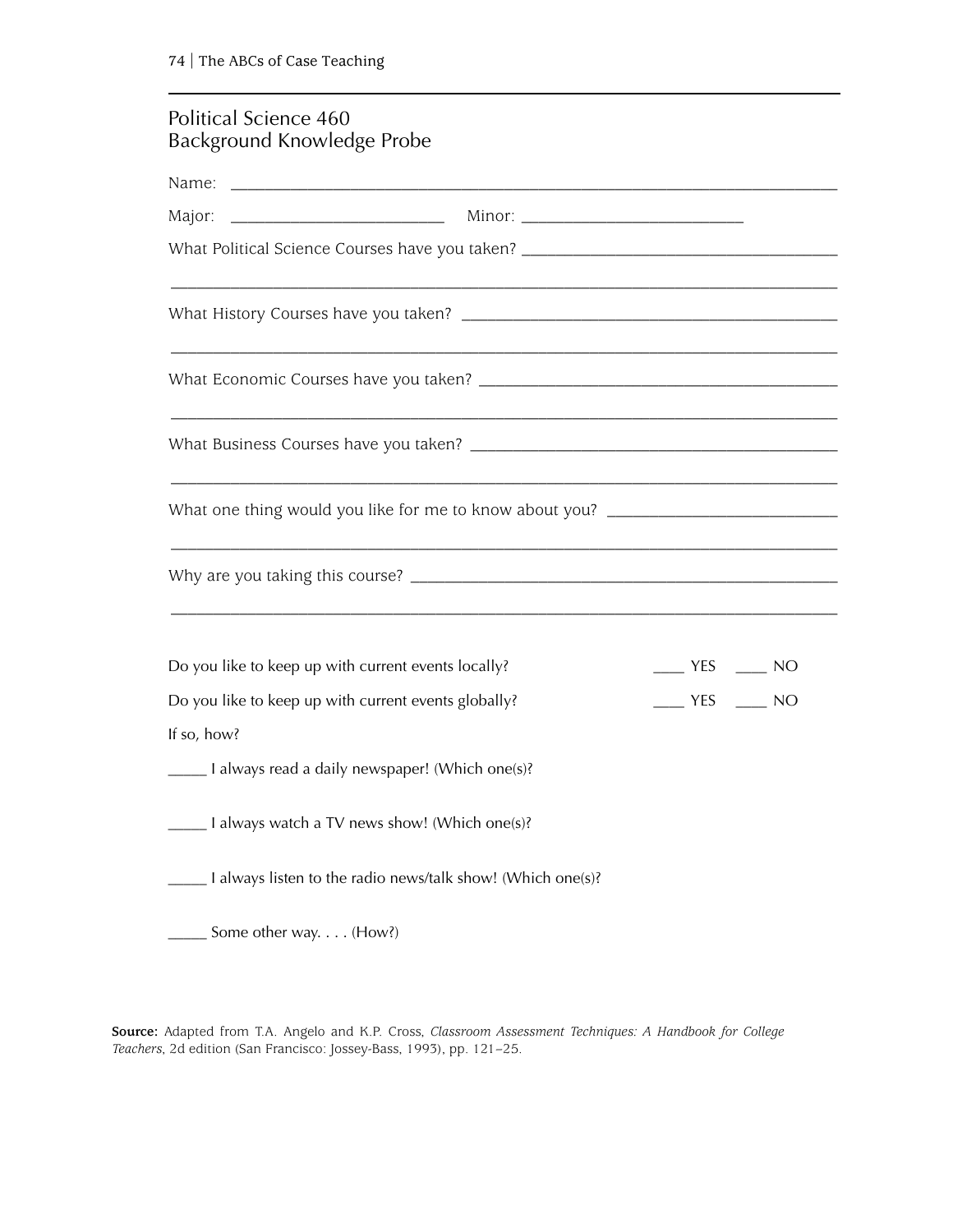## Political Science 460 Pre-Self-Confidence Survey

How confident are you that you could explain the following elements of the global political economy *and* their influence on its evolution and current operations to your friends or your parents?

| Write a one-sentence definition/explanation for those terms<br>about which you feel very or somewhat confident. | <b>IMPORTANT:</b> |                                        |          |            |
|-----------------------------------------------------------------------------------------------------------------|-------------------|----------------------------------------|----------|------------|
|                                                                                                                 |                   | How Confident Do You Feel (circle one) |          |            |
| 1. Dirty Float                                                                                                  | Very              | Somewhat                               | Not Very | Not At All |
| 2. Tragedy of the Commons                                                                                       | Very              | Somewhat                               | Not Very | Not At All |
| 3. Structural Debt                                                                                              | Very              | Somewhat                               | Not Very | Not At All |
| 4. OPEC                                                                                                         | Very              | Somewhat                               | Not Very | Not At All |
| 5. NTBs                                                                                                         | Very              | Somewhat                               | Not Very | Not At All |
| 6. Privatization/Liberalization                                                                                 | Very              | Somewhat                               | Not Very | Not At All |
| 7.                                                                                                              | Very              | Somewhat                               | Not Very | Not At All |
| 8. Group of 77                                                                                                  | Very              | Somewhat                               | Not Very | Not At All |
| 9. Engine of Growth                                                                                             | Very              | Somewhat                               | Not Very | Not At All |
| 10. Debt-for-Equity Swap                                                                                        | Very              | Somewhat                               | Not Very | Not At All |

As we began the year of 1999, the value of Brazil's *real* dropped significantly, and pundits expressed concern about the effect this might have on the U.S. economy. As a resident of Southern California . . .

#### **Check as many as apply:**

- ❏ I have no reason to care—and I don't care.
- $\Box$  I think I probably shoud care, but I don't know why ...
- ❏ I am outraged to think that U.S. taxpayer dollars may be used to get a few greedy, fat cat investors off the hook in a major bailout plan.
- ❏ I am deeply invested in Brazil—either as an independent investor or through mutual funds—and hope desperately that there will be a bailout!
- ❏ I have no money or investment at risk, but I hope we can provide enough charity to ease their pain.
- ❏ I think the market should be left alone to solve its problems.
- ❏ I understand that, though I may not be directly affected in any way, in the end, Brazil's hardships are likely to affect me negatively, so I hope we can come up with some kind of acceptable solution.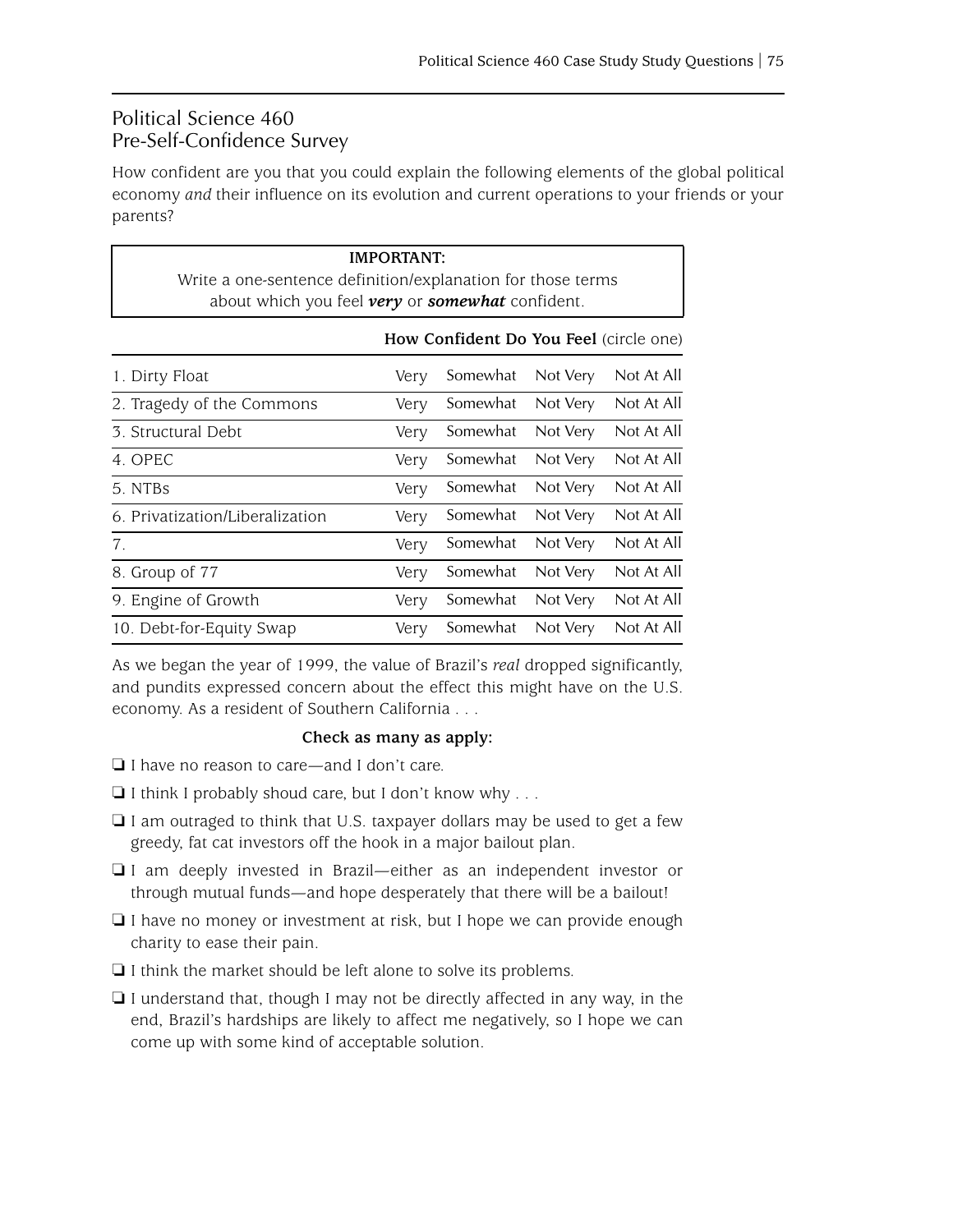### Political Science 460 Mid-Semester Feedback Form

| 1. How effective are the reading materials<br>for the purpose of this course?                                    | very<br>ineffective      | 2<br>ineffective              | 3<br>somewhat<br>effective | 4<br>effective              | 5<br>very<br>effective |
|------------------------------------------------------------------------------------------------------------------|--------------------------|-------------------------------|----------------------------|-----------------------------|------------------------|
| 2. How effective is the format of the course?                                                                    | very<br>ineffective      | 2<br>ineffective              | 3<br>somewhat<br>effective | 4<br>effective              | 5<br>very<br>effective |
| 3. To what extent is the course providing<br>you with useful knowledge?                                          | 1<br>very<br>ineffective | $\overline{2}$<br>ineffective | 3<br>somewhat<br>effective | $\overline{4}$<br>effective | 5<br>very<br>effective |
| 4. To what extent is the course providing<br>you with new perspectives and new ways of<br>thinking about things? | 1<br>very<br>ineffective | 2<br>ineffective              | 3<br>somewhat<br>effective | $\overline{4}$<br>effective | 5<br>very<br>effective |
| 5. Overall, how <i>interesting</i> have you found<br>the course so far?                                          | 1<br>very<br>ineffective | 2<br>ineffective              | 3<br>somewhat<br>effective | 4<br>effective              | 5<br>very<br>effective |
| 6. What would you change about the                                                                               |                          |                               |                            |                             |                        |

course?

7. What do you like best about the course?

8. What can you the student do to improve your performance in the course?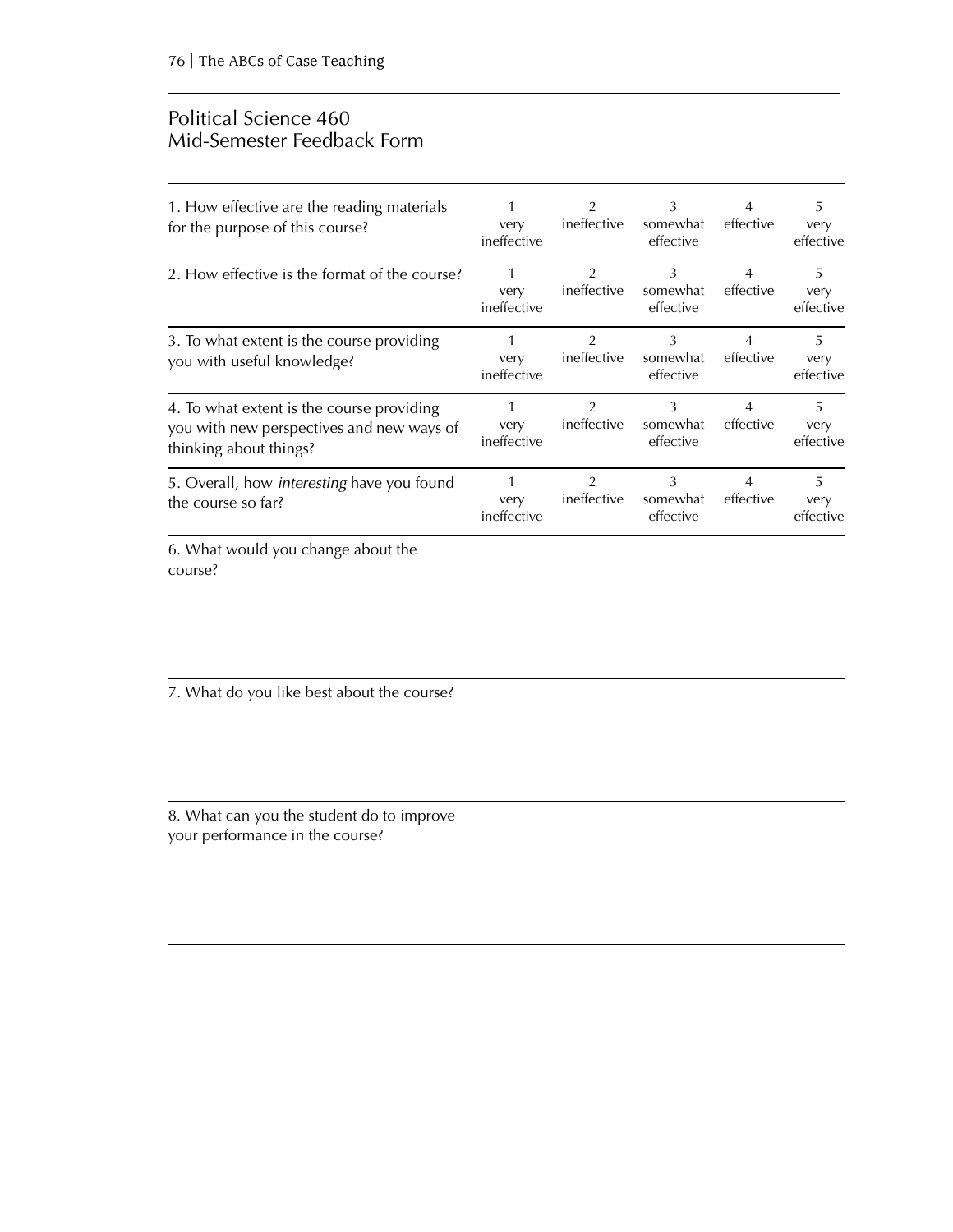# **Resources**

# **TheABCs of Case Teaching**

| Carnegie Council on Ethics & International Affairs                                                                                                        |                                                          |  |  |  |
|-----------------------------------------------------------------------------------------------------------------------------------------------------------|----------------------------------------------------------|--|--|--|
| 170 East 64th Street<br>New York, NY 10021                                                                                                                | (V) 212-838-4120                                         |  |  |  |
| Case Research Journal                                                                                                                                     |                                                          |  |  |  |
| North American Case Research Association<br>Ray J. Stephens, Editor<br>1775 College Road<br>Columbus, OH 43210                                            |                                                          |  |  |  |
| Case Program                                                                                                                                              |                                                          |  |  |  |
| John F. Kennedy School of Government<br>Harvard University<br>79 JFK Street<br>Cambridge, MA 02138                                                        | (V) 617-495-9523<br>(F) 617-495-8878                     |  |  |  |
| http://www.ksgcase.harvard.edu/                                                                                                                           |                                                          |  |  |  |
| Harvard Business School<br>Publishing Division<br>60 Harvard Way 230-5<br>Boston, MA 02163<br>http://www.hbsp.harvard.edu                                 | (V) 800-545-7685<br>(V) 617-495-6117<br>(F) 617-495-6985 |  |  |  |
| Pew Case Study Center                                                                                                                                     |                                                          |  |  |  |
| Institute for the Study of Diplomacy<br>School of Foreign Service<br>Georgetown University<br>Washington, D.C. 20057-1025<br>http://ecase.georgetown.edu/ | (V) 202-965-5735<br>(F) 202-965-5811                     |  |  |  |

Pew Case Studies in Interantional Affairs are offered through the Institute for the Study of Diplomacy (ISD). The ISD web site provides a listing of case abstracts. The Faculty Club contains references and resources on the case method, with *The ABCs of Case Teaching* being the most prominent example.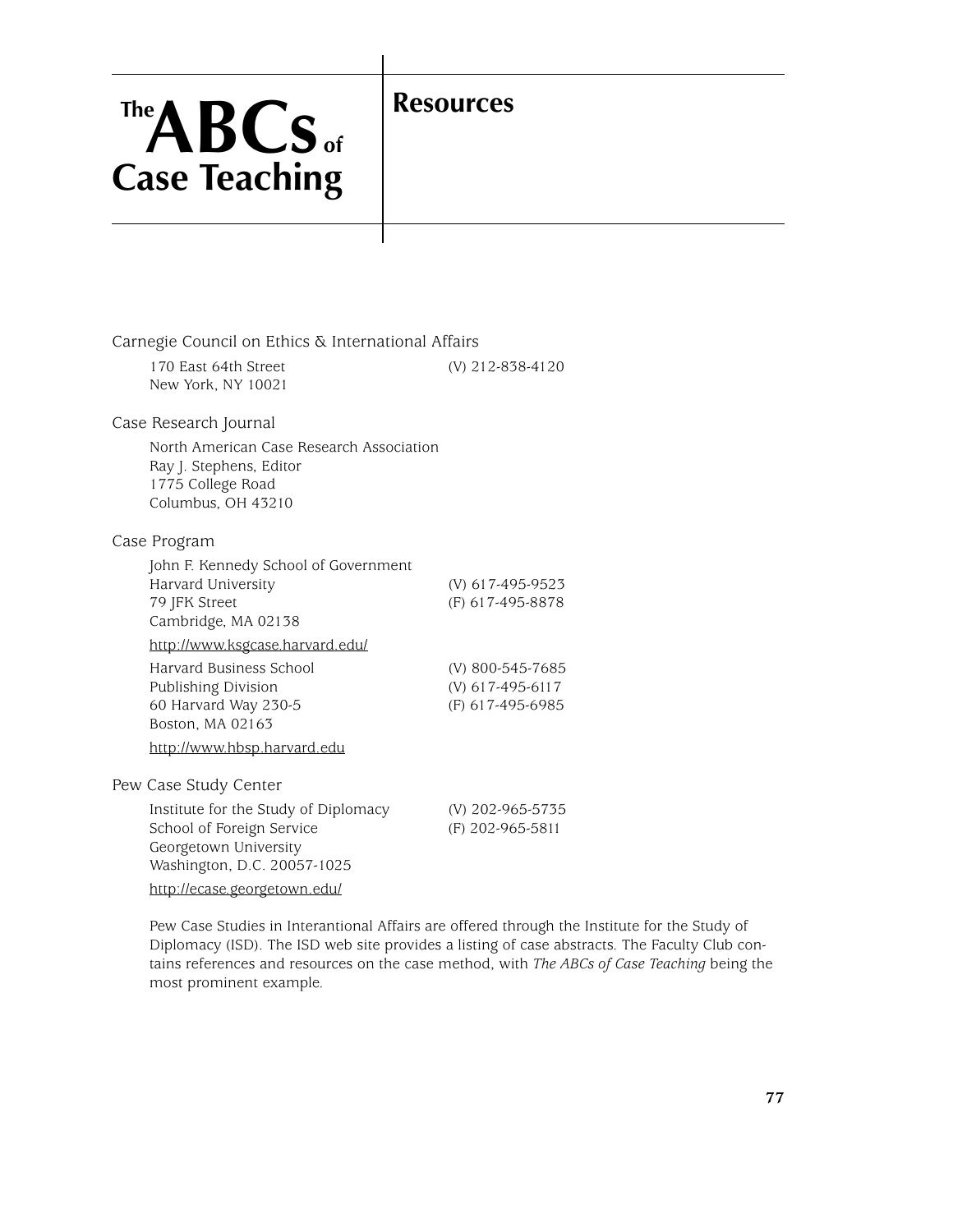Pew Curriculum Center for Health Policy and Management

Harvard School of Public Health 677 Huntington Avenue Boston, MA 02115

#### <http://csf.colorado.edu/CaseNet/>

CaseNet is a World Wide Web site for teachers interested in using cases in International Affairs. Sponsored by the Active Learning in International Affairs Section (ALIAS) of the International Studies Association, CaseNet participants include faculty who are experienced, or simply interested, in teaching international affairs with cases and other active learning approaches.

#### Case Study Collection

Ms. Anuja Adhar (V) 202-473-6623 The World Bank, G-4-137 (F) 202-522-1492 Washington, D.C. 20433

1818 H Street, N.W. e-mail: aadhar@worldbank.org

#### <http://www.worldbank.org/html/edi/cases/caseindex.html>

The case studies listed in this collection have been developed by the Economic Development Institute (EDI) of the World Bank or selected for use in its various training activities. The cases deal mainly with development matters that are relevant to EDI programs and are listed here in the following categories.

#### <http://www.hallway.org/>

Electronic Hallway network is an online teaching resource on the case method. The Electronic Hallway encourages development of relevant courses, supports effective teaching, and enhances student learning by giving access to a wide range of case teaching materials.

#### INSEAD Cases

#### (The European Institute of Business Administration) Fontainebleau, France

| The European Case Clearing House<br>Cranfield Institute of Technology | (V) 01-234-750-903<br>$(F)$ 01-234-751-125 |
|-----------------------------------------------------------------------|--------------------------------------------|
| Cranfield                                                             |                                            |
| Bedford MK 43 OAL                                                     |                                            |
| England                                                               |                                            |
| http://www.insead.fr                                                  |                                            |
| ECCH at Babson College                                                | (V) 617-239-5884                           |
| Babson College                                                        | (F) 617-239-5885                           |
| Babson Park                                                           |                                            |
| Wellesley, MA 02157                                                   |                                            |
| <u> http://www.cranfield.ac.uk/ecch/</u>                              |                                            |
| Stanford Business School                                              |                                            |
| Case Services                                                         | (V) 650-723-2835                           |
| Graduate School of Business                                           | (F) 650-723-3989                           |
| Stanford University                                                   |                                            |
| Stanford, CA 94305-5015                                               |                                            |
| http://www-gsb.stanford.edu/research/paper/cases/cases.htm            |                                            |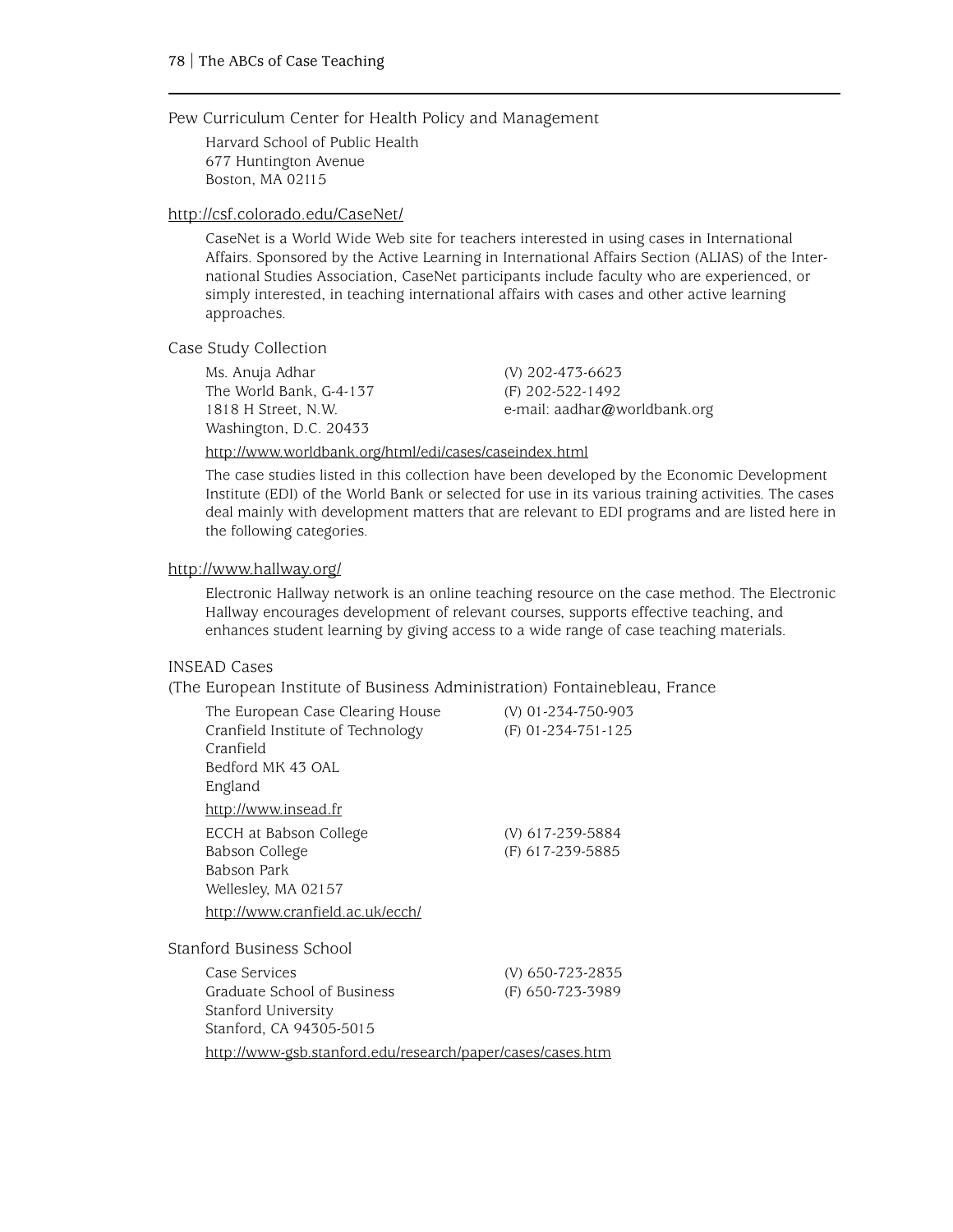# **Resources & References**

# **TheABCs of Case Teaching**

Anderson, J.A. and M. Adams, "Acknowledging the Learning Styles of Diverse Student Populations: Implications for Instructional Design," *New Directions for Teaching and Learning—Special Issue: Teaching for Diversity* 49 (Spring 1992), pp. 19–33.

Angelo, Thomas A., ed., *Classroom Research: Early Lessons from Success—New Directions for Teaching and Learning*, No. 46 (San Francisco, CA: Jossey-Bass, 1991).

Angelo, Thomas A. and K. Patricia Cross, *Classroom Assessment Techniques: A Handbook for College Teachers*, 2nd Edition (San Francisco, CA: Jossey-Bass, 1993).

Astin, A.W., *What Matters in College?* (San Francisco, CA: Jossey-Bass, 1993).

Barnes, L.B., C.R. Christensen, & A.J. Hansen, eds., *Teaching and the Case Method*, 3rd ed. (Boston, MA: Harvard Business School Press, 1994).

Banta, Trudy W., "Moving Assessment Forward: Enabling Conditions and Stumbling Blocks," *New Directions for Higher Education*, Vo1. 25, No. 4 (Winter 1997), pp. 79–91.

Banta, T.W., J.P. Lund, K.E. Black, F.W. Oblander, *Assessment in Practice: Putting Principles to Work on College Campuses* (San Francisco, CA: Jossey-Bass, 1996).

Banta, T.W., et al., eds. *Making a Difference: Outcomes of a Decade of Assessment in Higher Education* (San Francisco, CA, Jossey-Bass, 1993).

Baxter Magolda, M.B., "The Affective Dimension of Learning: Faculty-Student Relationships that Enhance Intellectual Development," *College Student Journal*, Vol. 21 (1987), pp. 46– 58.

Bender, Eileen, Millard Dunn, Bonnie Kendall, Catherine Larson, and Peggy Wilkes, eds., *Quick Hits: Successful Strategies by Award Winning Teachers* (Bloomington, IN: Indiana University Press, 1994).

Boehrer, John, "How to Teach a Case," Public Service Curriculum Exchange #N18-95- 1285.0 (Seattle, WA: Cascade Center for Public Service, 1995/6).

———, "On Teaching a Case," *International Studies Notes,* Vol. 19, No. 2 (1994a), pp. 14– 20.

———, "Teaching International Relations with Cases," [http://ecase.georgetown.edu/boe](http://www.georgetown.edu/sfs/programs/isd/files/cases/boehrer.htm)[hrer.htm,](http://www.georgetown.edu/sfs/programs/isd/files/cases/boehrer.htm) 1994b.

———, "Spectators and Gladiators: Reconnecting the Students with the Problem," *Teaching Excellence—Toward the Best in the Academy*, Vol. 2, No. 7 (1990–1991).

Boehrer, John and Marty Linsky, "Teaching with Cases: Learning to Question," in M.D. Svinicki, ed., *The Changing Face of College Teaching, New Directions for Teaching and Learning,* No. 42 (San Francisco: Jossey-Bass, 1990), pp. 41–57.

Braxton, John M., Deborah Olsen, and Ada Simmons, "Affinity Disciplines and the Use of Principles of Good Practice for Undergraduate Education," *Research in Higher Education* Vol. 39, No. 3 (June 1998), pp. 299–318.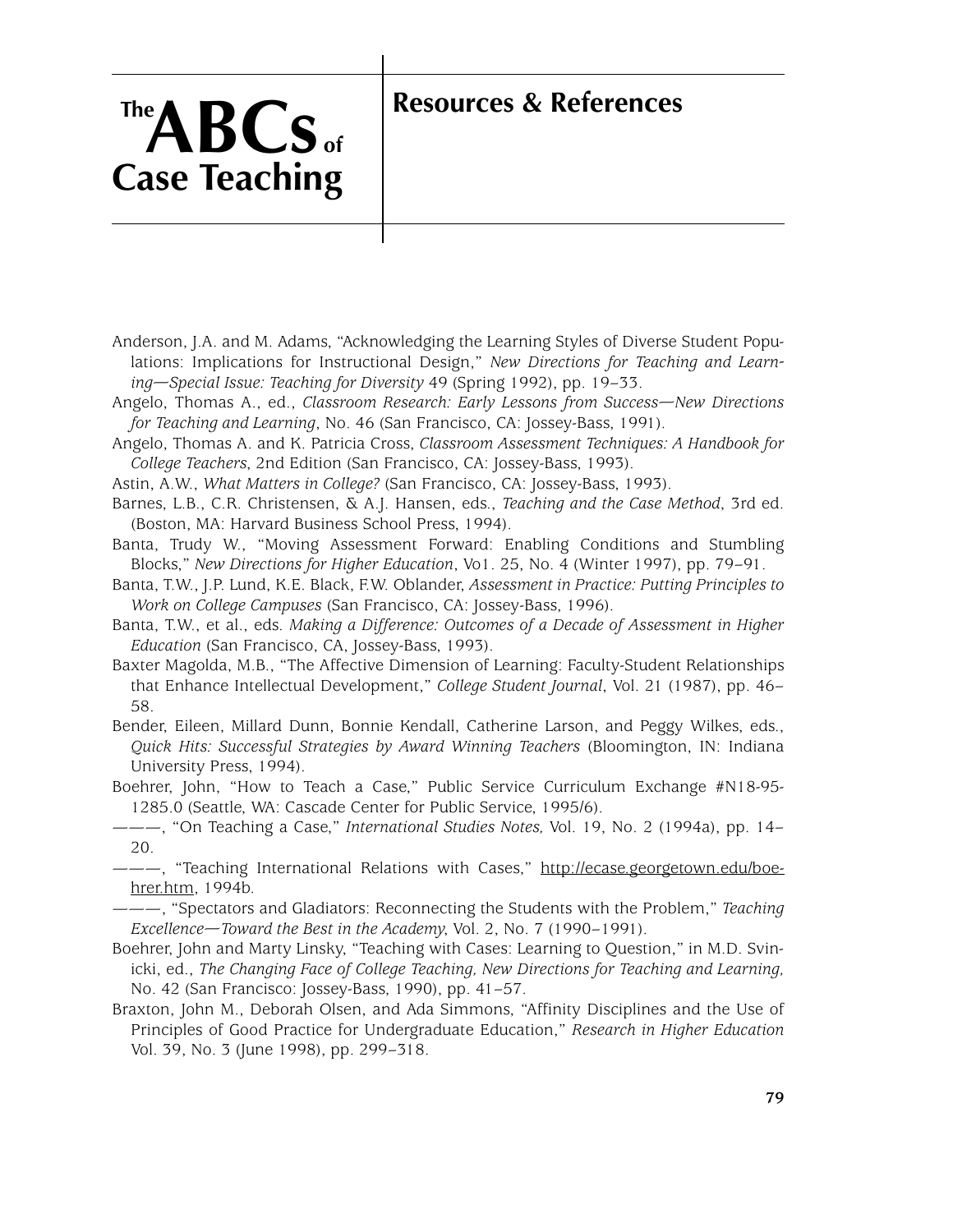Brown, John Seely, Allan Collins, and Paul Duguid, "Situated Cognition and the Culture of Learning," *Educational Researcher* (January-February, 1989), pp. 32–42.

Calaprice, A. *The Quotable Einstein* (Princeton, NJ: Princeton University Press, 1996).

- Carlson, J.A., and David W. Schodt. "Beyond the Lecture: Case Teaching and the Learning of Economic Theory." *Journal of Economic Education*, Vol. 26, No. 1 (1995), pp. 17–28.
- Chickering, A.W. and Z.F. Garrison, "Seven Principles for Good Practice in Undergraduate Education," *AAHE Bulletin*, Vol. 39, No. 7 (March 1987), pp. 3–7.
- Christensen, C.R., D.A. Garvin, and A. Sweet, eds., *Education for Judgment: The* Artistry *of Discussion Leadership* (Boston: Harvard Business School Press, 1991).
- Christensen, C.R. with A.J. Hansen, *Teaching and the Case Method: Text, Cases, and Readings* (Boston: Harvard Business School, 1987).
- Clawson, J.G., and S.C. Frey, "Mapping Case Pedagogy," *Organizational Behavior Teaching Review* 11 (1986), pp. 1–8.
- Clinchy, Blythe McVicker, Nancy Rule Goldberger, Mary F. Belenky, and Jill Mattuck Tarule, *Women's Ways of Knowing: The Development of Self, Voice, and Mind* (New York, NY: Basic Books, 1997).
- Couture, B. and J.R. Goldstein, *Cases for Technical and Professional Writing* (Boston: Little, Brown & Co., 1984).
- Criteria for the Assessment of Oral Communication, National Communication Association—A National Context, [http://www.natcom.org/InstrResour/assessment/Criteri](http://www.natcom.org/InstrResour/assessment/CriteriaAssessment.htm)[aAssessment.htm](http://www.natcom.org/InstrResour/assessment/CriteriaAssessment.htm) (Annandale, VA: National Communication Association, nd).

Cross, K. Patricia, "New Lenses on Learning," *About Campus*, Vol. 1, No. 1 (March/April 1996), pp. 4–9.

- ———, "Involvement in Teaching," Paper presented at the Fifth Annual Faculty Development Institute, University of California, Berkeley, August 11, 1993.
- ———, "Classroom Research: Helping Professors Learn More About Teaching and Learning," in Peter Seldin and Associates, *How Administrators Can Improve Teaching* (San Francisco, CA: Jossey-Bass, 1990), pp. 122–42.
- Cuevas, Gilbert J., "Feedback from Classroom Research Projects," *Community/Junior College,* Vol. 15 (1991), pp. 381–90.
- Curry, L. "An Organization of Learning Styles Theory Constructs," Paper presented at the American Educational Research Association, Montreal, Quebec, April 1983 (ERIC Document Reproduction Service No. ED 235-185).
- "Deep Learning, Surface Learning," *AAHE Bulletin* (1992).
- Derek Bok Center for Teaching and Learning, Harvard University, "The Art of Discussion Leading: A Class with Chris Christensen" (Videotape) 603-532-7454 (Bolton, MA: Anker Publishing Co., 1995).
- Diamond, Robert M., *Designing & Assessing Courses & Curricula: A Practical Guide* (San Francisco, CA: Jossey-Bass, 1998).
- Eisenbach, Regina, Renée Curry, and Vicki L. Golich, "Classroom Assessment Across the Disciplines," *New Directions for Teaching and Learning*, No. 75. (Fall 1998), pp. 59–66.
- Ellis, David, *Becoming a Master Student*, 7th Edition (ND: College Survival, 1994).
- Erskine, J.A., M.R. Leenders, and L.A. Mauffette-Leenders, *Teaching with Cases* (London, Canada: Research and Publications Division, School of Business Administration, The University of Western Ontario, 1981).
- Ewell, Peter T., et al., eds., *A Preliminary Study of the Feasibility and Utility for National Policy of Instructional "Good Practice" Indicators in Undergraduate Education*, NCES 94-437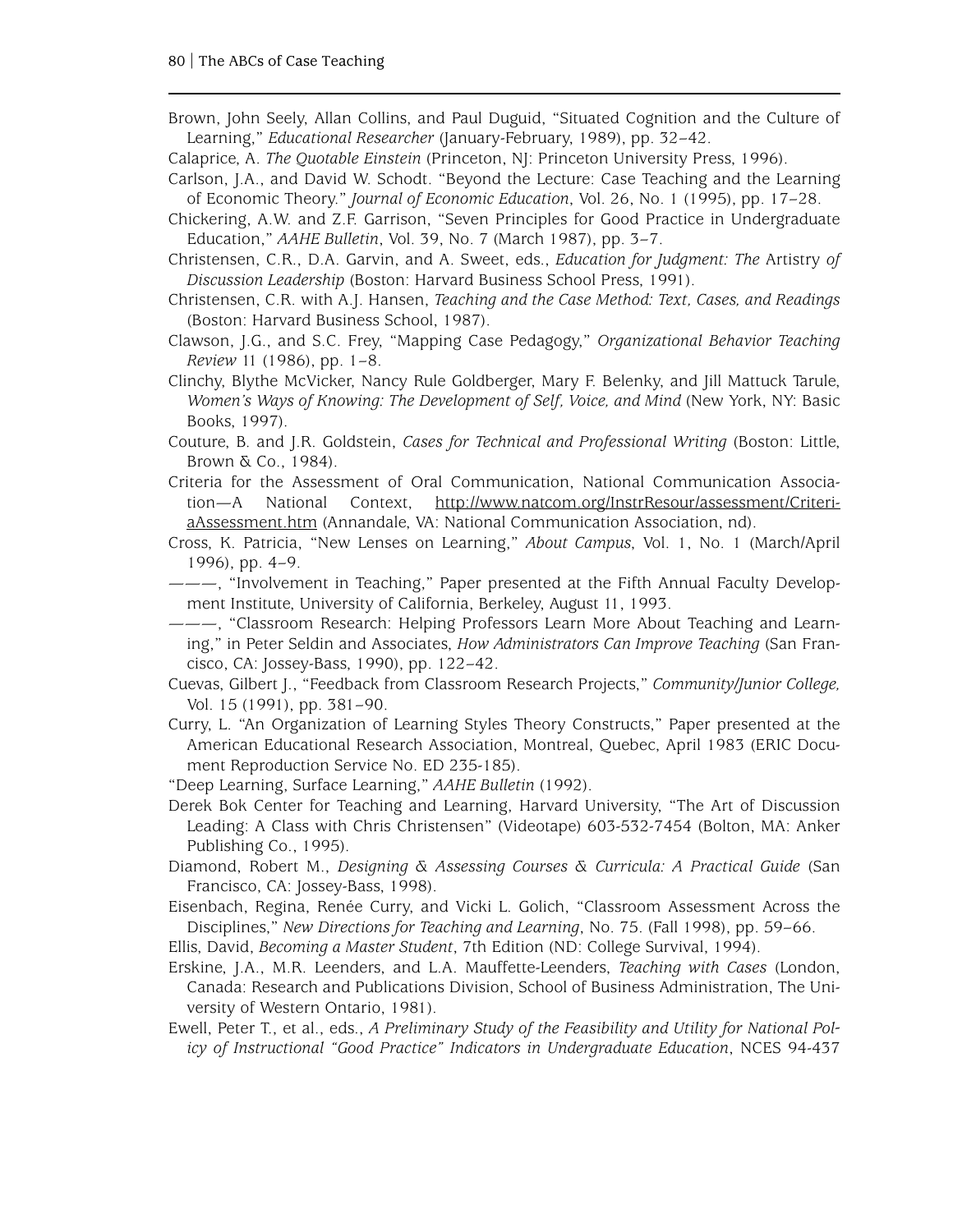(Washington, DC: U.S. Department of Education, Office of Educational Research and Improvement, National Center for Education Statistics, 1994).

- Feagin, Joseph R., Hernan Vera, and Nikitah O. Imani, *The Agony of Education: Black Students at White Colleges and Universities* (NJ: Routledge, 1996).
- Field, J. and R. Weiss, *Cases for Composition* (Boston: Little, Brown & Co., 1977).

Fogarty, Robin, *Best Practices for the Learner-Centered Classroom: A Collection of Articles* (Arlington Heights, IL: IRI/Skylight Training and Publishing, 1995).

Fratantuono, M.J. "Evaluating the Case Method," *International Studies Notes*, Vol. 19, No. 2 (1994), pp. 34–44.

Fulkerson, F.E. and G. Martin, "Effects of Exam Frequency on Student Performance, Evaluations of Instructors, and Test Anxiety," *Teaching Psychology* 8 (1981), pp. 90–93.

- Gardner, H., *Frames of Mind: The Theory of Multiple Intelligences* (New York, NY: Basic Books, 1983).
- Garvin, David A., "Building a Learning Organization," *Harvard Business Review*, Vol. 71, No. 4 (July 1993), pp. 78–91.
- ———, *Cases in Business Decision Making*, Education Development Center (Hinsdale, IL: Dryden Press, 1987).
- Gilligan, Carol, *In a Different Voice: Psychological Theory and Women's Development* (Cambridge, MA: Harvard University Press, 1993).
- Gomez-Ibañez, José A. and Joseph P. Kalt, *Cases in Microeconomics*, Kennedy School of Government Case Program (Englewood Cliffs, NJ: Prentice Hall, 1990).
- ———, "Learning by the Case Method," N15-86-1136.0 (Cambridge, MA: Kennedy School of Government Case Program, 1986).
- Goodstein, L.D., B. Lubin, and A.W. Lubin, eds., *Organizational Change Sourcebook II: Cases in Conflict Management* (La Jolla, CA: University Associates, 1979).
- Halpern, Diane F., ed., *Changing College Classrooms: New Teaching and Learning Strategies for an Increasingly Complex World* (San Francisco, CA: Jossey-Bass, 1994).
- Hilldret, R.L., et al., eds., *Cases and Policies in Human Resources Management,* 3rd ed. rev. (Boston: Houghton Mifflin, 1977).
- Hoffman, Ellen and Bernice Sandier, *Teaching Faculty Members to Be Better Teachers* (Washington, DC: Association of American Colleges and Universities, 1992).

Holsti, 0. R., "Case Teaching: Transforming Foreign Policy Courses with Cases," *International Studies Notes*, Vol. 19, No. 2 (1994), pp. 7–13.

- Hunt, P., "The Case Method of Instruction," *Harvard Educational Review* 21 (1951), pp. 2– 19.
- Jackson, M.W. and M.T. Prosser, "Less Lecturing, More Learning," *Studies in Higher Education* Vol. 14, No. 1 (1989), pp. 55–68.
- Kelly, Diana K., Michele Miller, and Michelle Wilder, "Increasing Involvement in Learning with Classroom Assessment," in Philip H. Dreyer, ed., *Knowing: The Power of Stories*, 55th Yearbook of the Claremont Reading Conference (Claremont, CA: The Claremont Graduate School, 1991), pp. 264–80.
- Kolb, D.A. *Experiential Learning: Experience as the Source of Learning and Development* (Englewood Cliffs, NJ: Prentice Hall, 1984).
- Krupnick, C.G. "Women and Men in the Classroom: Inequity and its Reminders," *Journal of the Harvard-Danforth Center* (1985), pp. 18–25.
- Kuntz, Susan and Arthur Hessler, "Bridging the Gap between Theory and Practice: Fostering Active Learning through the Case Method," ED 420-626, Paper presented at the 84th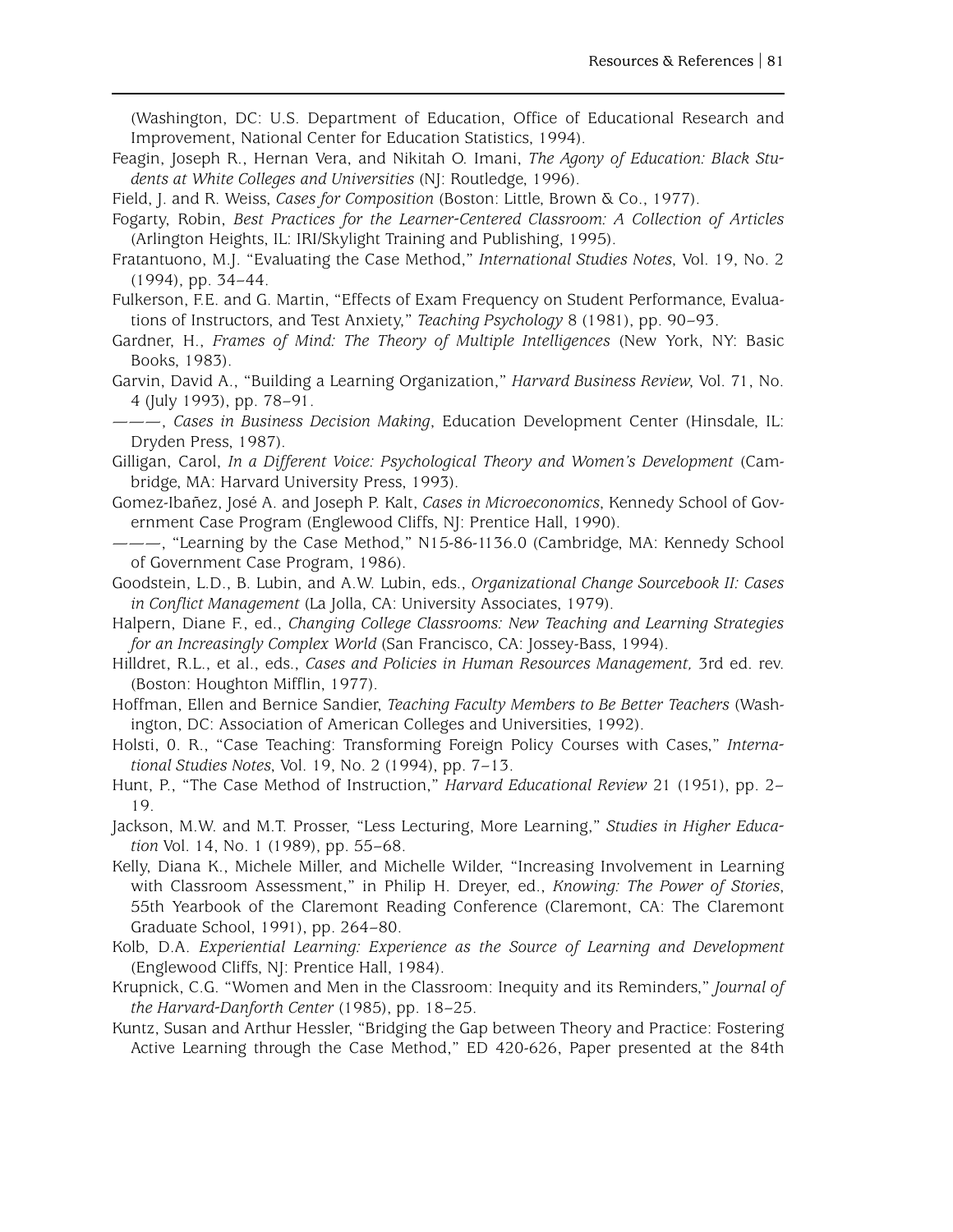Annual Meeting of the Association of American Colleges and Universities (AAC&U), Washington, DC, January 15–17, 1998.

- Lang, C., *Case Method Teaching in the Community College: A Guide for Teaching and Faculty Development* (Newton, MA: Education Development Center, 1986).
- Lantis, J.L., Kuzma, L.M., and Boehrer, J., eds., *Active Learning in the New International Studies Classroom* (Boulder, CO: Lynne Rienner Publishers, 2000).
- Light, R.J., *The Harvard Assessment Seminars: Explorations with Students and Faculty About Teaching, Learning, and Student Life*, First Report (Cambridge, MA: Harvard Graduate School of Education and Kennedy School of Government, 1990).
- ———, *The Harvard Assessment Seminars: Explorations with Students and Faculty About Teaching, Learning, and Student Life*, Second Report (Cambridge, MA: Harvard Graduate School of Education and Kennedy School of Government, 1992).
- Lindenberg, M. and N. Ramirez, *Managing Adjustment in Developing Countries: Economic and Political Perspectives* (San Francisco, CA: ICS Press, 1989).
- Long, William J. "The Pew Initiative: Case Teaching in International Affairs," *International Studies Notes*, Vol. 18, No. 3 (1993), pp. 36–40.
- Maister, David H., "Preparing for Class," #9-682-014 (Boston, MA: Harvard Business School, 1981).
- Mandell, B.R. and B. Schram, *Human Services: An Introduction* (New York: John Wiley Co., 1983).
- McDade, S.A., "An Introduction to the Case Study Method: Preparation, Analysis, and Participation," *Case Study Method Note* (Cambridge, MA: Harvard College, 1988).
- McIntosh, Peggy, "White Privilege: Unpacking the Invisible Knapsack," *Independent School,* Vol. 49, No. 2 (Winter 1990), p. 31.
- McKeachie, Wilbert J., et al., *Teaching Tips: Strategies, Research, and Theory for College and University Teachers*, 9th edition (Lexington, MA: D.C. Heath, 1994).
- McKeachie, Wilbert J., P.R. Pintrich, Y.G. Lin, and D. Smith, eds., *Teaching and Learning in the College Classroom: A Review of the Research Literature* (Ann Arbor, MI: National Center for Research to Improve Teaching and Learning (NCRIPTAL) University of Michigan, 1986).
- McLaughlin, T.J., L.P. Blum, and David M. Robinson, *Cases and Projects in Communications* (Columbus, OH: Charles E. Merrill Books, Inc., 1965).
- McNair, M.P. and A.C. Hersum, *The Case Method at the Harvard Business School* (NY: McGraw-Hill, 1954).
- Mead, Nancy A. and Donald L. Rubin, Assessing Listening and Speaking Skills. ERIC Digest. ED263626 [http://ericae.net/edo/ED263626.htm,](http://ericae.net/edo/ED263626.htm) 1985.
- Mingst, K., ed., *Case Teaching in International Relations—International Studies Notes Special Issue*, Vol. 19, No. 2 (Spring 1994a).
- Mingst, K., "Cases and the Interactive Classroom," *International Studies Notes,* Vol. 19, No. 2 (1994b), pp. 1–6.
- Mori, Katsuhiko and Karen Mingst, eds., *Teaching International Relations Development with Cases in Different Environments* (Boulder, CO: Westview Press, 1997).
- Murray, Martin G. and Trudie K. Peterson, "Diversity in the Classroom: Gender Related Examples." Paper presented at the Joint Meeting of the Southern States Communication Association and the Central States Communication Association (Lexington, KY, April 14– 18,1993).
- Neihoff, A.H., ed., A *Casebook of Social Change* (Chicago: Aldine Publishing Co., 1966).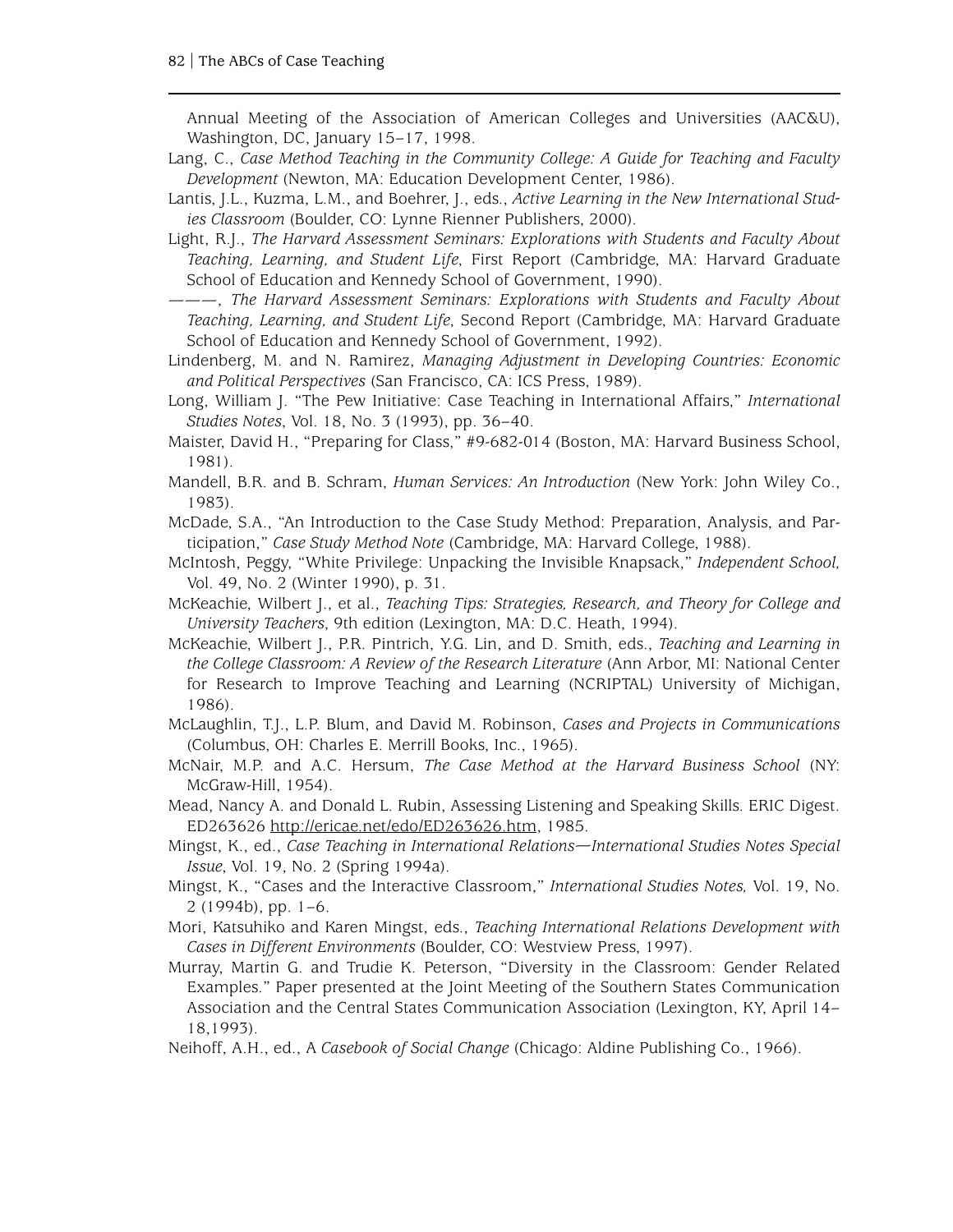- Nichols, J.O., *The Departmental Guide and Record Book for Student Outcomes Assessment and Institutional Effectiveness* (New York, NY: Agathon Press, 1995).
- Norman, Carrie E., *Tips for Teachers: Encouraging Women's Class Participation* (Boston, MA: Harvard Danforth Center for Teaching and Learning, 1989).

Palmer, Parker, *The Courage to Teach* (San Francisco, CA: Jossey-Bass, 1998).

- Odell, J. and D. Lang, *Korean Joggers*, Pew Case Studies in International Affairs, #129-92-R (Washington, DC: Institute for the Study of Diplomacy Publications, School of Foreign Service, Georgetown University, 1988).
- Ortmayer, L.L., "Decisions and Dilemmas: Writing Case Studies in International Affairs," *International Studies Notes,* Vol. 19, No. 2 (1994), pp. 28–33.
- Pascarella, E.T. and P.T. Terrinzini, *How College Affects Students: Findings and Insights from Twenty Years of Research* (San Francisco, CA: Jossey-Bass, 1991).
- Pintrich, Paul R., "A Process-Oriented View of Student Motivation and Cognition," in J.S. Stark and L.A. Mets, eds., *Improving Teaching and Learning Through Research—New Directions for Institutional Research*, No. 57 (San Francisco, CA: Jossey-Bass, Spring 1988a).
- ———, "Student Learning and College Teaching," in R.E. Young and K.E. Eble, eds., *College Teaching and Learning: Preparing for New Commitments—New Directions for Teaching and Learning*, No. 33 (San Francisco, CA: Jossey-Bass, Spring 1988b).
- Robyn, D., "What Makes a Good Case?" N15-86-673 (Cambridge, MA: Kennedy School of Government Case Program, 1986).
- Ronstadt, R., *The Art of Case Analysis: A Guide to the Diagnosis of Business Situations* (Dover, MA: Lord Publishing, 1980).
- Rukstad, M.G., *Macroeconomic Decision Making in the World Economy*, 3rd edition (Fort Worth, TX: Dryden Press, 1992).
- Sandler, Bernice R. "Women Faculty at Work in the Classroom, or, Why It Still Hurts To Be a Woman in Labor" (Washington, DC: Center for Women Policy Studies, May 1993).
- Sandler, Bernice R. and Roberta Hall, *The Campus Climate Revisited: Chilly for Women Faculty, Administrators, and Graduate Students* (Washington, D.C.: Project on the Status and Education of Women, Association of American Colleges, 1986).
- Sasser, W.E., *Cases in Operations Management: Analysis and Action* (Homewood, IL: R. D. Irwin, 1982).
- Schuster, Marilyn R. and Susan R. Van Dyne, eds., *Women's Place in the Academy: Transforming the Liberal Arts Curriculum* (New York, NY: Rowman & Littlefield, 1995).
- Shulman, J.H., ed., *Case Methods in Teacher Education* (New York, NY: Teachers College Press, 1992).
- Silberman, Mel, *Active Learning: 101 Strategies to Teach Any Subject* (Des Moines, IA: Prentice-Hall, 1996).
- Speech Communication Association, *Resources for Assessment in Communication* (Annandale, VA.: Speech Communication Association, 1984).
- James E. Stice, "Using Kolb's Learning Cycle to Improve Student Learning," *Engineering Education,* Vol. 77, No. 5 (February 1987), pp. 291–96.
- Stocking, S. Holly, Eileen T. Bender, Claude H. Cookman, J. Vincent Peterson, Robert B. Votaw, eds., *More Quick Hits: Successful Strategies by Award Winning Teachers* (Bloomington, IN: Indiana University Press, 1998).
- Svinicki, M.D., ed., *The Changing Face of College Teaching—New Directions for Teaching and Learning,* No. 42 (San Francisco, CA: Jossey-Bass, 1990).